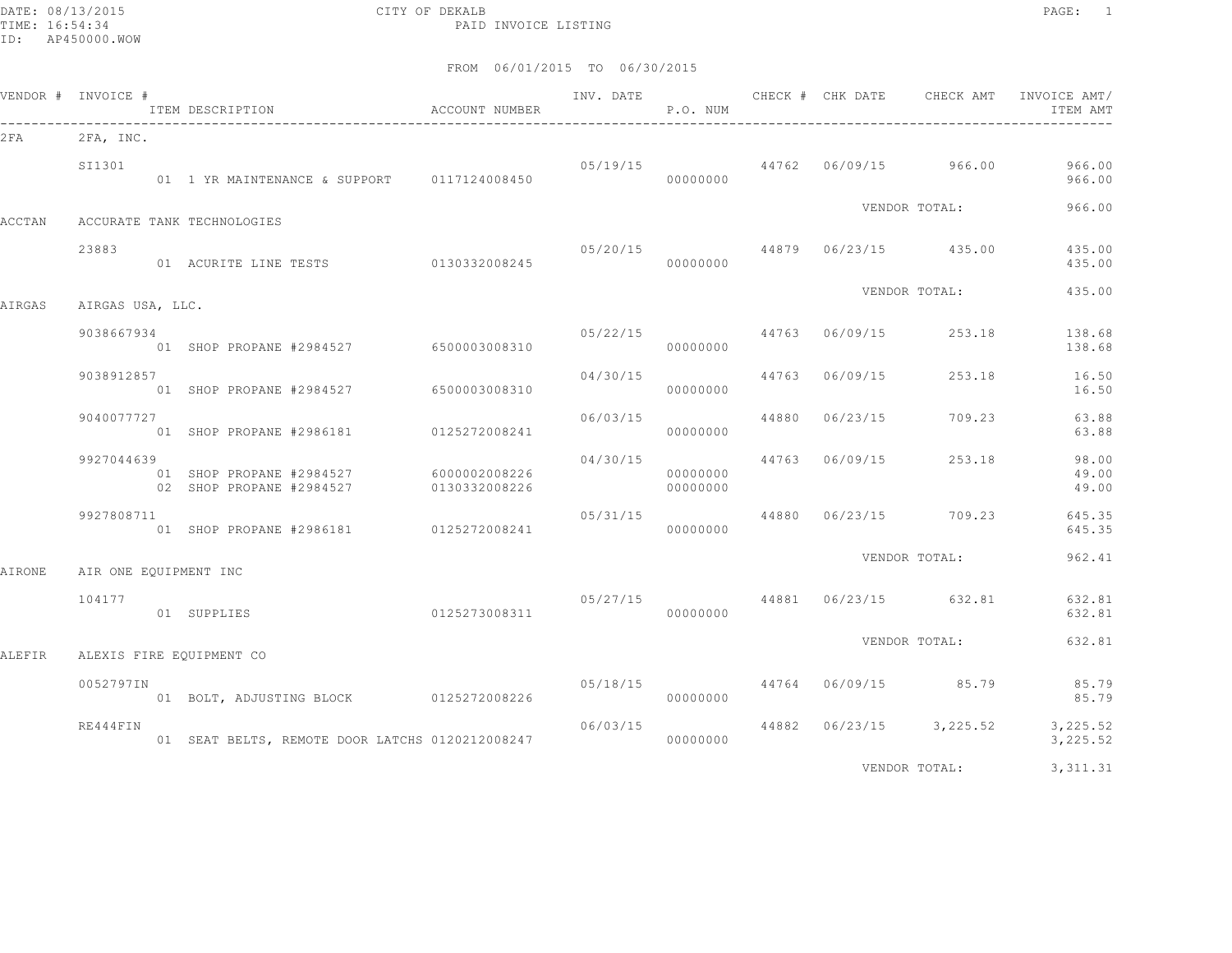01 FLOOR MAT CLEANING 0130324008450

01 FLOOR MAT CLEANING 0120223008315

01 FLOOR MAT CLEANING 0120223008315

#### FROM 06/01/2015 TO 06/30/2015

|        | VENDOR # INVOICE #<br>ITEM DESCRIPTION                            | ACCOUNT NUMBER                                                                                         |          | P.O. NUM                         |                         | INV. DATE 6 1992 CHECK # CHK DATE 6 CHECK AMT INVOICE AMT | ITEM AMT                                |
|--------|-------------------------------------------------------------------|--------------------------------------------------------------------------------------------------------|----------|----------------------------------|-------------------------|-----------------------------------------------------------|-----------------------------------------|
| AMALGM | AMALGAMATED BANK OF CHICAGO                                       |                                                                                                        |          |                                  |                         |                                                           |                                         |
|        | 06012015A<br>03 TRANSFER 2013B BOND FEES                          | 01  2013B  GO  BOND  FEES  4000004508342<br>02 TRANSFER 2013B BOND FEES 4000000094733<br>5145009009220 |          | 00000000<br>00000000<br>00000000 |                         | $06/01/15$ 44883 06/23/15 950.00                          | 475.00<br>475.00<br>$-475.00$<br>475.00 |
|        | 06012015B<br>01 2013A GO BOND FEES<br>03 TRANSFER 2013A BOND FEES | 0100000002235<br>02 TRANSFER 2013A BOND FEES 0100000001063<br>0100000001050                            | 06/01/15 | 00000000<br>00000000<br>00000000 |                         | 44883 06/23/15 950.00                                     | 475.00<br>475.00<br>$-475.00$<br>475.00 |
| ANDMAT | MATTHEW ANDERSON                                                  |                                                                                                        |          |                                  |                         | VENDOR TOTAL:                                             | 950.00                                  |
|        | 052015                                                            | 01 SPRING 15 TUITION REIMB 6000003008376                                                               | 05/19/15 | 00000000                         |                         | D000826 06/09/15 2,057.28 2,057.28                        | 2,057.28                                |
| ARAREA | ARADO REALTY                                                      |                                                                                                        |          |                                  |                         | VENDOR TOTAL:                                             | 2,057.28                                |
|        | 05212015                                                          | 01 WATER REFUND #0601033320-01    6000000063444                                                        |          | 00000000                         |                         | $05/21/15$ 44765 06/09/15 44.12                           | 44.12<br>44.12                          |
| ARAUNI | ARAMARK                                                           |                                                                                                        |          |                                  |                         | VENDOR TOTAL: 44.12                                       |                                         |
|        | 1588944545                                                        | 01 FLOOR MAT CLEANING 0130324008450                                                                    |          | 00000000                         |                         | $04/03/15$ $44766$ $06/09/15$ $664.04$                    | 49.94<br>49.94                          |
|        | 1588944551                                                        | 01 FLOOR MAT CLEANING 0120222008242                                                                    | 04/03/15 | 00000000                         |                         | 44766 06/09/15 664.04                                     | 141.04<br>141.04                        |
|        | 1588954017<br>01 FLOOR MAT CLEANING                               | 0120223008315                                                                                          | 04/10/15 | 00000000                         |                         | 44766 06/09/15 664.04                                     | 141.04<br>141.04                        |
|        | 1588965146<br>01 FLOOR MAT CLEANING                               | 0130324008450                                                                                          |          | 00000000                         | 04/17/15 44766 06/09/15 |                                                           | 664.04 49.94<br>49.94                   |

1588965151 04/17/15 44766 06/09/15 664.04 141.04

1588974489 04/24/15 44766 06/09/15 664.04 1588974489 04/24/15 1588974489 06/09/15 00000000 01 FLOOR MAT CLEANING

1588983893 05/01/15 44884 06/23/15 664.04 49.94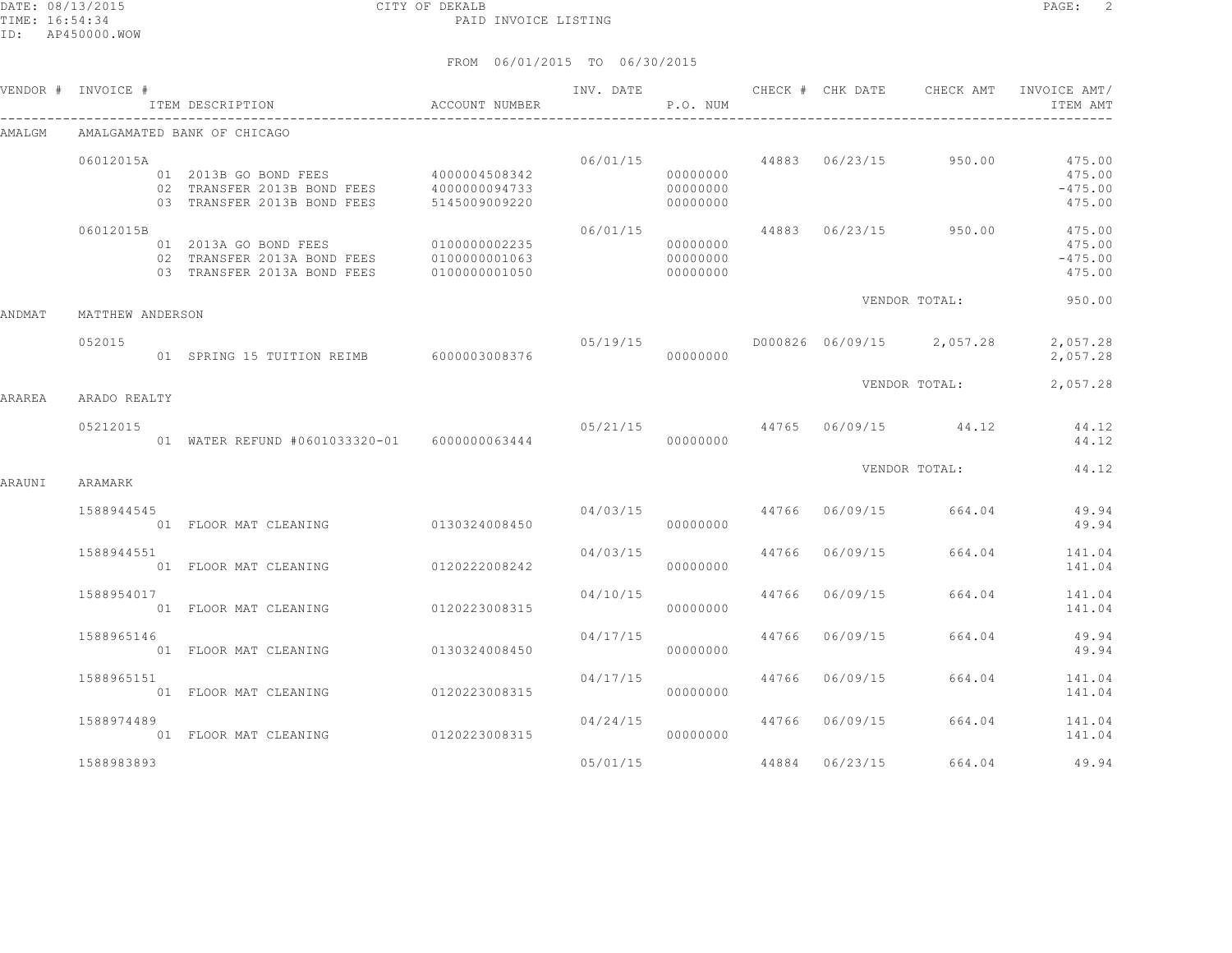DATE: 08/13/2015 CITY OF DEKALB PAGE: 3 PAID INVOICE LISTING

|         | VENDOR # INVOICE # | ACCOUNT NUMBER<br>ITEM DESCRIPTION |               | INV. DATE | P.O. NUM |       | CHECK # CHK DATE | CHECK AMT     | INVOICE AMT/<br>ITEM AMT |
|---------|--------------------|------------------------------------|---------------|-----------|----------|-------|------------------|---------------|--------------------------|
|         | 1588983893         | 01 FLOOR MAT CLEANING              | 0130324008450 | 05/01/15  | 00000000 | 44884 | 06/23/15         | 664.04        | 49.94<br>49.94           |
|         | 1588983899         | 01 FLOOR MAT CLEANING              | 0120223008315 | 05/01/15  | 00000000 | 44884 | 06/23/15         | 664.04        | 141.04<br>141.04         |
|         | 1588993152         | 01 FLOOR MAT CLEANING              | 0120223008315 | 05/08/15  | 00000000 | 44884 | 06/23/15         | 664.04        | 141.04<br>141.04         |
|         | 1590002531         | 01 FLOOR MAT CLEANING              | 0130324008450 | 05/15/15  | 00000000 | 44884 | 06/23/15         | 664.04        | 49.94<br>49.94           |
|         | 1590002536         | 01 FLOOR MAT CLEANING              | 0120223008315 | 05/15/15  | 00000000 | 44884 | 06/23/15         | 664.04        | 141.04<br>141.04         |
|         | 1590011905         | 01 FLOOR MAT CLEANING              | 0120223008315 | 05/22/15  | 00000000 | 44884 | 06/23/15         | 664.04        | 141.04<br>141.04         |
| ARTGALL |                    | ARTHUR J. GALLAGHER RISK           |               |           |          |       |                  | VENDOR TOTAL: | 1,328.08                 |
|         | 1323449            | 01 COMPENSATION AGREEMENT          | 7000004008450 | 05/05/15  | 00000000 | 44767 | 06/09/15         | 572,333.00    | 42,450.00<br>42,450.00   |
|         | 1323454            | 01 WORKERS COMP RENEWAL            | 7000004008450 | 05/05/15  | 00000000 | 44767 | 06/09/15         | 572,333.00    | 99,776.00<br>99,776.00   |
|         | 1328455            | 01 AIRPORT POLICY                  | 6500004008471 | 05/05/15  | 00000000 | 44767 | 06/09/15         | 572,333.00    | 9,163.00<br>9,163.00     |
|         | 1330031            | 01 GENERAL/PROPERTY LIABILITY      | 7000004008450 | 05/05/15  | 00000000 | 44767 | 06/09/15         | 572,333.00    | 160,640.00<br>160,640.00 |
|         | 1330032            | 01 PROPERTY/INLAND MARINE          | 7000004008450 | 05/05/15  | 00000000 | 44767 | 06/09/15         | 572,333.00    | 94,537.00<br>94,537.00   |
|         | 1330035            | 01 AUTO LIABILITY                  | 7000004008450 | 05/05/15  | 00000000 | 44767 | 06/09/15         | 572,333.00    | 95,600.00<br>95,600.00   |
|         | 1330046            | 01 UMBRELLA POLICY                 | 7000004008450 | 05/05/15  | 00000000 | 44767 | 06/09/15         | 572,333.00    | 59,490.00<br>59,490.00   |
|         | 1332605            | 01 CYBER LIABILITY                 | 7000004008450 | 05/05/15  | 00000000 | 44767 | 06/09/15         | 572,333.00    | 7,568.00<br>7,568.00     |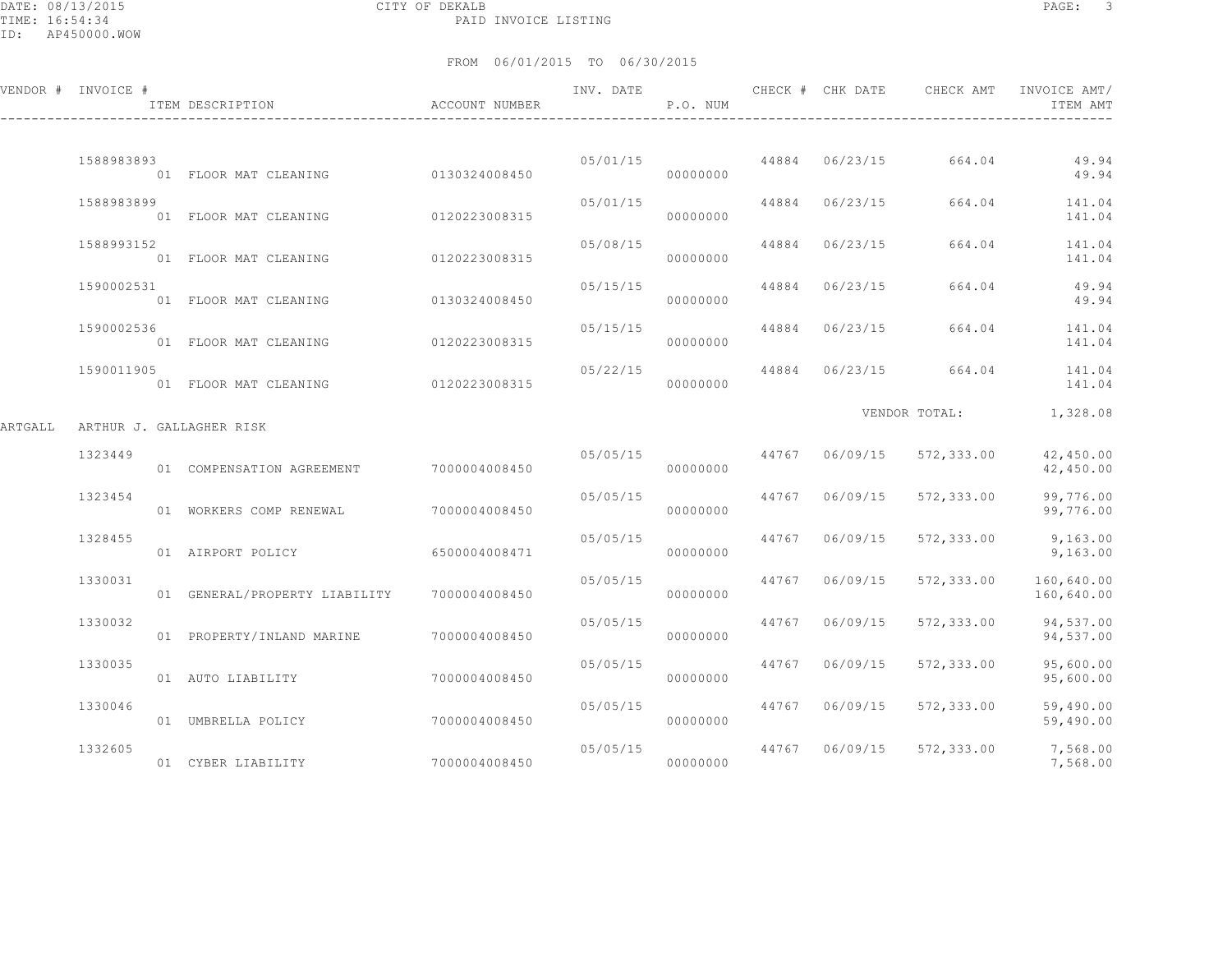|               | VENDOR # INVOICE # | ITEM DESCRIPTION<br>__________________________________ | ACCOUNT NUMBER |          | P.O. NUM |                | INV. DATE 6 CHECK # CHK DATE CHECK AMT   | INVOICE AMT/<br>ITEM AMT                                                                   |
|---------------|--------------------|--------------------------------------------------------|----------------|----------|----------|----------------|------------------------------------------|--------------------------------------------------------------------------------------------|
|               | 1335794            | 01 CRIME INSTALLMENT 1 7000004008450                   |                | 00000000 |          |                |                                          | $0.5/0.5/15$ $0.44767$ $0.6/0.9/15$ $0.572$ , $3.333$ , $0.0$ $0.109$ , $0.00$<br>3,109.00 |
| ASCAVI        |                    | ASCENT AVIATION GROUP INC.                             |                |          |          |                |                                          | VENDOR TOTAL: 572,333.00                                                                   |
|               | M146108            | 01 JET-A REFUELER LEASE JUNE 15 6500006008597          |                | 06/01/15 | 00000000 |                | 44885 06/23/15 584.20                    | 581.00<br>581.00                                                                           |
|               | M146894            | 01 WINGPOINTS                                          | 6500003008373  | 06/05/15 | 00000000 |                | 44885 06/23/15 584.20                    | 3.20<br>3.20                                                                               |
| ATI           | ENVIRONMENTAL INC. |                                                        |                |          |          |                | VENDOR TOTAL:                            | 584.20                                                                                     |
|               | 18251              | 01 RADIUM CHECK SAMPLES 6000003008356                  |                |          | 00000000 |                | 05/29/15 44886 06/23/15 610.00           | 610.00<br>610.00                                                                           |
|               | AUTOZONE AUTOZONE  |                                                        |                |          |          |                | VENDOR TOTAL:                            | 610.00                                                                                     |
|               | 2654652957         | 01 OXYGEN SENSOR 0120222008226                         |                | 00000000 |          |                | $05/21/15$ 44768 06/09/15 84.00          | 84.00<br>84.00                                                                             |
| <b>BACONL</b> | BACKGROUNDS ONLINE |                                                        |                |          |          |                | VENDOR TOTAL:                            | 84.00                                                                                      |
|               | 449774             | 01 NEW HIRE BACKGROUND CHECKS 0115173008333            |                |          | 00000000 |                | $05/31/15$ $44769$ $06/09/15$ $399.75$   | 399.75<br>399.75                                                                           |
| <b>BADMET</b> | BADGER METER, INC. |                                                        |                |          |          |                | VENDOR TOTAL:                            | 399.75                                                                                     |
|               | 1044604            | 01 (3) METERS                                          | 6000006008583  | 05/20/15 | 00000000 |                | 44887 06/23/15 8,827.98                  | 720.66<br>720.66                                                                           |
|               | 1045637            | 01 (100) METERS                                        | 6000006008583  |          | 00000000 |                | $05/28/15$ $44887$ $06/23/15$ $8,827.98$ | 8,107.32<br>8,107.32                                                                       |
| BARNABY       | BARNABY            |                                                        |                |          |          |                | VENDOR TOTAL:                            | 8,827.98                                                                                   |
|               | 4785               | 01 PET.REVOKE COURT SUP. FORMS 0115152008202           |                | 05/19/15 | 00000000 |                | 44770 06/09/15 570.00                    | 281.00<br>281.00                                                                           |
|               | 4942               |                                                        |                | 05/15/15 |          | 44770 06/09/15 | 570.00                                   | 289.00                                                                                     |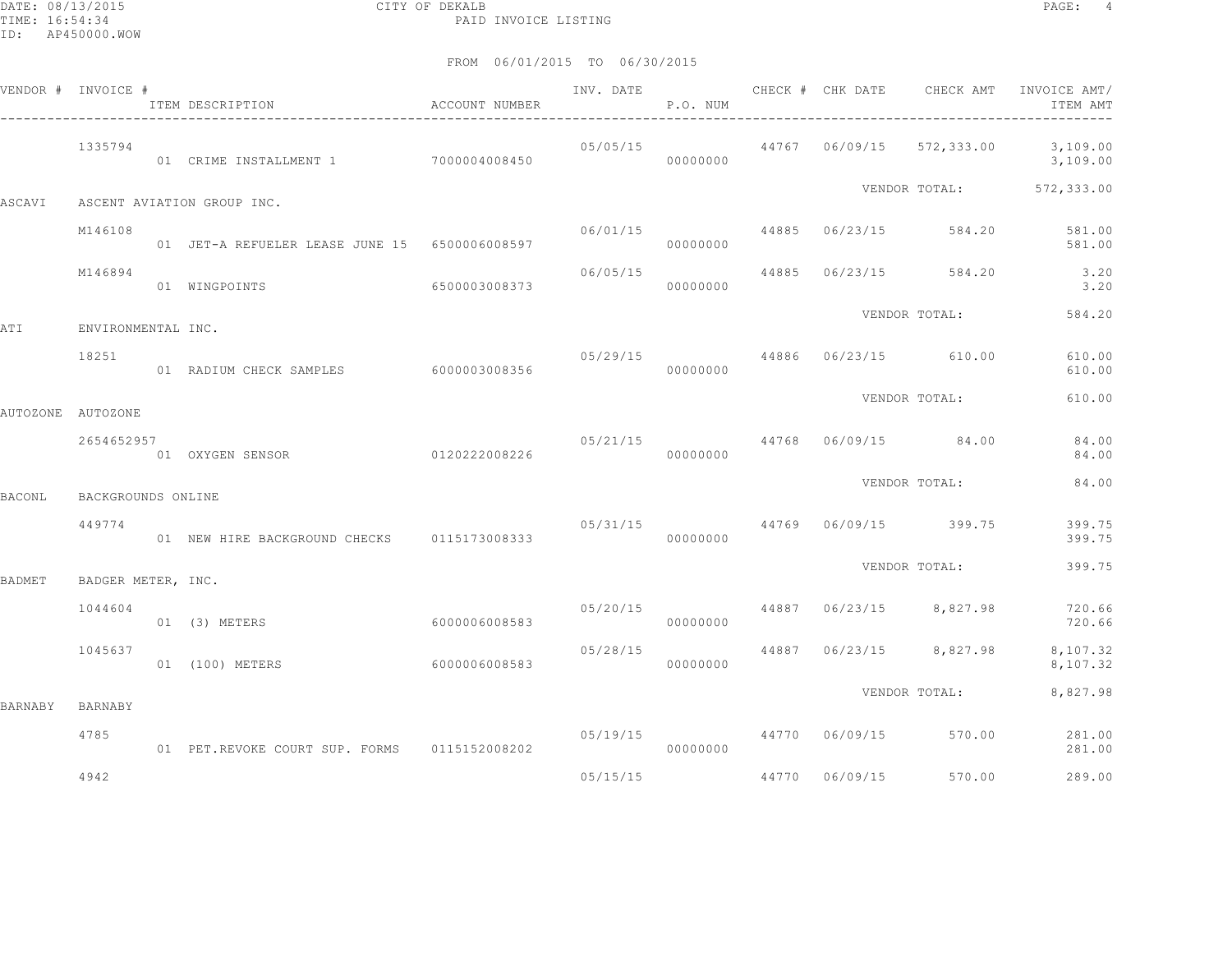|         | VENDOR # INVOICE #         | ITEM DESCRIPTION                                                                                      | ACCOUNT NUMBER                                  | INV. DATE                     | P.O. NUM                         |       |                | CHECK # CHK DATE CHECK AMT | INVOICE AMT/<br>ITEM AMT            |
|---------|----------------------------|-------------------------------------------------------------------------------------------------------|-------------------------------------------------|-------------------------------|----------------------------------|-------|----------------|----------------------------|-------------------------------------|
|         |                            |                                                                                                       |                                                 |                               |                                  |       |                |                            |                                     |
|         | 4942                       | 01 6X9 ENVELOPES - LICENSING 0117112008202                                                            |                                                 | 05/15/15                      | 00000000                         |       | 44770 06/09/15 | 570.00                     | 289.00<br>289.00                    |
|         | 5022                       | 01 (250) BUS CARD - ABRAHAM 0115152008202<br>02 (500) BUS CARD - LEMAY<br>03 (750) BUS CARD - GUTHRIE | 0125262008202<br>0125262008202                  | 05/26/15                      | 00000000<br>00000000<br>00000000 | 44888 | 06/23/15       | 281.00                     | 173.00<br>36.00<br>56.00<br>81.00   |
|         | 5034                       | 01 (250) BUS CARDS - DICKSON<br>02 (250) BUS CARDS - HYINK 0900002008202                              | 0900002008202                                   | 05/27/15                      | 00000000<br>00000000             | 44888 | 06/23/15       | 281.00                     | 72.00<br>36.00<br>36.00             |
|         | 5067                       | 01 (250) BUS CARDS - BAULING                                                                          | 0130352008202                                   | 05/29/15                      | 00000000                         | 44888 | 06/23/15       | 281.00                     | 36.00<br>36.00                      |
| BARNOB  | BARNES & NOBLE             |                                                                                                       |                                                 |                               |                                  |       |                | VENDOR TOTAL:              | 851.00                              |
|         | 05212015                   | 01 WATER REFUND #1902089320-00 6000000063444                                                          |                                                 | 05/21/15                      | 00000000                         |       |                | 44771 06/09/15 45.00       | 45.00<br>45.00                      |
|         | BATTBULB BATTERIES + BULBS |                                                                                                       |                                                 |                               |                                  |       |                | VENDOR TOTAL:              | 45.00                               |
|         | 297250245                  |                                                                                                       |                                                 | 05/29/15 44889 06/23/15 65.40 |                                  |       |                |                            | 65.40                               |
|         |                            | 01 3V LITHIUM ULTRA 2PK 0125273008311                                                                 |                                                 |                               | 00000000                         |       |                |                            | 65.40                               |
| BAXWOO  |                            | BAXTER & WOODMAN, INC.                                                                                |                                                 |                               |                                  |       |                | VENDOR TOTAL:              | 65.40                               |
|         | 05262015                   | 01 14-EN002-00-ST<br>02 14-EN002-00-ST<br>03 14-EN002-00-ST                                           | 1300003008331<br>1400003008331<br>5040003008331 | 05/26/15                      | 00000000<br>00000000<br>00000000 |       |                | 44772 06/09/15 727.70      | 727.70<br>291.08<br>363.85<br>72.77 |
| BCBSWEL |                            | BLUE CROSS BLUE SHIELD                                                                                |                                                 |                               |                                  |       |                | VENDOR TOTAL:              | 727.70                              |
|         | 09112014                   | 01 AMBULANCE REFUND                                                                                   | 0100000063423                                   | 09/11/14                      | 00000000                         |       |                | 44890 06/23/15 573.01      | 573.01<br>573.01                    |
| BENISW  | BENISTAR / HARTFORD        |                                                                                                       |                                                 |                               |                                  |       |                | VENDOR TOTAL:              | 573.01                              |
|         | 06092015                   |                                                                                                       |                                                 | 06/09/15                      |                                  |       |                | D000844 06/23/15 36,314.92 | 36, 314.92                          |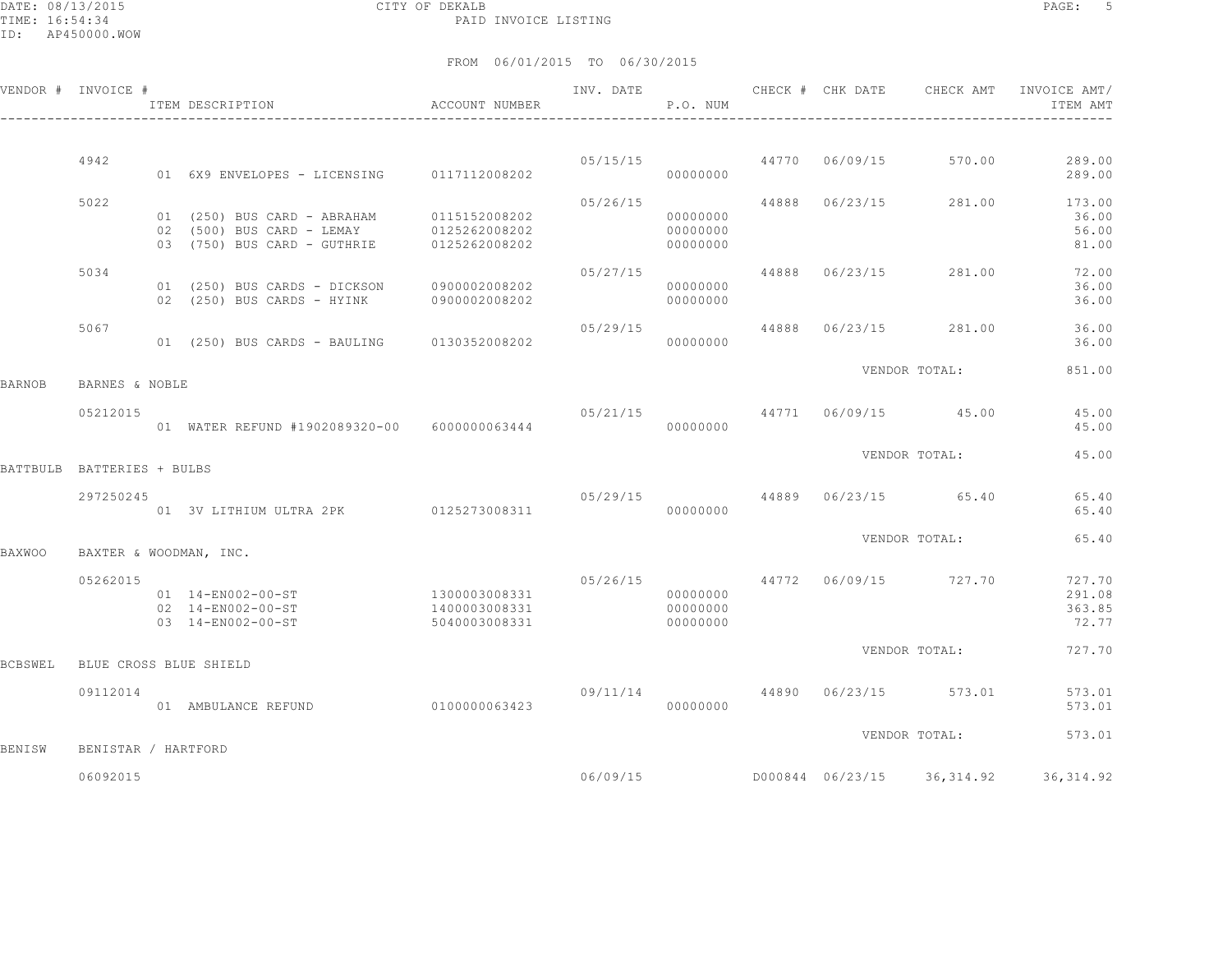DATE: 08/13/2015 CITY OF DEKALB PAGE: 6 PAID INVOICE LISTING

FROM 06/01/2015 TO 06/30/2015

|               | VENDOR # INVOICE # | ITEM DESCRIPTION                             | ACCOUNT NUMBER | INV. DATE | P.O. NUM |       | ______________________________________ | CHECK # CHK DATE CHECK AMT                                                      | INVOICE AMT/<br>ITEM AMT |
|---------------|--------------------|----------------------------------------------|----------------|-----------|----------|-------|----------------------------------------|---------------------------------------------------------------------------------|--------------------------|
|               | 06092015           | 01 JUN 15 RETIREE INSURANCE 7100004008478    |                |           | 00000000 |       |                                        | $06/09/15$ $000844$ $06/23/15$ $36,314.92$                                      | 36, 314.92<br>36, 314.92 |
| BLAOIL        | BLAKE OIL COMPANY  |                                              |                |           |          |       |                                        | VENDOR TOTAL:                                                                   | 36, 314.92               |
|               | 352823             | 01 (8603) GALLONS FUEL 0100000001510         |                | 06/04/15  | 00000000 |       |                                        | 44891 06/23/15 34,594.18                                                        | 18,672.81<br>18,672.81   |
|               | 366900             | 01 (7503) GALLONS FUEL                       | 0100000001520  | 06/04/15  | 00000000 |       |                                        | 44891 06/23/15 34,594.18                                                        | 15,921.37<br>15,921.37   |
| <b>BOLJOS</b> | JOSHUA BOLDT       |                                              |                |           |          |       |                                        | VENDOR TOTAL:                                                                   | 34,594.18                |
|               | 052015             | 01 SPRING 2015 TUITION REIMB   0120223008376 |                |           | 00000000 |       |                                        |                                                                                 | 1,047.50<br>1,047.50     |
| BONIND        |                    | BONNELL INDUSTRIES, INC.                     |                |           |          |       |                                        |                                                                                 | VENDOR TOTAL: 1,047.50   |
|               | 0162477IN          | 01 TORSION STRIP, SPRING ROD 0130332008226   |                |           | 00000000 |       |                                        | 05/19/15 44773 06/09/15 664.12                                                  | 664.12<br>664.12         |
| <b>BRAMAN</b> |                    | BRAD MANNING FORD, INC.                      |                |           |          |       |                                        | VENDOR TOTAL:                                                                   | 664.12                   |
|               | 102112             | 01 CAR RENTAL - UNDERCOVER 0120242008243     |                | 05/15/15  | 00000000 |       | 44774 06/09/15                         | 60.00                                                                           | 30.00<br>30.00           |
|               | 102113             | 01 CAR RENTAL - UNDERCOVER                   | 0120242008243  | 05/15/15  | 00000000 |       | 44774 06/09/15                         | 60.00                                                                           | 30.00<br>30.00           |
|               | 59825FOW           | 01 MOULDING                                  | 6000002008226  | 06/05/15  | 00000000 | 44892 |                                        | 06/23/15 56.79                                                                  | 56.79<br>56.79           |
|               | 9604               |                                              |                | 06/24/15  | 00000000 |       |                                        | 45025 06/26/15 29,789.00                                                        | 29,789.00<br>29,789.00   |
| <b>BROTRA</b> |                    | BROWN TRAFFIC PRODUCTS, INC.                 |                |           |          |       |                                        | VENDOR TOTAL:                                                                   | 29,905.79                |
|               | 205942             | 01 REPAIR OF M50 CONTROLLER 0130332008230    |                |           | 00000000 |       |                                        | 05/28/15 44893 06/23/15 798.17                                                  | 798.17<br>798.17         |
|               |                    |                                              |                |           |          |       |                                        | the contract of the contract of the contract of the contract of the contract of | .                        |

VENDOR TOTAL: 798.17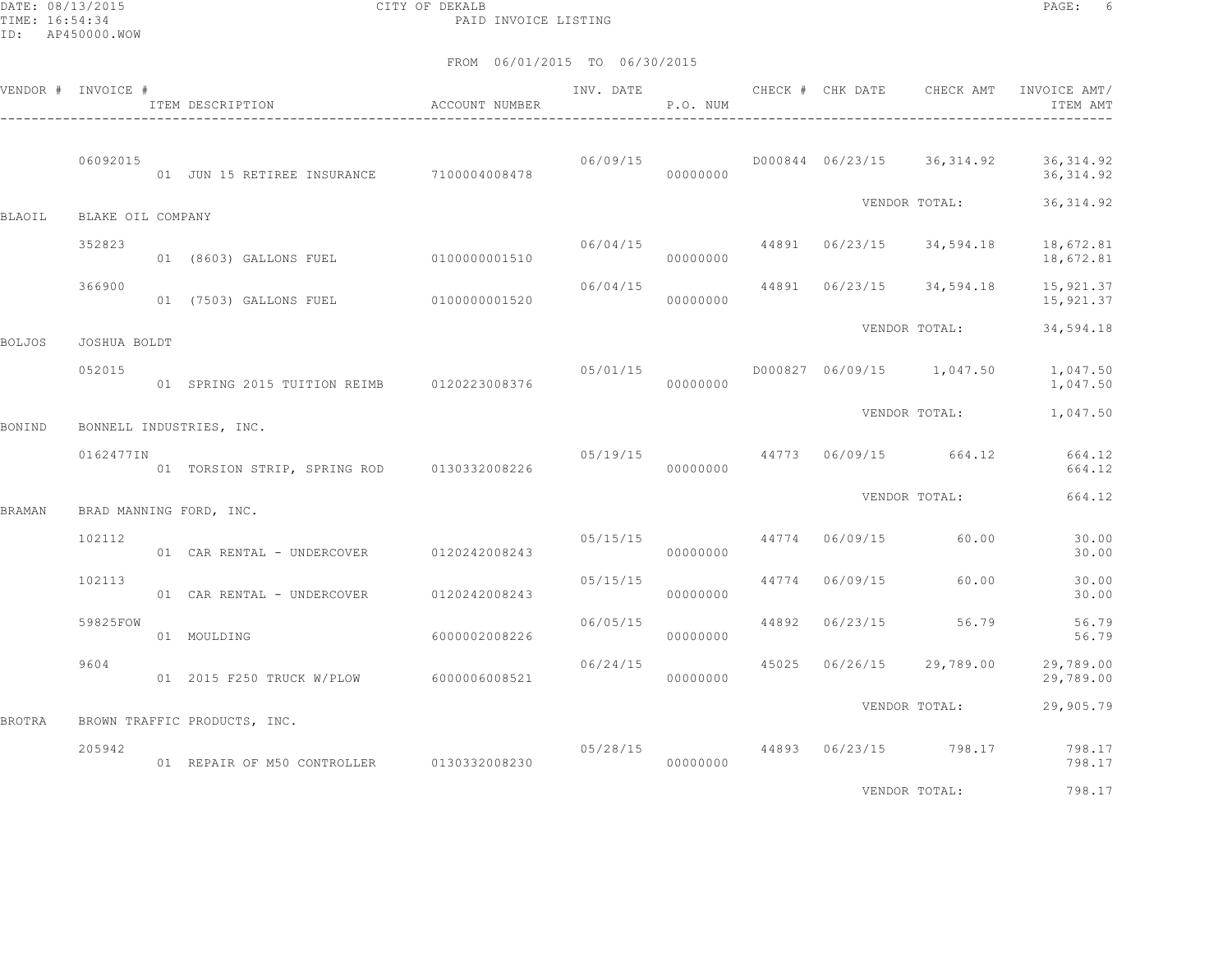|        | VENDOR # INVOICE #   | ITEM DESCRIPTION                                                                                                              | ACCOUNT NUMBER                                                   | INV. DATE | P.O. NUM                                     | CHECK # CHK DATE | CHECK AMT                        | INVOICE AMT/<br>ITEM AMT                    |
|--------|----------------------|-------------------------------------------------------------------------------------------------------------------------------|------------------------------------------------------------------|-----------|----------------------------------------------|------------------|----------------------------------|---------------------------------------------|
| BSG    | BASTON SERVICE GROUP |                                                                                                                               |                                                                  |           |                                              |                  |                                  |                                             |
|        | 1940                 | 01 REPAIR JET CABINET 6500003008311                                                                                           |                                                                  | 05/19/15  | 00000000                                     | 44775 06/09/15   | 382.00                           | 212.50<br>212.50                            |
|        | 1941                 | 01 JET A TRUCK SERVICE                                                                                                        | 6500003008310                                                    | 05/19/15  | 00000000                                     | 44775 06/09/15   | 382.00                           | 169.50<br>169.50                            |
|        | 1943                 | 01 MANAGEMENT FEE - JUNE 2015 6500004008450                                                                                   |                                                                  | 06/03/15  | 00000000                                     | 44894 06/23/15   | 400.00                           | 400.00<br>400.00                            |
| BUIASP | BUILDERS ASPHALT     |                                                                                                                               |                                                                  |           |                                              |                  | VENDOR TOTAL:                    | 782.00                                      |
|        | 14741                | 01 HIGH PERFORM COLD PATCH 0130332008228                                                                                      |                                                                  | 05/07/15  | 00000000                                     |                  | 44776 06/09/15 1,160.35          | 1,160.35<br>1,160.35                        |
| BURMCD | BURNS & MCDONNELL    |                                                                                                                               |                                                                  |           |                                              |                  | VENDOR TOTAL:                    | 1,160.35                                    |
|        | 802927               | 01 ENG WTRPLN&RTESTDY 100%CMPLTD 6000003008331                                                                                |                                                                  |           | 00000000                                     |                  | 05/11/15 44777 06/09/15 1,723.69 | 1,723.69<br>1,723.69                        |
| CARHOS |                      | BILL WHITE'S C.A.R. HOSPITAL                                                                                                  |                                                                  |           |                                              |                  | VENDOR TOTAL:                    | 1,723.69                                    |
|        | 05132015             | 01 REPAIR B-1, OIL CHNG, SPD SNSR 0125273008315                                                                               |                                                                  | 05/13/15  | 00000000                                     | 44778 06/09/15   | 275.65                           | 275.65<br>275.65                            |
|        | 06052015             | 01 OIL CHANGE<br>0125273008315                                                                                                |                                                                  | 06/05/15  | 00000000                                     |                  | 44895 06/23/15 28.83             | 28.83<br>28.83                              |
| CASBAN | CASTLE BANK          |                                                                                                                               |                                                                  |           |                                              |                  | VENDOR TOTAL:                    | 304.48                                      |
|        | 1132JUN15CC          | 01 FLIGHTWARE - ONLINE ADS 6500003008373<br>02 WALMART - SUGAR CANISTER<br>03 TAX CREDIT<br>04 DIRECTV MONTHYL SUB            | 6500002008219<br>6500002008219<br>6500003008348                  | 06/24/15  | 00000000<br>00000000<br>00000000<br>00000000 |                  | D000864 06/25/15 129.23          | 129.23<br>8.00<br>70.94<br>$-0.70$<br>50.99 |
|        | 1132MAY15CC          | 01 TRAVELCENTERS - FUEL<br>02 FLIGHTWARE ADVERTISING SUB.<br>03 MAPSI CONF - MRNA GRND RSRT<br>04 MAPSI CONF - MRNA GRND RSRT | 6500003008376<br>6500003008373<br>0130333008376<br>6500003008376 | 05/24/15  | 00000000<br>00000000<br>00000000<br>00000000 |                  | D000849 06/23/15 748.99          | 748.99<br>25.00<br>8.00<br>297.00<br>198.00 |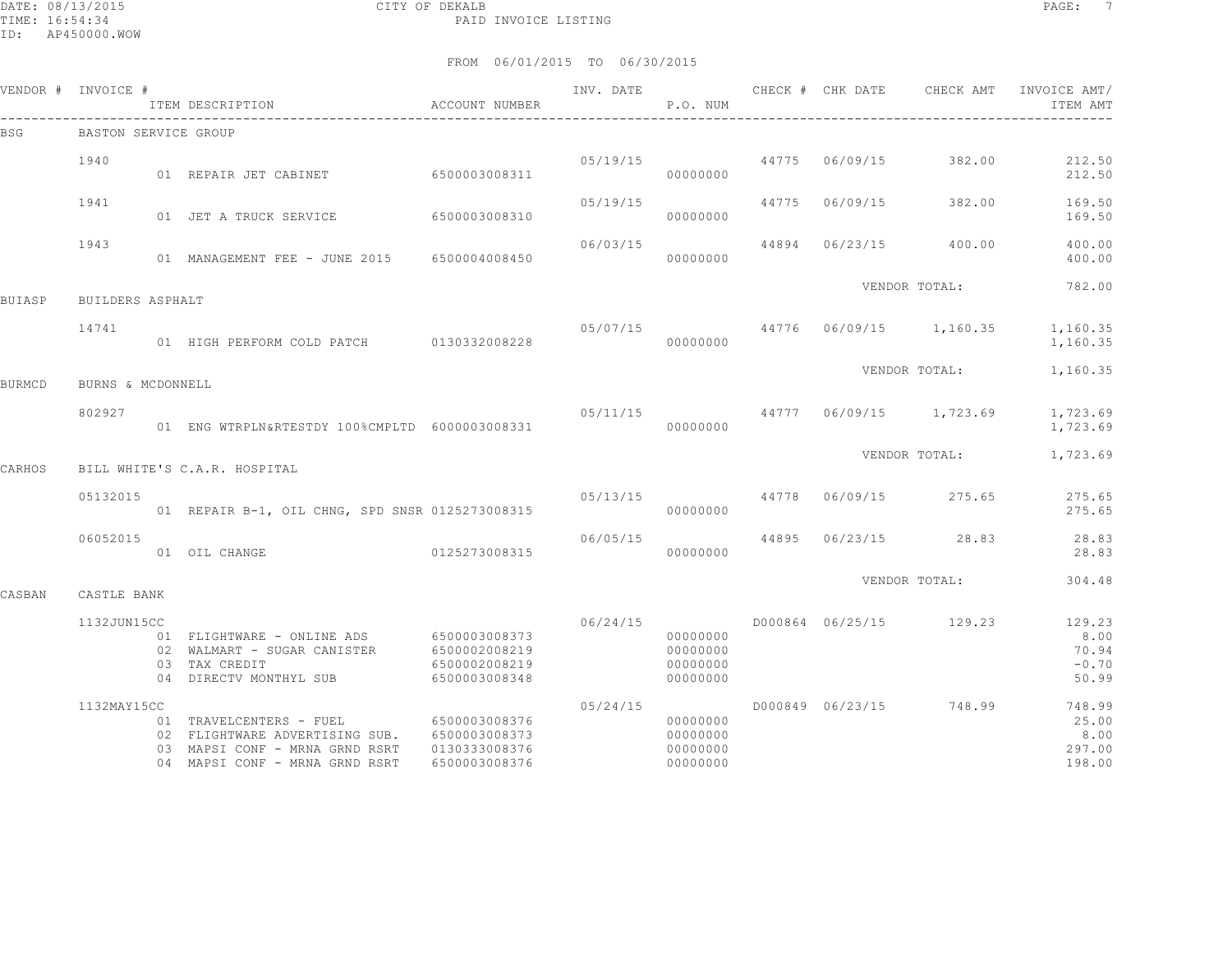| VENDOR # INVOICE # | F THE CHECK FOR THE CHECK FOR THE SERIE TEM DESCRIPTION ACCOUNT NUMBER P.O. NUM                                                                                                                                                          |          |          |  | INV. DATE CHECK # CHK DATE CHECK AMT INVOICE AMT/<br>ITEM AMT |
|--------------------|------------------------------------------------------------------------------------------------------------------------------------------------------------------------------------------------------------------------------------------|----------|----------|--|---------------------------------------------------------------|
| 1132MAY15CC        |                                                                                                                                                                                                                                          |          |          |  | 748.99                                                        |
|                    |                                                                                                                                                                                                                                          |          |          |  | 150.00                                                        |
|                    |                                                                                                                                                                                                                                          |          |          |  | 20.00                                                         |
|                    |                                                                                                                                                                                                                                          |          |          |  | 50.99                                                         |
| 1941JUN15CC        |                                                                                                                                                                                                                                          | 06/24/15 |          |  | D000864 06/25/15 238.89 238.89                                |
|                    | 01 EAGLE RIDGE RESORTS 0115153008376                                                                                                                                                                                                     |          | 00000000 |  | 238.89                                                        |
| 1941MAY15CC        |                                                                                                                                                                                                                                          |          |          |  | D000849 06/23/15 44.00 44.00                                  |
|                    | CC 05/24/15<br>01 0'HARE PARKING - 2 DAYS 0115153008376                                                                                                                                                                                  |          |          |  | 44.00                                                         |
| 2455JUN15CC        |                                                                                                                                                                                                                                          | 06/24/15 |          |  | D000864 06/25/15 596.32 596.32                                |
|                    | 01 ASCEND HOTEL METWES - SNOW 0110103008376                                                                                                                                                                                              |          | 00000000 |  | 116.48                                                        |
|                    | 02 ASCEND HOTEL METWES - REY 0110103008376                                                                                                                                                                                               |          | 00000000 |  | 116.48                                                        |
|                    | 03 ASCEND HOTEL METWES - GAURA 0115153008376                                                                                                                                                                                             |          | 00000000 |  | 116.48                                                        |
|                    |                                                                                                                                                                                                                                          |          |          |  | 7.99                                                          |
|                    | 05 EAGLE RIDGE ILCMA CONF GAURA 0110103008376                                                                                                                                                                                            |          | 00000000 |  | 238.89                                                        |
| 2455MAY15CC        |                                                                                                                                                                                                                                          |          |          |  | $7.99$<br>$7.99$                                              |
|                    |                                                                                                                                                                                                                                          |          |          |  |                                                               |
| 2865JUN15CC        |                                                                                                                                                                                                                                          | 06/24/15 |          |  | D000864 06/25/15 3,404.43 3,404.43                            |
|                    | 01 CFH EMBROIDERED LOGOS 0120252008270<br>02 ILEETA NOWICKI RENEWAL 0120253008375                                                                                                                                                        |          | 00000000 |  | 119.00                                                        |
|                    |                                                                                                                                                                                                                                          |          | 00000000 |  | 45.00                                                         |
|                    | 03 BEST BUY - 8GB SDSDU UHS (3) 0120242008242                                                                                                                                                                                            |          | 00000000 |  | 42.09                                                         |
|                    | 04 SAMS CLUB - COFFEE 0120212008299                                                                                                                                                                                                      |          | 00000000 |  | 150.36                                                        |
|                    |                                                                                                                                                                                                                                          |          | 00000000 |  | 20.19                                                         |
|                    | 05 APPLE STORE - USB ADAPTER 0120242008242<br>06 PUB SFTY 5/5/15 U NVR KNOW 0120233008376<br>07 AUTOZONE - LIGHT BULBS 0120222008226<br>08 AMAZON - FIRST AID KITS 0120222008242<br>09 AMAZON - CPR MASKS 0120223008376<br>1. AMAZON - C |          | 00000000 |  | 178.00                                                        |
|                    |                                                                                                                                                                                                                                          |          | 00000000 |  | 26.20                                                         |
|                    |                                                                                                                                                                                                                                          |          | 00000000 |  | 203.92                                                        |
|                    |                                                                                                                                                                                                                                          |          | 00000000 |  | 23.42                                                         |
|                    |                                                                                                                                                                                                                                          |          | 00000000 |  | 175.20                                                        |
|                    |                                                                                                                                                                                                                                          |          |          |  | 120.00                                                        |
|                    |                                                                                                                                                                                                                                          |          |          |  | 12.00                                                         |
|                    |                                                                                                                                                                                                                                          |          |          |  | 20.74                                                         |
|                    |                                                                                                                                                                                                                                          |          |          |  | 99.68                                                         |
|                    |                                                                                                                                                                                                                                          |          |          |  | 252.49                                                        |
|                    |                                                                                                                                                                                                                                          |          |          |  | 40.00                                                         |
|                    |                                                                                                                                                                                                                                          |          |          |  | 25.58<br>11.16                                                |
|                    |                                                                                                                                                                                                                                          |          |          |  |                                                               |
|                    |                                                                                                                                                                                                                                          |          |          |  | 10.52<br>30.00                                                |
|                    |                                                                                                                                                                                                                                          |          |          |  | 475.16                                                        |
|                    |                                                                                                                                                                                                                                          |          |          |  | 30.00                                                         |
|                    |                                                                                                                                                                                                                                          |          |          |  | 147.67                                                        |
|                    |                                                                                                                                                                                                                                          |          |          |  | 75.00                                                         |
|                    |                                                                                                                                                                                                                                          |          |          |  |                                                               |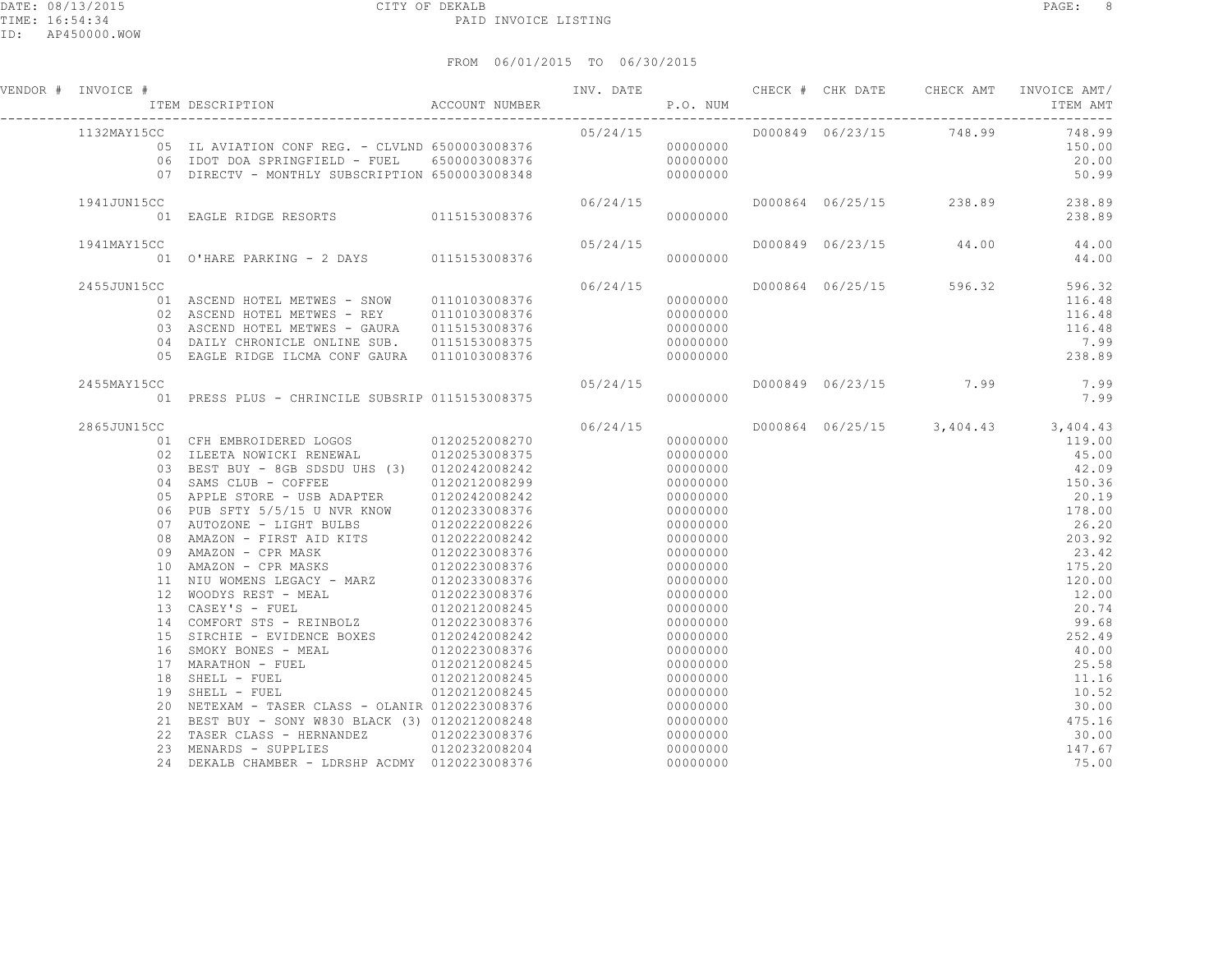| VENDOR # INVOICE # | F TEM DESCRIPTION CHEC<br>ITEM DESCRIPTION ACCOUNT NUMBER P.O. NUM                                                                                                                                                                                                                                                                                                                                                                      |  |  |                        | INV. DATE 6 CHECK # CHK DATE CHECK AMT INVOICE AMT/<br>ITEM AMT                                                                                                                                                                                                                                                           |
|--------------------|-----------------------------------------------------------------------------------------------------------------------------------------------------------------------------------------------------------------------------------------------------------------------------------------------------------------------------------------------------------------------------------------------------------------------------------------|--|--|------------------------|---------------------------------------------------------------------------------------------------------------------------------------------------------------------------------------------------------------------------------------------------------------------------------------------------------------------------|
| 2865JUN15CC        | $\begin{tabular}{@{}c@{}}\n  \multicolumn{3}{c}{\textbf{GCC}}\n  \multicolumn{3}{c}{\textbf{GCC}}\n  \multicolumn{3}{c}{\textbf{GCC}}\n  \multicolumn{3}{c}{\textbf{GCC}}\n  \multicolumn{3}{c}{\textbf{GOC}}\n  \multicolumn{3}{c}{\textbf{GOC}}\n  \multicolumn{3}{c}{\textbf{GOC}}\n  \multicolumn{3}{c}{\textbf{GOC}}\n  \end{tabular}\n  \end{tabular}\n  \begin{tabular}{c}{\textbf{GOC}}\n  \multicolumn{3}{c}{\textbf{GOC}}\n $ |  |  |                        |                                                                                                                                                                                                                                                                                                                           |
|                    |                                                                                                                                                                                                                                                                                                                                                                                                                                         |  |  |                        |                                                                                                                                                                                                                                                                                                                           |
|                    |                                                                                                                                                                                                                                                                                                                                                                                                                                         |  |  |                        |                                                                                                                                                                                                                                                                                                                           |
|                    |                                                                                                                                                                                                                                                                                                                                                                                                                                         |  |  |                        |                                                                                                                                                                                                                                                                                                                           |
|                    |                                                                                                                                                                                                                                                                                                                                                                                                                                         |  |  |                        |                                                                                                                                                                                                                                                                                                                           |
|                    |                                                                                                                                                                                                                                                                                                                                                                                                                                         |  |  |                        |                                                                                                                                                                                                                                                                                                                           |
|                    |                                                                                                                                                                                                                                                                                                                                                                                                                                         |  |  |                        |                                                                                                                                                                                                                                                                                                                           |
|                    |                                                                                                                                                                                                                                                                                                                                                                                                                                         |  |  |                        |                                                                                                                                                                                                                                                                                                                           |
|                    |                                                                                                                                                                                                                                                                                                                                                                                                                                         |  |  |                        |                                                                                                                                                                                                                                                                                                                           |
|                    |                                                                                                                                                                                                                                                                                                                                                                                                                                         |  |  |                        |                                                                                                                                                                                                                                                                                                                           |
|                    |                                                                                                                                                                                                                                                                                                                                                                                                                                         |  |  |                        |                                                                                                                                                                                                                                                                                                                           |
|                    |                                                                                                                                                                                                                                                                                                                                                                                                                                         |  |  |                        |                                                                                                                                                                                                                                                                                                                           |
|                    |                                                                                                                                                                                                                                                                                                                                                                                                                                         |  |  |                        |                                                                                                                                                                                                                                                                                                                           |
|                    |                                                                                                                                                                                                                                                                                                                                                                                                                                         |  |  |                        | $3,404.43$<br>$230.36$<br>$115.90$<br>$289.74$<br>$36.69$<br>$34.88$<br>$109.95$<br>$45.76$<br>$81.15$<br>$73.64$<br>$-25.20$<br>$-35.20$<br>$29.38$                                                                                                                                                                      |
| 2865MAY15CC        |                                                                                                                                                                                                                                                                                                                                                                                                                                         |  |  |                        | D000849 06/23/15 4,105.05 4,105.05                                                                                                                                                                                                                                                                                        |
|                    |                                                                                                                                                                                                                                                                                                                                                                                                                                         |  |  |                        |                                                                                                                                                                                                                                                                                                                           |
|                    |                                                                                                                                                                                                                                                                                                                                                                                                                                         |  |  |                        |                                                                                                                                                                                                                                                                                                                           |
|                    |                                                                                                                                                                                                                                                                                                                                                                                                                                         |  |  |                        |                                                                                                                                                                                                                                                                                                                           |
|                    |                                                                                                                                                                                                                                                                                                                                                                                                                                         |  |  |                        |                                                                                                                                                                                                                                                                                                                           |
|                    |                                                                                                                                                                                                                                                                                                                                                                                                                                         |  |  |                        |                                                                                                                                                                                                                                                                                                                           |
|                    |                                                                                                                                                                                                                                                                                                                                                                                                                                         |  |  |                        |                                                                                                                                                                                                                                                                                                                           |
|                    |                                                                                                                                                                                                                                                                                                                                                                                                                                         |  |  |                        |                                                                                                                                                                                                                                                                                                                           |
|                    |                                                                                                                                                                                                                                                                                                                                                                                                                                         |  |  |                        |                                                                                                                                                                                                                                                                                                                           |
|                    |                                                                                                                                                                                                                                                                                                                                                                                                                                         |  |  |                        |                                                                                                                                                                                                                                                                                                                           |
|                    |                                                                                                                                                                                                                                                                                                                                                                                                                                         |  |  |                        |                                                                                                                                                                                                                                                                                                                           |
|                    |                                                                                                                                                                                                                                                                                                                                                                                                                                         |  |  |                        |                                                                                                                                                                                                                                                                                                                           |
|                    |                                                                                                                                                                                                                                                                                                                                                                                                                                         |  |  |                        |                                                                                                                                                                                                                                                                                                                           |
|                    |                                                                                                                                                                                                                                                                                                                                                                                                                                         |  |  |                        |                                                                                                                                                                                                                                                                                                                           |
|                    |                                                                                                                                                                                                                                                                                                                                                                                                                                         |  |  |                        |                                                                                                                                                                                                                                                                                                                           |
|                    |                                                                                                                                                                                                                                                                                                                                                                                                                                         |  |  |                        |                                                                                                                                                                                                                                                                                                                           |
|                    |                                                                                                                                                                                                                                                                                                                                                                                                                                         |  |  |                        |                                                                                                                                                                                                                                                                                                                           |
|                    |                                                                                                                                                                                                                                                                                                                                                                                                                                         |  |  |                        |                                                                                                                                                                                                                                                                                                                           |
|                    |                                                                                                                                                                                                                                                                                                                                                                                                                                         |  |  |                        |                                                                                                                                                                                                                                                                                                                           |
|                    |                                                                                                                                                                                                                                                                                                                                                                                                                                         |  |  |                        |                                                                                                                                                                                                                                                                                                                           |
|                    |                                                                                                                                                                                                                                                                                                                                                                                                                                         |  |  |                        |                                                                                                                                                                                                                                                                                                                           |
|                    |                                                                                                                                                                                                                                                                                                                                                                                                                                         |  |  |                        |                                                                                                                                                                                                                                                                                                                           |
|                    | $\begin{tabular}{cccc} 39 & HYVEK (GAS = - FUEL & 0120212008249 & 05/24/15 & 000000000 \\ \hline \end{tabular} \begin{tabular}{cccc} 50 & HIIPPN EGGS = SRCH WRNT MTG & 0120242008299 & 05/24/15 & 000000000 \\ \hline 02 & HIITON OHRRE = VALELTC/PARKING & 0120213008376 & 000000000 \\ \hline 03 & IMACAN & CLEANING WIPES & 0120222008229 & 00$                                                                                     |  |  |                        |                                                                                                                                                                                                                                                                                                                           |
| 3472JUN15CC        |                                                                                                                                                                                                                                                                                                                                                                                                                                         |  |  |                        | 06/23/15 4, 105.05 4, 105.14<br>61.00<br>240.00<br>44.9<br>76.14<br>61.00<br>240.00<br>75.00<br>75.00<br>146.59<br>239.9<br>21.78<br>92.10<br>675.35<br>772.11<br>84.9<br>218.9<br>23.8<br>86.2<br>23.8<br>86.2<br>23.8<br>86.2<br>23.8<br>86.2<br>23.8<br>86.2<br>33.4<br>156.4<br>156<br>D000864 06/25/15 204.65 204.65 |
|                    |                                                                                                                                                                                                                                                                                                                                                                                                                                         |  |  |                        | 49.00                                                                                                                                                                                                                                                                                                                     |
|                    |                                                                                                                                                                                                                                                                                                                                                                                                                                         |  |  |                        | 35.65                                                                                                                                                                                                                                                                                                                     |
|                    |                                                                                                                                                                                                                                                                                                                                                                                                                                         |  |  |                        | 120.00                                                                                                                                                                                                                                                                                                                    |
| 3672JUN15CC        |                                                                                                                                                                                                                                                                                                                                                                                                                                         |  |  | D000864 06/25/15 60.05 | 60.05                                                                                                                                                                                                                                                                                                                     |
|                    | $\begin{array}{cccccc} \texttt{CC} & & & & 06/24/15 \ \texttt{01} & \texttt{LOWES} & - & \texttt{DUST} & \texttt{PAN} & & & 0130352008295 & & & & 000000000 \end{array}$                                                                                                                                                                                                                                                                |  |  |                        | 30.07                                                                                                                                                                                                                                                                                                                     |
|                    |                                                                                                                                                                                                                                                                                                                                                                                                                                         |  |  |                        |                                                                                                                                                                                                                                                                                                                           |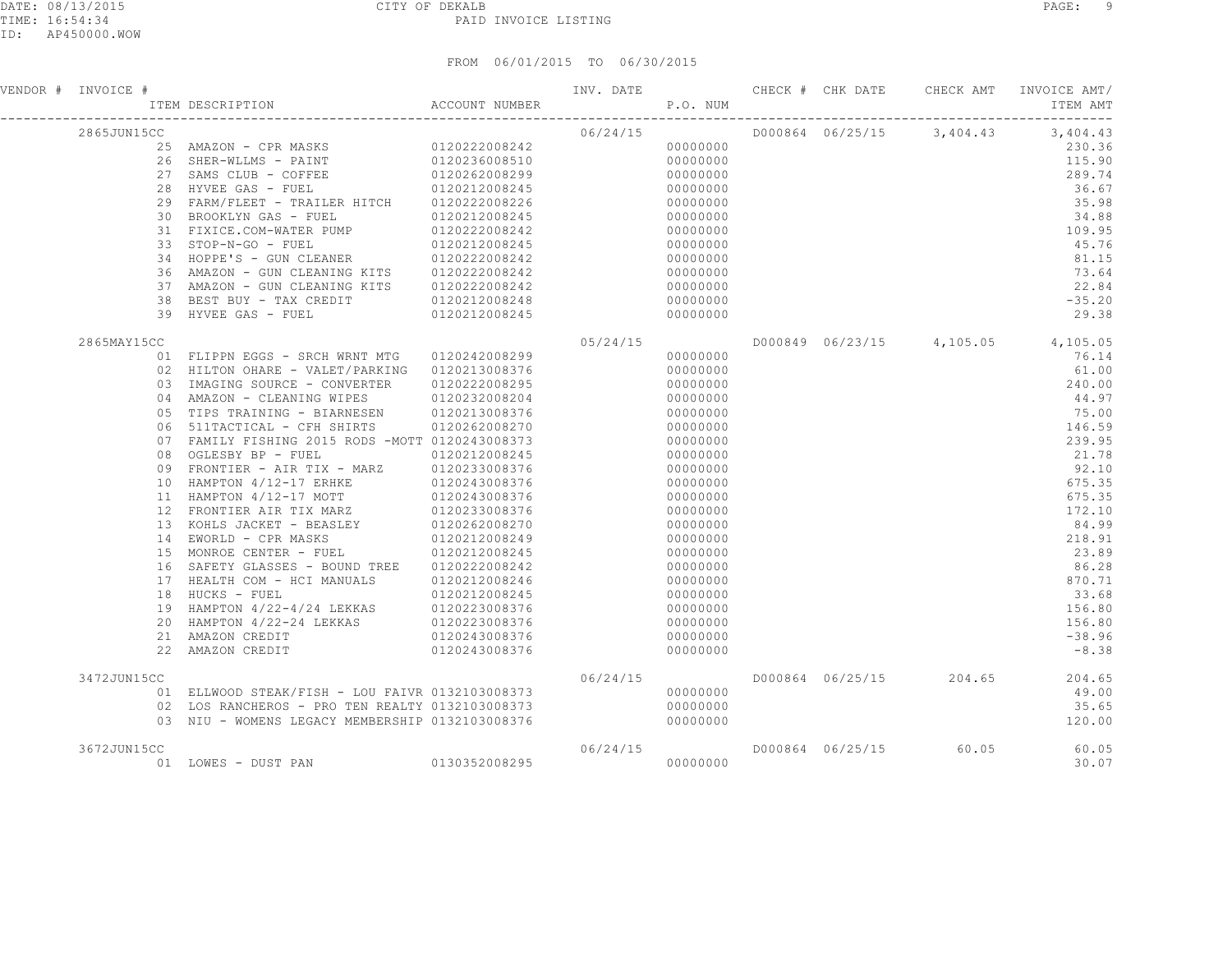| VENDOR # INVOICE # | NVOICE #<br>ITEM DESCRIPTION ACCOUNT NUMBER                                                                      |               | INV. DATE<br>P.O. NUM |                                           |  |                        | CHECK # CHK DATE CHECK AMT INVOICE AMT/<br>ITEM AMT  |
|--------------------|------------------------------------------------------------------------------------------------------------------|---------------|-----------------------|-------------------------------------------|--|------------------------|------------------------------------------------------|
| 3672JUN15CC        |                                                                                                                  |               | 06/24/15              |                                           |  | D000864 06/25/15 60.05 | 60.05                                                |
|                    |                                                                                                                  |               |                       |                                           |  |                        | 17.97                                                |
|                    |                                                                                                                  |               |                       |                                           |  |                        | 12.01                                                |
| 3672MAY15CC        | C<br>01 VEHICLE IPASS AUTO RENEWAL 0130352008226 05/24/15<br>02 MCDONALDS - HYTNK 0900003008376 0000000000       |               |                       |                                           |  |                        | D000849 06/23/15 2,721.79 2,721.79                   |
|                    |                                                                                                                  |               |                       |                                           |  |                        | 20.00                                                |
|                    |                                                                                                                  |               |                       |                                           |  |                        | 4.64                                                 |
|                    | 03 ESPRESSO CAFE - APA CONF - HYI 0900003008376                                                                  |               |                       | $000000000$<br>$000000000$<br>$000000000$ |  |                        | 6.65                                                 |
|                    | 04 QUINN; S - DINNER - HYINK 0900003008376                                                                       |               |                       |                                           |  |                        | 26.92                                                |
|                    | 05 SHERATON - APA CONF - DICKSON 0900003008376                                                                   |               |                       |                                           |  |                        | $26.92$<br>1, 322.10<br>1, 322.05                    |
|                    | 06 SHERATON - APA CONF - HYINK 0900003008376                                                                     |               |                       |                                           |  |                        | 1,322.05                                             |
|                    | 07 EL CAMINO - DINNER - HYINK                                                                                    | 0900003008376 | 00000000              |                                           |  |                        | 19.43                                                |
| 5539JUN15CC        |                                                                                                                  |               | 06/24/15              |                                           |  |                        | D000864 06/25/15 956.76 956.76                       |
|                    | 01 SCHNUCKS - SUPPLIES<br>02 DUNKIN DONUTS - COFFEE 0135003008306                                                |               |                       | $00000000$<br>$00000000$<br>00000000      |  |                        | 47.99                                                |
|                    |                                                                                                                  |               |                       |                                           |  |                        | 19.79                                                |
|                    | 03 DUNKIN DONUTS - COFFEE 0110103008376                                                                          |               |                       |                                           |  |                        | 17.99                                                |
|                    | 04 NIU - WOMENS LEGACY - ANDERSON 0115173008376                                                                  |               |                       |                                           |  |                        | 120.00                                               |
|                    | 05 FTD - SYMPATHY FLOWERS/ HILAND 0135003008306<br>06 JEWEL-OSCO - BUDGET MTG 0110103008376                      |               |                       |                                           |  |                        | 117.97                                               |
|                    |                                                                                                                  |               |                       |                                           |  |                        | 14.97                                                |
|                    | 07 PARTY CITY - ALD. RECEPTION 0135003008306<br>08 LINCOLN INN - ALD. RECEPTION 0135003008306                    |               |                       |                                           |  |                        | 36.37<br>89.94                                       |
|                    |                                                                                                                  |               |                       | 00000000                                  |  |                        | 268.25                                               |
|                    | 09 ILCMA - ANNUAL RENEWAL 0115153008375<br>10 CORPORATE CNCTN - EMBOSSER 0115152008204                           |               |                       | 00000000                                  |  |                        | 73.49                                                |
|                    | 11 NIU - ILCMA CONF 2015 0115153008376                                                                           |               |                       | 00000000                                  |  |                        | 150.00                                               |
| 5539MAY15CC        |                                                                                                                  |               |                       |                                           |  |                        | D000849 06/23/15 1,027.05 1,027.05                   |
|                    | CC 05/24/15<br>0115173008306 05/24/15 000000000 0115173008306                                                    |               |                       |                                           |  |                        | 66.16                                                |
|                    | 02 NIU-ILCMA CONF - RUTH 0115153008376                                                                           |               |                       |                                           |  |                        | 55.00                                                |
|                    | 03 CRAINS SUBSCRIPTION - DIVITA 0132103008375                                                                    |               |                       |                                           |  |                        | 99.00                                                |
|                    |                                                                                                                  |               |                       |                                           |  |                        | 23.98                                                |
|                    |                                                                                                                  |               |                       |                                           |  |                        | 20.97                                                |
|                    |                                                                                                                  |               |                       |                                           |  |                        | 190.00                                               |
|                    | 06 SHRM MEMBERSHIP - ANDERSON 0115173008375<br>07 SHRM JOB POSTING - HR GENERALI 0115173008375                   |               |                       |                                           |  |                        | 395.00                                               |
|                    | 08 JEWEL-OSCO - TJ CAKE 0135003008306                                                                            |               |                       |                                           |  |                        | 87.97                                                |
|                    | 09 LEGACY CONF - GAURA/HOPPENSTED 0115153008376                                                                  |               |                       |                                           |  |                        | 120.00                                               |
|                    | 10 JEWEL-OSCO - BONNIE'S CAKE 0135003008306                                                                      |               |                       | 00000000                                  |  |                        | 43.97                                                |
|                    | 11 SOCIAL MEDIA CONF - CANCELLED 0115153008376                                                                   |               |                       | 00000000                                  |  |                        | $-75.00$                                             |
| 5649JUN15CC        |                                                                                                                  |               |                       |                                           |  |                        | D000864 06/25/15 3,305.04 3,305.04                   |
|                    |                                                                                                                  |               |                       | 00000000                                  |  |                        | 958.12                                               |
|                    |                                                                                                                  |               |                       |                                           |  |                        | 454.68                                               |
|                    | 02 11111111111 11111 1111<br>03 4IMPRINT - PENS/LIGHTS 0132103008373<br>04 FRED PRYOR - TRNG RWRDS 0132113008376 |               |                       | 00000000                                  |  |                        | 1,693.24                                             |
|                    |                                                                                                                  |               |                       | 00000000                                  |  |                        | 199.00                                               |
| 5649MAY15CC        |                                                                                                                  |               |                       |                                           |  |                        | $05/24/15$ $000849$ $06/23/15$ $1,290.00$ $1,290.00$ |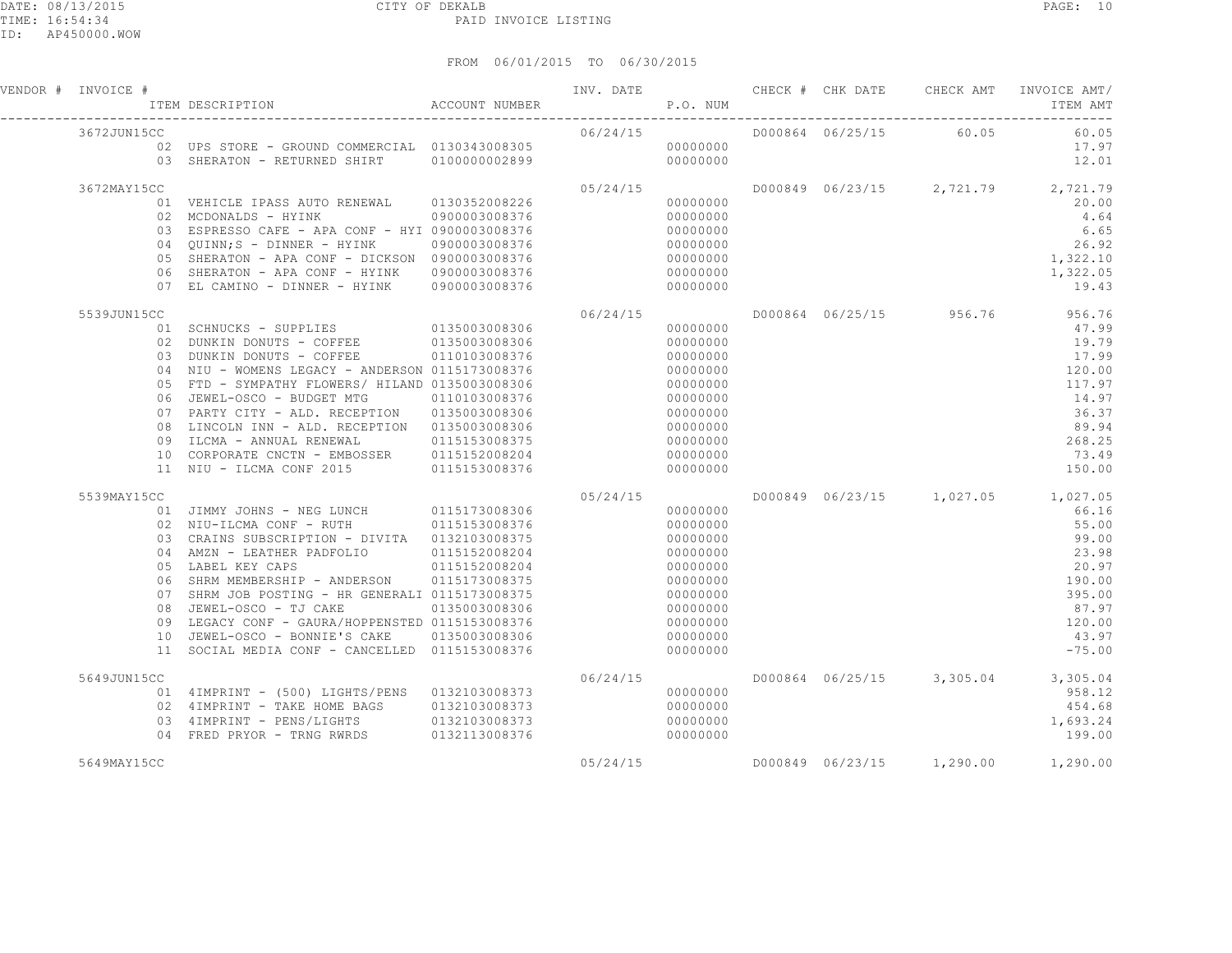#### DATE: 08/13/2015 CITY OF DEKALB PAGE: 11 PAID INVOICE LISTING

| VENDOR # INVOICE # | ITEM DESCRIPTION                                                                                                                                                               | ACCOUNT NUMBER                 | INV. DATE | P.O. NUM             |                  | CHECK # CHK DATE CHECK AMT | INVOICE AMT/<br>ITEM AMT           |
|--------------------|--------------------------------------------------------------------------------------------------------------------------------------------------------------------------------|--------------------------------|-----------|----------------------|------------------|----------------------------|------------------------------------|
|                    |                                                                                                                                                                                |                                |           |                      |                  |                            |                                    |
| 5649MAY15CC        |                                                                                                                                                                                |                                | 05/24/15  |                      |                  |                            | D000849 06/23/15 1,290.00 1,290.00 |
|                    | 01 CHANGING CENTERS ADVERTISING 0132103008373                                                                                                                                  |                                |           | 00000000             |                  |                            | 550.00                             |
|                    | 02 WOMENS LEGACY CONF - SMIRZ 0132113008376                                                                                                                                    |                                |           | 00000000             |                  |                            | 120.00                             |
|                    | 03 WOMENS LEGACY CONF - DIEDRICH 0132113008376                                                                                                                                 |                                |           | 00000000             |                  |                            | 120.00                             |
|                    | 04 IEDA APLICATION FEE                                                                                                                                                         | 0132113008375                  |           | 00000000             |                  |                            | 250.00                             |
|                    | 05 IEDA APPLICATION FEE                                                                                                                                                        | 0132103008375                  |           | 00000000             |                  |                            | 250.00                             |
| 5700JUN15CC        |                                                                                                                                                                                |                                | 06/24/15  |                      |                  |                            | D000864 06/25/15 199.80 199.80     |
|                    | 01 BARB CITY BAGELS - BUDGET MTG 0117113008376                                                                                                                                 |                                |           | 00000000             |                  |                            | 79.80                              |
|                    | 02 NIU-WOMENS LEGACY MEMBERSHIP 0117113008376                                                                                                                                  |                                |           | 00000000             |                  |                            | 120.00                             |
| 6874MAY15CC        |                                                                                                                                                                                |                                | 05/24/15  |                      |                  |                            | D000849 06/23/15 1,248.12 1,248.12 |
|                    | 01 KIRBY BUILT - PET WASTE BAGS 0130333008313                                                                                                                                  |                                |           | 00000000             |                  |                            | 111.14                             |
|                    | 02 CALCO - TRANSFORMER                                                                                                                                                         | 6500002008218                  |           | 00000000             |                  |                            | 419.46                             |
|                    | 03 AAAREMOTES - GATE REPAIR 6500002008210                                                                                                                                      |                                |           | 00000000             |                  |                            | 50.70                              |
|                    | 04 ATSI - CALIBRATION SERVICE 0130332008230                                                                                                                                    |                                |           | 00000000             |                  |                            | 666.82                             |
|                    |                                                                                                                                                                                |                                |           |                      |                  |                            |                                    |
| 7228JUN15CC        |                                                                                                                                                                                |                                | 06/24/15  |                      |                  |                            | D000864 06/25/15 1,335.08 1,335.08 |
|                    | 01 NI ENT SPEC - HICKS 0125263008345                                                                                                                                           |                                |           | 00000000             |                  |                            | 305.00                             |
|                    | 02 PARTSTREE - WHEELASM/ANCHOR 0125272008226                                                                                                                                   |                                |           | 00000000             |                  |                            | 99.19                              |
|                    | 03 OFFICE MAX - LABELS 0125272008240<br>04 SCHNUCKS - WATER 0125272008240                                                                                                      |                                |           | 00000000             |                  |                            | 6.99                               |
|                    |                                                                                                                                                                                |                                |           | 00000000             |                  |                            | 29.90                              |
|                    |                                                                                                                                                                                |                                |           | 00000000             |                  |                            | 41.75                              |
|                    |                                                                                                                                                                                |                                |           | 00000000             |                  |                            | 532.20                             |
|                    | 0125273008315<br>06 HAWTHORN STES - SCHNECK<br>0125273008315<br>07 JUMERS CASINO<br>08 BAKERS BUDDY - EMS WEEK<br>0125273008376<br>08 BAKERS BUDDY - EMS WEEK<br>0125273008376 |                                |           | 00000000<br>00000000 |                  |                            | 202.74<br>21.84                    |
|                    | 09 BAKERS BUDDY - EMS WEEK                                                                                                                                                     |                                |           | 00000000             |                  |                            | 28.97                              |
|                    | 10 EMS RENEWAL - JOSSENDAL                                                                                                                                                     | 0125273008376<br>0125273008315 |           | 00000000             |                  |                            | 21.75                              |
|                    |                                                                                                                                                                                |                                |           | 00000000             |                  |                            | 21.75                              |
|                    | 10 EMS NEWEWAL - COX<br>11 EMS RENEWAL - COX 0125273008315<br>12 DARLEY FIRE - NOZZLE 0125272008240                                                                            |                                |           | 00000000             |                  |                            | 23.00                              |
|                    |                                                                                                                                                                                |                                |           |                      |                  |                            |                                    |
| 7228MAY15CC        |                                                                                                                                                                                |                                | 05/24/15  |                      |                  | D000849 06/23/15 671.62    | 671.62                             |
|                    | 01 DUNKIN DONUTS 0125273008376<br>02 THEFIRESTORE-WOODEN POLE 0125272008240                                                                                                    |                                |           | 00000000<br>00000000 |                  |                            | 35.96                              |
|                    | 03 PAR-A-DICE HOTEL - HOYLE                                                                                                                                                    | 0125263008376                  |           | 00000000             |                  |                            | 194.58<br>109.76                   |
|                    | 04 COUNTRY INN - NO SHOW CHRGS 0125273008376                                                                                                                                   |                                |           | 00000000             |                  |                            | 103.50                             |
|                    | 05 ADVANCE AUTO - SUPPLIES                                                                                                                                                     | 0125272008226                  |           | 00000000             |                  |                            | 77.16                              |
|                    | 06 EMS RENEWAL-SCHNECK                                                                                                                                                         | 0125273008315                  |           | 00000000             |                  |                            | 41.75                              |
|                    | 07 FDIC 2015 - HICKS                                                                                                                                                           | 0125263008376                  |           | 00000000             |                  |                            | 70.00                              |
|                    | 08 GOOD TO GO - FUEL                                                                                                                                                           | 0125262008245                  |           | 00000000             |                  |                            | 38.91                              |
| 8940JUN15CC        |                                                                                                                                                                                |                                | 06/24/15  |                      |                  | D000864 06/25/15 132.95    | 132.95                             |
|                    | 01 THE FIRE STORE - CHARGERS 2800002008240                                                                                                                                     |                                |           | 00000000             |                  |                            | 132.95                             |
|                    |                                                                                                                                                                                |                                |           |                      |                  |                            |                                    |
| 8940MAY15CC        |                                                                                                                                                                                |                                | 05/24/15  |                      | D000849 06/23/15 | 599.53                     | 599.53                             |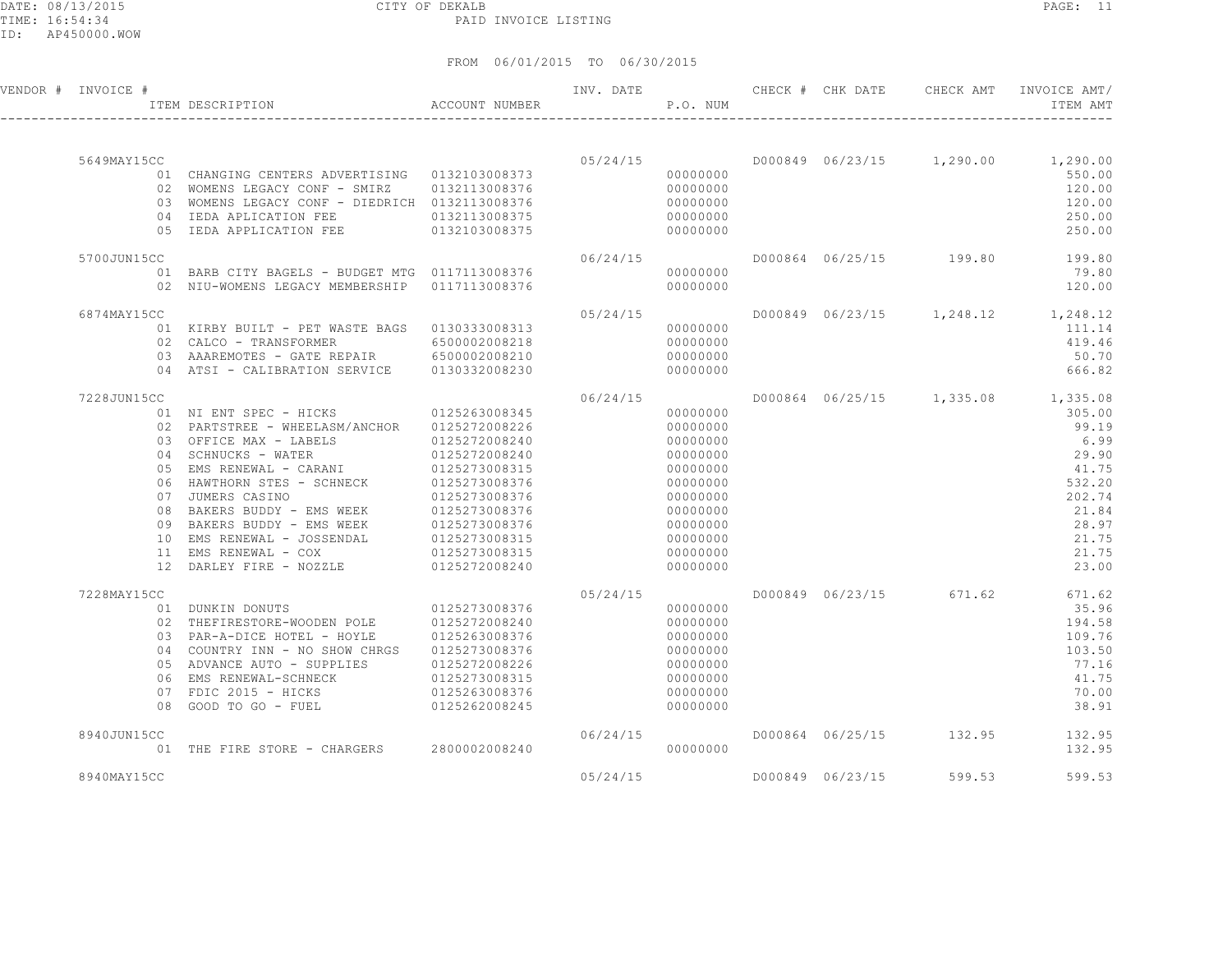DATE: 08/13/2015 CITY OF DEKALB<br>TIME: 16:54:34 PAID

PAID INVOICE LISTING

ID: AP450000.WOW

| ×<br>۰. |  |
|---------|--|
|---------|--|

| VENDOR # INVOICE # |    | TTEM DESCRIPTION                                                                                                                                           | ACCOUNT NUMBER | INV. DATE | P.O. NUM             |  |                        | ITEM AMT                           |
|--------------------|----|------------------------------------------------------------------------------------------------------------------------------------------------------------|----------------|-----------|----------------------|--|------------------------|------------------------------------|
|                    |    |                                                                                                                                                            |                |           |                      |  |                        |                                    |
| 8940MAY15CC        |    |                                                                                                                                                            |                |           |                      |  |                        |                                    |
|                    |    |                                                                                                                                                            |                |           | 00000000             |  |                        | 599.53                             |
| 9299JUN15CC        |    |                                                                                                                                                            |                | 06/24/15  |                      |  |                        | D000864 06/25/15 57.26 57.26       |
|                    |    | 01 AMAZON - SOAP DISPENSERS 6000002008295                                                                                                                  |                |           | 00000000             |  |                        | 57.26                              |
| 9299MAY15CC        |    |                                                                                                                                                            |                | 05/24/15  |                      |  | D000849 06/23/15 34.99 | 34.99                              |
|                    |    | 01 RADIO SHACK - LAB FAN 6000002008244                                                                                                                     |                |           | 00000000             |  |                        | 24.99                              |
|                    |    | 02 IPASS AUTO REPLENISH                                                                                                                                    | 6000002008299  |           | 00000000             |  |                        | 10.00                              |
| 9401JUN15CC        |    |                                                                                                                                                            |                | 06/24/15  |                      |  |                        | D000864 06/25/15 1,054.65 1,054.65 |
|                    |    | 01 GIORDANO'S MEAL DCKSN/SPRDLNG 0910003008376                                                                                                             |                | 000000000 |                      |  |                        | 29.69                              |
|                    |    | 02 LAQUINTA ROOM SPRADLING 0910003008376<br>03 LAQUINTA ROOM DICKSON 0910003008376<br>04 DSATS TSHIRTS 0910003008373                                       |                |           | 00000000             |  |                        | 439.98                             |
|                    |    |                                                                                                                                                            |                |           | 00000000             |  |                        | 439.98                             |
|                    |    |                                                                                                                                                            |                |           | 00000000             |  |                        | 145.00                             |
| 9401MAY15CC        |    |                                                                                                                                                            |                | 05/24/15  |                      |  |                        | D000849 06/23/15 818.98 818.98     |
|                    |    |                                                                                                                                                            |                |           | 00000000             |  |                        | 120.00                             |
|                    |    |                                                                                                                                                            |                |           | 00000000             |  |                        | 156.80                             |
|                    |    |                                                                                                                                                            |                |           | 00000000             |  |                        | 156.80                             |
|                    |    |                                                                                                                                                            |                |           | 00000000<br>00000000 |  |                        | 18.15<br>48.00                     |
|                    |    |                                                                                                                                                            |                |           | 00000000             |  |                        | 28.06                              |
|                    |    |                                                                                                                                                            |                |           | 00000000             |  |                        | 6.00                               |
|                    |    |                                                                                                                                                            |                |           | 00000000             |  |                        | 37.69                              |
|                    |    |                                                                                                                                                            |                |           | 00000000             |  |                        | 54.00                              |
|                    |    |                                                                                                                                                            |                |           | 00000000             |  |                        | 40.48                              |
|                    |    |                                                                                                                                                            |                |           | 00000000             |  |                        | 3.00                               |
|                    |    | 12 TRANS CHICAGO CONF 0900003008376                                                                                                                        |                |           | 00000000             |  |                        | 75.00                              |
|                    |    | 13 TRANS CHICAGO CONF                                                                                                                                      | 0900003008376  |           | 00000000             |  |                        | 75.00                              |
| 9427JUN15CC        |    |                                                                                                                                                            |                | 06/24/15  |                      |  |                        | D000864 06/25/15 5,017.53 5,017.53 |
|                    |    | 01 PARALLELS - DESKTOP UPGRADE 0117122008285                                                                                                               |                |           | 00000000             |  |                        | 49.99                              |
|                    |    | 02 OFFICEMAX - SUPPLIES 0117122008285                                                                                                                      |                |           | 00000000             |  |                        | $-7.00$                            |
|                    |    | 03 OFFICEMAX - SUPPLIES 0117122008285                                                                                                                      |                |           | 00000000             |  |                        | 41.97                              |
|                    |    | 04 AMAZON - HOLSTER COMBO                                                                                                                                  | 0117126008580  |           | 00000000             |  |                        | 62.55                              |
|                    |    | 05 AMAZON - HOLSTER COMBO 0117126008580                                                                                                                    |                |           | 00000000<br>00000000 |  |                        | 215.45<br>46.59                    |
|                    |    |                                                                                                                                                            |                |           | 00000000             |  |                        | 187.93                             |
|                    |    | 06 AMAZON - DVD SLEEVES               0117122008285<br>07 AMAZON - LAMINATOR             0117122008285<br>08 BYRNE - VOICE ADAPTER KIT       0117126008580 |                |           | 00000000             |  |                        | 54.92                              |
|                    | 09 | AMAZON - EPSON PRINTER 0117122008285                                                                                                                       |                |           | 00000000             |  |                        | 239.48                             |
|                    |    |                                                                                                                                                            |                |           | 00000000             |  |                        | 39.99                              |
|                    |    |                                                                                                                                                            |                |           | 00000000             |  |                        | 30.90                              |
|                    |    | 12 AMAZON - HARD DRIVES                                                                                                                                    | 0117122008285  |           | 00000000             |  |                        | 79.92                              |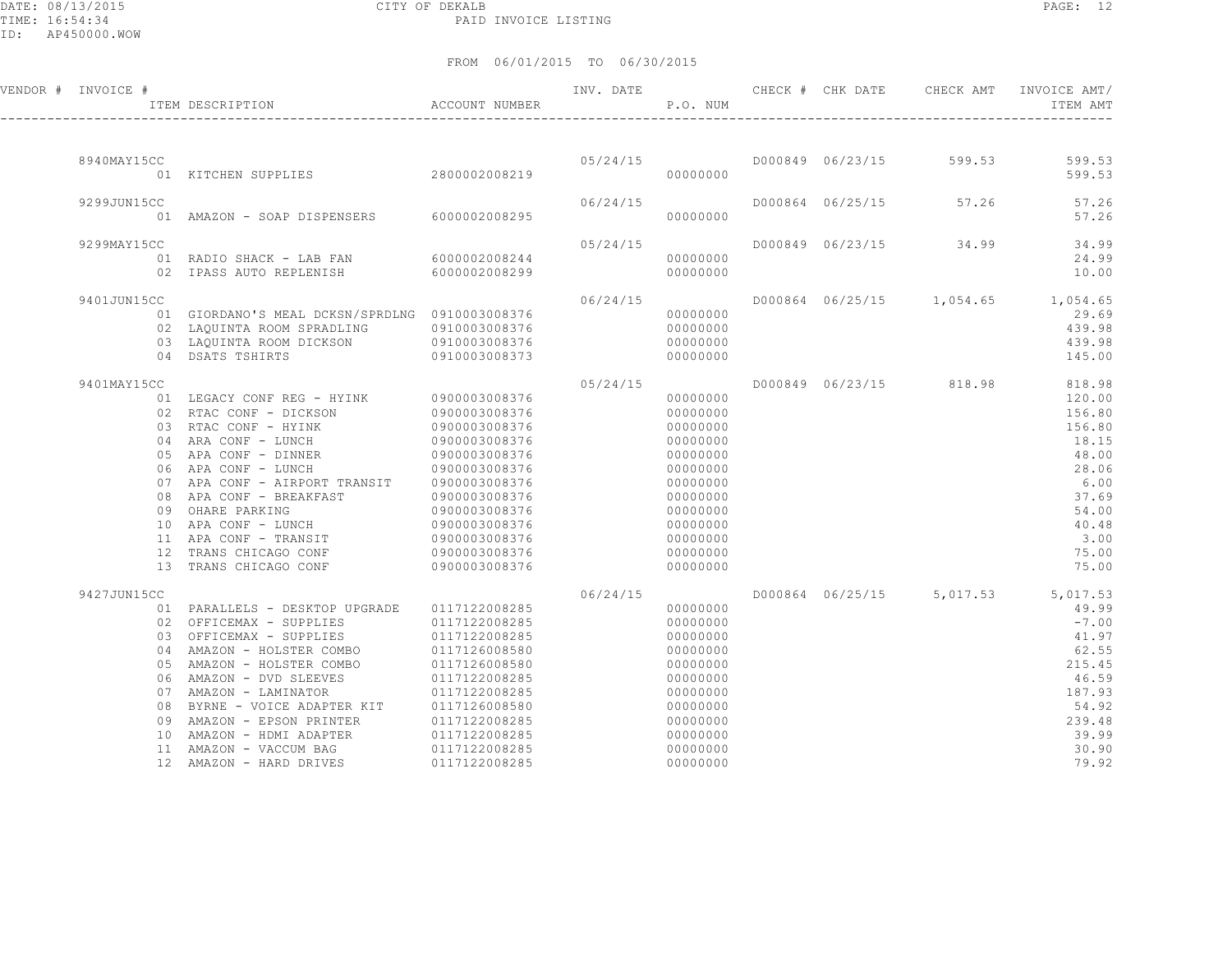|        | VENDOR # INVOICE # | #<br>ITEM DESCRIPTION                                     ACCOUNT NUMBER                                                                                                                                                                                                                                                                                                        |                                                  | P.O. NUM |                                                                                                                      |  |                                 | INV. DATE 6 CHECK # CHK DATE CHECK AMT INVOICE AMT/<br>ITEM AMT                                                                                     |
|--------|--------------------|---------------------------------------------------------------------------------------------------------------------------------------------------------------------------------------------------------------------------------------------------------------------------------------------------------------------------------------------------------------------------------|--------------------------------------------------|----------|----------------------------------------------------------------------------------------------------------------------|--|---------------------------------|-----------------------------------------------------------------------------------------------------------------------------------------------------|
|        | 9427JUN15CC        | % (CONTAINSTRY - ATR 2 WIFI 0117126008515<br>13 BEST BUY - AIR 2 WIFI 0117126008515<br>14 HIGHFIVE - DEVICE 0117122008285<br>15 EXPERTS EXCHANGE - YEARLY PRMO 0117124008450 000000000<br>16 AMAZON - LED HDTV 0117122008285 000000000<br>20 VIDEOBLOCKS - MEMBERSHIP SUB. 0117122008285<br>21 ACRONIS - COMPUTER UPGRADE 0117122008285<br>22 AMAZON - WALL MOUNT 0117122008285 |                                                  | 06/24/15 | 00000000<br>00000000<br>00000000<br>00000000<br>00000000<br>00000000                                                 |  |                                 | D000864 06/25/15 5,017.53 5,017.53<br>1,229.95<br>809.00<br>149.95<br>1,498.00<br>63.66<br>29.99<br>67.92<br>19.00<br>47.99<br>59.38                |
|        | 9427MAY15CC        | 03 AMZN - LAPTOP BATTERY 0117122008285<br>04 AMZN - CABLE TIES<br>05 DEHUMINIDIFER<br>06 LOGMEIN - BASIC SUBSCRIPTION 0117124008450<br>07 BARRACUDA - SPAM FIREWALL 0117124008450<br>10 BLU-RAY WRITERS<br>11 AMZN - MNTNG KIT, LCKNG CBLS 0117122008285<br>12 VIDEOBLOCKS = SUBSCRIPTION 0117122008285                                                                         | $0117122008285$ $0117122008285$<br>0117122008285 |          | 00000000<br>00000000<br>00000000<br>00000000<br>00000000<br>00000000<br>00000000<br>00000000<br>00000000<br>00000000 |  |                                 | D000849 06/23/15 1,992.24 1,992.24<br>65.96<br>10.82<br>37.55<br>29.18<br>268.37<br>470.76<br>699.00<br>44.97<br>79.50<br>159.62<br>107.51<br>19.00 |
|        | 9518MAY15CC        | 01 PORTILLOS - LUNCH 0117113008376                                                                                                                                                                                                                                                                                                                                              |                                                  | 05/24/15 | 00000000                                                                                                             |  |                                 | D000849 06/23/15 207.09 207.09<br>12.09<br>195.00                                                                                                   |
|        |                    | CASBANLB CASTLE BANK-DIVISION OF 1ST                                                                                                                                                                                                                                                                                                                                            |                                                  |          |                                                                                                                      |  |                                 | VENDOR TOTAL: 32,210.08                                                                                                                             |
|        | 05152015           |                                                                                                                                                                                                                                                                                                                                                                                 |                                                  |          |                                                                                                                      |  |                                 |                                                                                                                                                     |
|        | 06152015           | 01 LOCK BOX FEES APRIL 2015 6000000063444                                                                                                                                                                                                                                                                                                                                       |                                                  | 06/15/15 | 000000000                                                                                                            |  | D000858 06/15/15 693.80         | 693.80<br>693.80                                                                                                                                    |
|        | 6152015            | 06/15/15 01 LOCK BOX FEES MAY 2015 6000000063444                                                                                                                                                                                                                                                                                                                                |                                                  |          | 00000000                                                                                                             |  |                                 | D000865 06/15/15 693.80 693.80<br>693.80                                                                                                            |
| CASSAM | SAMUEL CASTREE     |                                                                                                                                                                                                                                                                                                                                                                                 |                                                  |          |                                                                                                                      |  |                                 | VENDOR TOTAL: 2,100.30                                                                                                                              |
|        | 05262015           |                                                                                                                                                                                                                                                                                                                                                                                 |                                                  |          |                                                                                                                      |  | $05/26/15$ 44896 06/23/15 50.00 | 50.00                                                                                                                                               |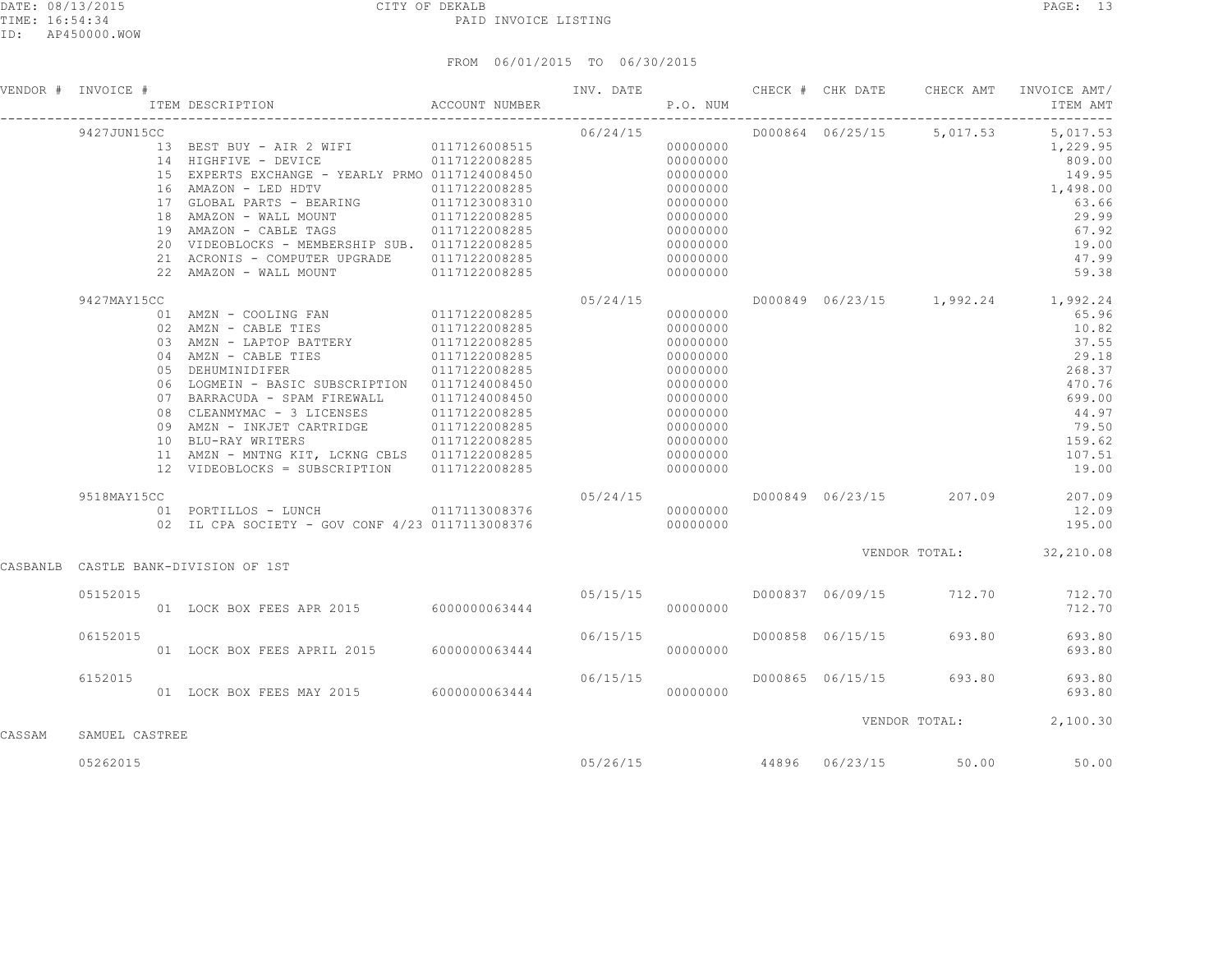DATE: 08/13/2015 CITY OF DEKALB PAGE: 14 PAID INVOICE LISTING

|        | VENDOR # INVOICE #   | ITEM DESCRIPTION                              | <b>ACCOUNT NUMBER</b> | INV. DATE | P.O. NUM |       | CHECK # CHK DATE | CHECK AMT                  | INVOICE AMT/<br>ITEM AMT |
|--------|----------------------|-----------------------------------------------|-----------------------|-----------|----------|-------|------------------|----------------------------|--------------------------|
|        | 05262015             | 01 OVERPAYMENT ON TICKET 308371 0100000083970 |                       | 05/26/15  | 00000000 |       |                  | 44896 06/23/15 50.00       | 50.00<br>50.00           |
| CCMSIW | CCMSI                |                                               |                       |           |          |       |                  | VENDOR TOTAL:              | 50.00                    |
|        | 06032015             | 01 WORKERS COMPENSATION CLAIMS 7000004008472  |                       | 06/03/15  | 00000000 |       |                  | D000848 06/23/15 33,737.93 | 33,737.93<br>33,737.93   |
|        | 06232015             | 01 ADV WORKERS COMP CLAIM 7000004008472       |                       | 06/23/15  | 00000000 |       | D000860 06/23/15 | 100,000.00                 | 100,000.00<br>100,000.00 |
| CDWGOV | CDW GOVERNMENT INC   |                                               |                       |           |          |       |                  | VENDOR TOTAL:              | 133,737.93               |
|        | VG52270              | 01 ADOBE GOV CCT RNW                          | 09000002008285        | 05/05/15  | 00000000 | 44897 | 06/23/15         | 1,157.08                   | 1,157.08<br>1,157.08     |
|        | VG52347              | 01 ADOBE                                      | 0117124008450         | 05/05/15  | 00000000 | 44779 | 06/09/15         | 2,362.36                   | 2,093.36<br>2,093.36     |
|        | VL10672              | 01 HP LJ PRO 400                              | 0117122008285         | 05/13/15  | 00000000 | 44779 | 06/09/15         | 2,362.36                   | 269.00<br>269.00         |
| CHACHR | CHRIS CHAVEZ         |                                               |                       |           |          |       |                  |                            | VENDOR TOTAL: 3,519.44   |
|        | 06042015             | 01 WATER REFUND #2903134210-01 6000000063444  |                       | 06/04/15  | 00000000 |       |                  | 44898 06/23/15 30.16       | 30.16<br>30.16           |
| CHAENE | CHAMPION ENERGY, LLC |                                               |                       |           |          |       |                  | VENDOR TOTAL:              | 30.16                    |
|        | B1505300064          | 01 9140600288 04/27-05/28/15 6500003008352    |                       | 06/01/15  | 00000000 | 44878 | 06/09/15         | 3,248.70                   | 105.63<br>105.63         |
|        | B1505300065          | 01 9140600289 04/27-05/28/15                  | 6500003008352         | 06/01/15  | 00000000 | 44878 | 06/09/15         | 3,248.70                   | 101.15<br>101.15         |
|        | B1505300066          | 01 9140600291 04/27-05/28/15                  | 6500003008352         | 06/01/15  | 00000000 | 44878 | 06/09/15         | 3,248.70                   | 849.60<br>849.60         |
|        | B1505300067          | 01 9140600292 04/27-05/28/15                  | 6500003008352         | 06/01/15  | 00000000 | 44878 | 06/09/15         | 3,248.70                   | 897.03<br>897.03         |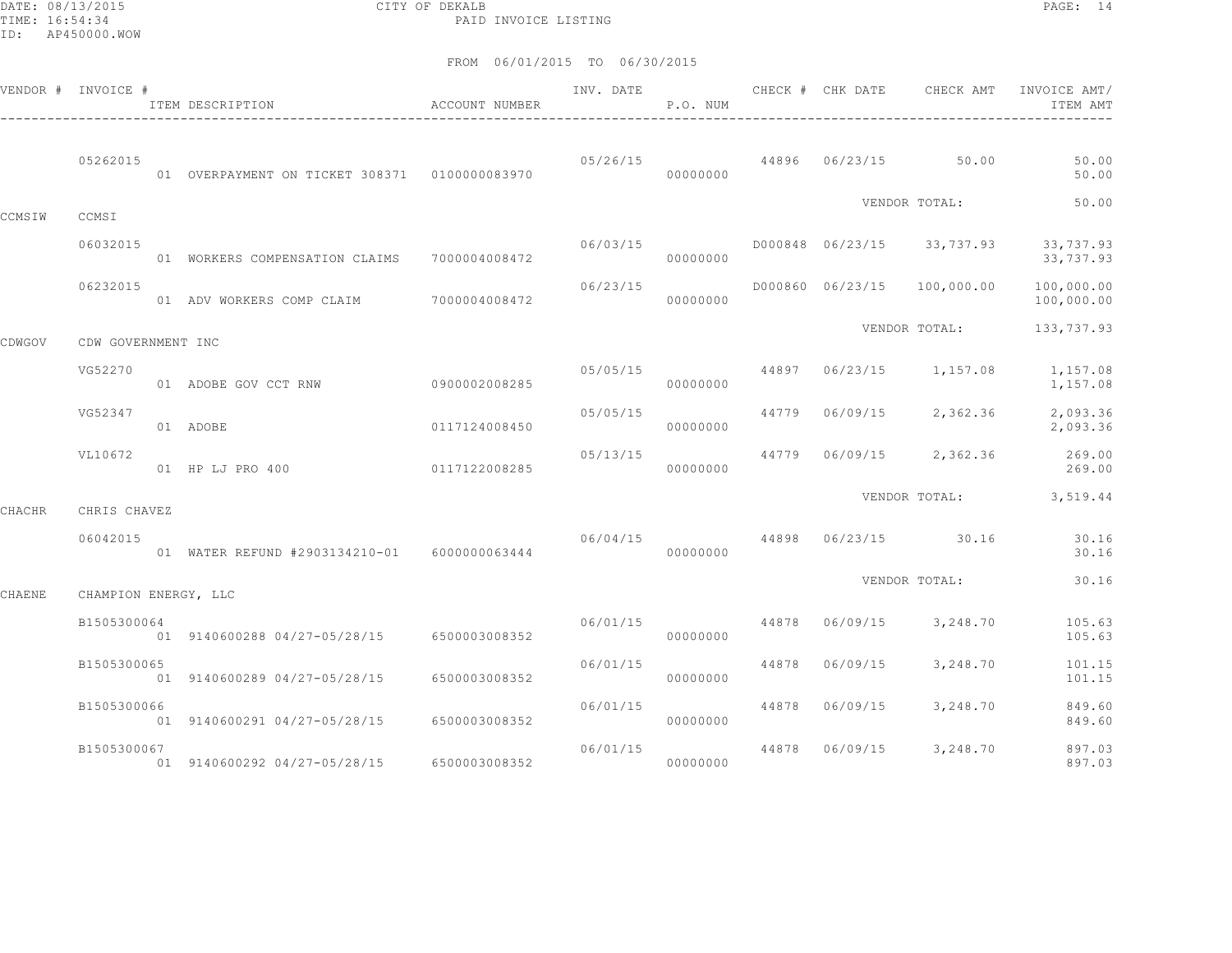|         | VENDOR # INVOICE #              | ITEM DESCRIPTION                                                                                   | ACCOUNT NUMBER |          | P.O. NUM             |                |                                     | INV. DATE 6 CHECK # CHK DATE CHECK AMT INVOICE AMT/<br>ITEM AMT   |
|---------|---------------------------------|----------------------------------------------------------------------------------------------------|----------------|----------|----------------------|----------------|-------------------------------------|-------------------------------------------------------------------|
|         | B1505300068                     | 01 9140600293 04/27-05/28/15 6500003008352                                                         |                | 06/01/15 | 00000000             |                |                                     | 44878 06/09/15 3,248.70 179.03<br>179.03                          |
|         | B1505300069                     | 01 9140600294 04/27-05/28/15 6500003008352                                                         |                | 06/01/15 | 00000000             |                |                                     | 44878  06/09/15  3,248.70  380.66<br>380.66                       |
|         | B1505300070                     | 01 9140600297 04/27-05/28/15 6500003008352                                                         |                | 06/01/15 | 00000000             | 44878 06/09/15 | 3,248.70                            | 47.04<br>47.04                                                    |
|         | B1505300071                     | 01 9140600298 04/27-05/28/15 6500003008352                                                         |                | 06/01/15 | 00000000             | 44878 06/09/15 | 3,248.70                            | 65.14<br>65.14                                                    |
|         | B1506030006                     | 01 9140600287 04/27-05/29/15 6500003008352                                                         |                | 06/03/15 | 00000000             | 44878 06/09/15 | 3,248.70                            | 85.01<br>85.01                                                    |
|         | B1506030398                     | 01 9140600290 04/29-06/02/15 6500003008352                                                         |                | 06/04/15 | 00000000             | 44878 06/09/15 | 3,248.70                            | 88.40<br>88.40                                                    |
|         | B1506030399                     | 01 9140600295 04/29-06/02/15 6500003008352                                                         |                | 06/04/15 | 00000000             |                | 44878 06/09/15 3,248.70             | 69.12<br>69.12                                                    |
|         | B1506030400                     | 01 9140600296 04/29-06/02/15 6500003008352                                                         |                | 06/04/15 | 00000000             |                | 44878  06/09/15  3,248.70           | 380.89<br>380.89                                                  |
| CHITIT  |                                 | CHICAGO TITLE INSURANCE CO                                                                         |                |          |                      |                |                                     | VENDOR TOTAL: 3,248.70                                            |
|         | 06012015                        | 01 TITLE SEARCH                                                                                    | 1900006508624  |          | 00000000             |                | $06/01/15$ $44872$ $06/09/15$ 35.00 | 35.00<br>35.00                                                    |
|         | 06162015                        | 01 TITLE SEARCH 1209 LOREN DR 1900006508624                                                        |                |          | 00000000             |                | $06/16/15$ 45021 06/23/15 35.00     | 35.00<br>35.00                                                    |
|         | CHITITL CHICAGO TITLE AND TRUST |                                                                                                    |                |          |                      |                | VENDOR TOTAL:                       | 70.00                                                             |
|         | 06292015                        | 01 PURCHASE 622 W LINCOLN HIGHWAY 0135006508639<br>02 PURCHASE 622 W LINCOLN HIGHWAY 0135006508639 |                | 06/29/15 | 00000000<br>00000000 |                |                                     | D000861 06/29/15 250,000.00 250,000.00<br>242, 252.11<br>7,747.89 |
| CHO1HEA |                                 | CHOICE 1 HEALTH CARE SERVICES                                                                      |                |          |                      |                |                                     | VENDOR TOTAL: 250,000.00                                          |
|         | 3349                            | 01 MICRODOT STRIPS                                                                                 |                |          |                      |                |                                     | 05/13/15 44780 06/09/15 149.70 149.70<br>149.70                   |
|         |                                 |                                                                                                    |                |          |                      |                | VENDOR TOTAL:                       | 149.70                                                            |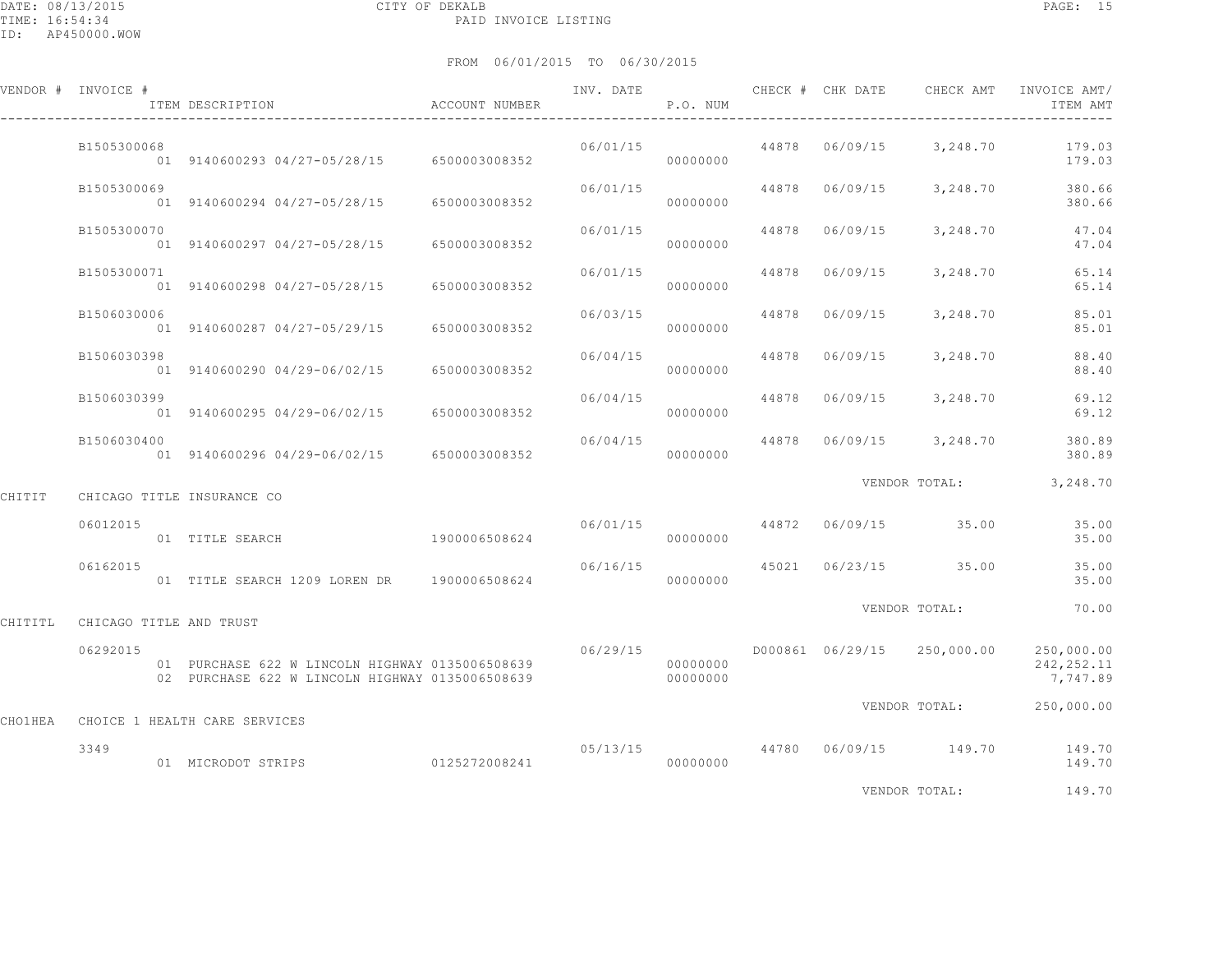DATE: 08/13/2015 CITY OF DEKALB PAGE: 16 PAID INVOICE LISTING

|        | VENDOR # INVOICE #        | ITEM DESCRIPTION                                               | <b>ACCOUNT NUMBER</b> | INV. DATE | P.O. NUM             |       | CHECK # CHK DATE | CHECK AMT                | INVOICE AMT/<br>ITEM AMT |
|--------|---------------------------|----------------------------------------------------------------|-----------------------|-----------|----------------------|-------|------------------|--------------------------|--------------------------|
|        | CITYROCK CITY OF ROCKFORD |                                                                |                       |           |                      |       |                  |                          |                          |
|        | 107477                    | 01 ICC SET LOOSE LEAF 0132103008376                            |                       | 05/22/15  | 00000000             |       |                  | 44899 06/23/15 651.75    | 651.75<br>651.75         |
| CIVPLU | CIVICPLUS                 |                                                                |                       |           |                      |       |                  | VENDOR TOTAL:            | 651.75                   |
|        | 154552                    | 01 FINAL PAYMENT - WEBSITE 0135004008497                       |                       | 05/29/15  | 00000000             |       |                  | 44900 06/23/15 25,284.90 | 25,284.90<br>25,284.90   |
|        |                           |                                                                |                       |           |                      |       |                  | VENDOR TOTAL:            | 25, 284.90               |
| CLASSC | 7502868001                | CLASS C SOLUTIONS GROUP<br>01 QUAD CUT DRILL SET 6500002008295 |                       | 05/07/15  | 00000000             |       |                  | 44781 06/09/15 153.98    | 153.98<br>153.98         |
|        |                           |                                                                |                       |           |                      |       |                  | VENDOR TOTAL:            | 153.98                   |
| CLEUSA | CLEAN USA                 |                                                                |                       |           |                      |       |                  |                          |                          |
|        | 50070                     | 01 JNTRL SRVCS W/E 05/17/15 0130324008450                      |                       |           | 05/18/15<br>00000000 | 44782 |                  | 06/09/15 3,018.20        | 1,557.91<br>1,557.91     |
|        | 50076                     | 01 JNTRL SRVCS W/E 05/24/15 0130324008450                      |                       | 05/25/15  | 00000000             | 44782 | 06/09/15         | 3,018.20                 | 1,460.29<br>1,460.29     |
|        | 50083                     | 01 JNTRL SRVCS W/E 05/31/15                                    | 0130324008450         | 06/01/15  | 00000000             | 44901 | 06/23/15         | 3,138.45                 | 1,293.87<br>1,293.87     |
|        | 50103                     | 01 JNTRL SRVCS W/E 06/07/15                                    | 0130324008450         | 06/08/15  | 00000000             | 44901 | 06/23/15         | 3,138.45                 | 1,556.54<br>1,556.54     |
|        | 8137                      | 01 JNTRL SRVCS ON 06/07/15 0130324008450                       |                       |           | 06/07/15<br>00000000 | 44901 |                  | $06/23/15$ 3, 138.45     | 288.04<br>288.04         |
| COD    | CITY OF DEKALB            |                                                                |                       |           |                      |       |                  | VENDOR TOTAL:            | 6,156.65                 |
|        | 05012015C                 | 01  0401018230-00  12/26-04/02/15  0125273008355               |                       | 05/01/15  | 00000000             | 44783 |                  | 06/09/15 429.01          | 429.01<br>429.01         |
|        | 06012015A                 | 01 1802077180-00 02/03-04/30/15 6500003008355                  |                       | 06/01/15  | 00000000             | 44902 |                  | $06/23/15$ 1, 329.61     | 28.38<br>28.38           |
|        | 06012015B                 | 01 1802077170-00 02/10-04/30/15 6500003008355                  |                       |           | 06/01/15<br>00000000 | 44902 |                  | 06/23/15 1,329.61        | 34.30<br>34.30           |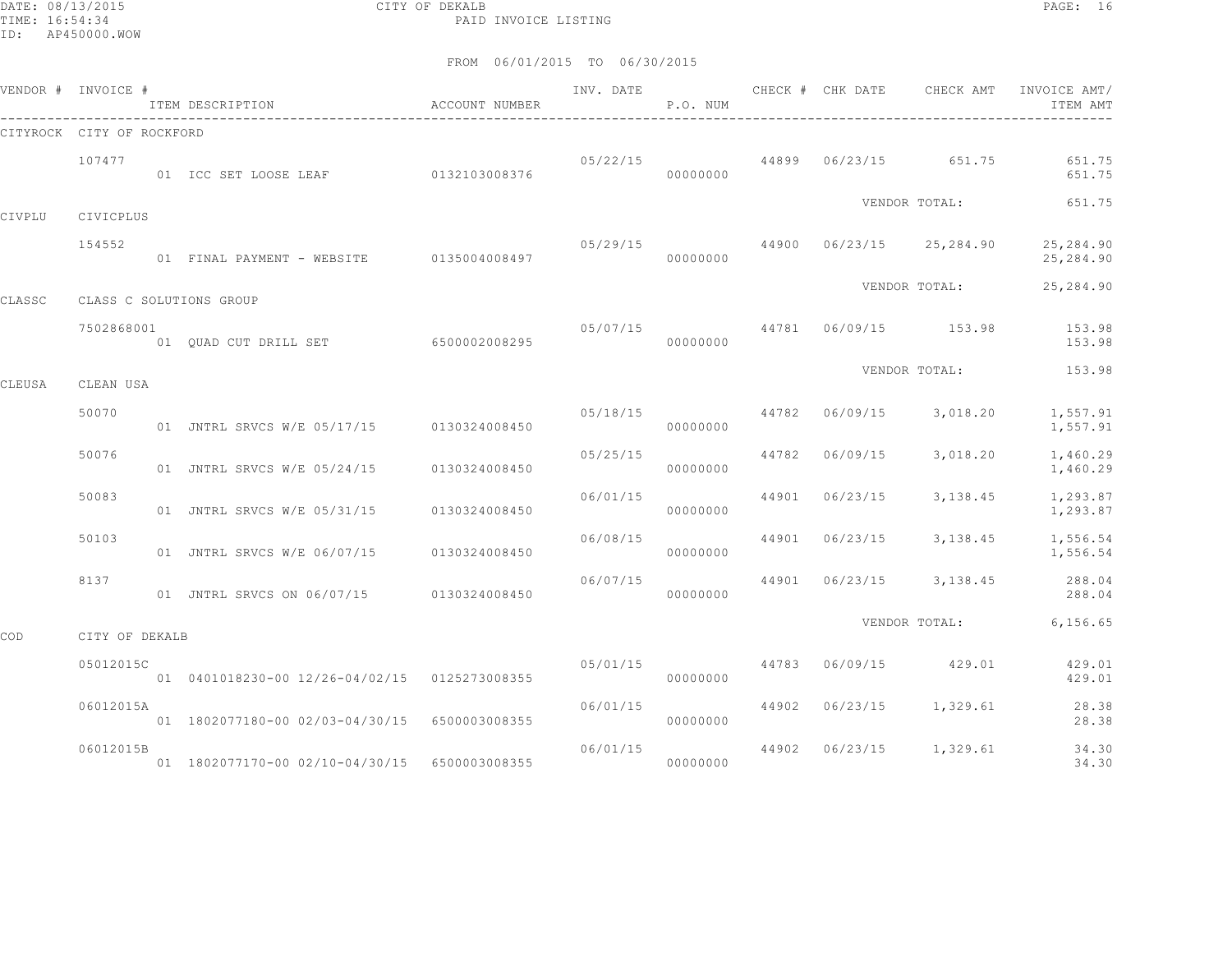|         | VENDOR # INVOICE #  | ITEM DESCRIPTION                                 | ACCOUNT NUMBER | INV. DATE | P.O. NUM |       | CHECK # CHK DATE | CHECK AMT               | INVOICE AMT/<br>ITEM AMT                     |
|---------|---------------------|--------------------------------------------------|----------------|-----------|----------|-------|------------------|-------------------------|----------------------------------------------|
|         | 06012015C           | 01 1802077190-01 02/03-04/30/15 6500003008355    |                | 06/01/15  | 00000000 | 44902 |                  | 06/23/15 1,329.61       | 103.60<br>103.60                             |
|         | 06012015D           | 01 2202102540-00 02/02-04/28/15 0130323008355    |                | 06/01/15  | 00000000 |       |                  | 44902 06/23/15 1,329.61 | 628.19<br>628.19                             |
|         | 06012015E           | 01 1802077210-00 02/03-04/30/15 6500003008355    |                | 06/01/15  | 00000000 | 44902 |                  | 06/23/15 1,329.61       | 60.94<br>60.94                               |
|         | 06012015F           | 01  2202102550-00  02/10-05/05/15  6000003008355 |                | 06/01/15  | 00000000 | 44902 | 06/23/15         | 1,329.61                | 474.20<br>474.20                             |
|         | 06162015            | 01 SALARY REIMBURSEMENT 1900009009001            |                | 06/16/15  | 00000000 |       |                  |                         | 45022 06/23/15 3,205.90 3,205.90<br>3,205.90 |
| COMCAST | COMCAST             |                                                  |                |           |          |       |                  | VENDOR TOTAL: 4,964.52  |                                              |
|         | 04042015            | 01 8771100880025257 4/14-5/13/15 0117122008285   |                | 04/04/15  | 00000000 |       | 44784 06/09/15   | 228.67                  | 85.81<br>85.81                               |
|         | 05042015            | 01 8771100880025257 5/14-6/13/15 0117122008285   |                | 05/04/15  | 00000000 |       | 44784 06/09/15   | 228.67                  | 85.81<br>85.81                               |
|         | 05132015            | 01 8771100880022791 05/23-06/22 2800003008375    |                | 05/13/15  | 00000000 |       | 44784 06/09/15   | 228.67                  | 48.61<br>48.61                               |
|         | 05142015            | 01 8771100880677701 05/21-06/20 0120223008399    |                | 05/14/15  | 00000000 |       |                  | 44784 06/09/15 228.67   | 8.44<br>8.44                                 |
|         | 05252015            | 01 8771100890000027 JUNE 2015 2800003008375      |                | 05/25/15  | 00000000 |       |                  | 44903 06/23/15 44.33    | 44.33<br>44.33                               |
| COMED   | COMMONWEALTH EDISON |                                                  |                |           |          |       |                  | VENDOR TOTAL:           | 273.00                                       |
|         | 05052015A           | 01 2439716008 04/03-05/04/15 6500003008352       |                | 05/05/15  | 00000000 |       |                  | 44785 06/09/15 78.80    | 30.14<br>30.14                               |
|         | 05052015B           | 01 2698543003 04/06-05/05/15 0130333008352       |                | 05/05/15  | 00000000 |       | 44785 06/09/15   | 78.80                   | 16.34<br>16.34                               |
|         | 05062015            | 01 5477111064 04/07-05/06/15 1000003008352       |                | 05/06/15  | 00000000 |       | 44785 06/09/15   | 78.80                   | 13.49<br>13.49                               |
|         | 05072015            |                                                  |                | 05/07/15  |          |       | 44785 06/09/15   | 78.80                   | 18.83                                        |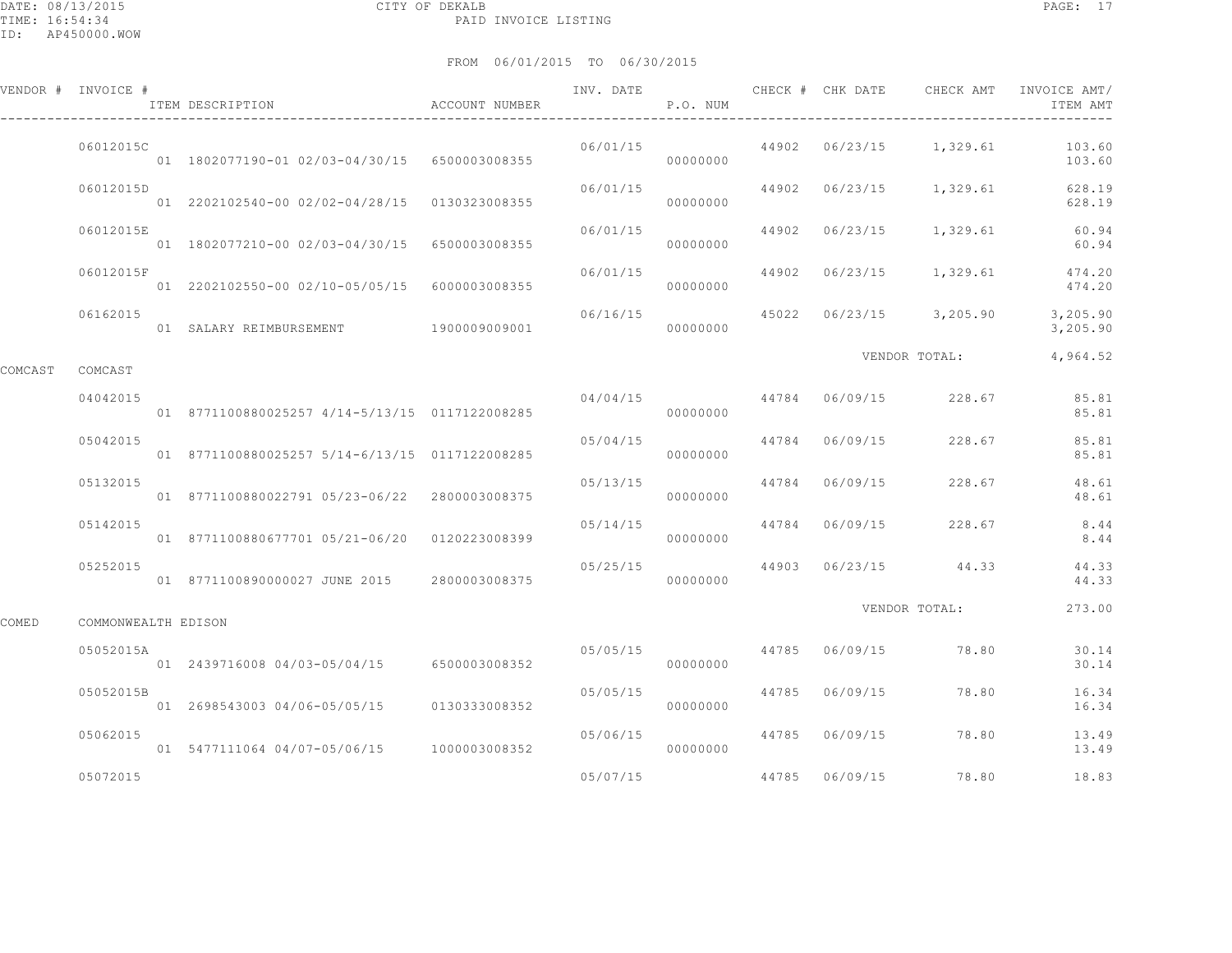DATE: 08/13/2015 CITY OF DEKALB PAGE: 18 PAID INVOICE LISTING

|         | VENDOR # INVOICE # | ITEM DESCRIPTION                              | <b>ACCOUNT NUMBER</b> | INV. DATE | P.O. NUM             |       | CHECK # CHK DATE | CHECK AMT                        | INVOICE AMT/<br>ITEM AMT |
|---------|--------------------|-----------------------------------------------|-----------------------|-----------|----------------------|-------|------------------|----------------------------------|--------------------------|
|         | 05072015           | 01  1253019001  04/08-05/07/15  1000003008352 |                       | 05/07/15  | 00000000             |       |                  | 44785 06/09/15 78.80             | 18.83<br>18.83           |
|         | 05282015A          | 01 0203047054 04/27-05/27/15 0130333008352    |                       | 05/28/15  | 00000000             |       | 44904 06/23/15   | 91.59                            | 9.16<br>9.16             |
|         | 06012015A          | 01 3034017012 04/27-05/28/15                  | 6500003008352         | 06/01/15  | 00000000             | 44904 | 06/23/15         | 91.59                            | 24.20<br>24.20           |
|         | 06012015B          | 01  0099140182  04/29-06/01/15                | 0130333008352         | 06/01/15  | 00000000             | 44904 | 06/23/15         | 91.59                            | 44.74<br>44.74           |
|         | 06022015A          | 01 6247144034 05/01-06/02/15 0130333008352    |                       | 06/02/15  | 00000000             |       | 44904 06/23/15   | 91.59                            | 13.49<br>13.49           |
| COMREV  |                    | COMMUNICATION REVOLVING FUND                  |                       |           |                      |       |                  | VENDOR TOTAL:                    | 170.39                   |
|         | T1535195           | 01 PD LEADS                                   | 0120233008320         |           | 00000000             |       |                  | $05/18/15$ 44905 06/23/15 500.40 | 500.40<br>500.40         |
| CONFS   | CONSERV FS         |                                               |                       |           |                      |       |                  | VENDOR TOTAL:                    | 500.40                   |
|         | 2066461IN          | 01 SNAPSHOT GRANULAR 50# 0130323008313        |                       | 05/23/15  | 00000000             |       |                  | 44906 06/23/15 81.00             | 81.00<br>81.00           |
| CONSTEL | CONSTELLATION      |                                               |                       |           |                      |       |                  | VENDOR TOTAL:                    | 81.00                    |
|         | 0024082382         | 01 0959702008 04/02-04/30/15 6000003008352    |                       |           | 05/04/15<br>00000000 | 44907 | 06/23/15         | 37,601.32                        | 1,831.45<br>1,831.45     |
|         | 0024082389         | 01 0959693004 04/02-04/30/15                  | 6000003008352         | 05/04/15  | 00000000             | 44907 | 06/23/15         | 37,601.32                        | 801.63<br>801.63         |
|         | 0024082406         | 01 0959701001 04/02-04/30/15                  | 6000003008352         | 05/04/15  | 00000000             | 44907 | 06/23/15         | 37,601.32                        | 2,825.42<br>2,825.42     |
|         | 0024082417         | 01 0959398009 04/02-04/30/15                  | 6000003008352         | 05/04/15  | 00000000             | 44907 | 06/23/15         | 37,601.32                        | 2,344.24<br>2,344.24     |
|         | 0024082419         | 01 0959700004 04/02-04/30/15                  | 6000003008352         | 05/04/15  | 00000000             |       | 44907 06/23/15   | 37,601.32                        | 1,462.32<br>1,462.32     |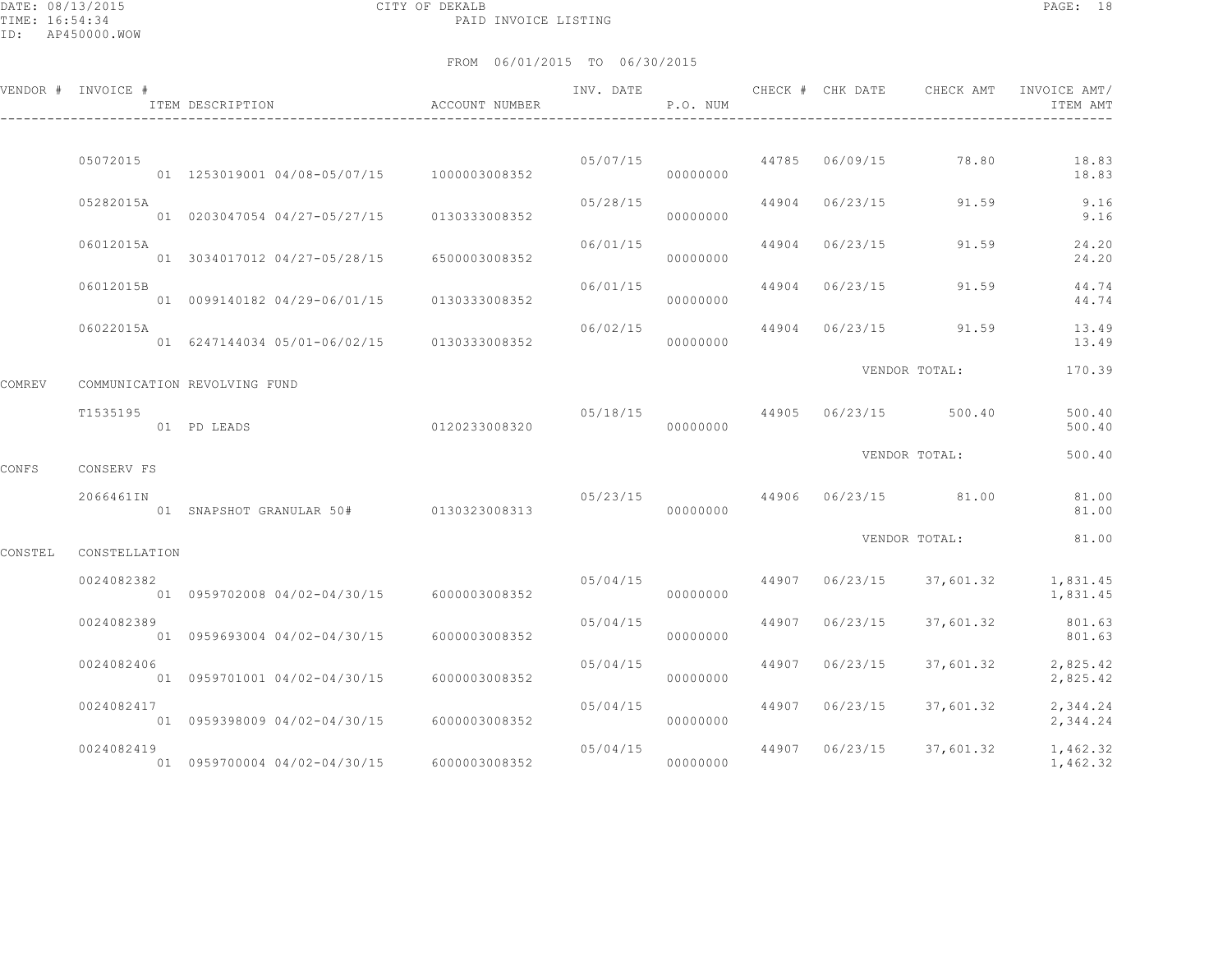| VENDOR # INVOICE # | ITEM DESCRIPTION                           | ACCOUNT NUMBER | INV. DATE | P.O. NUM |       |                | CHECK # CHK DATE CHECK AMT | INVOICE AMT/<br>ITEM AMT |
|--------------------|--------------------------------------------|----------------|-----------|----------|-------|----------------|----------------------------|--------------------------|
| 0024082493         | 01 0959399006 04/02-04/30/15               | 6000003008352  | 05/04/15  | 00000000 |       | 44907 06/23/15 | 37,601.32                  | 1,550.43<br>1,550.43     |
| 0024082496         | 01 0959694001 04/02-04/30/15               | 6000003008352  | 05/04/15  | 00000000 |       | 44907 06/23/15 | 37,601.32                  | 811.11<br>811.11         |
| 0024090949         | 01 2523289001 04/02-04/30/15               | 6000003008352  | 05/05/15  | 00000000 | 44907 | 06/23/15       | 37,601.32                  | 33.40<br>33.40           |
| 0024090992         | 01 2950231000 04/02-04/30/15               | 6000003008352  | 05/05/15  | 00000000 | 44907 | 06/23/15       | 37,601.32                  | 672.52<br>672.52         |
| 0024091279         | 01 1459118061 03/30-04/27/15               | 1000003008352  | 05/05/15  | 00000000 |       | 44786 06/09/15 | 4,315.49                   | 174.19<br>174.19         |
| 0024143985         | 01 2698544000 04/02-04/30/15               | 0130333008352  | 05/07/15  | 00000000 |       | 44786 06/09/15 | 4,315.49                   | 57.75<br>57.75           |
| 0024144196         | 01 5571073030 04/02-04/30/15               | 0130333008352  | 05/07/15  | 00000000 |       | 44786 06/09/15 | 4,315.49                   | 30.46<br>30.46           |
| 0024144222         | 01 2614499000 04/02-04/30/15               | 1000003008352  | 05/07/15  | 00000000 |       | 44786 06/09/15 | 4,315.49                   | 19.62<br>19.62           |
| 002414432          | 01 2698554006 04/02-04/30/15               | 0130333008352  | 05/07/15  | 00000000 |       | 44786 06/09/15 | 4,315.49                   | 35.42<br>35.42           |
| 0024144328         | 01 2698542006 04/02-04/30/15               | 0130333008352  | 05/07/15  | 00000000 | 44786 | 06/09/15       | 4,315.49                   | 49.95<br>49.95           |
| 0024144398         | 01 1017178005 04/02-04/30/15               | 0130333008352  | 05/07/15  | 00000000 | 44786 | 06/09/15       | 4,315.49                   | 715.11<br>715.11         |
| 0024144439         | 01 3139014022 04/02-04/30/15               | 0130333008352  | 05/07/15  | 00000000 |       | 44786 06/09/15 | 4,315.49                   | 22.97<br>22.97           |
| 0024144546         | 01 2614448003 04/02-04/30/15               | 0130333008352  | 05/07/15  | 00000000 |       | 44786 06/09/15 | 4,315.49                   | 17.97<br>17.97           |
| 0024144695         | 01 2691744002 04/02-04/30/15               | 1000003008352  | 05/07/15  | 00000000 |       | 44786 06/09/15 | 4,315.49                   | 46.01<br>46.01           |
| 0024215617         | 01 0739012054 04/08-05/06/15 2600006508352 |                | 05/09/15  | 00000000 |       | 44786 06/09/15 | 4,315.49                   | 1,787.83<br>1,787.83     |
| 0024215657         |                                            |                | 05/09/15  |          |       | 44786 06/09/15 | 4,315.49                   | 1,358.21                 |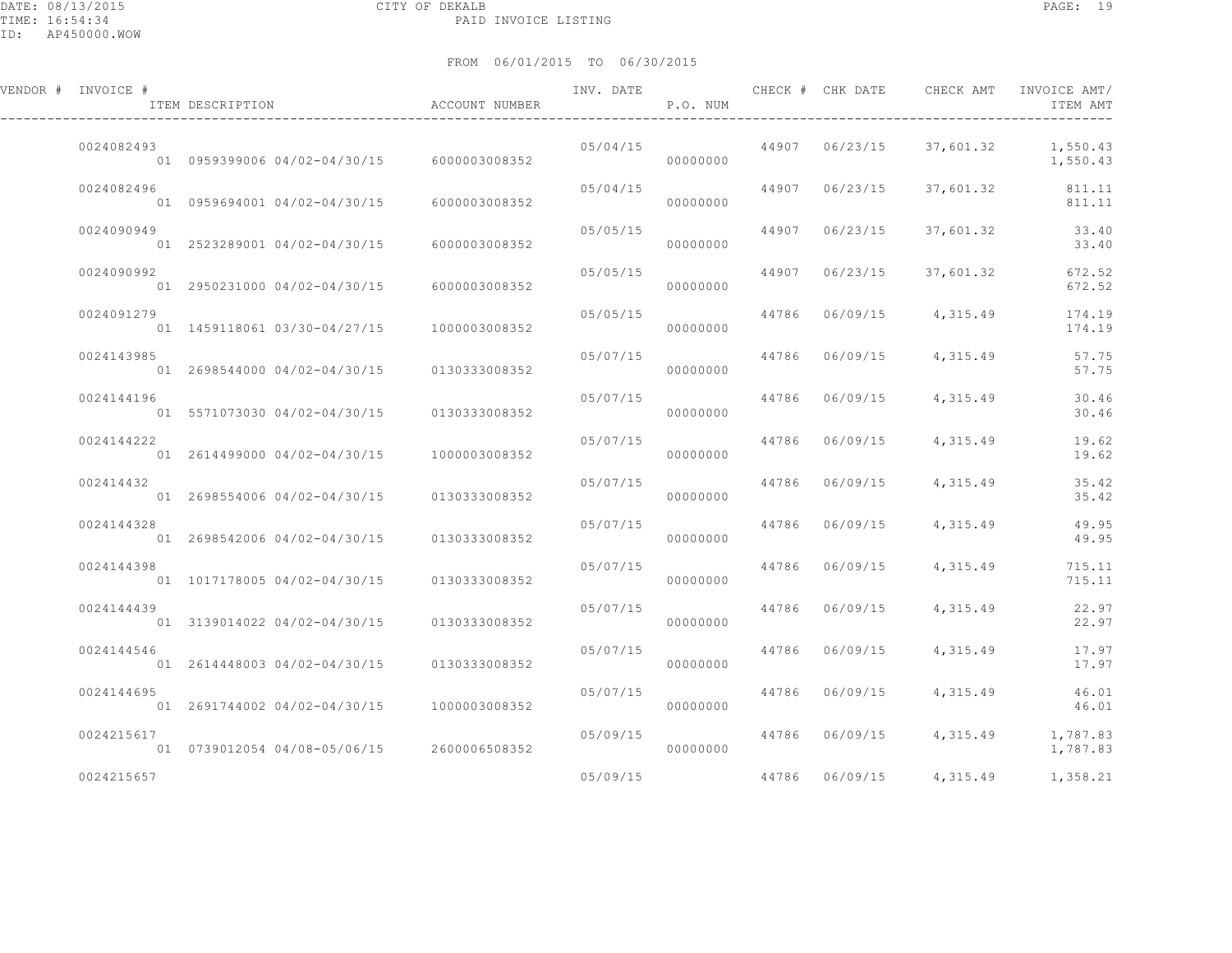DATE: 08/13/2015 CITY OF DEKALB PAGE: 20 PAID INVOICE LISTING

|        | VENDOR # INVOICE # | ITEM DESCRIPTION                                   | ACCOUNT NUMBER | INV. DATE | P.O. NUM |                | CHECK # CHK DATE CHECK AMT         | INVOICE AMT/<br>ITEM AMT                                |
|--------|--------------------|----------------------------------------------------|----------------|-----------|----------|----------------|------------------------------------|---------------------------------------------------------|
|        | 0024215657         | 01 1791072020 04/08-05/06/15 1000003008352         |                |           | 00000000 |                |                                    | $05/09/15$ 44786 06/09/15 4,315.49 1,358.21<br>1,358.21 |
|        | 0024475831         | 01 0077031004 04/16-05/17/15 6000003008352         |                | 05/20/15  | 00000000 | 44907 06/23/15 | 37,601.32                          | 994.19<br>994.19                                        |
|        | 0024641322         | 01  0551052012  04/08-05/06/15  MFT  1000003008352 |                | 05/28/15  | 00000000 |                |                                    | 44907 06/23/15 37,601.32 24,274.61<br>24, 274.61        |
| CONWEA |                    | CONTINENTAL WEATHER SERVICE                        |                |           |          |                |                                    | VENDOR TOTAL: 41,916.81                                 |
|        | 14568              | 01 ARPT WTHR FRCST                                 | 6500004008450  |           | 00000000 |                | $06/01/15$ 44908 06/23/15 150.00   | 150.00<br>150.00                                        |
| COODEE | DEE COOVER         |                                                    |                |           |          |                | VENDOR TOTAL:                      | 150.00                                                  |
|        | 05262015           | 01 RETIREE WELLNESS RMB 2015 7100004008476         |                |           | 00000000 |                | 05/26/15 44787 06/09/15 171.80     | 171.80<br>171.80                                        |
| COOHOM |                    | COOPER HOME FURNISHINGS                            |                |           |          |                | VENDOR TOTAL:                      | 171.80                                                  |
|        | 84344              | 01 (4) LAZY BOY RECLINERS 2800006008540            |                | 03/17/15  | 00000000 |                | 44909 06/23/15 1,740.00            | 1,740.00<br>1,740.00                                    |
| CREELE | CRESCENT ELECTRIC  |                                                    |                |           |          |                | VENDOR TOTAL:                      | 1,740.00                                                |
|        | S500517144001      | 01 (1000) BULBS                                    | 0130332008229  |           | 00000000 |                | $05/14/15$ 44910 $06/23/15$ 189.26 | 189.26<br>189.26                                        |
| CRIANA |                    | CRIME ANALYSTS OF ILLINOIS                         |                |           |          |                | VENDOR TOTAL:                      | 189.26                                                  |
|        | 05012015           | 01 '15 DUES P MEIER                                | 0120213008375  |           | 00000000 |                | 05/01/15 44788 06/09/15 35.00      | 35.00<br>35.00                                          |
| CSRBOB |                    | C.S.R. BOBCAT, INCORPORATED                        |                |           |          |                | VENDOR TOTAL:                      | 35.00                                                   |
|        | 120043             | 01 RECEIVER HITCH PINS (2) 0120222008226           |                | 06/01/15  | 00000000 |                | 44911 06/23/15 9.80                | 9.80<br>9.80                                            |
|        |                    |                                                    |                |           |          |                | VENDOR TOTAL:                      | 9.80                                                    |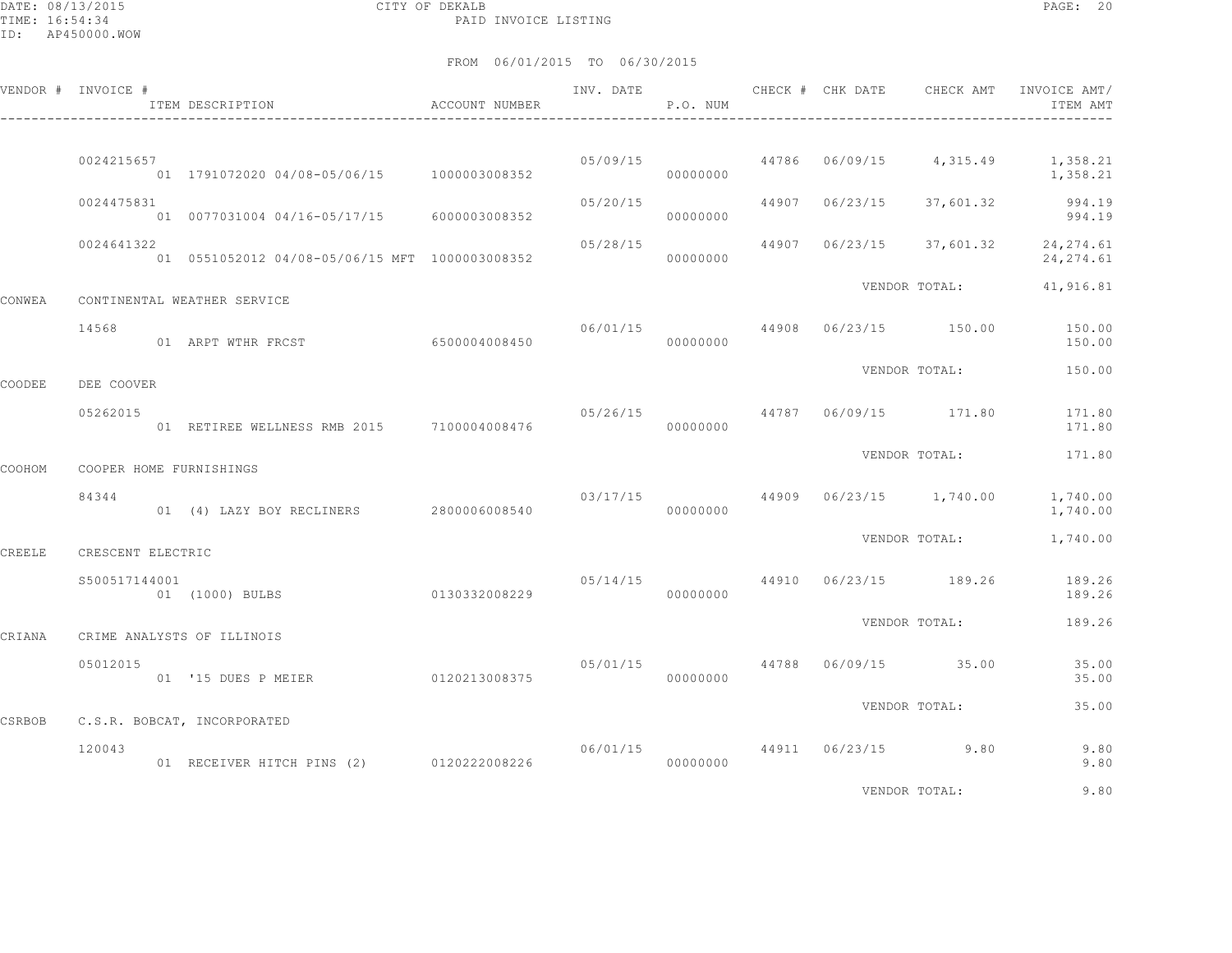|        | VENDOR # INVOICE # | ITEM DESCRIPTION                            | ACCOUNT NUMBER                 | INV. DATE | P.O. NUM             |       |                | CHECK # CHK DATE CHECK AMT | INVOICE AMT/<br>ITEM AMT                                    |
|--------|--------------------|---------------------------------------------|--------------------------------|-----------|----------------------|-------|----------------|----------------------------|-------------------------------------------------------------|
| CURCON |                    | CURRAN CONTRACTING COMPANY                  |                                |           |                      |       |                |                            |                                                             |
|        | 9485               | 01 MATERIAL                                 | 6000002008228                  |           | 00000000             |       |                |                            | $05/08/15$ $44789$ $06/09/15$ $2,177.79$ $178.29$<br>178.29 |
|        | 9497               | 01 MATERIAL<br>02 MATERIAL                  | 0130332008228<br>6000002008228 | 05/14/15  | 00000000<br>00000000 |       |                |                            | 44789 06/09/15 2,177.79 1,999.50<br>999.75<br>999.75        |
|        | 9506               | 01 MATERIAL                                 | 0130332008233                  | 05/15/15  | 00000000             |       |                | 44912 06/23/15 1,242.26    | 267.27<br>267.27                                            |
|        | 9531               | 01 MATERIAL                                 | 6000002008228                  | 05/21/15  | 00000000             |       |                | 44912 06/23/15 1,242.26    | 468.18<br>468.18                                            |
|        | 9551               | 01 MATERIAL<br>02 MATERIAL                  | 0130332008233<br>6000002008228 | 05/28/15  | 00000000<br>00000000 |       |                | 44912 06/23/15 1,242.26    | 506.81<br>253.40<br>253.41                                  |
| DCAUTO |                    | DEKALB COUNTY AUTO PARTS INC                |                                |           |                      |       |                |                            | VENDOR TOTAL: 3,420.05                                      |
|        | 496307             | 01 MOTOR TUNE-UP                            | 0125272008226                  |           | 00000000             |       |                |                            | $03/31/15$ $44915$ $06/23/15$ $2,542.42$ $119.88$<br>119.88 |
|        | 498065             | 01 CORE DEPOSIT                             | 0125272008226                  | 04/14/15  | 00000000             |       |                | 44915 06/23/15 2,542.42    | $-15.00$<br>$-15.00$                                        |
|        | 500151             | 01 TOOL, FT CHUCK                           | 6500002008295                  | 04/30/15  | 00000000             |       | 44915 06/23/15 | 2,542.42                   | 16.35<br>16.35                                              |
|        | 500190             | 01 FT CHUCK                                 | 6500002008295                  | 04/30/15  | 00000000             |       | 44915 06/23/15 | 2,542.42                   | 13.97<br>13.97                                              |
|        | 500204             | 01 CHUCK, FT CHUCK                          | 6500002008226                  | 04/30/15  | 00000000             | 44915 | 06/23/15       | 2,542.42                   | 0.89<br>0.89                                                |
|        | 500294             | 01 BELT-SERPENTINE, TENSIONER 0125272008226 |                                | 05/01/15  | 00000000             | 44915 | 06/23/15       | 2,542.42                   | 165.60<br>165.60                                            |
|        | 500319             | 01 HUB BEARING ASSEMBLY 0120242008226       |                                | 05/01/15  | 00000000             |       | 44915 06/23/15 | 2,542.42                   | 103.15<br>103.15                                            |
|        | 500566             | 01 UBOLT, CLAMP                             | 0125272008226                  |           | 05/04/15<br>00000000 |       |                | 44915 06/23/15 2,542.42    | 39.76<br>39.76                                              |
|        | 500569             |                                             |                                | 05/04/15  |                      |       | 44915 06/23/15 | 2,542.42                   | 35.97                                                       |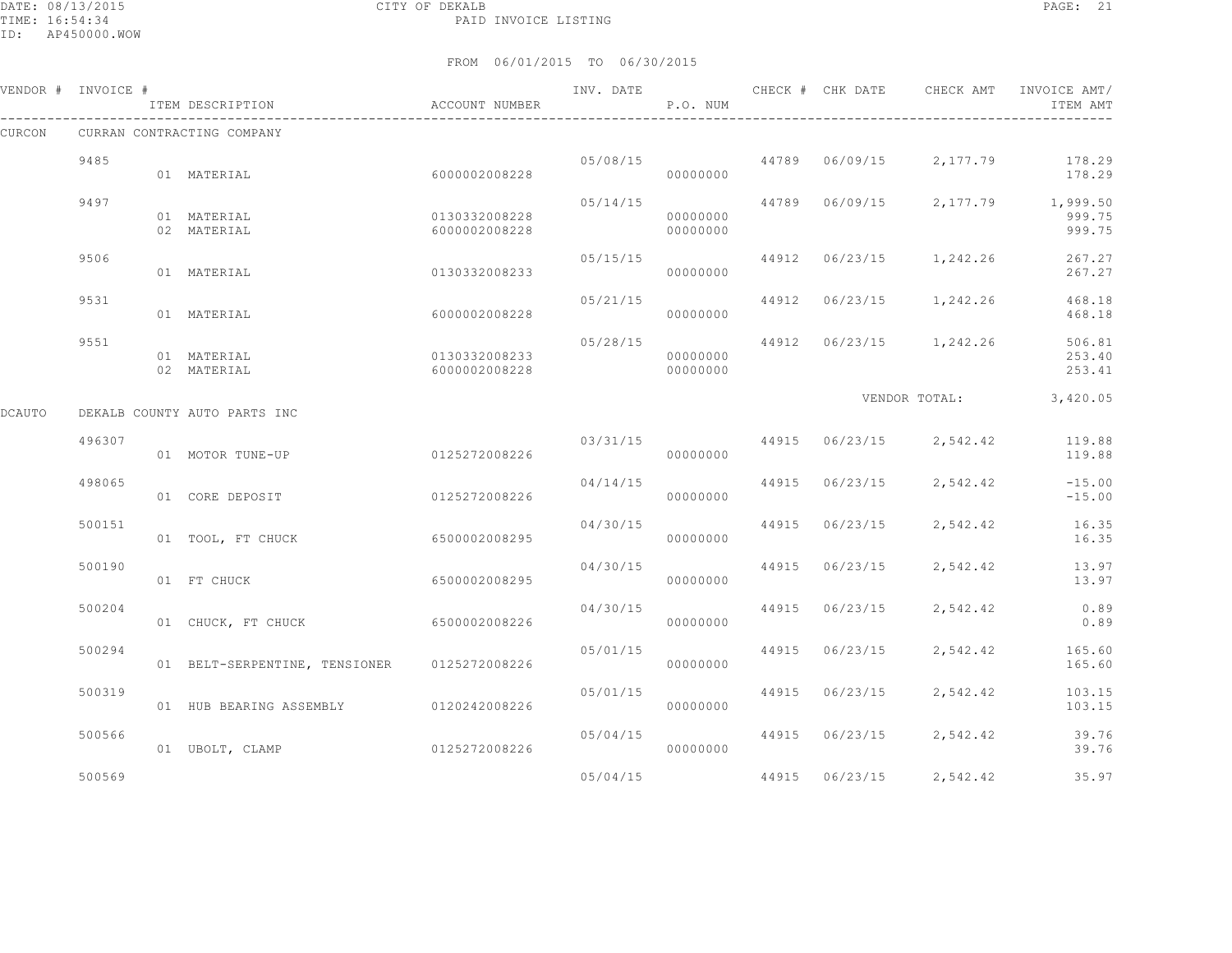DATE: 08/13/2015 CITY OF DEKALB PAGE: 22 PAID INVOICE LISTING

| VENDOR # INVOICE # | ACCOUNT NUMBER<br>ITEM DESCRIPTION              |               | INV. DATE | P.O. NUM             |       |                | CHECK # CHK DATE CHECK AMT INVOICE AMT/ | ITEM AMT                                 |
|--------------------|-------------------------------------------------|---------------|-----------|----------------------|-------|----------------|-----------------------------------------|------------------------------------------|
| 500569             | 01 AIR FILTERS 0120242008226                    |               |           | 05/04/15<br>00000000 |       |                | 44915 06/23/15 2,542.42                 | 35.97<br>35.97                           |
| 500619             | 01 THREAD ROD/F WASHER 0125272008226            |               | 05/04/15  | 00000000             |       |                | 44915 06/23/15 2,542.42                 | 27.43<br>27.43                           |
| 500804             | 01 CHAMP SM END SPARK PLUGS 0125272008226       |               | 05/05/15  | 00000000             |       | 44915 06/23/15 |                                         | 2,542.42 1.83<br>1.83                    |
| 500844             | 01 BATTERY                                      | 0125272008226 | 05/05/15  | 00000000             |       |                |                                         | 44915 06/23/15 2,542.42 343.17<br>343.17 |
| 500847             | 01 BATTERY PROTECT                              | 0125272008226 | 05/05/15  | 00000000             |       | 44915 06/23/15 |                                         | 2,542.42 6.99<br>6.99                    |
| 500849             | 01 CORE DEPOSIT 0125272008226                   |               | 05/05/15  | 00000000             |       | 44915 06/23/15 | 2,542.42                                | $-67.50$<br>$-67.50$                     |
| 500894             | 01 BATTERY/ CORE DEPOSIT 0130332008226          |               | 05/06/15  | 00000000             |       | 44915 06/23/15 |                                         | 2,542.42 91.89<br>91.89                  |
| 500908             | 01 HALOGEN CAPSULE                              | 0120222008226 | 05/06/15  | 00000000             |       |                |                                         | 44915 06/23/15 2,542.42 125.95<br>125.95 |
| 500912             | 01 OIL DRY                                      | 6000002008219 | 05/06/15  | 00000000             |       | 44915 06/23/15 |                                         | 2,542.42 36.68<br>36.68                  |
| 501140             | 01 SERPENTINE BELT                              | 0120212008247 | 05/07/15  | 00000000             |       | 44915 06/23/15 | 2,542.42                                | 58.44<br>58.44                           |
| 501376             | 01 CORE DEPOSIT                                 | 0125272008226 | 05/08/15  | 00000000             | 44915 | 06/23/15       | 2,542.42                                | $-105.00$<br>$-105.00$                   |
| 501508             | 01 OIL FILTERS                                  | 0130332008226 | 05/11/15  | 00000000             |       | 44915 06/23/15 | 2,542.42                                | 64.65<br>64.65                           |
| 502013             | 01 HUBCAP VENT PLUG                             | 0125272008226 | 05/13/15  | 00000000             |       | 44915 06/23/15 | 2,542.42                                | 3.71<br>3.71                             |
| 502292             | 01 WHEEL CYLINDER, OIL SEAL, PADS 0125272008226 |               | 05/15/15  | 00000000             |       |                | 44915 06/23/15 2,542.42                 | 65.31<br>65.31                           |
| 502339             | 01 2DR 3/8 HEXBIT 0125272008226                 |               | 05/15/15  | 00000000             |       |                | 44915 06/23/15 2,542.42                 | 9.89<br>9.89                             |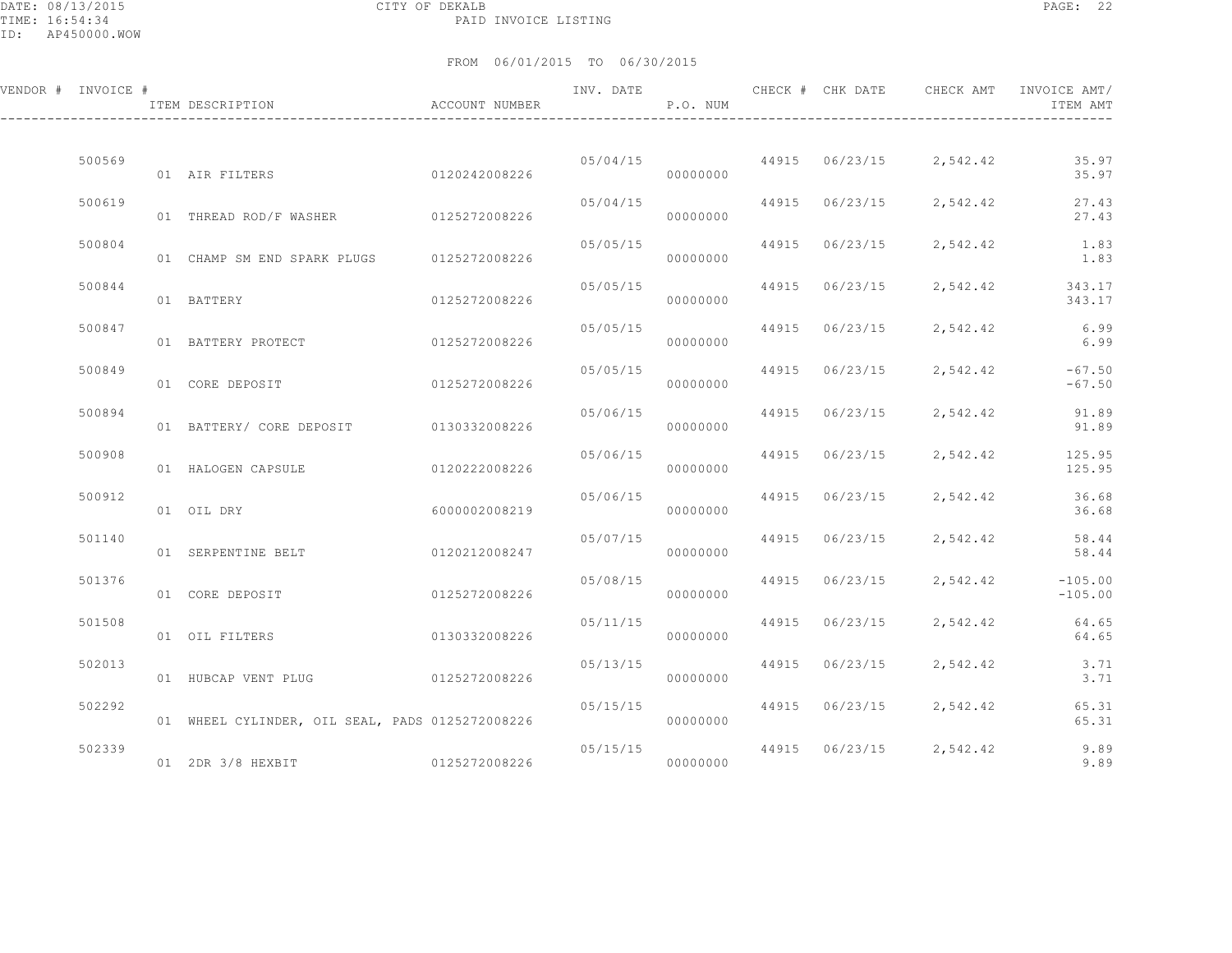| VENDOR # INVOICE # | ITEM DESCRIPTION                                   | ACCOUNT NUMBER                                  | INV. DATE | P.O. NUM                         |                | CHECK # CHK DATE CHECK AMT INVOICE AMT/ | ITEM AMT                          |
|--------------------|----------------------------------------------------|-------------------------------------------------|-----------|----------------------------------|----------------|-----------------------------------------|-----------------------------------|
| 502524             | 01 RIVET                                           | 0125272008226                                   | 05/18/15  | 00000000                         |                | 44915 06/23/15 2,542.42                 | 5.29<br>5.29                      |
| 502529             | 01 BATTERY                                         | 0130332008226                                   | 05/18/15  | 00000000                         | 44915 06/23/15 |                                         | 2,542.42 118.22<br>118.22         |
| 502547             | 01 OIL TREATMENT                                   | 0120212008245                                   | 05/18/15  | 00000000                         | 44915 06/23/15 | 2,542.42                                | 73.26<br>73.26                    |
| 502570             | 01 CORE DEPOSIT                                    | 0130332008226                                   | 05/18/15  | 00000000                         | 44915 06/23/15 | 2,542.42                                | $-15.00$<br>$-15.00$              |
| 502667             | 01 REDIT-SENSOR                                    | 0130332008226                                   | 05/18/15  | 00000000                         | 44915 06/23/15 | 2,542.42                                | 44.99<br>44.99                    |
| 502799             | 01 PX DEC ADH REMVR                                | 0125272008226                                   | 05/19/15  | 00000000                         | 44915 06/23/15 | 2,542.42                                | 7.49<br>7.49                      |
| 502805             | 01 OIL FILTERS<br>02 OIL FILTERS<br>03 OIL FILTERS | 0130332008226<br>0120222008226<br>6000002008226 | 05/19/15  | 00000000<br>00000000<br>00000000 | 44915 06/23/15 | 2,542.42                                | 137.52<br>25.08<br>87.36<br>25.08 |
| 502874             | 01 BED ARMOR AEROSOL                               | 0125272008226                                   | 05/20/15  | 00000000                         | 44915 06/23/15 | 2,542.42                                | 35.97<br>35.97                    |
| 502918             | 01 OIL FILTERS                                     | 0120222008226                                   | 05/20/15  | 00000000                         | 44915 06/23/15 | 2,542.42                                | 17.36<br>17.36                    |
| 502946             | 01 BATTERY                                         | 0120222008226                                   | 05/20/15  | 00000000                         | 44915 06/23/15 | 2,542.42                                | 709.84<br>709.84                  |
| 503106             | 01 BATTERY                                         | 0130352008226                                   | 05/21/15  | 00000000                         | 44915 06/23/15 | 2,542.42                                | 47.52<br>47.52                    |
| 503107             | 01 CORE DEPOSIT                                    | 0120222008226                                   | 05/21/15  | 00000000                         | 44915 06/23/15 | 2,542.42                                | $-90.00$<br>$-90.00$              |
| 503240             | 01 ATP FILTER                                      | 0120222008226                                   | 05/22/15  | 00000000                         | 44915 06/23/15 | 2,542.42                                | 20.27<br>20.27                    |
| 503290             | 01 BUFFER                                          | 0130332008295                                   | 05/22/15  | 00000000                         | 44915 06/23/15 | 2,542.42                                | 111.60<br>111.60                  |
| 503342             |                                                    |                                                 | 05/22/15  |                                  | 44915 06/23/15 | 2,542.42                                | 10.58                             |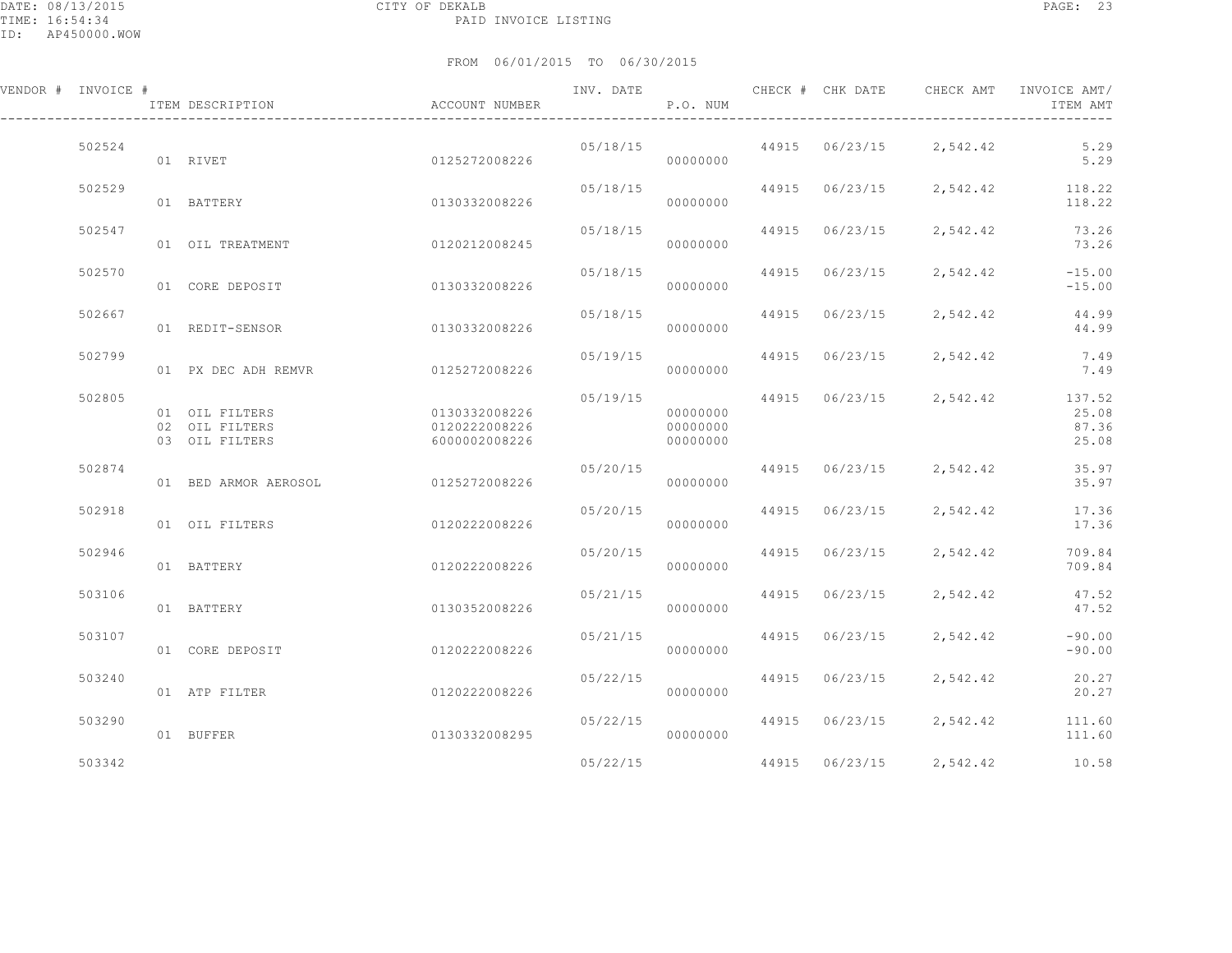DATE: 08/13/2015 CITY OF DEKALB PAGE: 24 PAID INVOICE LISTING

ID: AP450000.WOW

|       | VENDOR # INVOICE #    | ITEM DESCRIPTION                                                                                 | <b>ACCOUNT NUMBER</b> | INV. DATE | P.O. NUM             | CHECK # CHK DATE | CHECK AMT                            | INVOICE AMT/<br>ITEM AMT                       |
|-------|-----------------------|--------------------------------------------------------------------------------------------------|-----------------------|-----------|----------------------|------------------|--------------------------------------|------------------------------------------------|
|       |                       |                                                                                                  |                       |           |                      |                  |                                      |                                                |
|       | 503342                | 01 SS CLIP                                                                                       | 0120222008226         |           | 00000000             |                  | $05/22/15$ 44915 $06/23/15$ 2,542.42 | 10.58<br>10.58                                 |
|       | 503480                | 01 FILTER                                                                                        | 0120242008226         | 05/26/15  | 00000000             | 44915 06/23/15   |                                      | 2,542.42 12.20<br>12.20                        |
|       | 503482                | 01 FUEL FILTER, REFRIGERANT 0125272008226                                                        |                       | 05/26/15  | 00000000             | 44915 06/23/15   | 2,542.42                             | 74.45<br>74.45                                 |
|       | 503530                | 01 CANISTER PURGE VALVE                                                                          | 0120242008226         | 05/26/15  | 00000000             | 44915 06/23/15   | 2,542.42                             | 25.66<br>25.66                                 |
|       | 503706                | 01 FAB LOOM-SPLIT POLY 0130332008226                                                             |                       | 05/27/15  | 00000000             | 44915 06/23/15   | 2,542.42                             | 11.25<br>11.25                                 |
|       | 503707                | 01 LOOM-SPLIT POLY 0130332008226                                                                 |                       | 05/27/15  | 00000000             |                  | 44915 06/23/15 2,542.42              | 23.40<br>23.40                                 |
|       | 503708                | 01 FAB LOOM-SPLIT POLY 0130332008226                                                             |                       | 05/27/15  | 00000000             |                  | 44915 06/23/15 2,542.42              | 11.25<br>11.25                                 |
|       | 503830                | 01 GAS CAP NON-LOCKING                                                                           | 0130332008226         | 05/28/15  | 00000000             |                  | 44915 06/23/15 2,542.42              | 5.29<br>5.29                                   |
|       |                       | DEKALB COUNTY GOVERNMENT                                                                         |                       |           |                      |                  |                                      | VENDOR TOTAL: 2,542.42                         |
| DCGOV |                       |                                                                                                  |                       |           |                      |                  |                                      | 05/18/15 44871 06/09/15 13,465.58 13,465.58    |
|       | 05182015              | 01 COUNTY FARM MISC ADJUSTMENT   0135004008430<br>02 COUNTY FARM MISC ADJUSTMENT   0100000053358 |                       |           | 00000000<br>00000000 |                  |                                      | 14,836.16<br>$-1,370.58$                       |
| DCREC | DEKALB COUNTY CLERK & |                                                                                                  |                       |           |                      |                  |                                      | VENDOR TOTAL: 13,465.58                        |
|       | 06012015              | 01 RECORDING FEES                                                                                | 1900006508624         | 06/01/15  | 00000000             |                  |                                      | 44873 06/09/15 200.00 200.00<br>200.00         |
|       | 06022015              | 01 RECORDING FEES - MARKET 1300006508624<br>02 RECORDING FEES - PRSPCT/GRVE 1400006508624        |                       | 06/02/15  | 00000000<br>00000000 |                  |                                      | 44916 06/23/15 120.00 120.00<br>40.00<br>80.00 |
| DCSHE |                       | DEKALB COUNTY SHERIFF'S OFFICE                                                                   |                       |           |                      |                  | VENDOR TOTAL:                        | 320.00                                         |
|       | 05222015              |                                                                                                  |                       |           | 05/22/15             |                  | 44790 06/09/15 600.00                | 600.00                                         |
|       |                       |                                                                                                  |                       |           |                      |                  |                                      |                                                |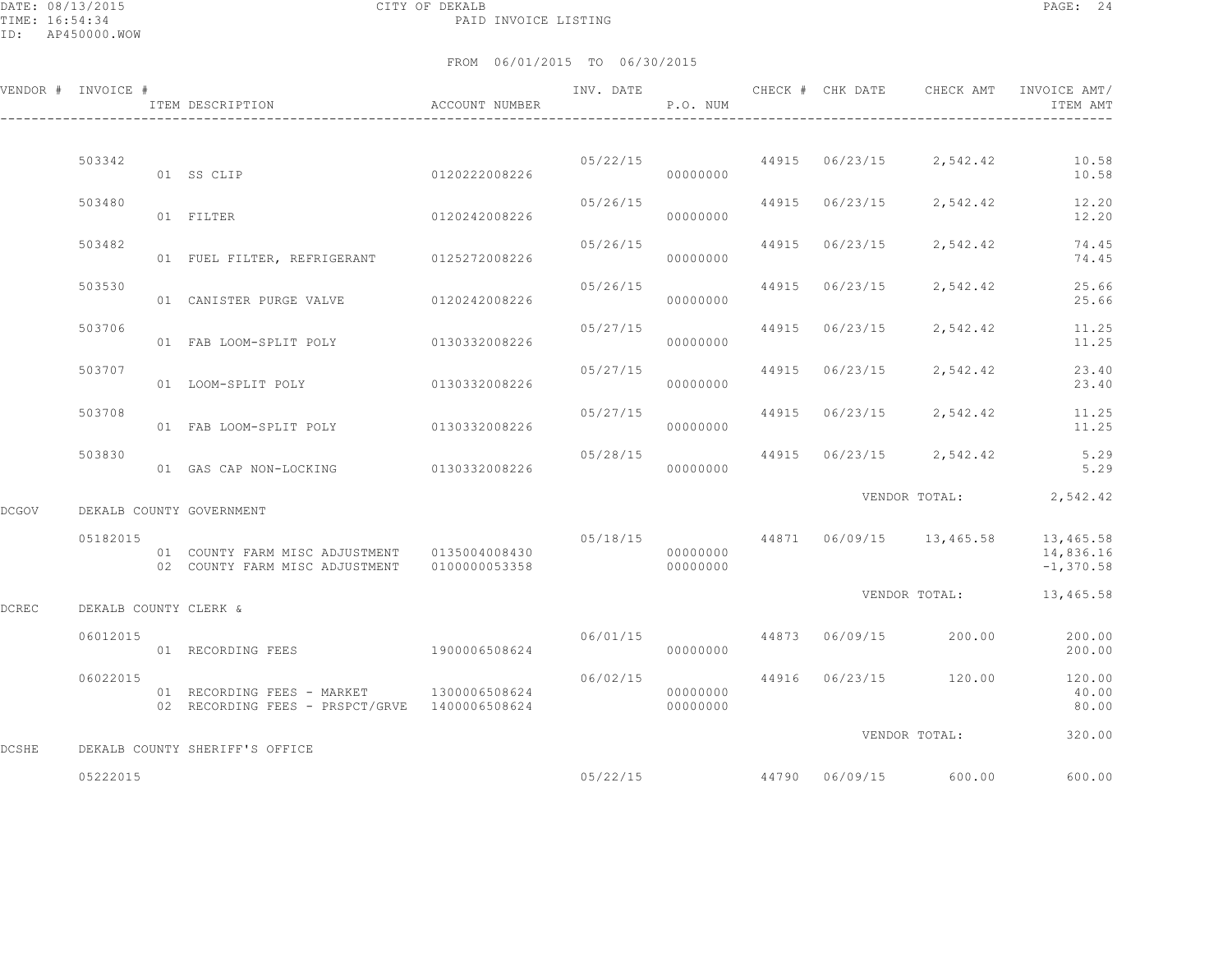DATE: 08/13/2015 CITY OF DEKALB PAGE: 25 PAID INVOICE LISTING

| VENDOR # INVOICE # |                       | ACCOUNT NUMBER<br>ITEM DESCRIPTION              |               | INV. DATE | P.O. NUM |  | CHECK # CHK DATE CHECK AMT           | INVOICE AMT/<br>ITEM AMT                  |
|--------------------|-----------------------|-------------------------------------------------|---------------|-----------|----------|--|--------------------------------------|-------------------------------------------|
|                    | 05222015              | 01 SHERIFF SALE 12-MR-79 DOS:6/25 0115153008366 |               |           | 00000000 |  | $05/22/15$ $44790$ $06/09/15$ 600.00 | 600.00<br>600.00                          |
| <b>DEKCHA</b>      |                       | DEKALB CHAMBER OF COMMERCE                      |               |           |          |  | VENDOR TOTAL:                        | 600.00                                    |
|                    | 117                   | 01 SPECIAL EVENTS - JUNE 2015 0500003008343     |               |           | 00000000 |  | $06/02/15$ 44917 06/23/15 3,750.00   | 3,750.00<br>3,750.00                      |
| DEKFLO             |                       | DEKALB FLORIST & GREENHOUSE                     |               |           |          |  | VENDOR TOTAL:                        | 3,750.00                                  |
|                    | 0734711               | 01 PLANTS/FLOWERS                               | 0130323008313 |           | 00000000 |  | 05/18/15 44791 06/09/15 708.25       | 708.25<br>708.25                          |
| DEKIMP             |                       | DEKALB IMPLEMENT COMPANY                        |               |           |          |  | VENDOR TOTAL:                        | 708.25                                    |
|                    | 19566                 | 01 DRY CHARGED BATTERY                          | 0130332008226 | 03/30/15  | 00000000 |  | 44918 06/23/15 429.28                | 384.92<br>384.92                          |
|                    | 25099                 | 01 BLADE                                        | 0130332008226 | 05/15/15  | 00000000 |  | 44792 06/09/15 88.26                 | 88.26<br>88.26                            |
|                    | 25115                 | 01 BLOWGUN SPRAY PAINT 6500002008226            |               | 05/15/15  | 00000000 |  | 44918 06/23/15 429.28                | 44.36<br>44.36                            |
| DEKLAWN            |                       | DEKALB LAWN & EQUIPMENT CO INC                  |               |           |          |  | VENDOR TOTAL:                        | 517.54                                    |
|                    | 31244                 | 01 RECOIL ROPE                                  | 0125272008226 |           | 00000000 |  | $05/19/15$ 44793 $06/09/15$ 4.95     | 4.95<br>4.95                              |
|                    | 31540                 | 01 BLADE MAXI                                   | 0130332008226 | 05/27/15  | 00000000 |  | 44919 06/23/15 7,397.97              | 13.95<br>13.95                            |
|                    | 31583                 | 01 KIT, AIR FILTER, PRE-CLEANER 0130332008226   |               | 05/28/15  | 00000000 |  | 44919 06/23/15 7,397.97              | 14.69<br>14.69                            |
|                    | 31996                 | 01 ZERO TURN 48" 0130336008540                  |               | 06/08/15  | 00000000 |  | 44919 06/23/15 7,397.97              | 7,369.33<br>7,369.33                      |
| <b>DEKPUB</b>      | DEKALB PUBLIC LIBRARY |                                                 |               |           |          |  | VENDOR TOTAL:                        | 7,402.92                                  |
|                    | 05222015              |                                                 |               |           |          |  |                                      | 05/22/15 44870 06/09/15 7,794.72 7,794.72 |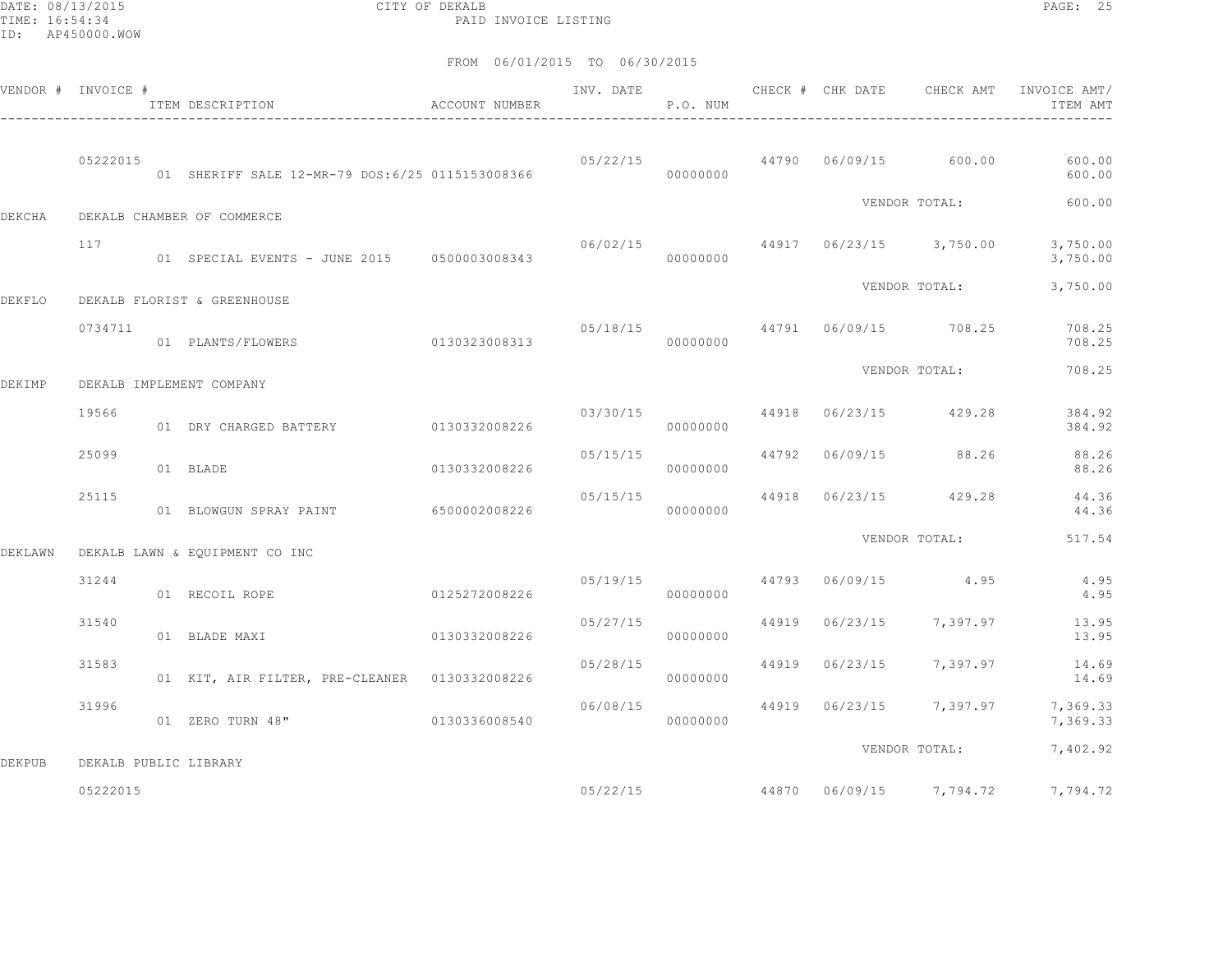DATE: 08/13/2015 CITY OF DEKALB PAGE: 26 PAID INVOICE LISTING

|        | VENDOR # INVOICE #    | ITEM DESCRIPTION                                                                                        | ACCOUNT NUMBER                 | INV. DATE | P.O. NUM                         |       | CHECK # CHK DATE | CHECK AMT               | INVOICE AMT/<br>ITEM AMT                                                   |
|--------|-----------------------|---------------------------------------------------------------------------------------------------------|--------------------------------|-----------|----------------------------------|-------|------------------|-------------------------|----------------------------------------------------------------------------|
|        | 05222015              | 01 MAY '15 REPLACEMENT TAX 0100000002930                                                                |                                |           | 05/22/15<br>00000000             |       |                  | 44870 06/09/15 7,794.72 | 7,794.72<br>7,794.72                                                       |
| DEKSAN |                       | DEKALB SANITARY DISTRICT                                                                                |                                |           |                                  |       |                  | VENDOR TOTAL:           | 7,794.72                                                                   |
|        | 06032015              | 01 MAY 2015 SERVICE 6000000002220<br>02 MAY 2015 PENALTIES<br>03 MAY 2015 APPLIED CREDITS 6000000001350 | 6000000002220                  | 06/03/15  | 00000000<br>00000000<br>00000000 |       |                  |                         | 44877 06/09/15 694,954.91 694,954.91<br>683,814.96<br>3,343.59<br>7,796.36 |
| DEKSYC | DEKALB SYCAMORE       |                                                                                                         |                                |           |                                  |       |                  | VENDOR TOTAL:           | 694,954.91                                                                 |
|        | 314428                | 01 VEHICLE REPAIRS<br>02 VEHICLE REPAIRS                                                                | 6000002008226<br>6000003008315 | 06/01/15  | 00000000<br>00000000             | 44920 |                  | 06/23/15 1,334.77       | 752.78<br>222.83<br>529.95                                                 |
|        | 4207                  | 01 HARNESS                                                                                              | 0120242008226                  | 05/26/15  | 00000000                         | 44920 |                  | 06/23/15 1,334.77       | 25.51<br>25.51                                                             |
|        | 4229                  | 01 ADJUSTER                                                                                             | 0120242008226                  | 05/27/15  | 00000000                         | 44920 | 06/23/15         | 1,334.77                | 271.19<br>271.19                                                           |
|        | 4338                  | 01 LEVER/CABLE                                                                                          | 0125273008315                  | 06/02/15  | 00000000                         | 44920 |                  | 06/23/15 1,334.77       | 60.79<br>60.79                                                             |
|        | 4339                  | 01 ROTOR & SEAL                                                                                         | 60000002008226                 | 06/03/15  | 00000000                         | 44920 |                  | 06/23/15 1,334.77       | 224.50<br>224.50                                                           |
| DELFAM |                       | DEL'S FAMILY LANDSCAPING CORP.                                                                          |                                |           |                                  |       |                  | VENDOR TOTAL:           | 1,334.77                                                                   |
|        | 04302015              | 01 PREMIUM MULCH/DELIVERY 0125272008210                                                                 |                                |           | 04/30/15<br>00000000             | 44921 |                  | 06/23/15 278.00         | 278.00<br>278.00                                                           |
| DELL   | DELL MARKETING L.P.   |                                                                                                         |                                |           |                                  |       |                  | VENDOR TOTAL:           | 278.00                                                                     |
|        | XJP8DF626             | 01 COMPUTER EQUIPMENT 0125273008376                                                                     |                                | 05/26/15  | 00000000                         |       | 44922 06/23/15   | 598.78                  | 598.78<br>598.78                                                           |
| DERLIN | DERBY LINE GREENHOUSE |                                                                                                         |                                |           |                                  |       |                  | VENDOR TOTAL:           | 598.78                                                                     |
|        | 886931                |                                                                                                         |                                |           | 05/26/15                         |       |                  | 44794 06/09/15 681.00   | 681.00                                                                     |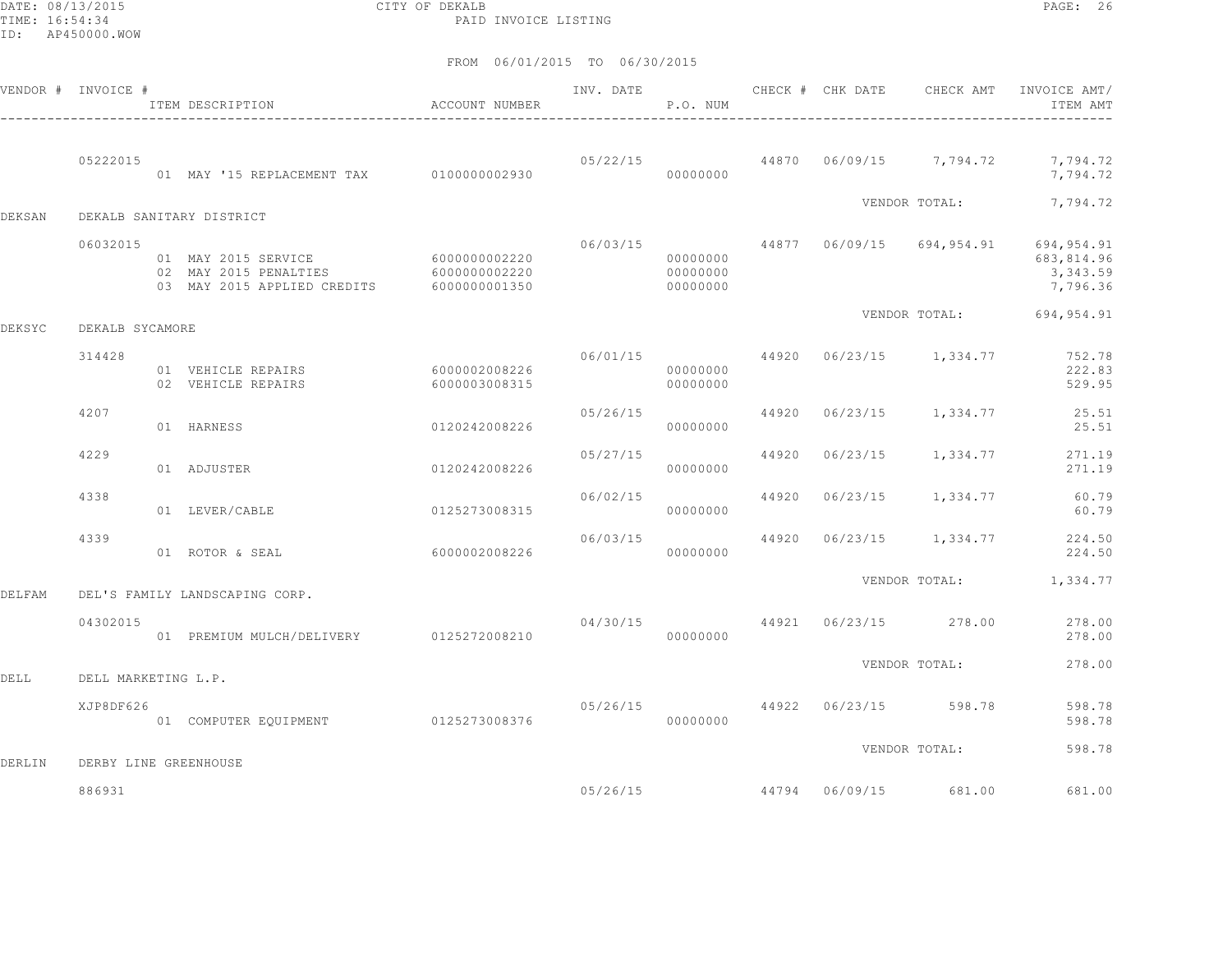DATE: 08/13/2015 CITY OF DEKALB PAGE: 27 PAID INVOICE LISTING

|         | VENDOR # INVOICE # | ITEM DESCRIPTION <b>ACCOUNT</b> NUMBER                            | INV. DATE | P.O. NUM |                  |                            | CHECK # CHK DATE 6 CHECK AMT INVOICE AMT/<br>ITEM AMT |
|---------|--------------------|-------------------------------------------------------------------|-----------|----------|------------------|----------------------------|-------------------------------------------------------|
|         | 886931             | 01 PLANTS/FLOWERS 0130323008313                                   |           | 00000000 |                  |                            | 05/26/15 44794 06/09/15 681.00 681.00<br>681.00       |
| DIEJEN  | JENNIFER DIEDRICH  |                                                                   |           |          |                  | VENDOR TOTAL:              | 681.00                                                |
|         | 06032015           | $\overline{01}$ TRAINING MILEAGE REIMB $\overline{0132103008376}$ |           | 00000000 |                  |                            | 109.90<br>109.90                                      |
| DIRFIT  |                    | DIRECT FITNESS SOLUTIONS                                          |           |          |                  | VENDOR TOTAL:              | 109.90                                                |
|         | 502618             | 01 PARTS/PREV MAINTENANCE 0120223008310                           |           | 00000000 |                  |                            | 05/19/15 44795 06/09/15 344.00 344.00<br>344.00       |
| DISBENW | DISCOVERY BENEFITS |                                                                   |           |          |                  | VENDOR TOTAL:              | 344.00                                                |
|         | 01162015           | 01 SECTION 125 PAYMENTS JAN 2015 7100004008474                    | 01/16/15  | 00000000 |                  | D000863 06/30/15 8,903.69  | 8,903.69<br>8,903.69                                  |
|         | 01302015           | 01 SECTION 125 PAYMENTS JAN 2015 7100004008474                    | 01/30/15  | 00000000 |                  | D000863 06/30/15 14,256.79 | 14,256.79<br>14,256.79                                |
|         | 02182015           | 01 SECTION 125 PAYMENTS FEB 2015 7100004008474                    | 02/18/15  | 00000000 | D000863 06/30/15 | 33,466.86                  | 33,466.86<br>33,466.86                                |
|         | 02272015           | 01 SECTION 125 PAYMENTS FEB 2015 7100004008474                    | 02/27/15  | 00000000 | D000863 06/30/15 | 12,769.90                  | 12,769.90<br>12,769.90                                |
|         | 03132015           | 01 SECTION 125 PAYMENTS MAR 2015 7100004008474                    | 03/13/15  | 00000000 | D000863 06/30/15 | 13,280.27                  | 13,280.27<br>13,280.27                                |
|         | 03312015           | 01 SECTION 125 PAYMENTS MAR 2015 7100004008474                    | 03/31/15  | 00000000 | D000863 06/30/15 |                            | 10,283.83   10,283.83<br>10,283.83                    |
|         | 04162015           | 01 SECTION 125 PAYMENTS APR 2015 7100004008474                    | 04/16/15  | 00000000 |                  | D000863 06/30/15 11,682.28 | 11,682.28<br>11,682.28                                |
|         | 04302015           | 01 SECTION 125 PAYMENTS APR 2015 7100004008474                    | 04/30/15  | 00000000 |                  | D000863 06/30/15 9,835.52  | 9,835.52<br>9,835.52                                  |
|         | 05122015           | 01 SECTION 125 PAYMENTS MAY 2015 7100004008474                    | 05/12/15  | 00000000 |                  |                            | D000863 06/30/15 10,201.79 10,201.79<br>10,201.79     |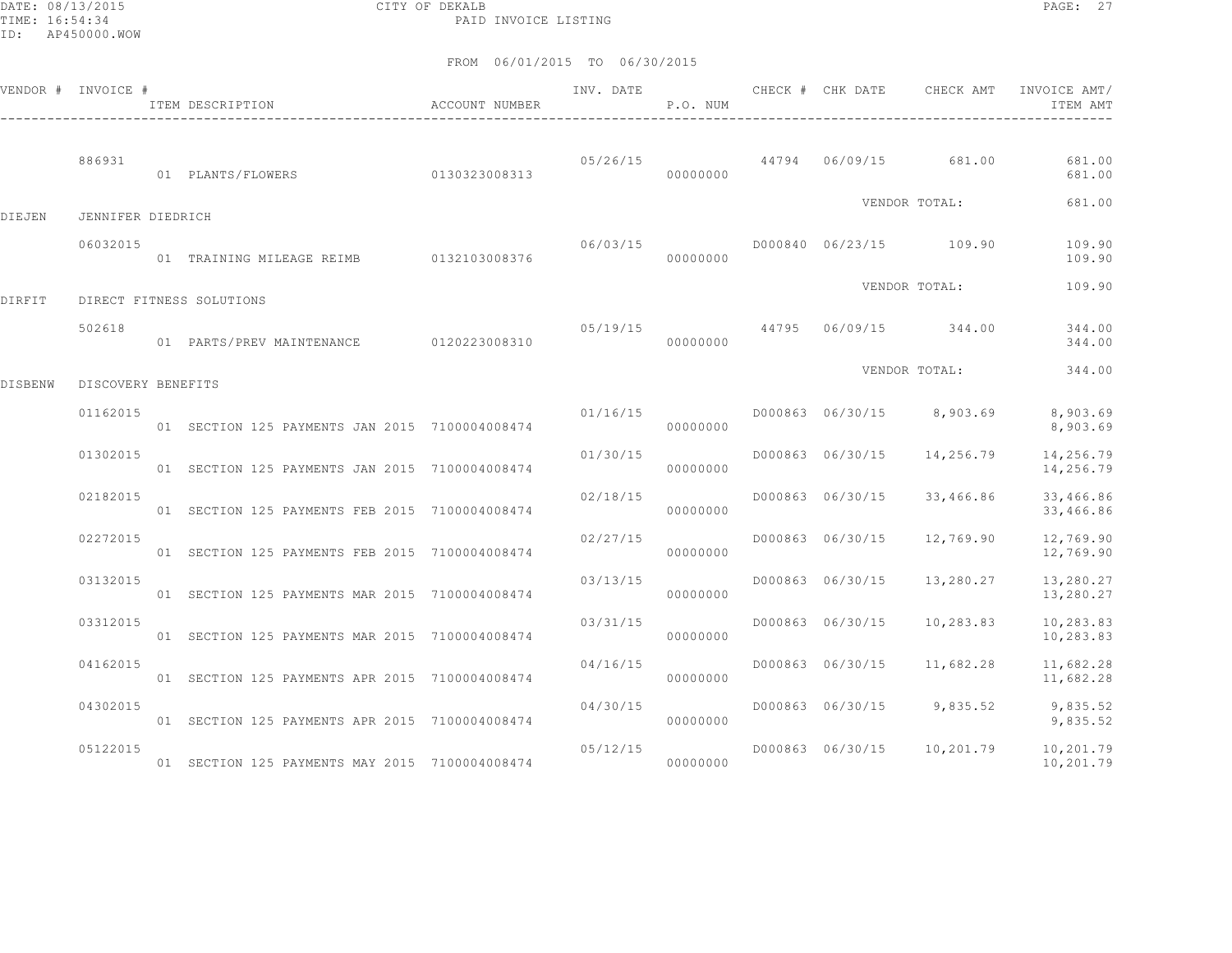|        | VENDOR # INVOICE #    | ITEM DESCRIPTION                                | ACCOUNT NUMBER | INV. DATE | P.O. NUM |  | CHECK # CHK DATE CHECK AMT         | INVOICE AMT/<br>ITEM AMT                                  |
|--------|-----------------------|-------------------------------------------------|----------------|-----------|----------|--|------------------------------------|-----------------------------------------------------------|
|        | 05222015              | 01 SECTION 125 PAYMENTS MAY 2015 7100004008474  |                | 05/22/15  | 00000000 |  | D000863 06/30/15 4,813.20          | 4,813.20<br>4,813.20                                      |
|        | 06022015              | 01 SECTION 125 PAYMENTS MAY 2015 7100004008474  |                | 06/02/15  | 00000000 |  |                                    | D000863 06/30/15 3,220.13 3,220.13<br>3,220.13            |
|        | 06082015              | 01 FSA FEE MAY 15 PD JUNE 15 7100003008394      |                | 06/08/15  | 00000000 |  | D000845 06/23/15 476.00            | 476.00<br>476.00                                          |
|        | 06102015              | 01 SECTION 125 PAYMENTS JUNE 2015 7100004008474 |                | 06/10/15  | 00000000 |  |                                    | D000863 06/30/15 6,551.62 6,551.62<br>6,551.62            |
|        | 06102015A             | 01 SECTION 125 PAYMENTS JUNE 2015 7100004008474 |                | 06/10/15  | 00000000 |  | D000863 06/30/15 196.11            | 196.11<br>196.11                                          |
|        | 06302015              | 01 SECTION 125 PAYMENTS JUNE 2015 7100004008474 |                | 06/30/15  | 00000000 |  |                                    | D000863 06/30/15 7,226.16 7,226.16<br>7,226.16            |
|        | 06302015A             | 01 SECTION 125 PAYMENTS JUNE 2015 7100004008474 |                | 06/30/15  | 00000000 |  | D000863 06/30/15 1,000.00          | 1,000.00<br>1,000.00                                      |
|        | 12162014              | 01 SECTION 125 PAYMENT DEC 2014 7100004008474   |                | 12/16/14  | 00000000 |  | D000863 06/30/15 12,821.11         | 12,821.11<br>12,821.11                                    |
|        | 12192014              | 01 SECTION 125 PAYMENTS DEC 2014 7100004008474  |                | 12/19/14  | 00000000 |  | D000863 06/30/15 1,132.09          | 1,132.09<br>1,132.09                                      |
|        | 12292014              | 01 SECTION 125 PAYMENTS DEC 2014 7100004008474  |                | 12/29/14  | 00000000 |  |                                    | D000863 06/30/15 4,824.53 4,824.53<br>4,824.53            |
| DIXOTT |                       | BARBECK COMMUNICATIONS INC                      |                |           |          |  |                                    | VENDOR TOTAL: 166,941.88                                  |
|        | 441589                | 01 DIXON MAINTENANCE JULY 2015 0125276008580    |                | 00000000  |          |  |                                    | $06/01/15$ $44923$ $06/23/15$ $220.14$ $220.14$<br>220.14 |
| DONTAY | DON TAYLOR EXCAVATING |                                                 |                |           |          |  |                                    | VENDOR TOTAL: 220.14                                      |
|        | 06012015              | 01 REHAB WTR LINE 304 SUNSET 1900006508624      |                |           | 00000000 |  | $06/01/15$ 44874 06/09/15 1,100.00 | 1,100.00<br>1,100.00                                      |
| DRYTRE |                       | D RYAN TREE & LANDSCAPE                         |                |           |          |  | VENDOR TOTAL:                      | 1,100.00                                                  |
|        | 2542                  |                                                 |                |           |          |  |                                    | $05/27/15$ $44924$ $06/23/15$ $16,290.00$ $7,170.00$      |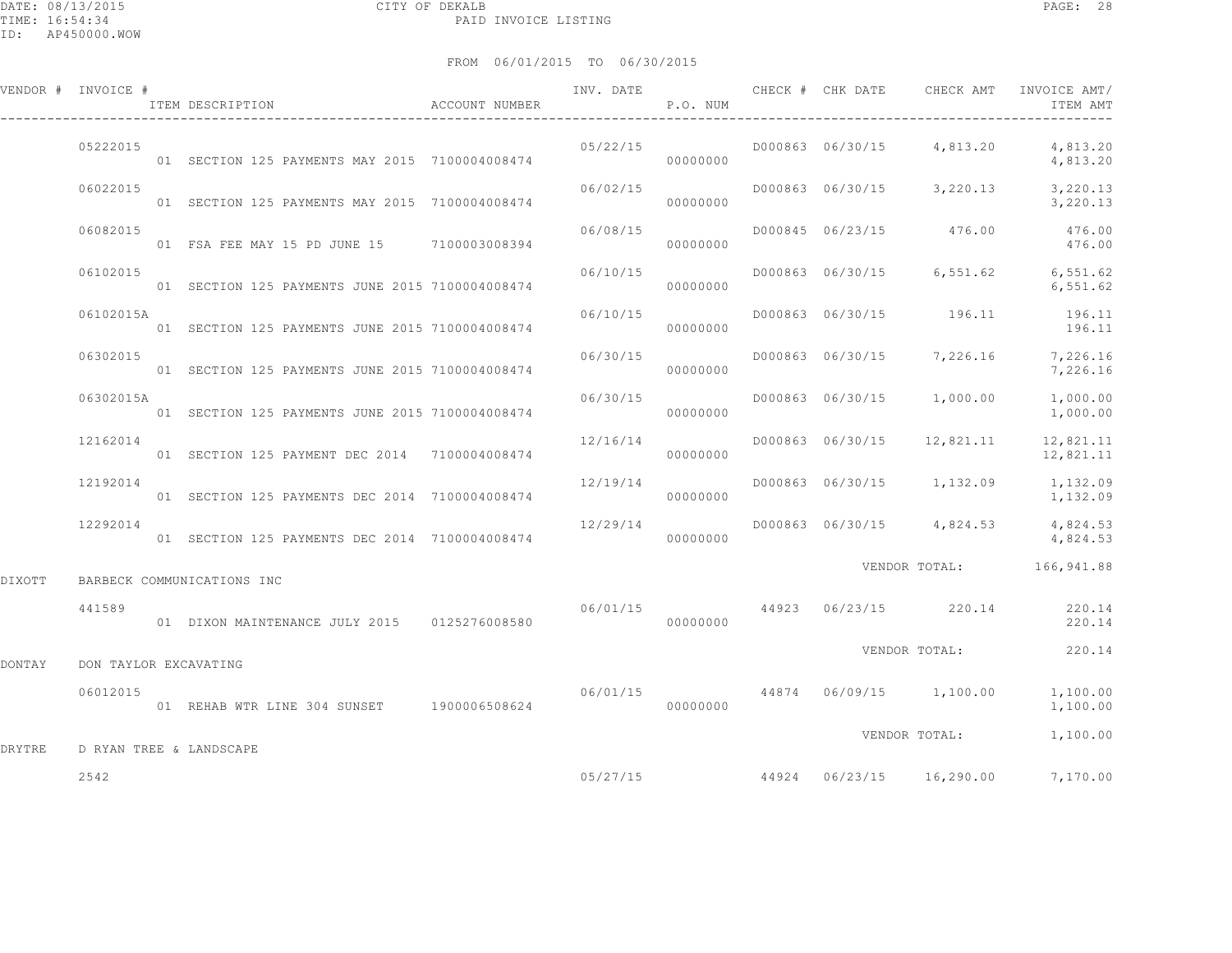DATE: 08/13/2015 CITY OF DEKALB PAGE: 29 PAID INVOICE LISTING

|        | VENDOR # INVOICE #   | ITEM DESCRIPTION                                                                               | ACCOUNT NUMBER                 | INV. DATE | P.O. NUM                            | CHECK # CHK DATE | CHECK AMT                                               | INVOICE AMT/<br>ITEM AMT                  |
|--------|----------------------|------------------------------------------------------------------------------------------------|--------------------------------|-----------|-------------------------------------|------------------|---------------------------------------------------------|-------------------------------------------|
|        |                      |                                                                                                |                                |           |                                     |                  |                                                         |                                           |
|        | 2542                 | 01 SNOW REMOVAL 2/25/15 0130333008319                                                          |                                |           | 05/27/15 44924 06/23/15<br>00000000 |                  | 16,290.00                                               | 7,170.00<br>7,170.00                      |
|        | 2543                 | 01 SNOW REMOVAL 3/3/15 0130333008319                                                           |                                | 05/27/15  | 00000000                            | 44924 06/23/15   | 16,290.00                                               | 6,510.00<br>6,510.00                      |
|        | 2544                 | 01 SNOW REMOVAL 3/23/19 0130333008319                                                          |                                | 05/27/15  | 00000000                            | 44924 06/23/15   | 16,290.00                                               | 2,610.00<br>2,610.00                      |
| DTCC   |                      | DEPOSITORY TRUST COMPANY                                                                       |                                |           |                                     |                  | VENDOR TOTAL:                                           | 16,290.00                                 |
|        | 06012015             | 01 2010A DEBT PMT 6/1/15 4500004508412<br>02 2010A DEBT PMT 6/1/15<br>03 2010A DEBT PMT 6/1/15 | 4500000094763<br>1300009009225 |           | 00000000<br>00000000<br>00000000    |                  | 06/01/15   0000847   06/23/15   126,987.50   126,987.50 | 126,987.50<br>$-126,987.50$<br>126,987.50 |
| ECOWAT | ECOWATER SYSTEMS     |                                                                                                |                                |           |                                     |                  | VENDOR TOTAL:                                           | 126,987.50                                |
|        | 05232015             | 01 DI RNTL, UV SYSTEM 6000003008301                                                            |                                | 05/23/15  | 00000000                            |                  | 44925 06/23/15 56.90                                    | 56.90<br>56.90                            |
| ELECON | ELECTIC CONDUIT      |                                                                                                |                                |           |                                     |                  | VENDOR TOTAL:                                           | 56.90                                     |
|        | 06042015             | 01 DEPOSIT FEE<br>02 WATER USAGE                                                               | 6000000002880<br>6000000063444 |           | 00000000<br>00000000                |                  | $06/04/15$ $44926$ $06/23/15$ $1,056.82$ $1,056.82$     | 1,200.00<br>$-143.18$                     |
| ELLWOO | ELLIOTT & WOOD, INC. |                                                                                                |                                |           |                                     |                  | VENDOR TOTAL: 1,056.82                                  |                                           |
|        | 06092015             | 01  12-EN028-01-WM MFT 6000006508631                                                           |                                |           | 00000000                            |                  | $06/09/15$ 44927 06/23/15 63,805.05                     | 63,805.05<br>63,805.05                    |
| ERM    | ERM                  |                                                                                                |                                |           |                                     |                  | VENDOR TOTAL:                                           | 63,805.05                                 |
|        | 36225                | 01 BREAK AWAY BOLTS                                                                            | 0130332008229                  | 05/08/15  | 00000000                            |                  | 44796 06/09/15 450.00                                   | 450.00<br>450.00                          |
| ESRI   |                      | ENVIRONMENTAL SYSTEMS RESEARCH                                                                 |                                |           |                                     |                  | VENDOR TOTAL:                                           | 450.00                                    |
|        | 92983387             |                                                                                                |                                | 05/26/15  |                                     |                  | 44928 06/23/15 1,515.00                                 | 1,515.00                                  |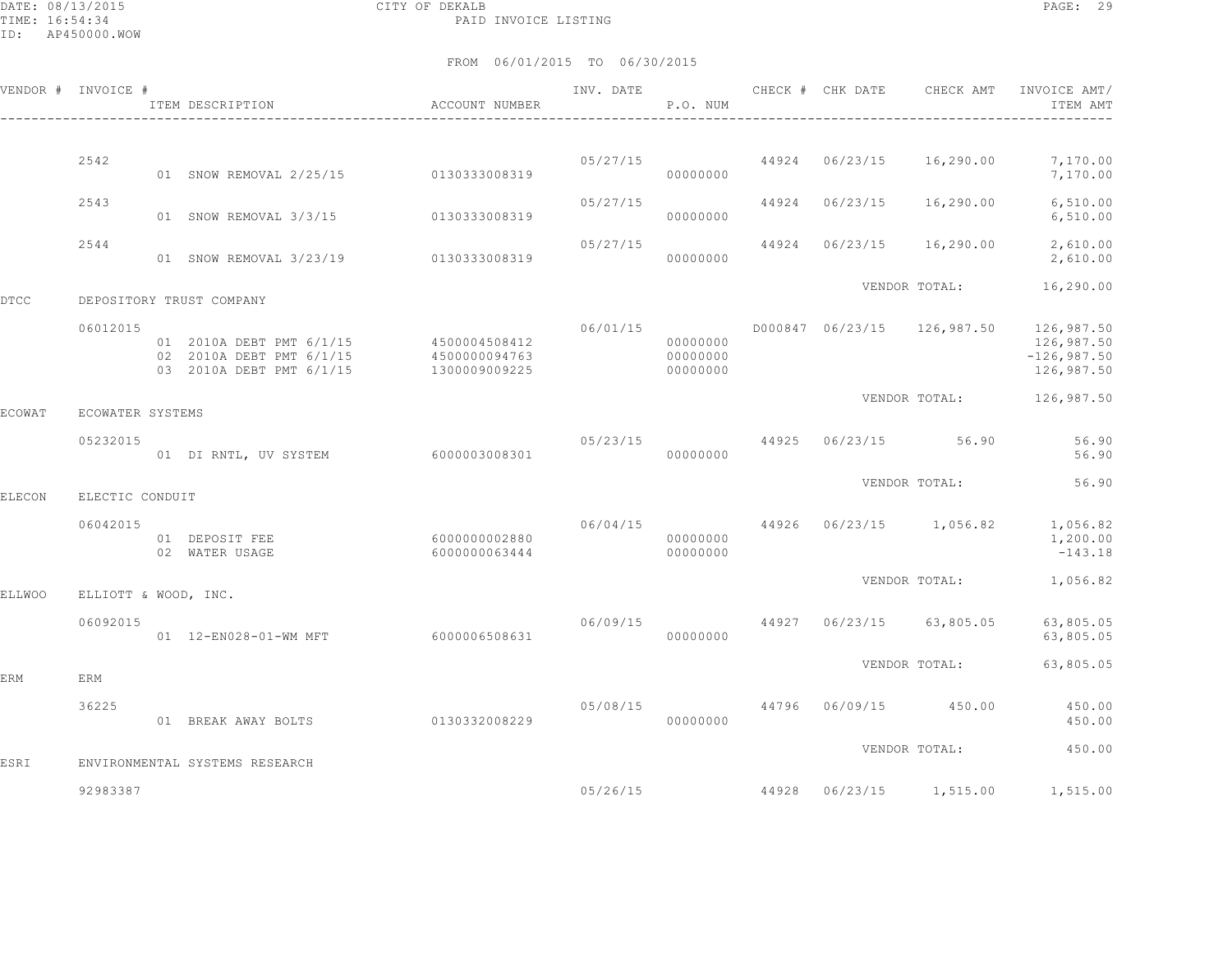DATE: 08/13/2015 CITY OF DEKALB PAGE: 30 PAID INVOICE LISTING

|        | VENDOR # INVOICE # | ITEM DESCRIPTION                               | ACCOUNT NUMBER | INV. DATE | P.O. NUM |                         | CHECK # CHK DATE CHECK AMT        | INVOICE AMT/<br>ITEM AMT                              |
|--------|--------------------|------------------------------------------------|----------------|-----------|----------|-------------------------|-----------------------------------|-------------------------------------------------------|
|        | 92983387           | 01 DEVELOPING WEB APPLICATIONS   0117123008376 |                |           | 00000000 |                         |                                   | 05/26/15 44928 06/23/15 1,515.00 1,515.00<br>1,515.00 |
| FEDEX  | FEDEX              |                                                |                |           |          |                         | VENDOR TOTAL:                     | 1,515.00                                              |
|        | 503102253          | 01 TOXICOLOGY POSTAGE 0120253008305            |                | 05/13/15  | 00000000 |                         | 44797 06/09/15 22.86              | 22.86<br>22.86                                        |
|        | 503851412          | 01 TOX FRIEGHT                                 | 0120253008305  | 05/20/15  | 00000000 | 44929 06/23/15          | 33.77                             | 22.86<br>22.86                                        |
|        | 504567181          | 09000003008305<br>01 IDOT FRIEGHT              |                | 05/27/15  | 00000000 |                         | 44929 06/23/15 33.77              | 10.91<br>10.91                                        |
| FERENT |                    | FERGUSON ENTERPRISES INC.                      |                |           |          |                         | VENDOR TOTAL:                     | 56.63                                                 |
|        | 0142089            | 01 RUBBER GASKET                               | 6000002008232  |           | 00000000 |                         | $06/04/15$ 44930 $06/23/15$ 19.70 | 19.70<br>19.70                                        |
| FINFUR | FINEST FURNITURE   |                                                |                |           |          |                         | VENDOR TOTAL:                     | 19.70                                                 |
|        | 1140               | 01 (2) LOVESEAT                                | 6500006008510  | 05/27/15  | 00000000 |                         | 44931 06/23/15 700.00             | 700.00<br>700.00                                      |
| FLESAF |                    | THE TERRAMAR GROUP, INC.                       |                |           |          |                         | VENDOR TOTAL:                     | 700.00                                                |
|        | 62816              | 01 LED TURN ARROW                              | 0125272008226  |           | 00000000 | 05/07/15 44798 06/09/15 | 242.98                            | 242.98<br>242.98                                      |
|        | 62951              | 01 LED TURN AROUND ARROW 0125272008226         |                | 05/27/15  | 00000000 | 44932 06/23/15          | 424.92                            | 206.74<br>206.74                                      |
|        | 62958              | 01 500 SERIES AMBER LENS 0125272008226         |                | 05/27/15  | 00000000 |                         | 44932 06/23/15 424.92             | 78.07<br>78.07                                        |
|        | 62991              | 01 50/60 WATT SNAP IN 0125272008226            |                | 06/02/15  | 00000000 |                         | 44932 06/23/15 424.92             | 140.11<br>140.11                                      |
| FOXVAL |                    | FOX VALLEY FIRE & SAFETY                       |                |           |          |                         | VENDOR TOTAL:                     | 667.90                                                |
|        | 913210             |                                                |                |           | 05/26/15 |                         | 44933 06/23/15 484.90             | 329.00                                                |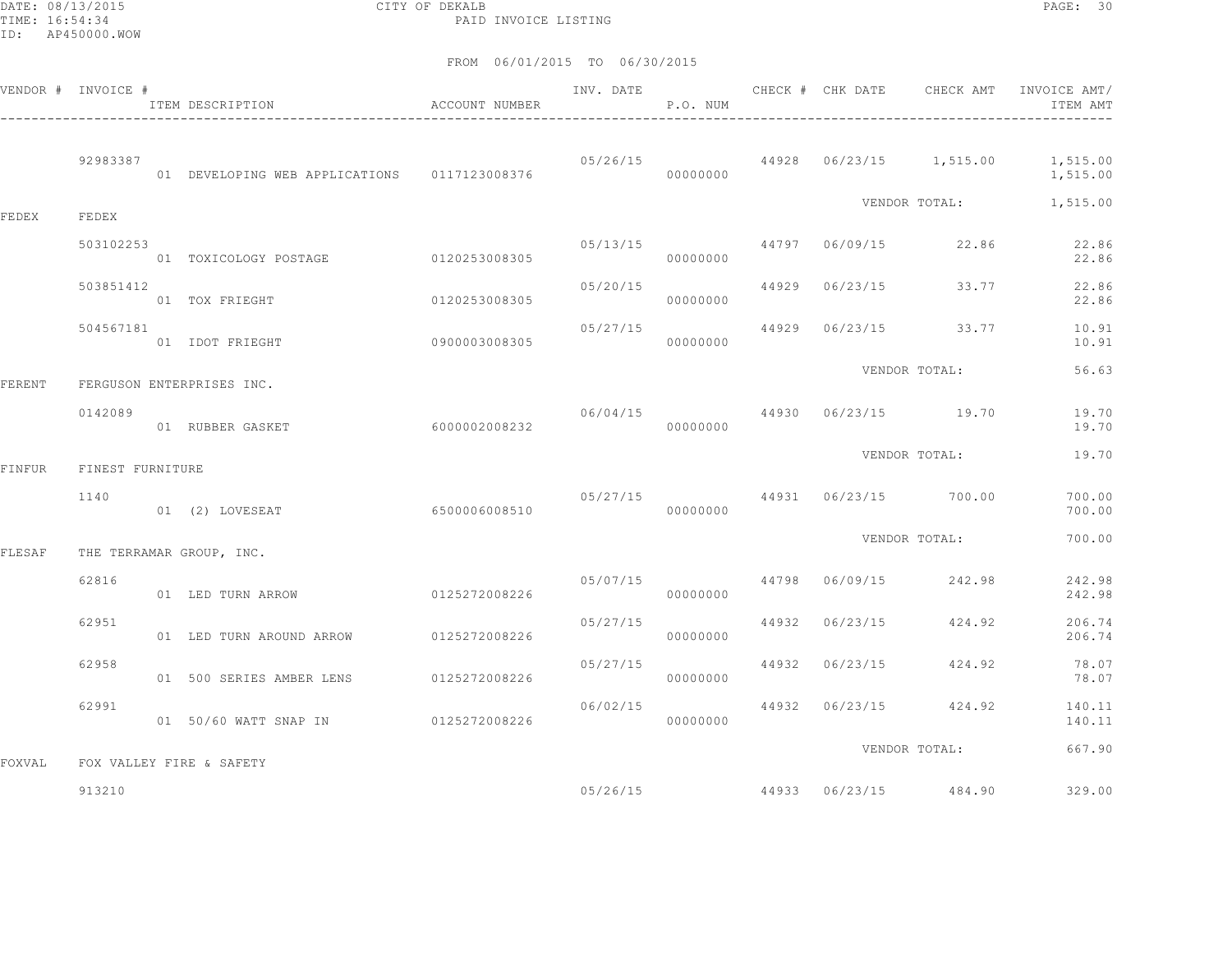DATE: 08/13/2015 CITY OF DEKALB PAGE: 31 PAID INVOICE LISTING

|        | VENDOR # INVOICE # | ACCOUNT NUMBER<br>ITEM DESCRIPTION                                                                                                                                                                                                                                                                                                                                                                                                                                                                                                                                                                                                                                                                                                                                                                                               |                                                 | INV. DATE | P.O. NUM                                                                                                                                                                                                             |  | CHECK # CHK DATE CHECK AMT            | INVOICE AMT/<br>ITEM AMT                                                                                                                                                                                   |
|--------|--------------------|----------------------------------------------------------------------------------------------------------------------------------------------------------------------------------------------------------------------------------------------------------------------------------------------------------------------------------------------------------------------------------------------------------------------------------------------------------------------------------------------------------------------------------------------------------------------------------------------------------------------------------------------------------------------------------------------------------------------------------------------------------------------------------------------------------------------------------|-------------------------------------------------|-----------|----------------------------------------------------------------------------------------------------------------------------------------------------------------------------------------------------------------------|--|---------------------------------------|------------------------------------------------------------------------------------------------------------------------------------------------------------------------------------------------------------|
|        |                    |                                                                                                                                                                                                                                                                                                                                                                                                                                                                                                                                                                                                                                                                                                                                                                                                                                  |                                                 |           |                                                                                                                                                                                                                      |  |                                       |                                                                                                                                                                                                            |
|        | 913210             | 01 FIRE ALARM REPAIR 0125273008348                                                                                                                                                                                                                                                                                                                                                                                                                                                                                                                                                                                                                                                                                                                                                                                               |                                                 |           | 00000000                                                                                                                                                                                                             |  | $05/26/15$ 44933 $06/23/15$ 484.90    | 329.00<br>329.00                                                                                                                                                                                           |
|        | 914631             | 01 SERVICE CALL - RECHARGE 0120222008242                                                                                                                                                                                                                                                                                                                                                                                                                                                                                                                                                                                                                                                                                                                                                                                         |                                                 | 06/01/15  | 00000000                                                                                                                                                                                                             |  | 44933 06/23/15 484.90                 | 155.90<br>155.90                                                                                                                                                                                           |
| FRAJOS | JOSEPH FRANKLIN    |                                                                                                                                                                                                                                                                                                                                                                                                                                                                                                                                                                                                                                                                                                                                                                                                                                  |                                                 |           |                                                                                                                                                                                                                      |  | VENDOR TOTAL:                         | 484.90                                                                                                                                                                                                     |
|        | 05262015           | 01 WATER REFUND #2703127600-01 6000000063444                                                                                                                                                                                                                                                                                                                                                                                                                                                                                                                                                                                                                                                                                                                                                                                     |                                                 | 05/26/15  | 00000000                                                                                                                                                                                                             |  | 44934 06/23/15 35.23                  | 35.23<br>35.23                                                                                                                                                                                             |
| FRILAW | FRIEDERS LAW, LLC. |                                                                                                                                                                                                                                                                                                                                                                                                                                                                                                                                                                                                                                                                                                                                                                                                                                  |                                                 |           |                                                                                                                                                                                                                      |  | VENDOR TOTAL:                         | 35.23                                                                                                                                                                                                      |
|        | 20156              | 01 GENERAL CORPORATE 0115154008450<br>02 WORKER'S COMPENSATION<br>03 LIABILITY/DEFENSE                                                                                                                                                                                                                                                                                                                                                                                                                                                                                                                                                                                                                                                                                                                                           | $7000003008349$<br>7200003008349                |           | 00000000<br>00000000<br>00000000                                                                                                                                                                                     |  | $06/01/15$ 44935 $06/23/15$ 17,340.00 | 17,340.00<br>11,791.66<br>3,467.51<br>2,080.83                                                                                                                                                             |
| FROCOM |                    | FRONTIER COMMUNICATIONS                                                                                                                                                                                                                                                                                                                                                                                                                                                                                                                                                                                                                                                                                                                                                                                                          |                                                 |           |                                                                                                                                                                                                                      |  | VENDOR TOTAL:                         | 17,340.00                                                                                                                                                                                                  |
|        | 06012015           | 01 MAY 2015 LOCAL SERVICE - PD 0120213008337<br>02 MAY 2015 LOCAL SERVICE - ARPT 6500003008337<br>03 MAY 2015 LOCAL SERVICE - FD 0120213008337<br>04 MAY 2015 LOCAL SERVICE - GLDYR 0135003008337<br>05 MAY 2015 LOCAL SERVICE-CNTYFRM 6000003008337<br>06 MAY 2015 LOCAL SERVICE-YSB<br>07 MAY 2015 LOCAL SERVICE-ARPTLBY 6500003008337<br>08 MAY 2015 LOCAL SERVICE-GENERAL 0135003008337<br>09 MAY 2015 LOCAL SERVICE-WATER<br>10 MAY 2015 LOCAL SERVICE-PD ELVT 0120213008337<br>11 MAY 2015 LOCAL SERVICE-ALARM 0135003008337<br>12 MAY 2015 LOCAL SERVICE-STREET 0130313008337<br>13 MAY 2015 LOCAL SERVICE-POLICE 0120213008337<br>14 MAY 2015 LOCAL SERVICE-FIRE<br>15 MAY 2015 LOCAL SERVICE-CITY PH 0135003008337<br>16 MAY 2015 LOCAL SERVICE-BRTSTR 6500003008337<br>17 MAY 2015 LOCAL SERVICE-1505 WL 6000003008337 | 0135003008337<br>6000003008337<br>0125263008337 |           | 06/01/15<br>00000000<br>00000000<br>00000000<br>00000000<br>00000000<br>00000000<br>00000000<br>00000000<br>00000000<br>00000000<br>00000000<br>00000000<br>00000000<br>00000000<br>00000000<br>00000000<br>00000000 |  |                                       | 44936 06/23/15 4,806.05 4,806.05<br>61.33<br>122.66<br>81.39<br>$-161.48$<br>41.84<br>524.69<br>610.40<br>89.02<br>279.85<br>41.84<br>41.84<br>187.49<br>1,026.87<br>537.14<br>1,175.66<br>103.67<br>41.84 |
| GLOPRO |                    | GLOCK PROFESSIONAL, INC,                                                                                                                                                                                                                                                                                                                                                                                                                                                                                                                                                                                                                                                                                                                                                                                                         |                                                 |           |                                                                                                                                                                                                                      |  |                                       | VENDOR TOTAL: 4,806.05                                                                                                                                                                                     |
|        | TRP100068403       |                                                                                                                                                                                                                                                                                                                                                                                                                                                                                                                                                                                                                                                                                                                                                                                                                                  |                                                 | 03/05/15  |                                                                                                                                                                                                                      |  | 44799 06/09/15 250.00                 | 250.00                                                                                                                                                                                                     |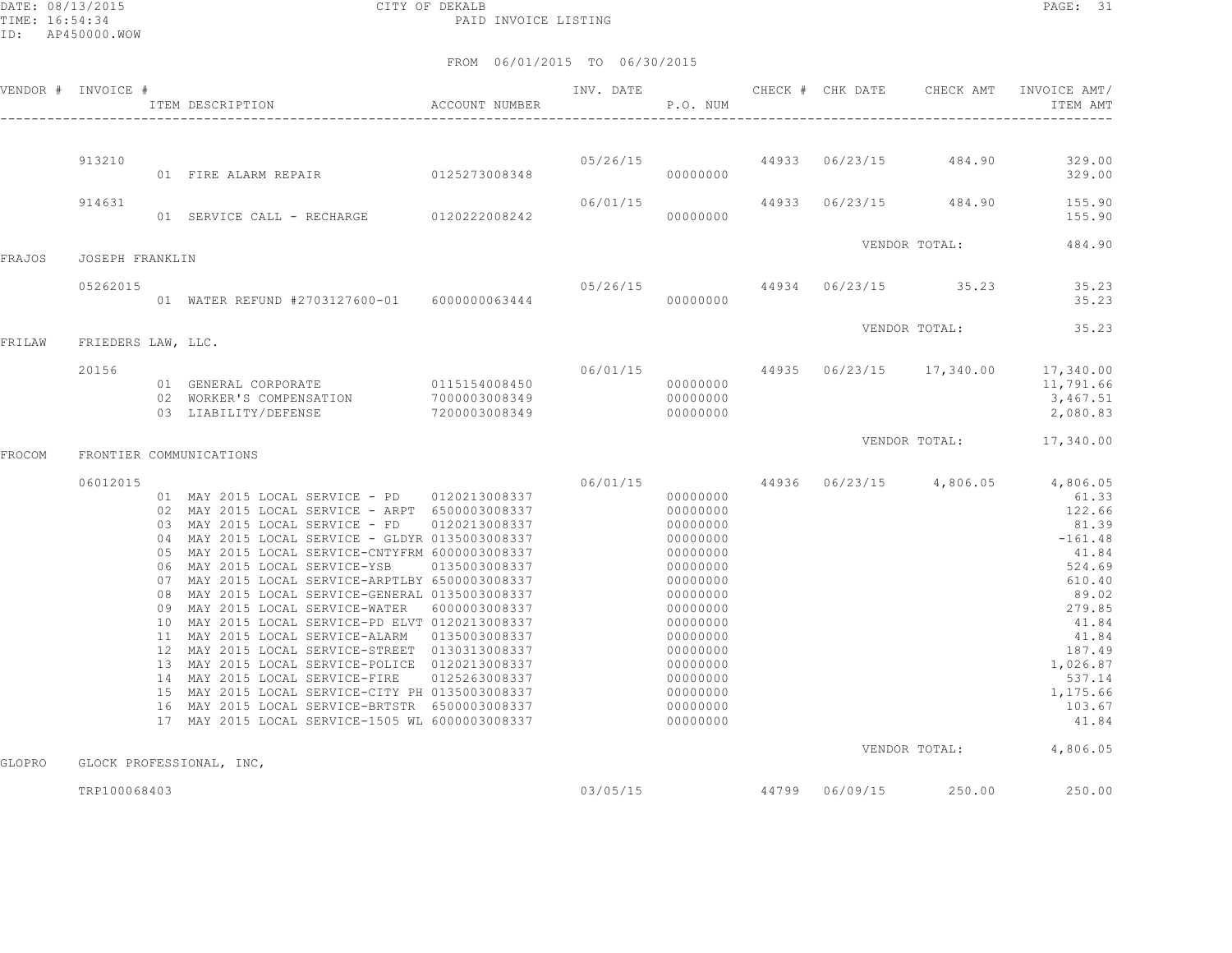DATE: 08/13/2015 CITY OF DEKALB PAGE: 32 PAID INVOICE LISTING

|        | VENDOR # INVOICE # | ITEM DESCRIPTION                                  | ACCOUNT NUMBER |          | P.O. NUM |       |                |                                        | INV. DATE 6 CHECK # CHK DATE CHECK AMT INVOICE AMT/<br>ITEM AMT |
|--------|--------------------|---------------------------------------------------|----------------|----------|----------|-------|----------------|----------------------------------------|-----------------------------------------------------------------|
|        | TRP100068403       |                                                   |                |          |          |       |                | $03/05/15$ 44799 06/09/15 250.00       | 250.00<br>250.00                                                |
| GMIS   | GMIS ILLINOIS      |                                                   |                |          |          |       |                | VENDOR TOTAL:                          | 250.00                                                          |
|        | 300002976          | 01 MMBRSHP RNWL 7/1/15-6/30/16 0117123008375      |                |          | 00000000 |       |                | $04/14/15$ $44800$ $06/09/15$ $250.00$ | 250.00<br>250.00                                                |
| GORHAR |                    | GORDON'S HARDWARE LLC.                            |                |          |          |       |                | VENDOR TOTAL:                          | 250.00                                                          |
|        | 820377             | 01 U BOLT                                         | 6500002008218  |          | 00000000 |       |                | $04/17/15$ 44802 06/09/15 488.42       | 1.79<br>1.79                                                    |
|        | 820394             | 01 ONION HOE/WNGED WEEDER HOE 0130332008295       |                | 04/17/15 | 00000000 |       | 44802 06/09/15 | 488.42                                 | 45.78<br>45.78                                                  |
|        | 820402             | 01 WINGED WEEDER HOE CREDIT 0130332008295         |                | 04/17/15 | 00000000 | 44802 | 06/09/15       | 488.42                                 | $-18.79$<br>$-18.79$                                            |
|        | 820481             | 01 SCREWS, FASTENERS                              | 0130332008219  | 04/20/15 | 00000000 | 44802 | 06/09/15       | 488.42                                 | 2.16<br>2.16                                                    |
|        | 820643             | 01 PVC NIPPLE                                     | 0130332008219  | 04/23/15 | 00000000 |       | 44802 06/09/15 | 488.42                                 | 0.79<br>0.79                                                    |
|        | 820660             | 01 BACKFLO PREVENTER                              | 6000002008232  | 04/23/15 | 00000000 |       | 44802 06/09/15 | 488.42                                 | 21.87<br>21.87                                                  |
|        | 820684             | 01 SCREWS, FASTENERS                              | 6500002008226  | 04/23/15 | 00000000 |       | 44802 06/09/15 | 488.42                                 | 3.25<br>3.25                                                    |
|        | 820793             | 01 FENDER WASH                                    | 0130332008231  | 04/27/15 | 00000000 | 44802 | 06/09/15       | 488.42                                 | 14.49<br>14.49                                                  |
|        | 820865             | 01 SCREWS/FASTENERS                               | 0130333008348  | 04/28/15 | 00000000 |       | 44802 06/09/15 | 488.42                                 | 9.95<br>9.95                                                    |
|        | 820867             | 01 FATMAX TAPE                                    | 0130332008295  | 04/28/15 | 00000000 |       | 44802 06/09/15 | 488.42                                 | 19.99<br>19.99                                                  |
|        | 820910             | 01 BOLT, CANISTER, CULTIVATOR, RAKE 0125272008226 |                |          |          |       |                | $04/28/15$ 44802 06/09/15 488.42       | 49.55<br>49.55                                                  |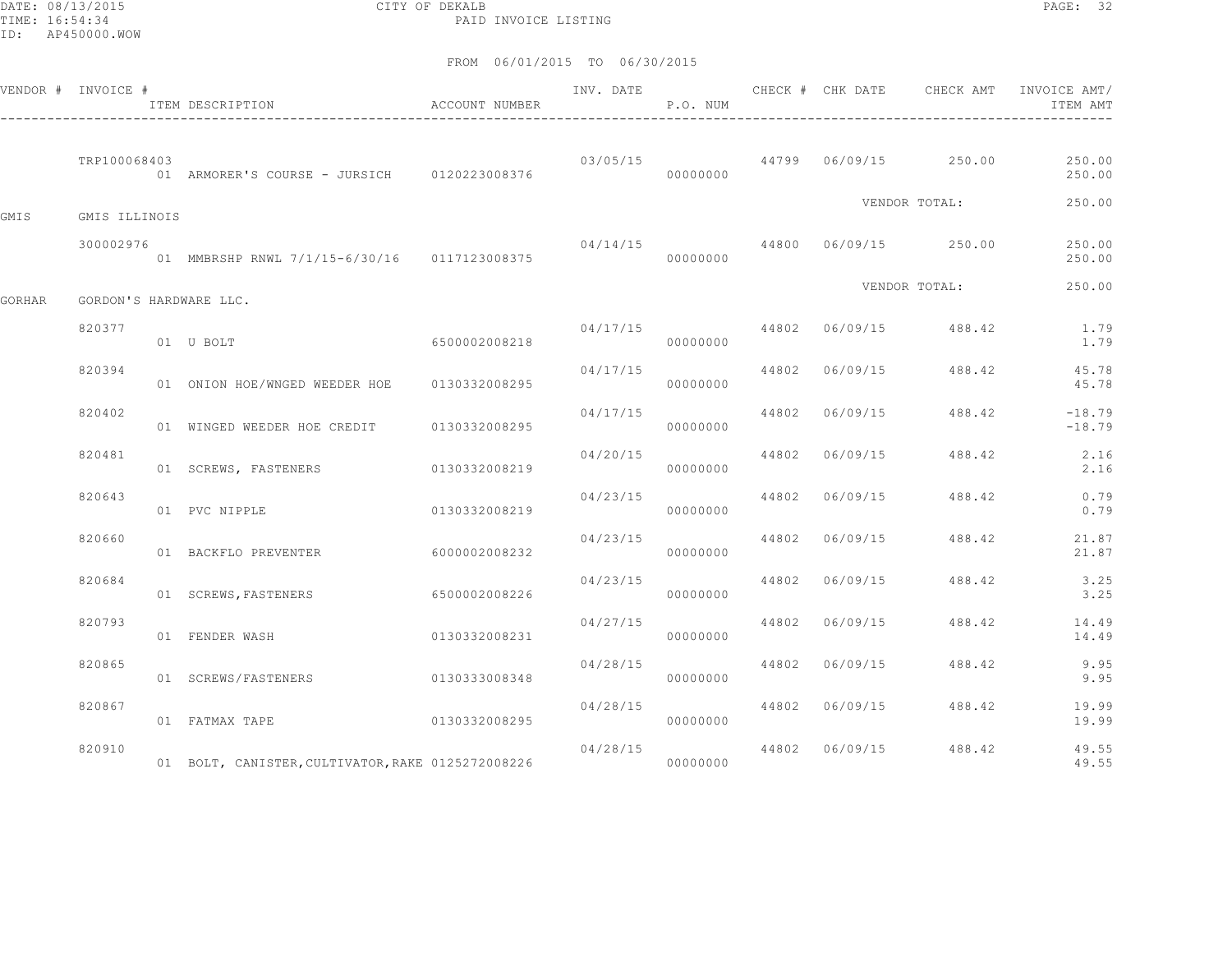| VENDOR # INVOICE # | ITEM DESCRIPTION                             | ACCOUNT NUMBER |                           | P.O. NUM             |                |                       | ITEM AMT               |
|--------------------|----------------------------------------------|----------------|---------------------------|----------------------|----------------|-----------------------|------------------------|
| 820950             | 01 PRONG CORD CONNECTOR 0125272008226        |                | 04/29/15                  | 00000000             |                | 44802 06/09/15 488.42 | 5.79<br>5.79           |
| 821004             | 01 NICKEL SNAP HOOK 0130332008219            |                | $04/30/15$ 44802 06/09/15 | 00000000             |                |                       | 5.58<br>488.42<br>5.58 |
| 821010             | 01 FILTER                                    | 0130332008230  | 04/30/15                  | 00000000             | 44802 06/09/15 | 488.42                | 7.96<br>7.96           |
| 821142             | 01 SCREWS/FASTENERS                          | 0125272008226  | 05/04/15                  | 00000000             | 44802 06/09/15 | 488.42                | 6.82<br>6.82           |
| 821148             | 01 BATTERY                                   | 0130332008219  | 05/04/15                  | 00000000             | 44802 06/09/15 | 488.42                | 9.87<br>9.87           |
| 821150             | 01 BEARING GREASE 6130332008219              |                | 05/04/15 44802 06/09/15   | 00000000             |                | 488.42                | 7.29<br>7.29           |
| 821152             | 01 DAIRY/UTILITY BRUSH 0130332008295         |                | 05/04/15                  | 00000000             | 44802 06/09/15 | 488.42                | 5.79<br>5.79           |
| 821153             | 01 SUPPLIES                                  | 0125272008226  | 05/04/15                  | 00000000             | 44802 06/09/15 | 488.42                | 4.49<br>4.49           |
| 821194             | 01 CHAIN LINK, DRILL BIT 6000002008295       |                | 05/05/15                  | 00000000             | 44802 06/09/15 | 488.42                | 69.38<br>69.38         |
| 821208             | 01 WIRE ROPE CLIP                            | 6000002008295  | 05/05/15                  | 00000000             | 44802 06/09/15 | 488.42                | 0.99<br>0.99           |
| 821258             | 01 PLASTIC GRAIN SCOOP 0130332008295         |                | 05/06/15                  | 00000000             | 44802 06/09/15 | 488.42                | 28.99<br>28.99         |
| 821271             | 01 PULL CHAIN LAMPHOLDER, BULB 6000002008219 |                | 05/06/15                  | 00000000             | 44802 06/09/15 | 488.42                | 6.58<br>6.58           |
| 821274             | 01 SUPPLIES                                  | 0130332008231  | 05/06/15                  | 00000000             | 44802 06/09/15 | 488.42                | 20.76<br>20.76         |
| 821323             | 01 VBELT                                     | 0130322008210  |                           | 05/07/15<br>00000000 | 44802 06/09/15 | 488.42                | 18.98<br>18.98         |
| 821326             | 01 V-BELT                                    | 0130322008210  | 05/07/15                  | 00000000             | 44802 06/09/15 | 488.42                | 16.60<br>16.60         |
| 821332             |                                              |                | 05/07/15                  |                      | 44802 06/09/15 | 488.42                | 47.20                  |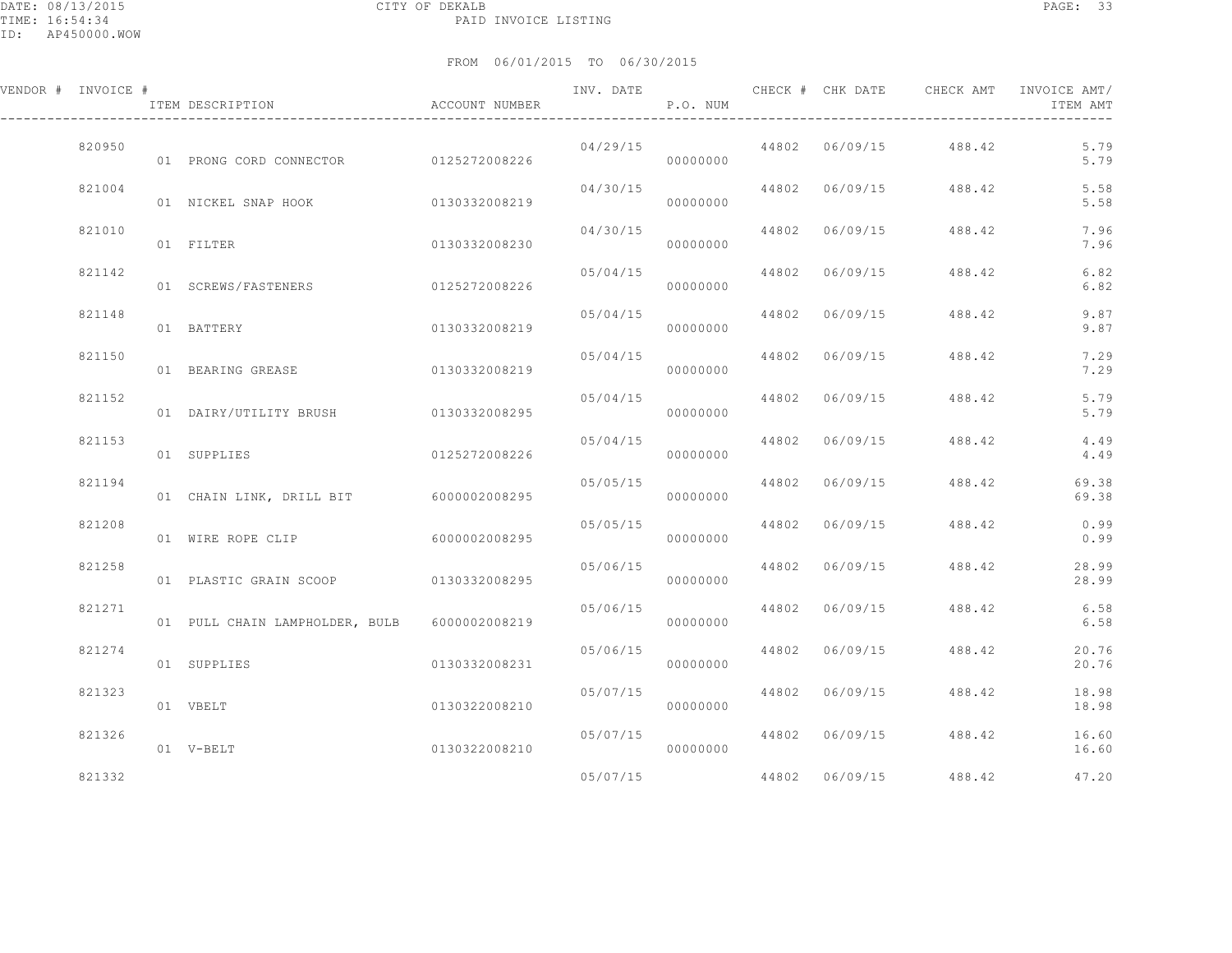DATE: 08/13/2015 CITY OF DEKALB PAGE: 34 PAID INVOICE LISTING

|        | VENDOR # INVOICE #       | ITEM DESCRIPTION<br>$\,$ ACCOUNT NUMBER    |               | INV. DATE | P.O. NUM |                |                                          | ITEM AMT                                                                                                                                                                                                                             |
|--------|--------------------------|--------------------------------------------|---------------|-----------|----------|----------------|------------------------------------------|--------------------------------------------------------------------------------------------------------------------------------------------------------------------------------------------------------------------------------------|
|        |                          |                                            |               |           |          |                |                                          |                                                                                                                                                                                                                                      |
|        | 821332                   | 01 BUSHING, TAPE                           | 0130332008226 |           | 00000000 |                | $05/07/15$ 44802 06/09/15 488.42         | 47.20<br>47.20                                                                                                                                                                                                                       |
|        | 821384                   | 01 SAWTOOTH HANGER                         | 0130332008219 | 05/08/15  | 00000000 |                | 44802 06/09/15 488.42                    | 18.48<br>18.48                                                                                                                                                                                                                       |
|        | 821500                   |                                            |               | 05/12/15  | 00000000 | 44802 06/09/15 | 488.42                                   | 4.79<br>4.79                                                                                                                                                                                                                         |
|        | 821502                   | 01 NIPPLE, GLV                             | 6000002008232 | 05/12/15  | 00000000 | 44802 06/09/15 | 488.42                                   | 3.29<br>3.29                                                                                                                                                                                                                         |
|        | 821590                   | 01 GLASS POLISH                            | 0125272008226 | 05/13/15  | 00000000 | 44802 06/09/15 | 488.42                                   | 3.99<br>3.99                                                                                                                                                                                                                         |
|        | 821652                   | 01 GAS KEY, BRASS BALL VALVE 6000002008232 |               | 05/14/15  | 00000000 | 44802 06/09/15 | 488.42                                   | 17.48<br>17.48                                                                                                                                                                                                                       |
|        | 821654                   | 01 FRICTION TAPE, FOAM BRUSH 0125272008210 |               | 05/14/15  | 00000000 | 44802 06/09/15 | 488.42                                   | 4.48<br>4.48                                                                                                                                                                                                                         |
|        | 821694                   | 01 VELCRO                                  | 0117122008285 | 05/15/15  | 00000000 |                | 44802 06/09/15 488.42                    | 1.49<br>1.49                                                                                                                                                                                                                         |
|        | 821695                   | 01 VELCRO                                  | 0117122008295 | 05/15/15  | 00000000 |                | 44802 06/09/15 488.42                    | 18.52<br>18.52                                                                                                                                                                                                                       |
|        | 821717                   | 01 SCREWS, FASTENERS 0125272008210         |               | 05/15/15  | 00000000 |                | 44802 06/09/15 488.42                    | 2.00<br>2,00                                                                                                                                                                                                                         |
| GOVHR  | GOVHR USA                |                                            |               |           |          |                |                                          | VENDOR TOTAL: 488.42                                                                                                                                                                                                                 |
|        | 1515117                  | 01 PRO SRVCS DPW SEARCH 0135004008497      |               |           | 00000000 |                | $05/11/15$ $44761$ $06/01/15$ $4,000.00$ | 4,000.00<br>4,000.00                                                                                                                                                                                                                 |
| GREBRE |                          | GREENACRE/BREEN'S CLEANERS                 |               |           |          |                | VENDOR TOTAL:                            | 4,000.00                                                                                                                                                                                                                             |
|        | 349167                   | 01 DRYCLEANING                             | 0125272008240 |           | 00000000 |                |                                          | $0.5/0.5/15$ $0.5/0.5/15$ $0.5/0.5/15$ $0.5/0.5/15$ $0.5/0.5/15$ $0.5/0.5/15$ $0.5/0.5/15$ $0.5/0.5/15$ $0.5/0.5/15$ $0.5/0.5/15$ $0.5/0.5/15$ $0.5/0.5/15$ $0.5/0.5/15$ $0.5/0.5/15$ $0.5/0.5/15$ $0.5/0.5/15$ $0.5/0.5/15$<br>8.50 |
|        |                          |                                            |               |           |          |                | VENDOR TOTAL:                            | 8.50                                                                                                                                                                                                                                 |
| GRUFRA | FRANK GRUBER<br>06092015 |                                            |               |           |          |                | 06/09/15 44938 06/23/15 76.86            | 76.86                                                                                                                                                                                                                                |
|        |                          |                                            |               |           |          |                |                                          |                                                                                                                                                                                                                                      |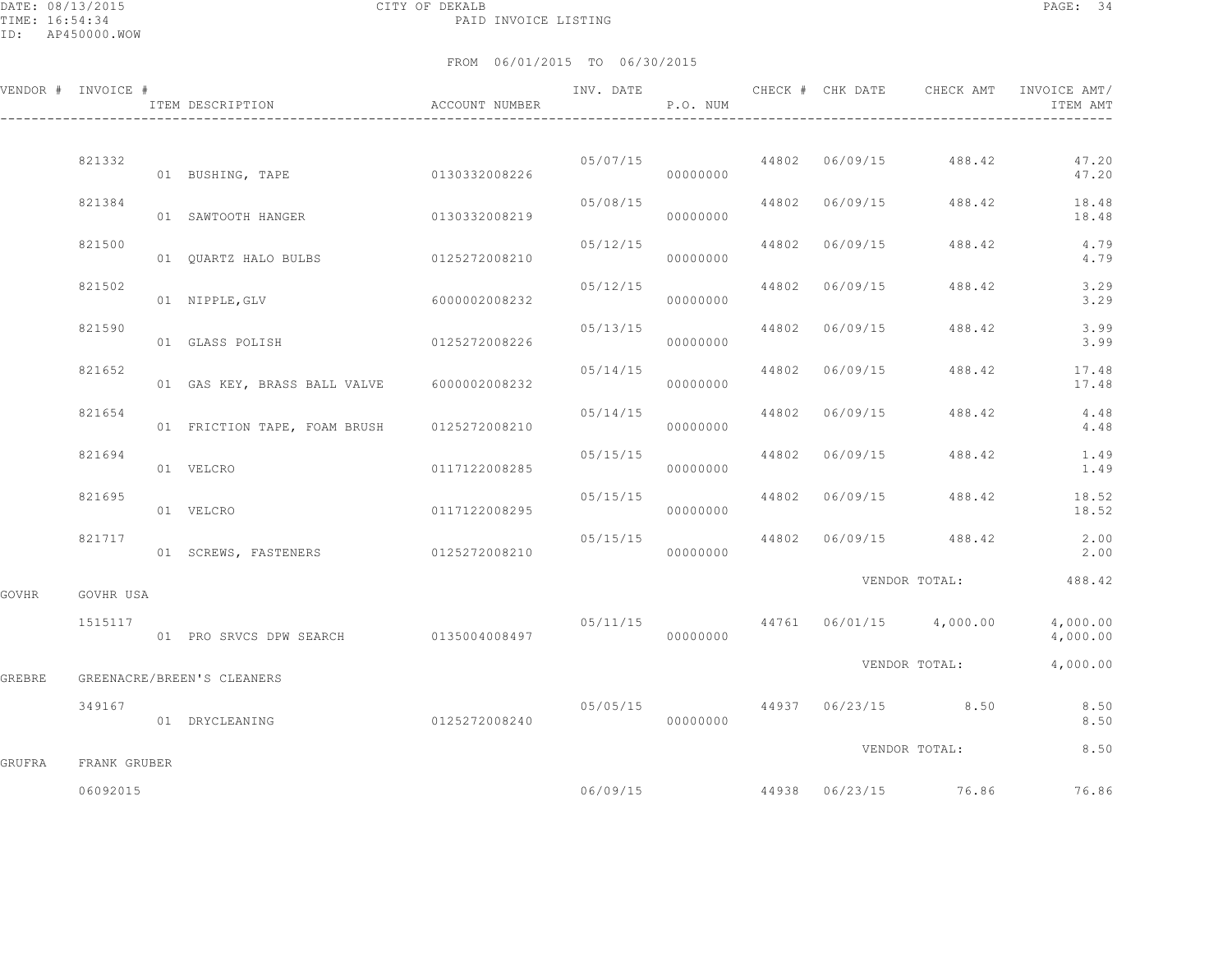DATE: 08/13/2015 CITY OF DEKALB PAGE: 35 PAID INVOICE LISTING

|        | VENDOR # INVOICE # | ITEM DESCRIPTION                                                                               | ACCOUNT NUMBER                 | INV. DATE | P.O. NUM             | CHECK # CHK DATE | CHECK AMT                         | INVOICE AMT/<br>ITEM AMT                              |
|--------|--------------------|------------------------------------------------------------------------------------------------|--------------------------------|-----------|----------------------|------------------|-----------------------------------|-------------------------------------------------------|
|        | 06092015           | 01 WATER REFUND #1501064540-00 6000000063444                                                   |                                |           | 00000000             |                  | 06/09/15 44938 06/23/15 76.86     | 76.86<br>76.86                                        |
| GSRPLU |                    | G'S R PLUMBING & HEATING, INC.                                                                 |                                |           |                      |                  | VENDOR TOTAL:                     | 76.86                                                 |
|        | 119572             | 01 CHECK VALVE                                                                                 | 0125273008348                  | 05/01/15  | 00000000             |                  | 44803 06/09/15 353.40             | 353.40<br>353.40                                      |
|        | 119835             | 01 CHECKED HOT WATER 0130323008311                                                             |                                | 05/20/15  | 00000000             |                  | 44939 06/23/15 12,076.09          | 240.00<br>240.00                                      |
|        | 119873             | 01 CHECKED FOR NOISE FROM T-PAC 0130322008210<br>02 CHECKED FOR NOISE FROM T-PAC 0130323008311 |                                | 05/20/15  | 00000000<br>00000000 |                  | 44939 06/23/15 12,076.09          | 253.86<br>3.86<br>250.00                              |
|        | 120058             | 01 POP-UP DRAIN LEAKING<br>02 POP-UP DRAIN LEAKING                                             | 0130322008210<br>0130323008311 | 05/22/15  | 00000000<br>00000000 |                  |                                   | 44939  06/23/15  12,076.09  183.23<br>33.23<br>150.00 |
|        | 23391              | 01 REMOVE & INSTALL 3 HEATERS 1300006508639                                                    |                                | 06/03/15  | 00000000             |                  |                                   | 44939 06/23/15 12,076.09 11,399.00<br>11,399.00       |
| HACH   | ELE INTERNATIONAL  |                                                                                                |                                |           |                      |                  | VENDOR TOTAL:                     | 12,429.49                                             |
|        | 9397812            | 01 CHEMICAL SUPPLIES 6000002008244                                                             |                                | 05/29/15  | 00000000             |                  | 44940 06/23/15 875.78             | 741.95<br>741.95                                      |
|        | 9399110            | 01 SPADNS FLUORIDE                                                                             | 6000002008244                  | 05/29/15  | 00000000             |                  | 44940 06/23/15 875.78             | 71.58<br>71.58                                        |
|        | 9400111            | 01 FLUORIDE                                                                                    | 6000002008244                  | 06/01/15  | 44940<br>00000000    |                  | 06/23/15 875.78                   | 62.25<br>62.25                                        |
| HAMLEN |                    | HAMPTON, LENZINI & RENWICK INC                                                                 |                                |           |                      |                  | VENDOR TOTAL:                     | 875.78                                                |
|        | 05262015           | 01  13-00182-00-BT MFT  1000003008331                                                          |                                |           | 00000000             |                  | 05/26/15 44804 06/09/15 10,237.26 | 10,237.26<br>10,237.26                                |
| HAMPLU | HAMP PLUMBING      |                                                                                                |                                |           |                      |                  | VENDOR TOTAL:                     | 10,237.26                                             |
|        | 06012015           |                                                                                                |                                |           | 06/01/15             |                  | 44875 06/09/15 1,350.00           | 1,350.00                                              |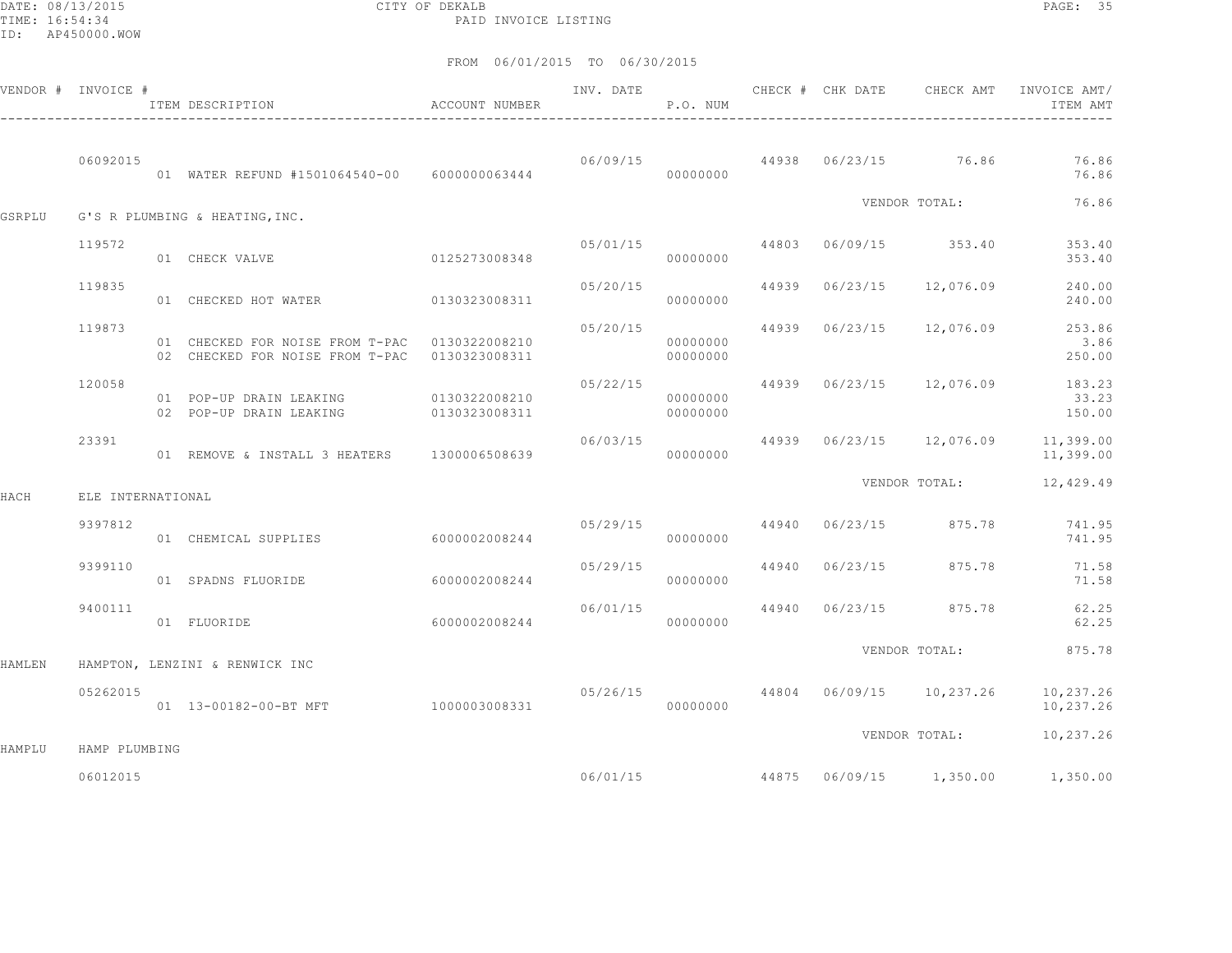DATE: 08/13/2015 CITY OF DEKALB PAGE: 36 PAID INVOICE LISTING

|               | VENDOR # INVOICE #   | ITEM DESCRIPTION                               | <b>ACCOUNT NUMBER</b> | INV. DATE | P.O. NUM |       | CHECK # CHK DATE | CHECK AMT                        | INVOICE AMT/<br>ITEM AMT |
|---------------|----------------------|------------------------------------------------|-----------------------|-----------|----------|-------|------------------|----------------------------------|--------------------------|
|               | 06012015             | 01 REHAB WTR LINE 304 SUNSET 1900006508624     |                       | 06/01/15  | 00000000 |       |                  | 44875 06/09/15 1,350.00          | 1,350.00<br>1,350.00     |
| <b>HANREP</b> | HANSEN REPORTING     |                                                |                       |           |          |       |                  | VENDOR TOTAL:                    | 1,350.00                 |
|               | H0505151             | 01 COURT REPORTER FEE- 15-LC-001 0110103008349 |                       | 05/19/15  | 00000000 |       |                  | 44805 06/09/15 150.00            | 150.00<br>150.00         |
| HARCON        | HART CONSTRUCTION    |                                                |                       |           |          |       |                  | VENDOR TOTAL:                    | 150.00                   |
|               | 06152015             | 01 REHAB 123 E ROYAL DRIVE 1900006508624       |                       |           | 00000000 |       |                  | 06/15/15 45023 06/23/15 3,114.00 | 3,114.00<br>3,114.00     |
| HARHEA        | HARMONY HEALTH PLAN  |                                                |                       |           |          |       |                  | VENDOR TOTAL:                    | 3,114.00                 |
|               | 01052014             | 01 AMBULANCE REFUND                            | 0100000063423         | 01/05/14  | 00000000 |       |                  | 44941 06/23/15 328.57            | 165.13<br>165.13         |
|               | 12182013             | 01 AMBULANCE REFUND                            | 0100000063423         | 12/18/13  | 00000000 |       |                  | 44941 06/23/15 328.57            | 163.44<br>163.44         |
| HAWSUI        | HAWTHORN SUITES LTD. |                                                |                       |           |          |       |                  | VENDOR TOTAL:                    | 328.57                   |
|               | 4971                 | 01 5/10-5/15/15 STAY - WILKENS 0120223008376   |                       | 05/19/15  | 00000000 |       |                  | 44806 06/09/15 360.70            | 360.70<br>360.70         |
| HDSUP         |                      | HD SUPPLY WATERWORKS, LTD.                     |                       |           |          |       |                  | VENDOR TOTAL:                    | 360.70                   |
|               | D958710              | 01 WATER SUPPLIES                              | 6000002008232         | 05/22/15  | 00000000 | 44942 | 06/23/15         | 2,506.48                         | 1,894.44<br>1,894.44     |
|               | D974333              | 01 WATER SUPPLIES                              | 6000002008232         | 05/29/15  | 00000000 | 44942 | 06/23/15         | 2,506.48                         | 131.88<br>131.88         |
|               | D979329              | 01 CLAMPS & SERV BOX TAPT 6000002008232        |                       | 05/29/15  | 00000000 | 44942 | 06/23/15         | 2,506.48                         | 142.36<br>142.36         |
|               | E006849              | 01 SERV BOX TAPT                               | 60000002008232        | 06/03/15  | 00000000 |       |                  | 44942 06/23/15 2,506.48          | 337.80<br>337.80         |
|               |                      |                                                |                       |           |          |       |                  | VENDOR TOTAL:                    | 2,506.48                 |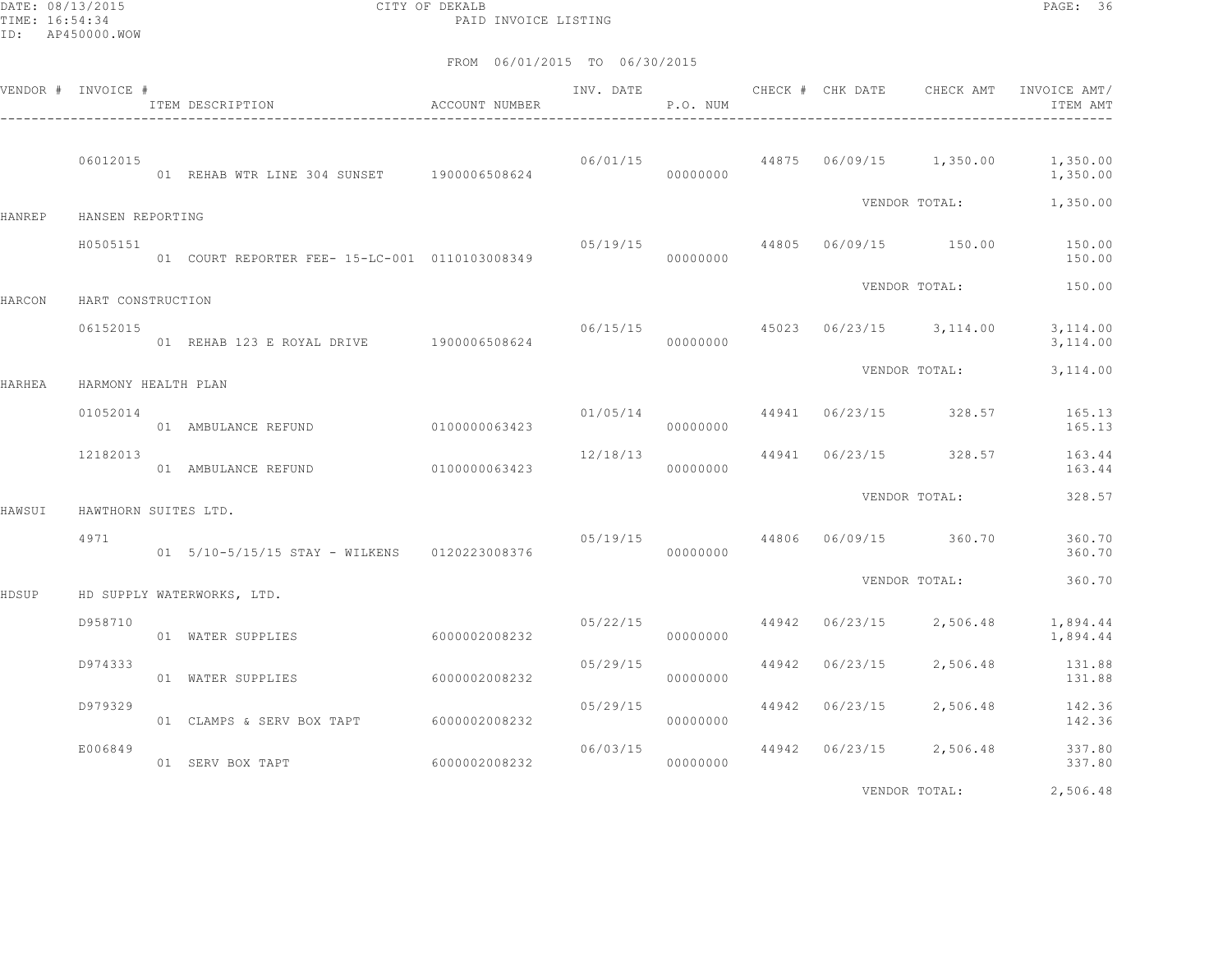DATE: 08/13/2015 CITY OF DEKALB PAGE: 37 PAID INVOICE LISTING

|         | VENDOR # INVOICE # | ITEM DESCRIPTION<br>_________________________________          | ACCOUNT NUMBER | INV. DATE | P.O. NUM             |       | CHECK # CHK DATE | CHECK AMT               | INVOICE AMT/<br>ITEM AMT             |
|---------|--------------------|----------------------------------------------------------------|----------------|-----------|----------------------|-------|------------------|-------------------------|--------------------------------------|
| HEITED  | TED HEISE          |                                                                |                |           |                      |       |                  |                         |                                      |
|         | 06042015           | 01 WATER REFUND #1802077600-01 6000000063444                   |                | 06/04/15  | 00000000             |       |                  | 44943 06/23/15 75.00    | 75.00<br>75.00                       |
| HORDIST |                    | HORIZON DISTRIBUTORS, INC.                                     |                |           |                      |       |                  | VENDOR TOTAL:           | 75.00                                |
|         | \$3233366001       | 01 BLEACH/KLEENEX 0125272008291                                |                | 05/13/15  | 00000000             | 44807 | 06/09/15         | 653.32                  | 586.81<br>586.81                     |
|         | \$3233366002       | 01 DISHWASHER DETERGENT 0125272008291                          |                | 05/20/15  | 00000000             | 44807 | 06/09/15         | 653.32                  | 66.51<br>66.51                       |
| HOYGRE  | GREG HOYLE         |                                                                |                |           |                      |       |                  | VENDOR TOTAL:           | 653.32                               |
|         | 05292015           | 01 IL CHIEF CONF - 5/27-29 REIMB 0125263008376                 |                | 05/29/15  | 00000000             |       |                  | D000841 06/23/15 14.47  | 14.47<br>14.47                       |
| IDOT    |                    | TREASURER, STATE OF ILLINOIS                                   |                |           |                      |       |                  | VENDOR TOTAL:           | 14.47                                |
|         | 05052015           | 01 11-00179-00-TL MFT 1300006508639<br>02 11-00179-00-TL MFT   | 1000006508639  | 05/05/15  | 00000000<br>00000000 |       |                  | 44808 06/09/15 5,508.81 | 5,508.81<br>1,723.74<br>3,785.07     |
|         | 06032015           | 01  06-00172-00-WR MFT                                         | 1000006508633  | 06/03/15  | 00000000             | 44944 | 06/23/15         | 235,074.94              | 74,736.99<br>74,736.99               |
|         | 06032015A          | 01 04-00167-00-BR MFT                                          | 1000006508633  | 06/03/15  | 00000000             | 44944 | 06/23/15         | 235,074.94              | 160,337.95<br>160, 337.95            |
| IGFOA   | IGFOA              |                                                                |                |           |                      |       |                  | VENDOR TOTAL:           | 240,583.75                           |
|         | 05222015           | 01 UTILITY BILLING SEM. - R.PACEY 0117113008376                |                | 05/22/15  | 00000000             |       | 44809 06/09/15   | 95.00                   | 95.00<br>95.00                       |
|         |                    | ILEPABOW IL ENVIRONMENTAL PROTECTION                           |                |           |                      |       |                  | VENDOR TOTAL:           | 95.00                                |
|         | 05292015           | 01 IEPA LOAN #L17-1614 6000004508417<br>02 IEPA LOAN #L17-1614 | 6000004508417  |           | 00000000<br>00000000 |       |                  |                         | 109,405.78<br>92,881.48<br>16,524.30 |
|         |                    |                                                                |                |           |                      |       |                  | VENDOR TOTAL:           | 109,405.78                           |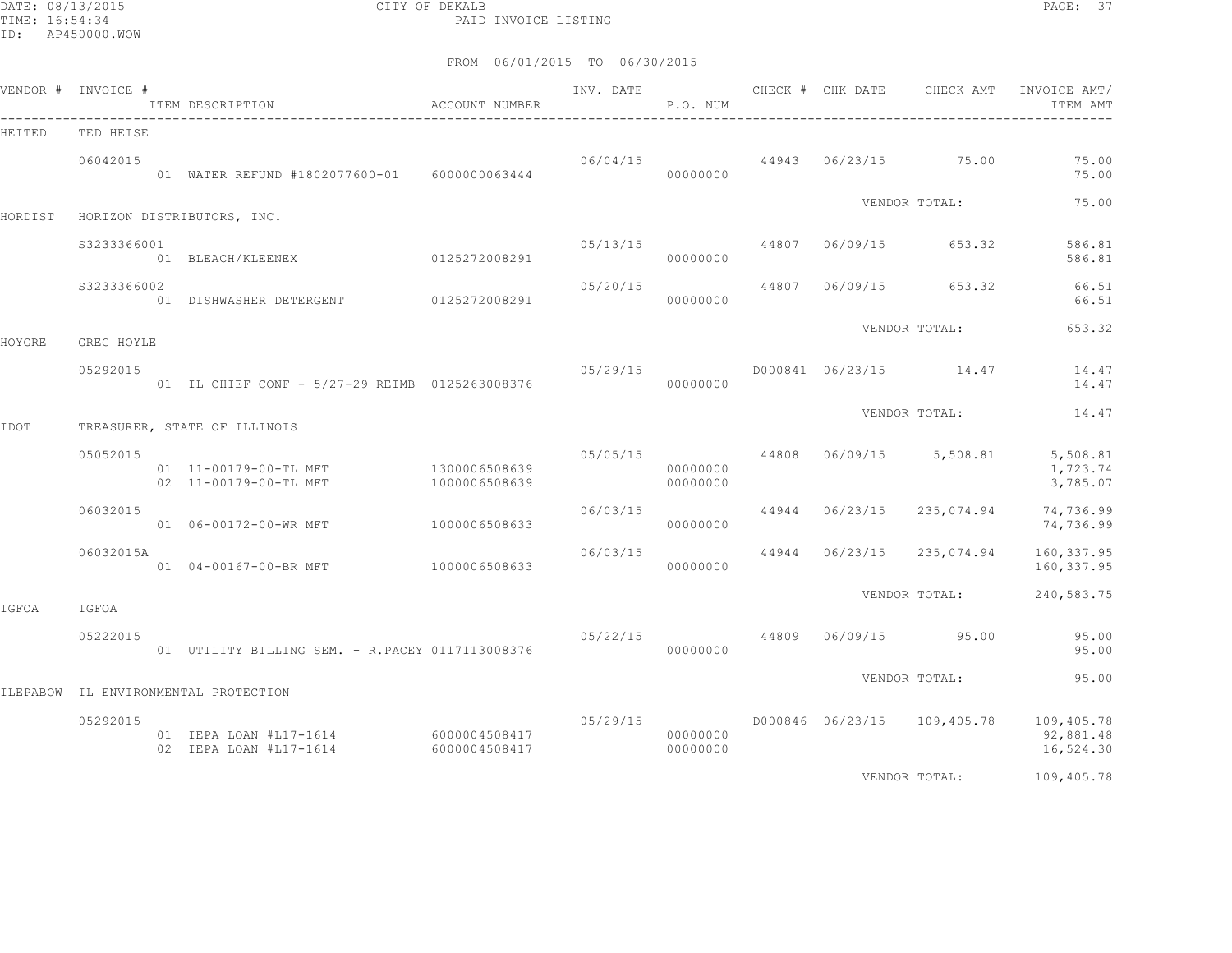DATE: 08/13/2015 CITY OF DEKALB PAGE: 38 PAID INVOICE LISTING

| VENDOR # | INVOICE #             |          | ITEM DESCRIPTION                                                                                                               | ACCOUNT NUMBER                                                   | INV. DATE | P.O. NUM                                     |       | CHECK # CHK DATE | CHECK AMT           | INVOICE AMT/<br>ITEM AMT                                       |
|----------|-----------------------|----------|--------------------------------------------------------------------------------------------------------------------------------|------------------------------------------------------------------|-----------|----------------------------------------------|-------|------------------|---------------------|----------------------------------------------------------------|
| ILFIRCH  |                       |          | ILLINOIS FIRE CHIEF'S ASSOC                                                                                                    |                                                                  |           |                                              |       |                  |                     |                                                                |
|          | SYMP150076            |          | 01  2015  SYMPOSIUM - HOYLE  0125263008376                                                                                     |                                                                  | 06/01/15  | 00000000                                     | 44945 |                  | 06/23/15 130.00     | 130.00<br>130.00                                               |
| ILLREV   |                       |          | ILLINOIS DEPARTMENT OF REVENUE                                                                                                 |                                                                  |           |                                              |       |                  | VENDOR TOTAL:       | 130.00                                                         |
|          | 05212015              |          | 01 4020-3581 DTMA APR 2015 ST-1 6500000063437                                                                                  |                                                                  | 05/21/15  | 00000000                                     |       | D000836 06/09/15 | 2,009.00            | 2,009.00<br>2,009.00                                           |
|          | 06242015              |          | 01 4020-3581 DTMA MAY 2015 ST-1 6500000063437                                                                                  |                                                                  | 06/24/15  | 00000000                                     |       | D000859 06/24/15 | 2,112.00            | 2,112.00<br>2,112.00                                           |
| ILLSTATE | ILLINOIS STATE POLICE |          |                                                                                                                                |                                                                  |           |                                              |       |                  | VENDOR TOTAL:       | 4,121.00                                                       |
|          | 04012015              |          | 01 PD ACCOUNT FEES 0120212008243                                                                                               |                                                                  | 04/01/15  | 00000000                                     | 44811 | 06/09/15         | 642.25              | 642.25<br>642.25                                               |
| IMPNET   |                       |          | IMPACT NETWORKING, LLC                                                                                                         |                                                                  |           |                                              |       |                  | VENDOR TOTAL:       | 642.25                                                         |
|          | 502359                |          | 01 TONER                                                                                                                       | 0117123008305                                                    | 05/18/15  | 00000000                                     | 44812 | 06/09/15         | 19.50               | 19.50<br>19.50                                                 |
|          | 509936                |          | 01 CONTRACT RATE 06/04-07/03/15<br>02 CONTRACT RATE 05/04-06/03/15<br>03 FREIGHT FOR SUPPLY ORDERS<br>04 CONTRACT LEASE CHARGE | 0135003008310<br>0135002008202<br>0117123008310<br>0135003008310 | 06/04/15  | 00000000<br>00000000<br>00000000<br>00000000 | 44946 | 06/23/15         | 854.55              | 854.55<br>219.00<br>451.55<br>15.00<br>169.00                  |
| INDENV   | INDEVCON, INC.        |          |                                                                                                                                |                                                                  |           |                                              |       |                  | VENDOR TOTAL:       | 874.05                                                         |
|          | 61503040              |          | 01 ENVIRONMENTAL ANALYSIS 0130323008348                                                                                        |                                                                  | 06/03/15  | 00000000                                     | 44947 |                  | $06/23/15$ 1,775.00 | 1,775.00<br>1,775.00                                           |
| IPBC     |                       |          | INTERGOVERNMENTAL PERSONNEL                                                                                                    |                                                                  |           |                                              |       |                  | VENDOR TOTAL:       | 1,775.00                                                       |
|          | 06012015              | 02<br>03 | 01 JUN 2015 IPBC<br>JUN 2015 IPBC<br>JUN 2015 IPBC<br>04 JUN 2015 IPBC                                                         | 7100004008475<br>7100004008477<br>7100004008478<br>7100004008479 | 06/01/15  | 00000000<br>00000000<br>00000000<br>00000000 | 975   | 06/23/15         | 399,557.05          | 399,557.05<br>1,111.53<br>299,402.41<br>67,988.01<br>15,500.76 |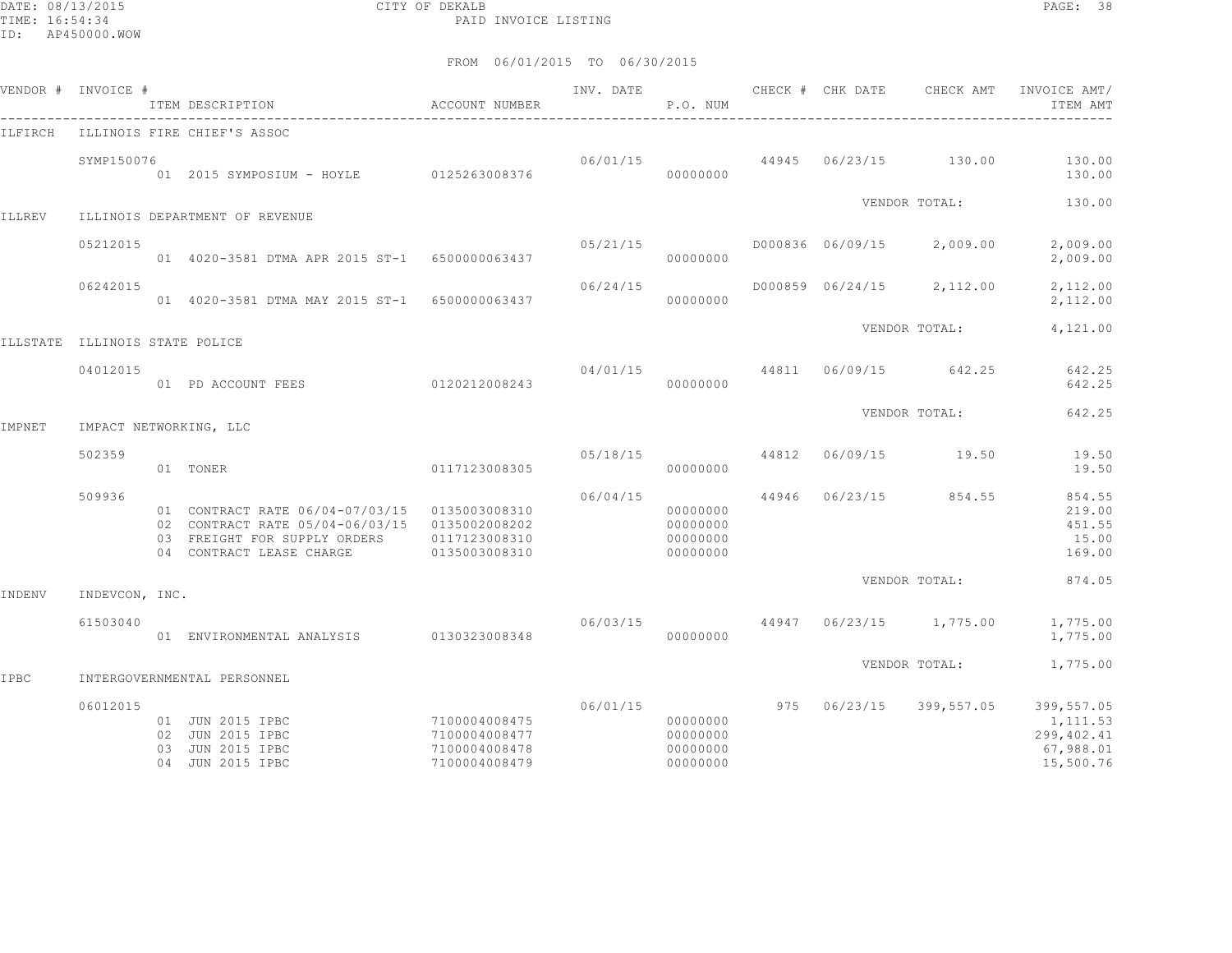|               | VENDOR # INVOICE # | ITEM DESCRIPTION                                                             | ACCOUNT NUMBER                                                     |          | P.O. NUM                                     |  |                                  | INV. DATE 6 CHECK # CHK DATE CHECK AMT INVOICE AMT<br>ITEM AMT                   |
|---------------|--------------------|------------------------------------------------------------------------------|--------------------------------------------------------------------|----------|----------------------------------------------|--|----------------------------------|----------------------------------------------------------------------------------|
|               | 06012015           | 05 JUN 2015 IPBC<br>06 JUN 2015 IPBC<br>07 JUN 2015 IPBC<br>08 JUN 2015 IPBC | 7100004008480<br>7100004008485<br>$7100004008486$<br>7100004008487 | 06/01/15 | 00000000<br>00000000<br>00000000<br>00000000 |  |                                  | 975  06/23/15  399,557.05  399,557.05<br>5,324.74<br>15.96<br>9,578.01<br>635.63 |
| IPCOM         | IP COMMUNICATIONS  |                                                                              |                                                                    |          |                                              |  |                                  | VENDOR TOTAL: 399,557.05                                                         |
|               | 11545              | 01 NUPOINT STANDARD USERS 0117123008330                                      |                                                                    |          | 00000000                                     |  | 05/19/15 44813 06/09/15 750.00   | 750.00<br>750.00                                                                 |
| IPELRA        |                    | ILLINOIS PUBLIC EMPLOYER LABOR                                               |                                                                    |          |                                              |  | VENDOR TOTAL:                    | 750.00                                                                           |
|               | 05012015           | 01 SOCIAL MEDIA/PRIVACY SEMINAR  0115173008376                               |                                                                    |          | 00000000                                     |  | 05/01/15 44814 06/09/15 55.00    | 55.00<br>55.00                                                                   |
| ISAWWA        |                    | ILLINOIS SECTION AMERICAN                                                    |                                                                    |          |                                              |  | VENDOR TOTAL:                    | 55.00                                                                            |
|               | 200016692          | 01 RAD. ION EXCHNGE - FAIVRE 6000003008376<br>02 RAD.ION EXCHNGE - WELLS     | 6000003008376                                                      |          | 00000000<br>00000000                         |  | $04/03/15$ 44948 06/23/15 64.00  | 64.00<br>32.00<br>32.00                                                          |
| <b>JACLIN</b> | LINDA JACOBSON     |                                                                              |                                                                    |          |                                              |  | VENDOR TOTAL:                    | 64.00                                                                            |
|               | 05292015           | 0130313008376<br>01 MILEAGE<br>02 MILEAGE                                    | 6500003008376                                                      | 05/29/15 | 00000000<br>00000000                         |  | D000842 06/23/15 44.13           | 44.13<br>22.07<br>22.06                                                          |
| <b>JCSCH</b>  |                    | J.C. SCHULTZ ENTERPRISES                                                     |                                                                    |          |                                              |  | VENDOR TOTAL:                    | 44.13                                                                            |
|               | 0000338707         | 01 US NYLON FLAGS (12) 0130322008219                                         |                                                                    |          | 00000000                                     |  | $06/04/15$ 44949 06/23/15 197.64 | 197.64<br>197.64                                                                 |
| <b>JORSTE</b> | STEPHANIE JORDAN   |                                                                              |                                                                    |          |                                              |  | VENDOR TOTAL:                    | 197.64                                                                           |
|               | 05212015           | 01 WATER REFUND #300342760-00 6000000063444                                  |                                                                    |          | 00000000                                     |  | 05/27/15 44815 06/09/15 13.32    | 13.32<br>13.32                                                                   |
| JOUTHE        | THEODORE JOURIS    |                                                                              |                                                                    |          |                                              |  | VENDOR TOTAL:                    | 13.32                                                                            |
|               | 05072015           |                                                                              |                                                                    |          |                                              |  |                                  | 30.00                                                                            |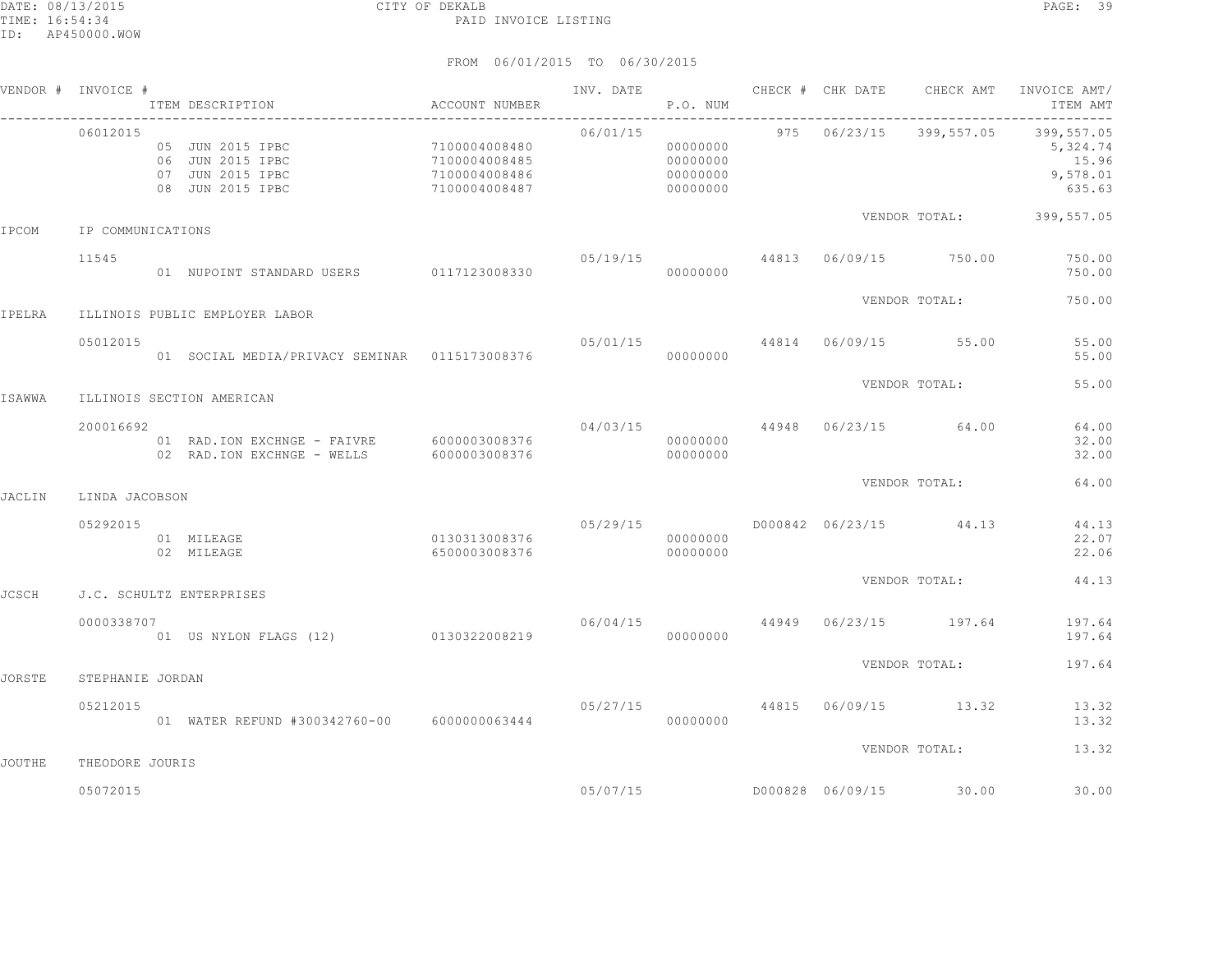DATE: 08/13/2015 CITY OF DEKALB PAGE: 40 PAID INVOICE LISTING

|               | VENDOR # INVOICE # | ITEM DESCRIPTION                                                                                   | ACCOUNT NUMBER |                                | INV. DATE<br>P.O. NUM |  | CHECK # CHK DATE CHECK AMT     | INVOICE AMT/<br>ITEM AMT                                        |
|---------------|--------------------|----------------------------------------------------------------------------------------------------|----------------|--------------------------------|-----------------------|--|--------------------------------|-----------------------------------------------------------------|
|               | 05072015           | 01 CDL RENEWAL REIMB 0130333008385                                                                 |                | 05/07/15                       | 00000000              |  | D000828 06/09/15 30.00         | 30.00<br>30.00                                                  |
|               |                    | JPMORGAN JPMORGAN CHASE BANK, N.A.                                                                 |                |                                |                       |  | VENDOR TOTAL:                  | 30.00                                                           |
|               | SB644163I1         | 01 PD SRVCS 15MR105 0120242008243 000000000                                                        |                |                                |                       |  |                                | $0.5/29/15$ $44950$ $0.6/23/15$ $30.43$ $13.03$<br>13.03        |
|               | SB645172I1         | 01 PD SRVCS 15MR015 0120242008243                                                                  |                |                                | 00000000              |  |                                | $06/04/15$ $44950$ $06/23/15$ $30.43$ $17.40$<br>17.40          |
| <b>JUSSAF</b> | JUST SAFETY LTD    |                                                                                                    |                |                                |                       |  | VENDOR TOTAL:                  | 30.43                                                           |
|               | 24273              | 01 FIRST AID SUPPLIES 0120212008204                                                                |                |                                | 00000000              |  |                                | 06/03/15   44951   06/23/15   51.15   51.15<br>51.15            |
| <b>JWPEP</b>  |                    | J.W. PEPPER & SON, INC.                                                                            |                |                                |                       |  | VENDOR TOTAL:                  | 51.15                                                           |
|               | 11A84118           | 01 MUNI BND MUSIC                                                                                  | 0110112008299  |                                | 00000000              |  | 04/27/15 44816 06/09/15 666.99 | 281.99<br>281.99                                                |
|               | 11A85646           | 01 MUNI BND MUSIC                                                                                  | 0110112008299  | 05/05/15                       | 00000000              |  | 44816 06/09/15 666.99          | 385.00<br>385.00                                                |
| KATFIE        | KATHLEEN FIELD ORR |                                                                                                    |                |                                |                       |  | VENDOR TOTAL:                  | 666.99                                                          |
|               | 14672              | 01 PROFESSIONAL SRVCS - 5/19/15 1300003008373                                                      |                | 06/02/15 44952 06/23/15 900.00 | 00000000              |  |                                | 900.00<br>900.00                                                |
| KELSEA        | SEAN KELLY         |                                                                                                    |                |                                |                       |  | VENDOR TOTAL:                  | 900.00                                                          |
|               | 20150144           | 01 REFUND DOUBLE PAYMENT OF WATER 6000000043258<br>02 REFUND DOUBLE PAYMENT OF WATER 6100000043223 |                |                                | 00000000<br>00000000  |  |                                | 05/08/15 44953 06/23/15 3,003.00 3,003.00<br>615.00<br>2,388.00 |
| KISCOM        |                    | KISHWAUKEE COMMUNITY HOSPITAL                                                                      |                |                                |                       |  | VENDOR TOTAL:                  | 3,003.00                                                        |
|               | 05082015           |                                                                                                    |                |                                |                       |  |                                | 05/08/15 44817 06/09/15 213.00 113.00                           |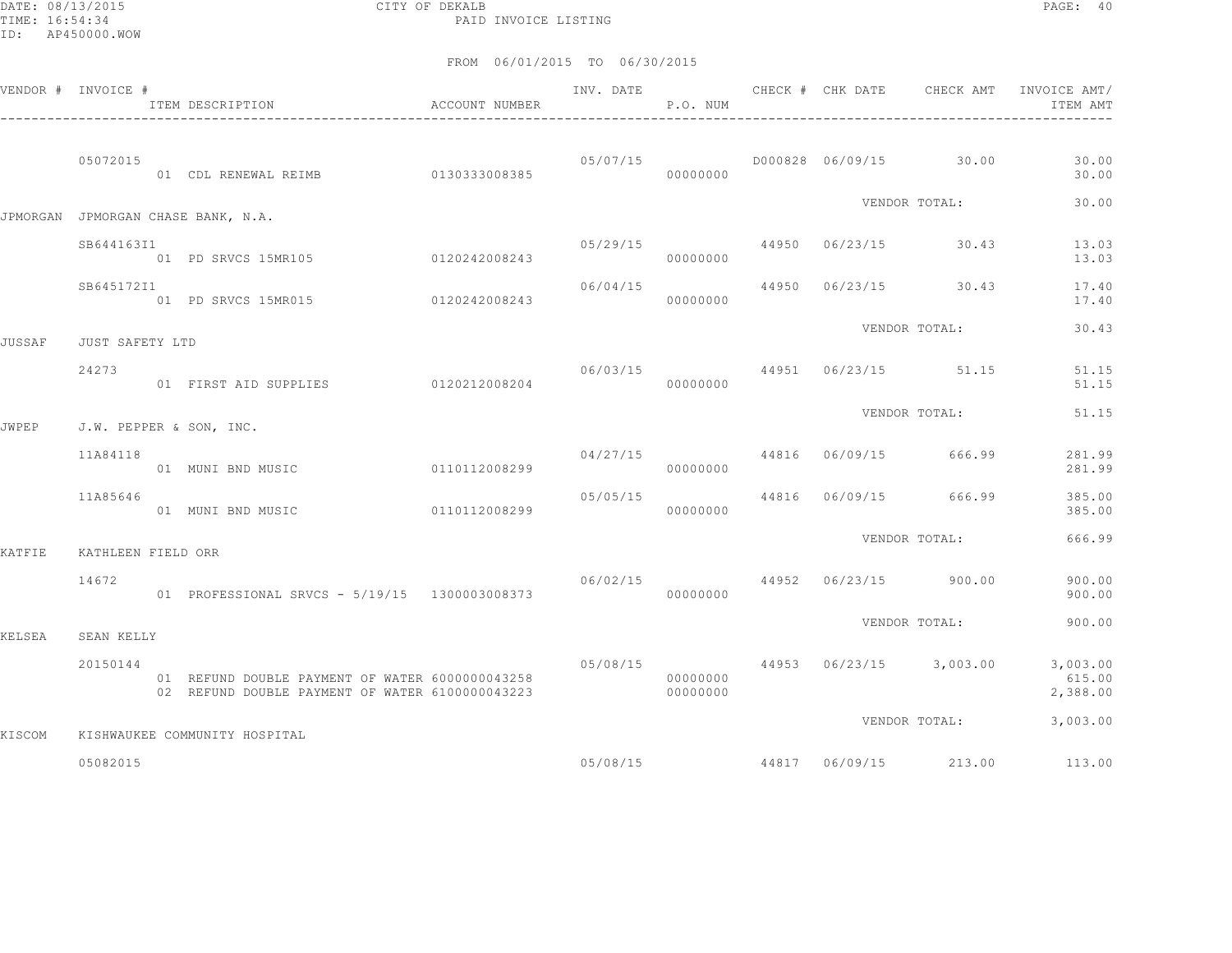DATE: 08/13/2015 CITY OF DEKALB PAGE: 41 PAID INVOICE LISTING

FROM 06/01/2015 TO 06/30/2015

|        | VENDOR # INVOICE #  | ITEM DESCRIPTION<br>$\hfill$<br>ACCOUNT NUMBER                                                                                                                         |               |          | P.O. NUM                                     |                |                                                                                                                                                                                                                                | ITEM AMT                            |
|--------|---------------------|------------------------------------------------------------------------------------------------------------------------------------------------------------------------|---------------|----------|----------------------------------------------|----------------|--------------------------------------------------------------------------------------------------------------------------------------------------------------------------------------------------------------------------------|-------------------------------------|
|        |                     |                                                                                                                                                                        |               |          |                                              |                |                                                                                                                                                                                                                                |                                     |
|        | 05082015            | 01 AED/CPR CARDS                                                                                                                                                       | 0120222008242 |          | 00000000                                     |                | $05/08/15$ 44817 06/09/15 213.00                                                                                                                                                                                               | 113.00<br>113.00                    |
|        | 05082015A           | 01 AED/CPR CARDS                                                                                                                                                       | 0125273008376 | 05/08/15 | 00000000                                     | 44817 06/09/15 | 213.00                                                                                                                                                                                                                         | 100.00<br>100.00                    |
| KISCOR |                     | KISHWAUKEE CORPORATE HEALTH                                                                                                                                            |               |          |                                              |                | VENDOR TOTAL:                                                                                                                                                                                                                  | 213.00                              |
|        | 31368               | 01 NEW HIRE SCREENING                                                                                                                                                  | 0125273008345 |          | 03/17/15<br>00000000                         | 44818 06/09/15 | 390.00                                                                                                                                                                                                                         | 261.00<br>261.00                    |
|        | 31712               | 01 NEW HIRE SCREENING                                                                                                                                                  | 0115173008333 | 05/01/12 | 00000000                                     | 44818 06/09/15 | 390.00                                                                                                                                                                                                                         | 129.00<br>129.00                    |
|        | 31860               | 01 NEW HIRE SCREENING 0115173008333                                                                                                                                    |               | 05/19/15 | 00000000                                     |                | 44954 06/23/15 87.00                                                                                                                                                                                                           | 87.00<br>87.00                      |
| KLESTO |                     | KLEIN, STODDARD, BUCK & LEWIS                                                                                                                                          |               |          |                                              |                | VENDOR TOTAL:                                                                                                                                                                                                                  | 477.00                              |
|        | 05182015            | 01 PRO LEGAL SRVCS - 15-LC-001  0110103008349                                                                                                                          |               | 00000000 |                                              |                | 05/18/15 44819 06/09/15 300.00                                                                                                                                                                                                 | 300.00<br>300.00                    |
| KNISAL | SALLY KNITHOFF      |                                                                                                                                                                        |               |          |                                              |                | VENDOR TOTAL:                                                                                                                                                                                                                  | 300.00                              |
|        | 05282015            | 01 WATER REFUND #350316067002 6000000063444                                                                                                                            |               |          | 00000000                                     |                | $05/28/15$ 44955 06/23/15 56.24                                                                                                                                                                                                | 56.24<br>56.24                      |
| KNOAPP | KNODLE'S APPLIANCE  |                                                                                                                                                                        |               |          |                                              |                | VENDOR TOTAL:                                                                                                                                                                                                                  | 56.24                               |
|        | 90159               | 01 REPAIR OVEN                                                                                                                                                         | 0125273008348 | 04/29/15 | 00000000                                     |                | 44820 06/09/15 140.95                                                                                                                                                                                                          | 140.95<br>140.95                    |
| KNULAW | KNUTSON LAWN CARE & |                                                                                                                                                                        |               |          |                                              |                | VENDOR TOTAL:                                                                                                                                                                                                                  | 140.95                              |
|        | 5676                | 01 KNOLLS LAWN SRVCS 2400003008313<br>02 CLBY, TYLR, FRMNT, PRTO LWN SRVCS 0130323008313<br>03 KENSINGTON LAWN SRVCS<br>04 AGR, LINCOLN, 14TH LAWN SRVCS 0130333008313 | 0130324008450 |          | 00000000<br>00000000<br>00000000<br>00000000 |                | 05/31/15 44956 06/23/15 2,015.00 2,015.00                                                                                                                                                                                      | 275.00<br>735.00<br>50.00<br>955.00 |
|        |                     |                                                                                                                                                                        |               |          |                                              |                | i delle sin i la lingua di construction della construction della construction della construction della construction della construction della construction della construction della construction della construction della const | $\sim$ $\sim$ $\sim$ $\sim$         |

VENDOR TOTAL: 2,015.00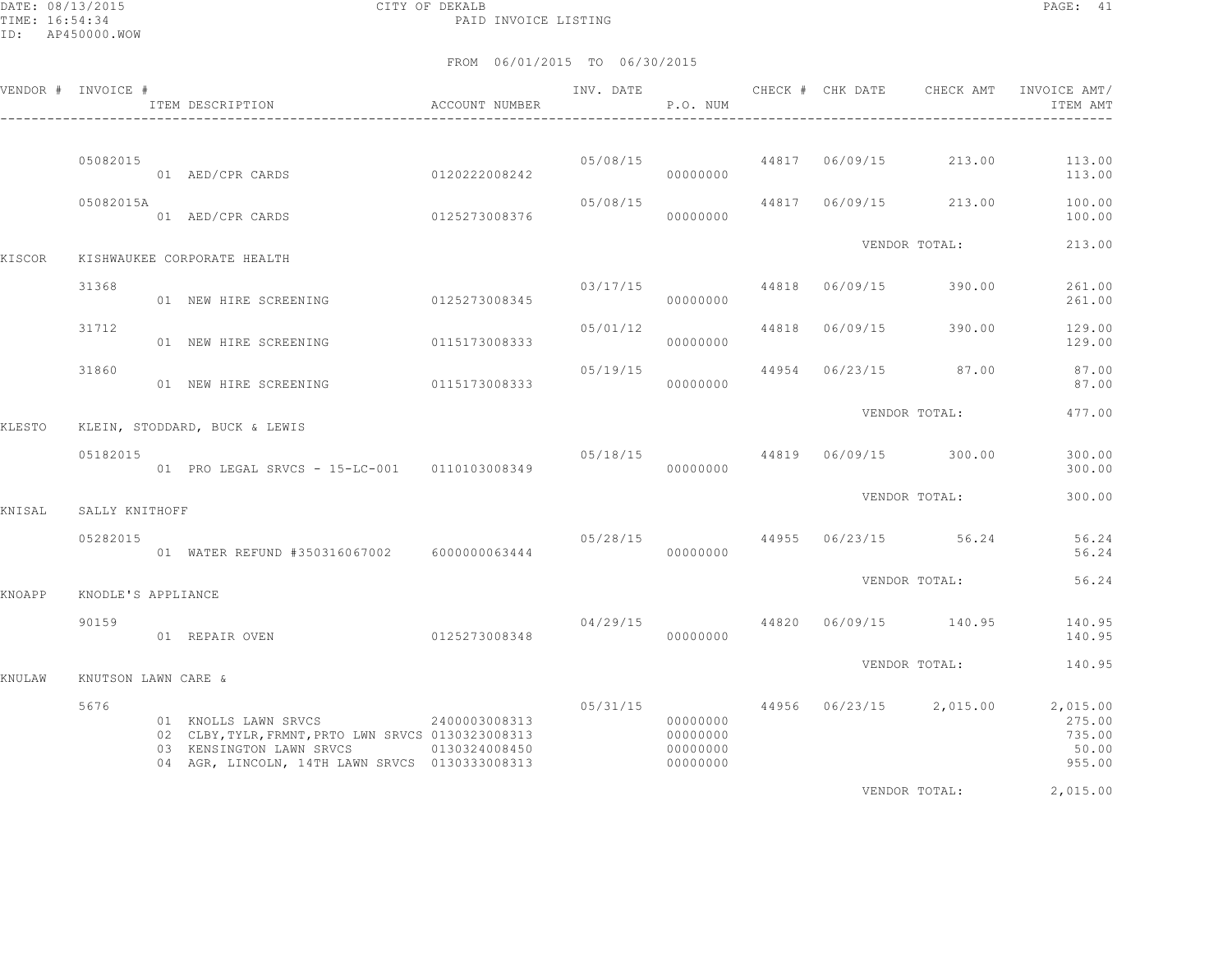DATE: 08/13/2015 CITY OF DEKALB PAGE: 42 PAID INVOICE LISTING

| VENDOR # INVOICE # |                  | ITEM DESCRIPTION                             | ACCOUNT NUMBER | INV. DATE | <b>P.O. NUM</b> |  | CHECK # CHK DATE CHECK AMT               | INVOICE AMT/<br>ITEM AMT                       |
|--------------------|------------------|----------------------------------------------|----------------|-----------|-----------------|--|------------------------------------------|------------------------------------------------|
| LASJOH             | JOHN LASKOWSKI   | ----------------------------------           |                |           |                 |  |                                          |                                                |
|                    | 052015           |                                              |                | 05/01/15  | 00000000        |  |                                          | D000829 06/09/15 1,028.54 1,028.54<br>1,028.54 |
|                    |                  | LEADATA L.E.A. DATA TECHNOLOGIES             |                |           |                 |  | VENDOR TOTAL:                            | 1,028.54                                       |
|                    | 14316601         | 01 DOMESTIC VIOLENCE DATABASE 0120212008248  |                |           | 00000000        |  | $03/11/15$ $44821$ $06/09/15$ $1,315.00$ | 1,315.00<br>1,315.00                           |
| LEHSUZ             | SUZANNE LEHTO    |                                              |                |           |                 |  | VENDOR TOTAL:                            | 1,315.00                                       |
|                    | 05262015         | 01 RETIREE WELLNESS REIMB 2015 7100004008476 |                |           | 00000000        |  | $02/26/15$ 44822 06/09/15 207.90         | 207.90<br>207.90                               |
| LEOCAR             | CARL LEONI       |                                              |                |           |                 |  | VENDOR TOTAL:                            | 207.90                                         |
|                    | 05262015         | 01 TRAINING AIRFARE REIMB 0120263008376      |                |           | 00000000        |  |                                          | 279.15<br>279.15                               |
| LEPRI              | LE PRINT EXPRESS |                                              |                |           |                 |  | VENDOR TOTAL:                            | 279.15                                         |
|                    | 19061            | 01 FLYERS, POSTERS, BND PSTRS 0110112008299  |                | 06/04/15  | 00000000        |  | 44957 06/23/15 223.85                    | 223.85<br>223.85                               |
| LONJUT             | JUTTA LONG       |                                              |                |           |                 |  | VENDOR TOTAL:                            | 223.85                                         |
|                    | 05212015         | 01 WATER REFUND #1501066380-00 6000000063444 |                |           | 00000000        |  | $05/21/15$ 44823 06/09/15 82.48          | 82.48<br>82.48                                 |
|                    |                  |                                              |                |           |                 |  | VENDOR TOTAL:                            | 82.48                                          |
| LOVDIS             |                  | LOVELL'S DISCOUNT TIRE, INC.                 |                |           |                 |  |                                          |                                                |
|                    | 40862            | 01 (2) NEW TIRES - SQUAD 4 0125273008315     |                | 05/15/15  | 00000000        |  | 44824 06/09/15 442.53                    | 373.58<br>373.58                               |
|                    | 40881            | 01 INNERTUBE                                 | 0130332008226  | 05/18/15  | 00000000        |  | 44824 06/09/15 442.53                    | 68.95<br>68.95                                 |
|                    | 41021            | 01 (4) WRANGLER TIRES 6000002008226          |                | 06/01/15  | 00000000        |  | 44958 06/23/15 471.32                    | 471.32<br>471.32                               |
|                    |                  |                                              |                |           |                 |  | VENDOR TOTAL:                            | 913.85                                         |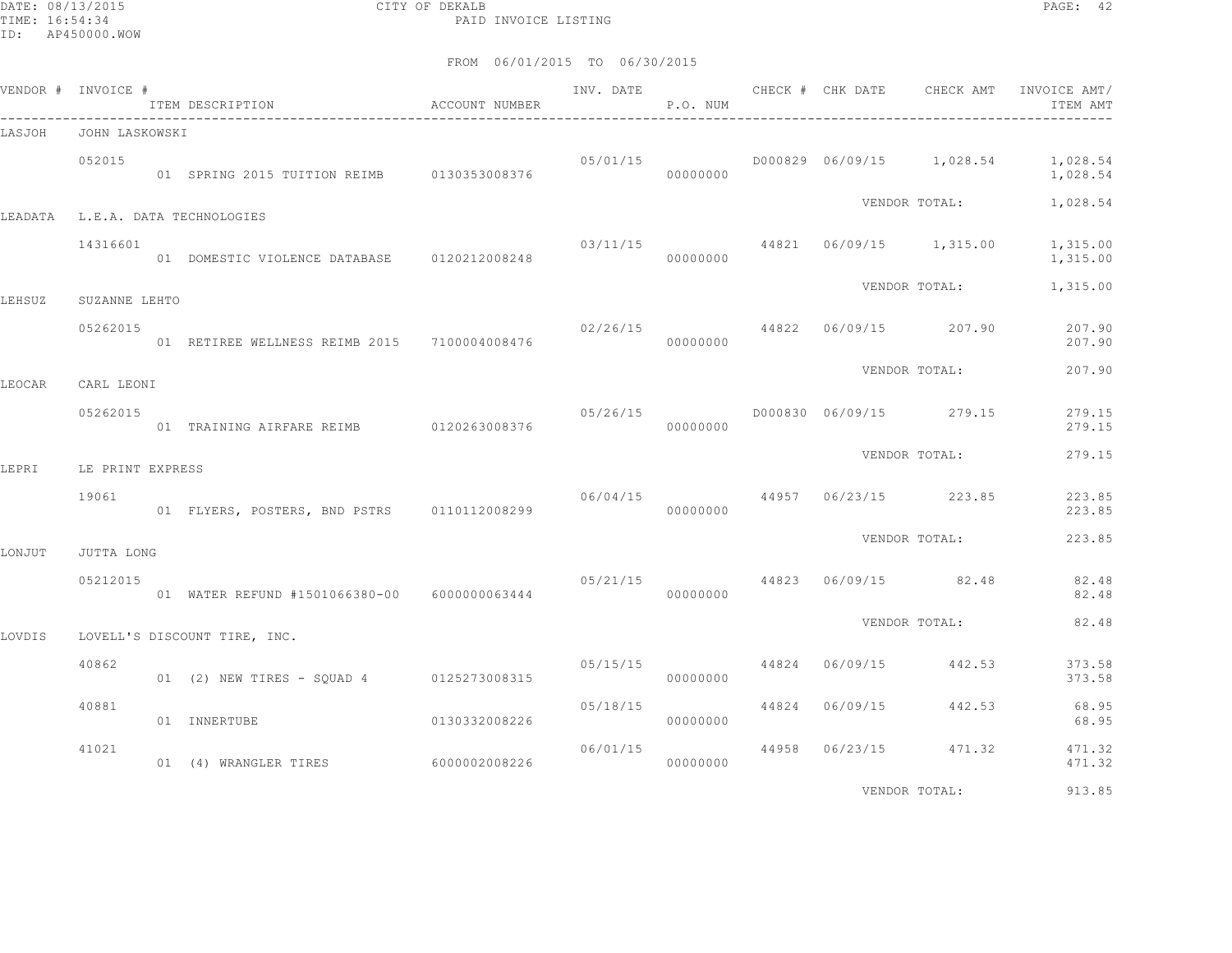DATE: 08/13/2015 CITY OF DEKALB PAGE: 43 PAID INVOICE LISTING

|        | VENDOR # INVOICE # | ITEM DESCRIPTION                              | ACCOUNT NUMBER |                       | P.O. NUM |  |                                          | INV. DATE 6 CHECK # CHK DATE CHECK AMT INVOICE AMT/<br>ITEM AMT |
|--------|--------------------|-----------------------------------------------|----------------|-----------------------|----------|--|------------------------------------------|-----------------------------------------------------------------|
| LOVRIT |                    | LOVETT'S RITE-WAY REBUILDERS,                 |                |                       |          |  |                                          |                                                                 |
|        | 61642              | 01 PD TOW #15-3421                            | 0120223008384  |                       | 00000000 |  | $0.5/23/15$ $44959$ $0.6/23/15$ $245.00$ | 245.00<br>245.00                                                |
| LOWCRE |                    | LOWE'S CREDIT SERVICES                        |                |                       |          |  | VENDOR TOTAL:                            | 245.00                                                          |
|        | 905368             | 01 DEWALT TOOLS                               | 0130332008295  | 05/04/15              | 00000000 |  | 44960 06/23/15 1,233.24                  | 197.57<br>197.57                                                |
|        | 906338             | 01 32W DTEIN, U BEND                          | 0130322008210  | 05/04/15              | 00000000 |  | 44960 06/23/15 1,233.24                  | 66.36<br>66.36                                                  |
|        | 911741             | 01 YARD SUPPLIES                              | 0125272008226  | 04/22/15              | 00000000 |  | 44825 06/09/15 94.82                     | 94.82<br>94.82                                                  |
|        | 913001             | 01 34W 48 T12 CW                              | 0125272008210  | 04/29/15              | 00000000 |  | 44960 06/23/15 1,233.24                  | 18.98<br>18.98                                                  |
|        | 913243             | 01 STD RATCHET                                | 0120222008226  | 05/20/15              | 00000000 |  | 44960 06/23/15 1,233.24                  | 12.24<br>12.24                                                  |
|        | 913600             | 01 HEFTY HIGHRISE, COMPLETE SUN 0125272008210 |                | 04/27/15              | 00000000 |  | 44960 06/23/15 1,233.24                  | 28.70<br>28.70                                                  |
|        | 913835             | 01 ELECTRICAL REPAIR - VB PLAZA 0130332008228 |                | 05/08/15              | 00000000 |  | 44960 06/23/15 1,233.24                  | 33.06<br>33.06                                                  |
|        | 935491             | 01 REFUND TAX                                 | 0125272008226  | 05/06/15              | 00000000 |  | 44960 06/23/15 1,233.24                  | $-0.55$<br>$-0.55$                                              |
|        | 937384             | 01 REFUND TAX                                 | 0125272008210  | 04/27/15              | 00000000 |  | 44960 06/23/15 1,233.24                  | $-2.13$<br>$-2.13$                                              |
|        | 941392             | 01 COARSE WIRE WHEEL                          | 0125272008226  | 05/06/15              | 00000000 |  | 44960 06/23/15 1,233.24                  | 7.42<br>7.42                                                    |
|        | 953031             | 01 RETURNED DEWALT DRILL 0130332008295        |                | 05/05/15              | 00000000 |  | 44960 06/23/15 1,233.24                  | $-94.05$<br>$-94.05$                                            |
|        | 953032             | 01 DEWALT DRILL                               | 0130332008295  | 05/05/15              | 00000000 |  | 44960 06/23/15 1,233.24                  | 94.05<br>94.05                                                  |
|        | 953111             | 01 REBAR, RECIP BLD                           | 60000002008228 | 05/06/15<br>000000000 |          |  | 44960 06/23/15 1,233.24                  | 72.92<br>72.92                                                  |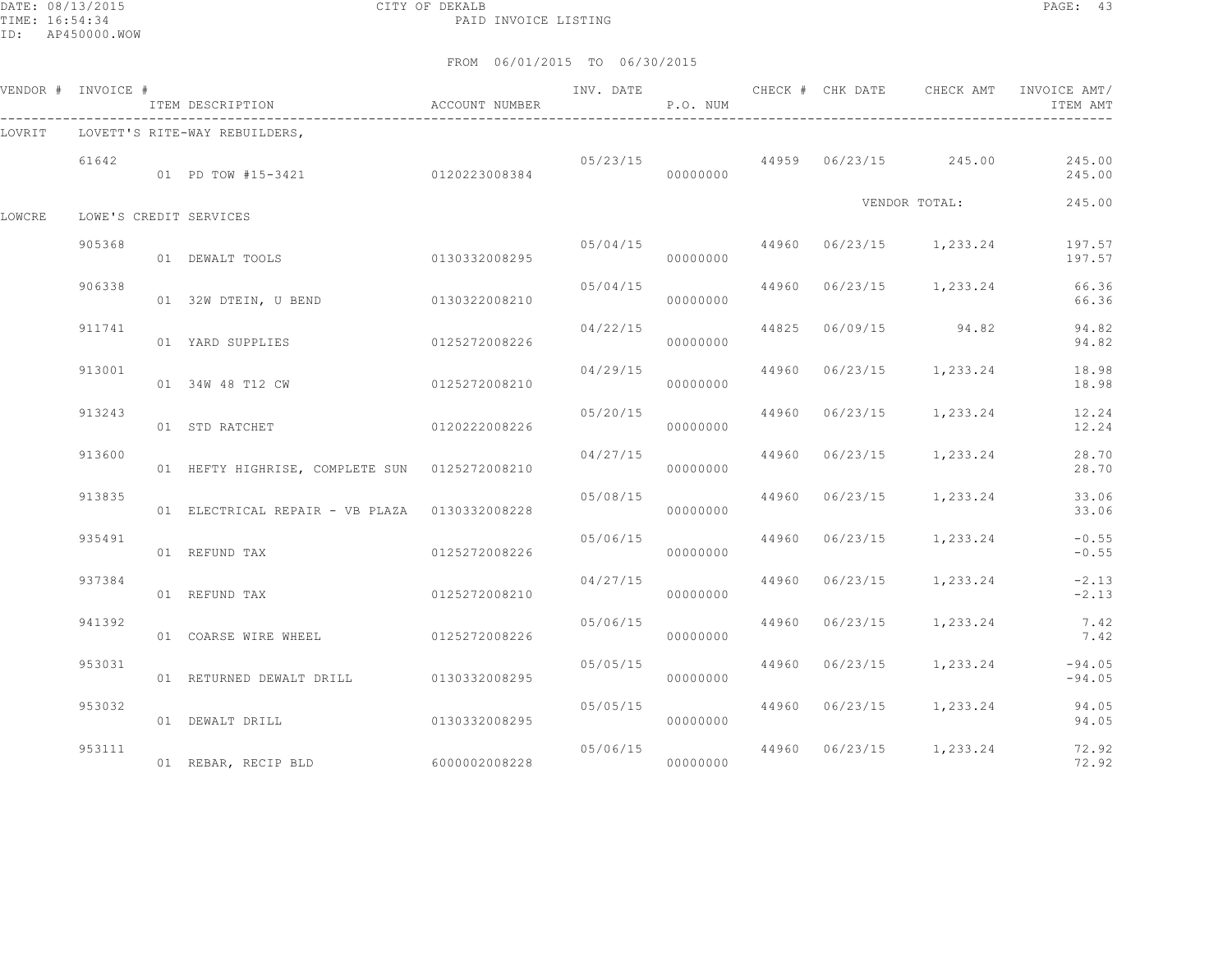|        | VENDOR # INVOICE #    | ITEM DESCRIPTION                            | ACCOUNT NUMBER |          | P.O. NUM |                |                                    | ITEM AMT               |
|--------|-----------------------|---------------------------------------------|----------------|----------|----------|----------------|------------------------------------|------------------------|
|        | 953179                | 01 TURBOMAX DRILL 0130332008295             |                | 05/06/15 | 00000000 |                | 44960 06/23/15 1,233.24            | 37.89<br>37.89         |
|        | 953299                | 01 JACKSON 8FT DUAL WB 0130332008295        |                | 04/29/15 | 00000000 |                | 44960 06/23/15 1,233.24            | 113.05<br>113.05       |
|        | 953356                | 01 SUPPLIES                                 | 0130332008219  | 05/08/15 | 00000000 |                | 44960 06/23/15 1,233.24            | 6.80<br>6.80           |
|        | 953524                | 01 WXMN ADH HR                              | 0120236008510  | 05/19/15 | 00000000 |                | 44960 06/23/15 1,233.24            | 18.88<br>18.88         |
|        | 953757                | 01 SUPPLIES                                 | 0120236008510  | 05/20/15 | 00000000 |                | 44960 06/23/15 1,233.24            | 79.65<br>79.65         |
|        | 953967                | 01 KOBALT ALUM MAG                          | 60000002008295 | 05/05/15 | 00000000 |                | 44960 06/23/15 1,233.24            | 20.87<br>20.87         |
|        | 986196                | 01 GE GAS RANGE                             | 2800006008540  | 05/20/15 | 00000000 |                | 44960 06/23/15 1,233.24            | 521.53<br>521.53       |
| LOWEUG | EUGENE LOWERY         |                                             |                |          |          |                |                                    | VENDOR TOTAL: 1,328.06 |
|        | 05082015              | 01 FBI LEEDA CONF TX - LOWERY 0120213008376 |                |          | 00000000 |                |                                    | 1,513.60<br>1,513.60   |
| LUNKIR | KIRT T. LUNDBECK      |                                             |                |          |          |                |                                    | VENDOR TOTAL: 1,513.60 |
|        | 06012015              | 01 MUNI BND DRCTR                           | 0110113008399  | 00000000 |          |                | $06/01/15$ 44961 06/23/15 1,750.00 | 1,750.00<br>1,750.00   |
| MAIENG |                       | MAINTENANCE ENGINEERING, LTD.               |                |          |          |                |                                    | VENDOR TOTAL: 1,750.00 |
|        | 3012016               | 01 SHOP CEILING LIGHTS                      | 6500002008218  |          | 00000000 |                | 05/04/15 44826 06/09/15 224.55     | 224.55<br>224.55       |
| MARINC | M.A.R.S. INCORPORATED |                                             |                |          |          |                | VENDOR TOTAL:                      | 224.55                 |
|        | 555162                | 01 ALTERNATOR REPAIR                        | 0125272008226  |          | 00000000 |                | $05/01/15$ 44962 06/23/15 290.00   | 153.00<br>153.00       |
|        | 556358                |                                             |                | 06/03/15 |          | 44962 06/23/15 | 290.00                             | 137.00                 |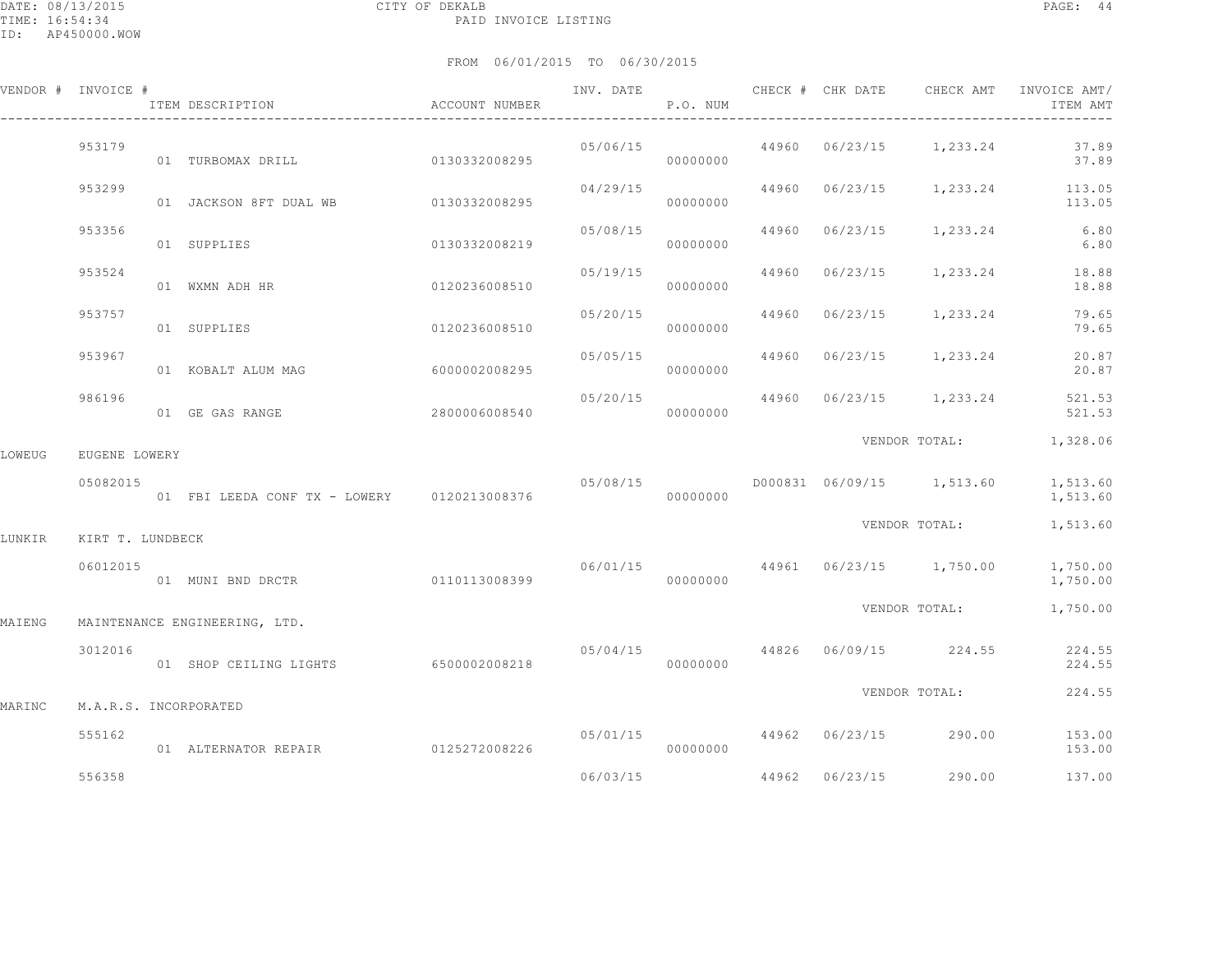DATE: 08/13/2015 CITY OF DEKALB PAGE: 45 PAID INVOICE LISTING

|               | VENDOR # INVOICE # | ITEM DESCRIPTION<br>$\,$<br>$\label{eq:acc}$ ACCOUNT NUMBER |               | INV. DATE | P.O. NUM |  |                                        | CHECK # CHK DATE 6 CHECK AMT INVOICE AMT/<br>ITEM AMT     |
|---------------|--------------------|-------------------------------------------------------------|---------------|-----------|----------|--|----------------------------------------|-----------------------------------------------------------|
|               | 556358             |                                                             |               |           |          |  |                                        | $06/03/15$ $44962$ $06/23/15$ $290.00$ $137.00$<br>137.00 |
| MARJOH        | JOHN MARSHALL      |                                                             |               |           |          |  | VENDOR TOTAL:                          | 290.00                                                    |
|               | 05212015           | 01 WATER REFUND #1401060810-00 6000000063444                |               | 05/21/15  | 00000000 |  | 44827 06/09/15 4.03                    | 4.03<br>4.03                                              |
| MARTUR        |                    | MARTENSON TURF PRODUCTS, INC.                               |               |           |          |  | VENDOR TOTAL:                          | 4.03                                                      |
|               | 7518M              | 01 SHOWDOWN, IMAZAPYR 6500003008313                         |               |           | 00000000 |  | $05/11/15$ 44963 06/23/15 377.50       | 377.50<br>377.50                                          |
| MATCLI        | MATHERS CLINIC     |                                                             |               |           |          |  | VENDOR TOTAL:                          | 377.50                                                    |
|               | 030847             | 01 PRE-EMPLYMNT EVALUATION 0115173008333                    |               |           | 00000000 |  | $06/09/15$ 44964 06/23/15 450.00       | 450.00<br>450.00                                          |
| MCAPAT        | PATRICIA MCADAMS   |                                                             |               |           |          |  | VENDOR TOTAL:                          | 450.00                                                    |
|               | 05262015           | 01 RETIREE WELLNESS REIMB 2015 7100004008476                |               | 05/26/15  | 00000000 |  | 44828 06/09/15 55.00                   | 55.00<br>55.00                                            |
| <b>MCMJEF</b> | JEFFREY MCMASTER   |                                                             |               |           |          |  | VENDOR TOTAL:                          | 55.00                                                     |
|               | 052615             | 01 EMS WEEK REIMB                                           | 0125273008376 | 05/26/15  | 00000000 |  | D000832 06/09/15 23.53                 | 23.53<br>23.53                                            |
| MCMROB        | ROBERT MCMORROW    |                                                             |               |           |          |  | VENDOR TOTAL:                          | 23.53                                                     |
|               | 05262015           | 01 RETIREE WELLNESS REIMB 2015 7100004008476                |               | 05/26/15  | 00000000 |  | 44829 06/09/15 360.00                  | 360.00<br>360.00                                          |
| MCRFRA        | MCR FRAMING        |                                                             |               |           |          |  | VENDOR TOTAL:                          | 360.00                                                    |
|               | 16738              | 01 (3) DRY MOUNT PHOTOS 0135003008306 000000000 00000000    |               |           |          |  | $01/23/15$ $45024$ $06/23/15$ $667.20$ | 667.20<br>667.20                                          |
|               |                    |                                                             |               |           |          |  | VENDOR TOTAL:                          | 667.20                                                    |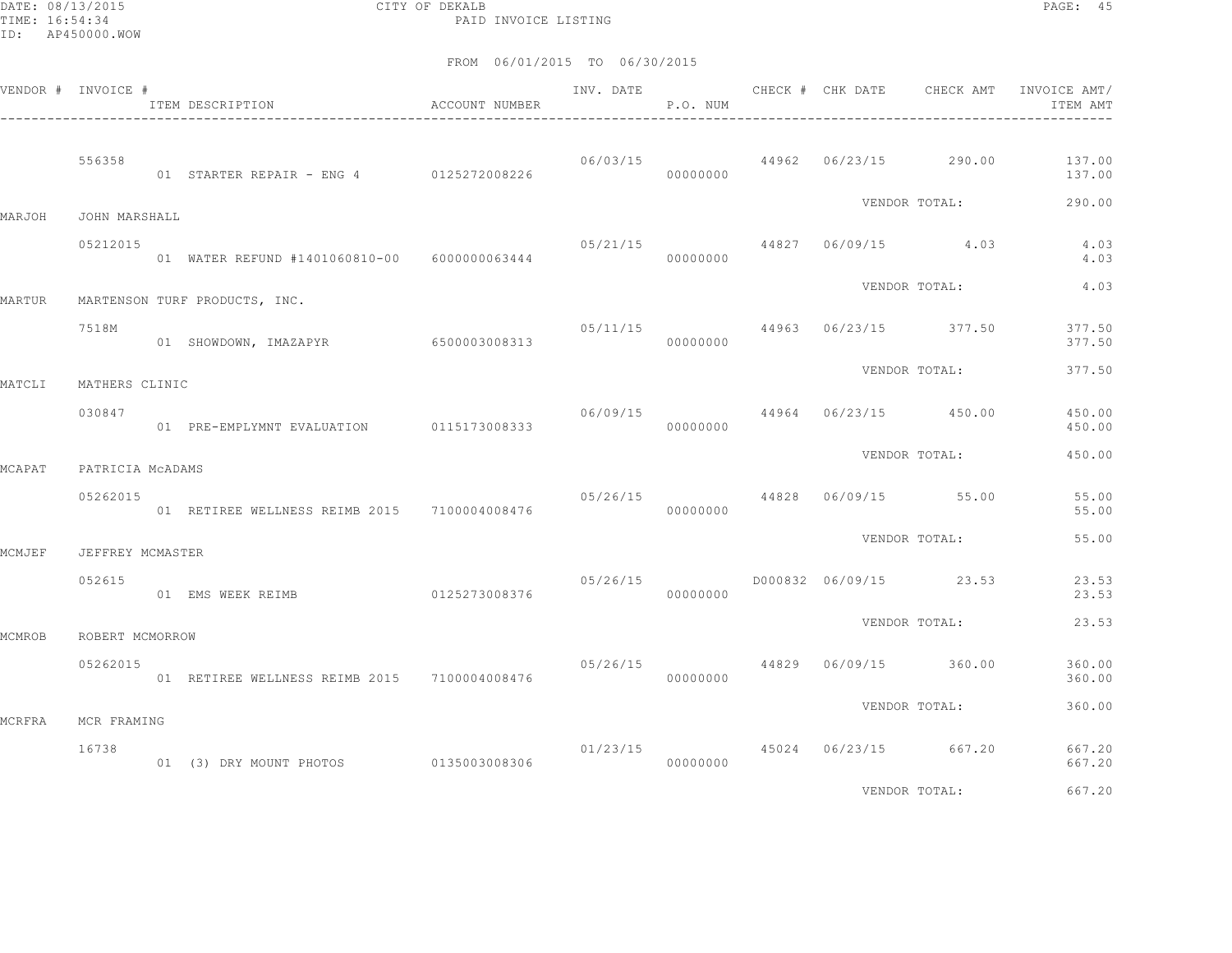DATE: 08/13/2015 CITY OF DEKALB PAGE: 46 PAID INVOICE LISTING

|        | VENDOR # INVOICE #    | ITEM DESCRIPTION<br>----------------------------------                                           | ACCOUNT NUMBER | INV. DATE | P.O. NUM             | CHECK # CHK DATE | CHECK AMT                        | INVOICE AMT/<br>ITEM AMT  |
|--------|-----------------------|--------------------------------------------------------------------------------------------------|----------------|-----------|----------------------|------------------|----------------------------------|---------------------------|
| MEDALL |                       | MED ALLIANCE GROUP, INC.                                                                         |                |           |                      |                  |                                  |                           |
|        | 71690                 | 01 FLOW SAFE                                                                                     | 0125272008241  |           | 00000000             |                  | $05/28/15$ 44965 06/23/15 258.06 | 258.06<br>258.06          |
| MELLOC | MELIN'S LOCK & KEY    |                                                                                                  |                |           |                      |                  | VENDOR TOTAL:                    | 258.06                    |
|        | 17011                 | 01 KEY COPIES                                                                                    | 0130322008219  |           | 03/25/15<br>00000000 |                  | 44966 06/23/15 176.50            | 7.78<br>7.78              |
|        | 17177                 | 01 PADLOCK REKEY, MA#21, MA#7 6500002008219                                                      |                | 05/15/15  | 00000000             |                  | 44966 06/23/15 176.50            | 146.22<br>146.22          |
|        | 17220                 | 01 AA, W, CODECUT                                                                                | 6500002008219  |           | 05/27/15<br>00000000 |                  | 44966 06/23/15 176.50            | 22.50<br>22.50            |
|        | SC6303                | 01 REPAIR OUTER DOOR - STATION#3 0125273008348                                                   |                | 03/24/15  | 00000000             |                  | 44830 06/09/15 85.00             | 85.00<br>85.00            |
| METWES | METRO WEST COUNCIL OF |                                                                                                  |                |           |                      |                  | VENDOR TOTAL:                    | 261.50                    |
|        | 2158                  | 01 BOARD MTGS 4/23/15 GAURA   0115153008376                                                      |                |           | 05/05/15<br>00000000 |                  | 44967 06/23/15 410.00            | 30.00<br>30.00            |
|        | 2174                  | 01 LEGIS. DRIVEDOWN APR 29-30 0115153008376<br>02 LEGIS. DRIVEDOWN APR 29-30 0110103008376       |                | 06/02/15  | 00000000<br>00000000 |                  | 44967 06/23/15 410.00            | 240.00<br>60.00<br>180.00 |
|        | 2191                  | 01 STAE OF THE COUNTIES 5/18/15  0115153008376<br>02 STAE OF THE COUNTIES 5/18/15  0110103008376 |                | 06/03/15  | 00000000<br>00000000 |                  | 44967 06/23/15 410.00            | 140.00<br>35.00<br>105.00 |
| MIDCIT | MID CITY              |                                                                                                  |                |           |                      |                  | VENDOR TOTAL:                    | 410.00                    |
|        | 2810360               | 01 CARDSTOCK PAPER - PRKNG PRMTS 0117112008204                                                   |                | 05/19/15  | 00000000             |                  | 44831 06/09/15 17.69             | 17.69<br>17.69            |
|        | 2828780               | 01 PAPER                                                                                         | 0120212008204  | 06/05/15  | 00000000             |                  | 44968 06/23/15 111.96            | 111.96<br>111.96          |
|        |                       |                                                                                                  |                |           |                      |                  | VENDOR TOTAL:                    | 129.65                    |
| MIDMED | 5628731               | MDWEST MEDICAL SUPPLY COMPANY                                                                    |                | 05/13/15  |                      |                  | 44969 06/23/15 38.67             | 10.00                     |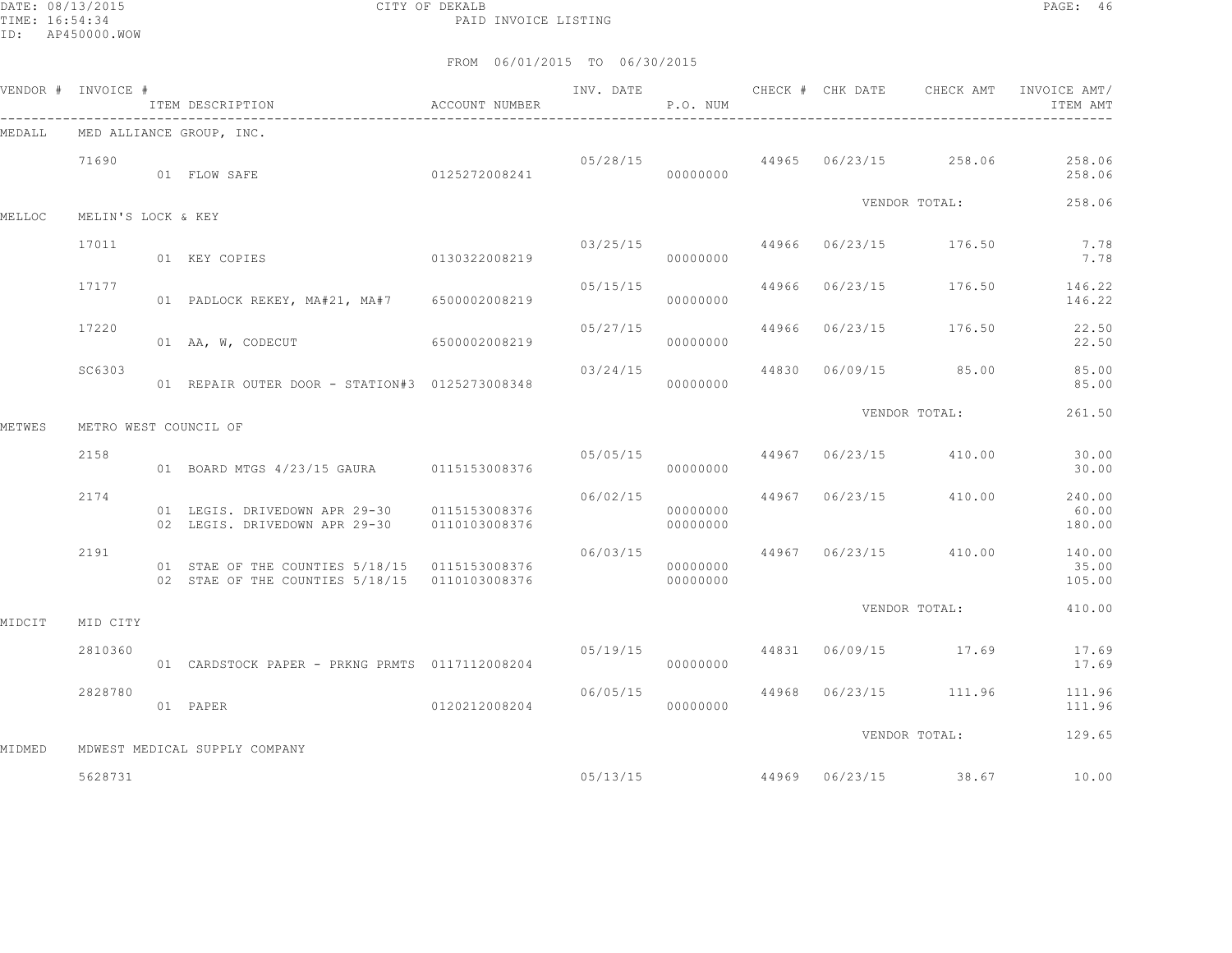DATE: 08/13/2015 CITY OF DEKALB PAGE: 47 PAID INVOICE LISTING

|        | VENDOR # INVOICE #    | ITEM DESCRIPTION                         | ACCOUNT NUMBER                          | INV. DATE | P.O. NUM             |                | CHECK # CHK DATE CHECK AMT             | INVOICE AMT/<br>ITEM AMT  |
|--------|-----------------------|------------------------------------------|-----------------------------------------|-----------|----------------------|----------------|----------------------------------------|---------------------------|
|        |                       |                                          |                                         |           |                      |                |                                        |                           |
|        | 5628731               | 01 INSTANT COLD PACKS 0125272008241      |                                         |           | 00000000             |                | $05/13/15$ $44969$ $06/23/15$ 38.67    | 10.00<br>10.00            |
|        | 5633065               | 01 CAVIWIPES                             | 0125272008241                           | 05/28/15  | 00000000             |                | 44969 06/23/15 38.67                   | 28.67<br>28.67            |
| MIKAUT |                       | MIKE'S AUTO & TRUCK REPAIR               |                                         |           |                      |                | VENDOR TOTAL:                          | 38.67                     |
|        |                       |                                          |                                         |           |                      |                | $04/30/15$ $44832$ $06/09/15$ $256.00$ |                           |
|        | 041515                | 01 SAFETY TESTS<br>02 SAFETY TESTS       | 0130333008315<br>6000003008315 00000000 |           | 00000000             |                |                                        | 256.00<br>202.00<br>54.00 |
| MLENT  | M & L ENTERPRISES LLC |                                          |                                         |           |                      |                | VENDOR TOTAL:                          | 256.00                    |
|        | 312026                | 01 PD (50) CAR WASH TOKENS 0120223008315 |                                         |           | 00000000             |                | 06/01/15 44970 06/23/15 225.00         | 225.00<br>225.00          |
| MORSAL | MORTON SALT, INC.     |                                          |                                         |           |                      |                | VENDOR TOTAL:                          | 225.00                    |
|        | 5400773564            | 01 BULK CRYSTAL SALT                     | 6000002008250                           |           | 00000000             |                | $05/12/15$ 44971 06/23/15 16,575.45    | 2,741.00<br>2,741.00      |
|        | 5400774538            | 01 BULK CRYSTAL SALT                     | 6000002008250                           | 05/13/15  | 00000000             | 44971 06/23/15 | 16,575.45                              | 2,895.17<br>2,895.17      |
|        | 5400778102            | 01 BULK CRYSTAL SALT                     | 6000002008250                           | 05/19/15  | 00000000             | 44971 06/23/15 | 16,575.45                              | 2,638.61<br>2,638.61      |
|        | 5400786537            | 01 BULK CRYSTAL SALT                     | 6000002008250                           | 06/01/15  | 00000000             | 44971 06/23/15 | 16,575.45                              | 2,629.19<br>2,629.19      |
|        | 5400786775            | 01 BULK CRYSTAL SALT                     | 6000002008250                           |           | 06/01/15<br>00000000 | 44971 06/23/15 | 16,575.45                              | 2,889.29<br>2,889.29      |
|        | 5400786776            | 01 BULK CRYSTAL SALT                     | 6000002008250                           | 06/01/15  | 00000000             |                | 44971 06/23/15 16,575.45               | 2,782.19<br>2,782.19      |
| MOTSOL |                       | MOTOROLA SOLUTIONS, INC.                 |                                         |           |                      |                | VENDOR TOTAL:                          | 16,575.45                 |
|        | 76799357              |                                          |                                         | 05/22/15  |                      |                | 44972 06/23/15 1,800.00                | 1,800.00                  |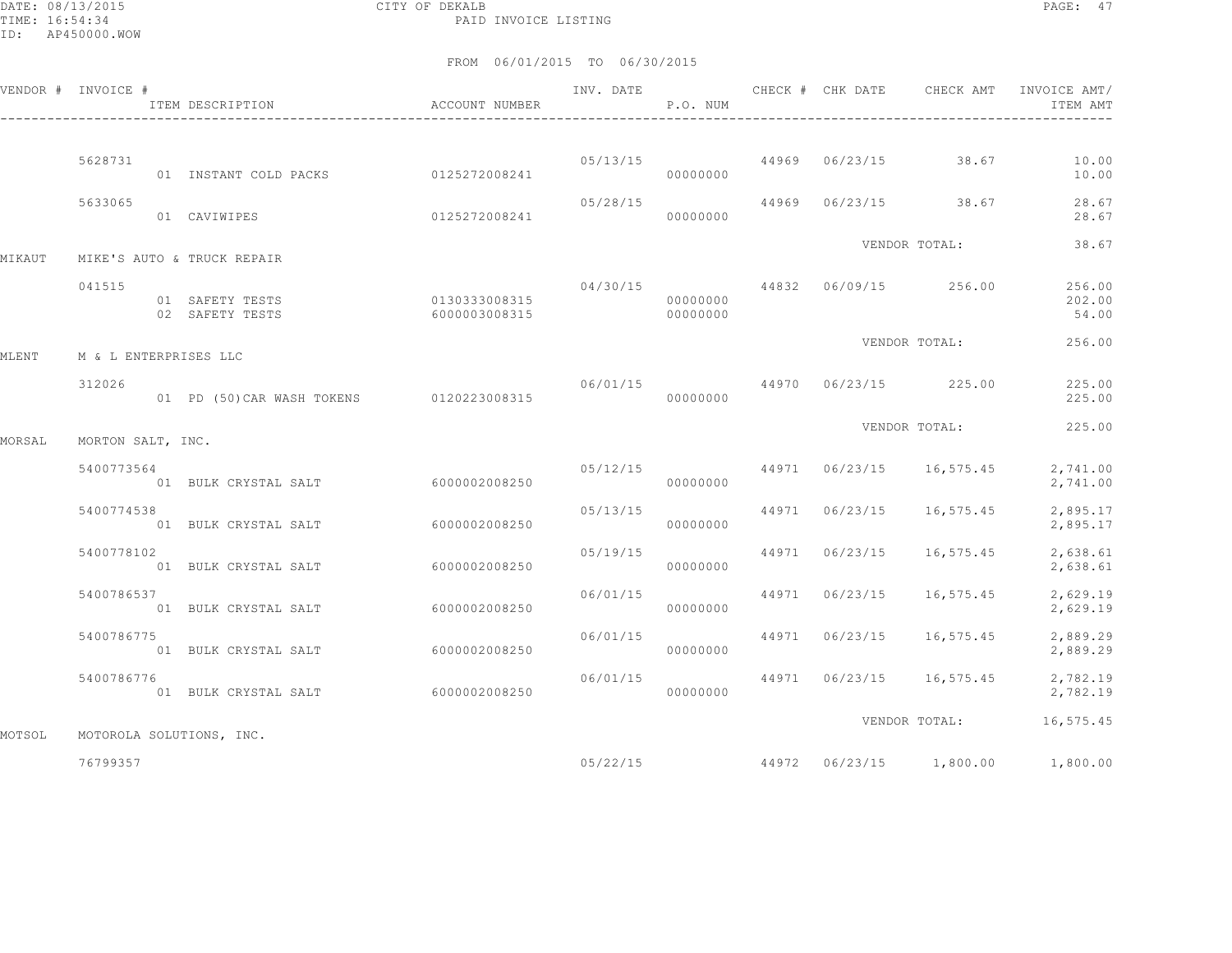DATE: 08/13/2015 CITY OF DEKALB PAGE: 48 PAID INVOICE LISTING

| VENDOR # INVOICE # |                   | ACCOUNT NUMBER<br>ITEM DESCRIPTION                                                                                                                                                                                                                                                                                                           |                                                                               | INV. DATE<br>P.O. NUM |          | CHECK # CHK DATE | CHECK AMT | INVOICE AMT/<br>ITEM AMT                                                                                                               |
|--------------------|-------------------|----------------------------------------------------------------------------------------------------------------------------------------------------------------------------------------------------------------------------------------------------------------------------------------------------------------------------------------------|-------------------------------------------------------------------------------|-----------------------|----------|------------------|-----------|----------------------------------------------------------------------------------------------------------------------------------------|
|                    | 76799357          | 01 LOCAL INFRASTRUCTURE REPAIR 7200004008472                                                                                                                                                                                                                                                                                                 |                                                                               |                       | 00000000 |                  |           | $05/22/15$ $44972$ $06/23/15$ $1,800.00$ $1,800.00$<br>1,800.00                                                                        |
| MUKENS             | MUKENSCHNABL, INC |                                                                                                                                                                                                                                                                                                                                              |                                                                               |                       |          |                  |           | VENDOR TOTAL: 1,800.00                                                                                                                 |
|                    | 15212             | 01 HOBART UNIT RENTAL                                                                                                                                                                                                                                                                                                                        | $05/04/15$<br>6500006008597 06/04/15 000000000 44973 06/23/15 1,000.00 500.00 |                       |          |                  |           |                                                                                                                                        |
|                    | 15232             | 01 HOBART UNIT RENTAL 6500006008597                                                                                                                                                                                                                                                                                                          |                                                                               |                       | 00000000 |                  |           | $06/04/15$ $44973$ $06/23/15$ $1,000.00$ 500.00<br>500.00                                                                              |
| MULBAN             |                   | MULTI-BANK SERVICES, LTD.                                                                                                                                                                                                                                                                                                                    |                                                                               |                       |          |                  |           | VENDOR TOTAL: 1,000.00                                                                                                                 |
|                    | 72273             |                                                                                                                                                                                                                                                                                                                                              |                                                                               |                       |          |                  |           |                                                                                                                                        |
| MUNCRA             | CRAIG MUNSON      |                                                                                                                                                                                                                                                                                                                                              |                                                                               |                       |          |                  |           | VENDOR TOTAL: 262.17                                                                                                                   |
|                    | 05192015          | 01 WATER REFUND #2603115230-03 6000000063444 000000000 00000000                                                                                                                                                                                                                                                                              |                                                                               |                       |          |                  |           | 05/19/15 44834 06/09/15 155.59 155.59<br>155.59                                                                                        |
| MUNELE             |                   | MUNICIPAL ELECTRONICS, INC.                                                                                                                                                                                                                                                                                                                  |                                                                               |                       |          |                  |           | VENDOR TOTAL: 155.59                                                                                                                   |
|                    | 062494            | 0120223008310<br>01 RADER CERT                                                                                                                                                                                                                                                                                                               |                                                                               | 000000000             |          |                  |           | $05/22/15$ 44974 06/23/15 245.00 245.00<br>245.00                                                                                      |
|                    |                   |                                                                                                                                                                                                                                                                                                                                              |                                                                               |                       |          |                  |           | VENDOR TOTAL: 245.00                                                                                                                   |
| NACHA DD UNDEFINED |                   | 01 TOTAL DIRECT DEPOSITS<br>01 TOTAL DIRECT DEPOSITS<br>01 TOTAL DIRECT DEPOSITS<br>01 TOTAL DIRECT DEPOSITS<br>01 TOTAL DIRECT DEPOSITS<br>01 TOTAL DIRECT DEPOSITS<br>01 TOTAL DIRECT DEPOSITS<br>01 TOTAL DIRECT DEPOSITS<br>01 TOTAL DIRECT DEPOSITS<br>01 TOTAL DIRECT DEPOSITS<br>01 TOTAL DIRECT DEPOSITS<br>01 TOTAL DIRECT DEPOSITS |                                                                               |                       |          |                  |           | 6,230.47<br>2,009.00<br>712.70<br>1,580.10<br>1,625.51<br>693.80<br>693.80<br>168.50<br>1,741.39<br>36, 314.92<br>476.00<br>109,405.78 |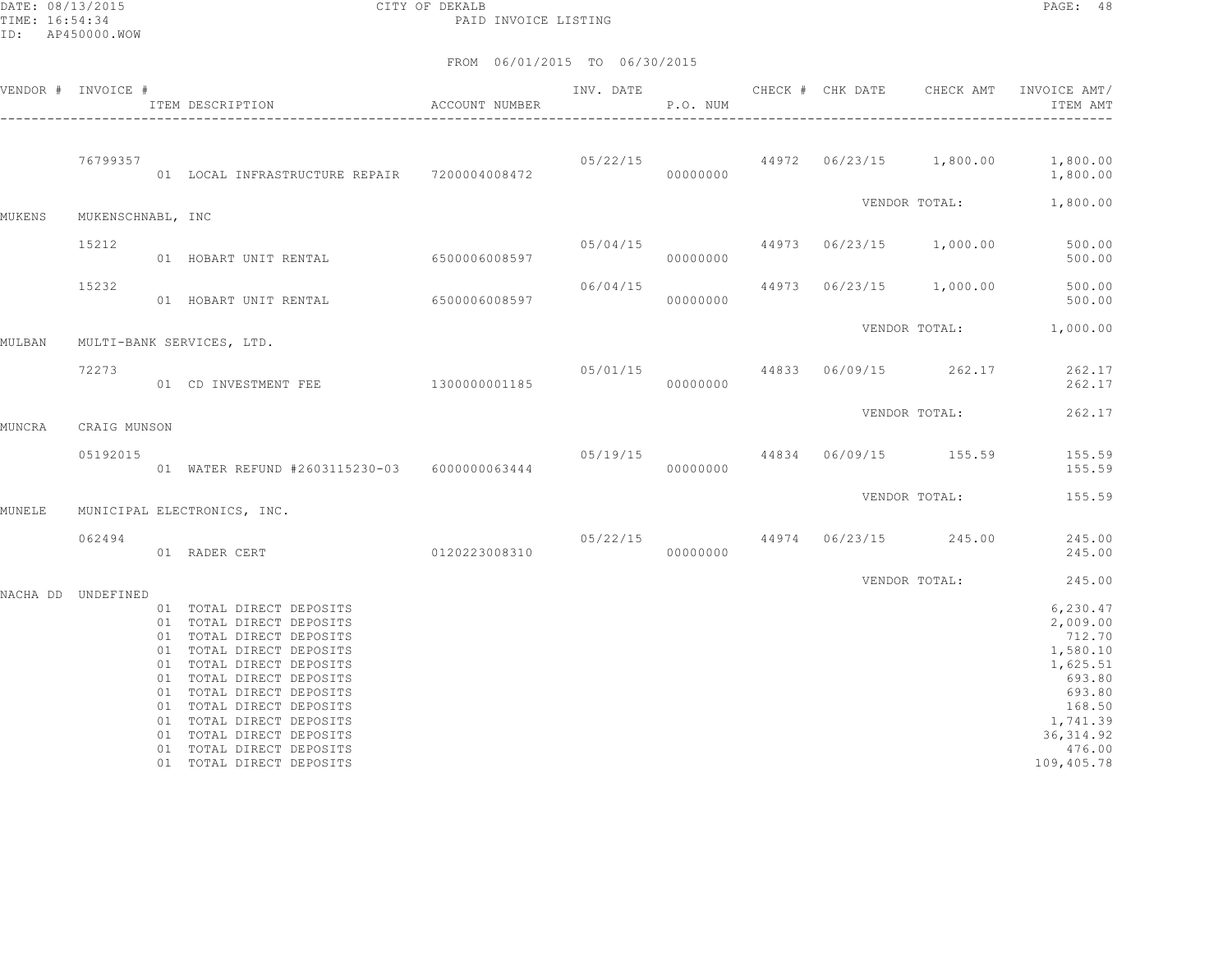|        | VENDOR # INVOICE # | ITEM DESCRIPTION                                                                                                                                                                                                             | ACCOUNT NUMBER |                                          | P.O. NUM |       |                | INV. DATE 6 CHECK # CHK DATE CHECK AMT | INVOICE AMT/<br>ITEM AMT                                                                                |
|--------|--------------------|------------------------------------------------------------------------------------------------------------------------------------------------------------------------------------------------------------------------------|----------------|------------------------------------------|----------|-------|----------------|----------------------------------------|---------------------------------------------------------------------------------------------------------|
|        |                    | 01 TOTAL DIRECT DEPOSITS<br>01 TOTAL DIRECT DEPOSITS<br>01 TOTAL DIRECT DEPOSITS<br>01 TOTAL DIRECT DEPOSITS<br>01 TOTAL DIRECT DEPOSITS<br>01 TOTAL DIRECT DEPOSITS<br>01 TOTAL DIRECT DEPOSITS<br>01 TOTAL DIRECT DEPOSITS |                |                                          |          |       |                |                                        | 126,987.50<br>33,737.93<br>15,517.44<br>100,000.00<br>2,112.00<br>16,692.64<br>250,000.00<br>166,465.88 |
| NATSCA | NATURE SCAPE       |                                                                                                                                                                                                                              |                |                                          |          |       |                | VENDOR TOTAL:                          | 0.00                                                                                                    |
|        | 06022015           | 01 #34329 APPLICATION - ST#1 0125274008450                                                                                                                                                                                   |                | 06/02/15                                 | 00000000 |       |                | 44975 06/23/15 40.00                   | 40.00<br>40.00                                                                                          |
| NATWIN |                    | NATHAN WINSTON SERVICES, INC.                                                                                                                                                                                                |                |                                          |          |       |                | VENDOR TOTAL:                          | 40.00                                                                                                   |
|        | 15319              | 01 PSI STAMP                                                                                                                                                                                                                 | 1800004008499  |                                          | 00000000 |       |                | $05/07/15$ 44976 06/23/15 94.95        | 22.95<br>22.95                                                                                          |
|        | 15360              | 01 DSATS TERM SRVCS PLAQUE 0900003008373                                                                                                                                                                                     |                | 05/19/15                                 | 00000000 |       |                | 44976 06/23/15 94.95                   | 72.00<br>72.00                                                                                          |
| NICOR  | NICOR              |                                                                                                                                                                                                                              |                |                                          |          |       |                | VENDOR TOTAL:                          | 94.95                                                                                                   |
|        | 05202015A          | 01 94910810004 04/21-05/20/15 6000003008351                                                                                                                                                                                  |                | $05/20/15$ $44977$ $06/23/15$ $1,626.55$ | 00000000 |       |                |                                        | 102.20<br>102.20                                                                                        |
|        | 05202015B          | 01 25410510009 04/21-5/20/15                                                                                                                                                                                                 | 6000003008351  | 05/20/15                                 | 00000000 | 44977 |                | $06/23/15$ 1,626.55                    | 167.73<br>167.73                                                                                        |
|        | 05212015A          | 01 69260510008 04/21-05/21/15                                                                                                                                                                                                | 6000003008351  | 05/21/15                                 | 00000000 | 44977 |                | $06/23/15$ 1,626.55                    | 316.01<br>316.01                                                                                        |
|        | 05262015A          | 01 89260510006 04/24-05/26/15                                                                                                                                                                                                | 6000003008351  | 05/26/15                                 | 00000000 | 44977 |                | $06/23/15$ 1,626.55                    | 372.02<br>372.02                                                                                        |
|        | 05272015A          | 01 17685413811 04/24-0527/15 6500003008355                                                                                                                                                                                   |                | 05/27/15                                 | 00000000 | 44977 |                | 06/23/15 1,626.55                      | 121.64<br>121.64                                                                                        |
|        | 05272015B          | 01 79211301936 04/24-05/27/15 6500003008355                                                                                                                                                                                  |                | 05/27/15                                 | 00000000 |       | 44977 06/23/15 | 1,626.55                               | 75.46<br>75.46                                                                                          |
|        | 05272015C          |                                                                                                                                                                                                                              |                | 05/27/15                                 |          |       | 44977 06/23/15 | 1,626.55                               | 67.95                                                                                                   |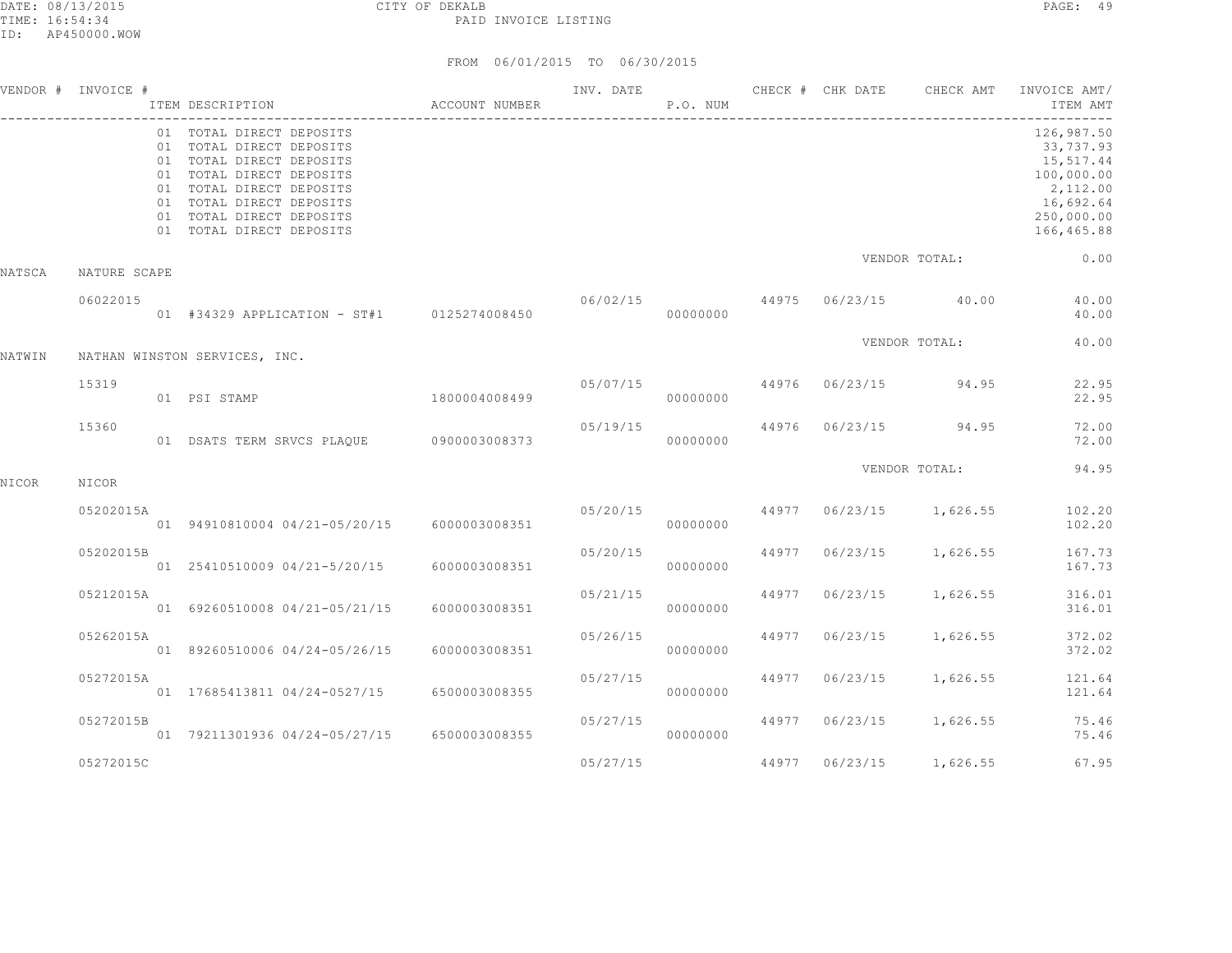DATE: 08/13/2015 CITY OF DEKALB PAGE: 50 PAID INVOICE LISTING

|         | VENDOR # INVOICE # | ITEM DESCRIPTION                                                                                                                  | ACCOUNT NUMBER | INV. DATE | P.O. NUM                         | CHECK # CHK DATE | CHECK AMT                          | INVOICE AMT/<br>ITEM AMT       |
|---------|--------------------|-----------------------------------------------------------------------------------------------------------------------------------|----------------|-----------|----------------------------------|------------------|------------------------------------|--------------------------------|
|         |                    |                                                                                                                                   |                |           |                                  |                  |                                    |                                |
|         | 05272015C          | 01 32051810003 04/24-05/27/15 6500003008355                                                                                       |                |           | 00000000                         |                  | $05/27/15$ 44977 06/23/15 1,626.55 | 67.95<br>67.95                 |
|         | 05272015D          | 01 54070910002 04/27-05/27/15 6000003008351                                                                                       |                | 05/27/15  | 00000000                         |                  | 44977 06/23/15 1,626.55            | 205.86<br>205.86               |
|         | 05272015E          | 01 40404110153 04/24-05/27/15 6500003008355                                                                                       |                | 05/27/15  | 00000000                         |                  | 44977 06/23/15 1,626.55            | 197.68<br>197.68               |
| NIUGRAN |                    | NORTHERN ILLINOIS UNIVERSITY                                                                                                      |                |           |                                  |                  | VENDOR TOTAL:                      | 1,626.55                       |
|         | PRI4191            | 01 PW J. HEYN                                                                                                                     | 0115151008103  | 04/20/15  | 00000000                         |                  | 44978 06/23/15 2,302.08            | 1,151.04<br>1,151.04           |
|         | PRI4202            | 01 PW J. HEYN                                                                                                                     | 0115151008103  | 05/22/15  | 00000000                         |                  | 44978 06/23/15 2,302.08            | 1,151.04<br>1,151.04           |
| NIWAT   |                    | NORTHERN ILLINOIS WATER WORKS                                                                                                     |                |           |                                  |                  | VENDOR TOTAL:                      | 2,302.08                       |
|         | 39062              | 01 (6) 5 GAL SPRING WATER DLVRD 0130324008450                                                                                     |                |           | 00000000                         |                  | 05/01/15 44979 06/23/15 266.00     | 36.25<br>36.25                 |
|         | 39108              | 01 (10) 5 GAL SPRING WATER DLVRD 0130324008450                                                                                    |                | 05/08/15  | 00000000                         | 44979 06/23/15   | 266.00                             | 59.25<br>59.25                 |
|         | 39109              | 01 (5) 5 GAL SPRING WATER DLVRD 0115152008204<br>02 (5) 5 GAL SPRING WATER DLVRD 0132102008204<br>03 (5) 5 GAL SPRING WATER DLVRD | 0117112008204  | 05/08/15  | 00000000<br>00000000<br>00000000 |                  | 44979 06/23/15 266.00              | 30.50<br>7.63<br>7.62<br>15.25 |
|         | 39145              | 01 (7) 5 GAL SPRING WATER DLVRD 0130324008450                                                                                     |                | 05/15/15  | 00000000                         | 44979 06/23/15   | 266.00                             | 42.00<br>42.00                 |
|         | 39175              | 01 (6) 5 GAL SPRING WATER DLVRD 0130324008450                                                                                     |                | 05/22/15  | 00000000                         | 44979 06/23/15   | 266.00                             | 36.25<br>36.25                 |
|         | 39176              | 02 (4) 5 GAL SPRING WATER DLVRD 0132102008204<br>03 (4) 5 GAL SPRING WATER DLVRD 0117112008204                                    |                | 05/22/15  | 00000000<br>00000000<br>00000000 | 44979 06/23/15   | 266.00                             | 24.75<br>6.25<br>6.25<br>12.25 |
|         | 39243              |                                                                                                                                   |                | 05/28/15  |                                  |                  | 44979 06/23/15 266.00              | 21.00                          |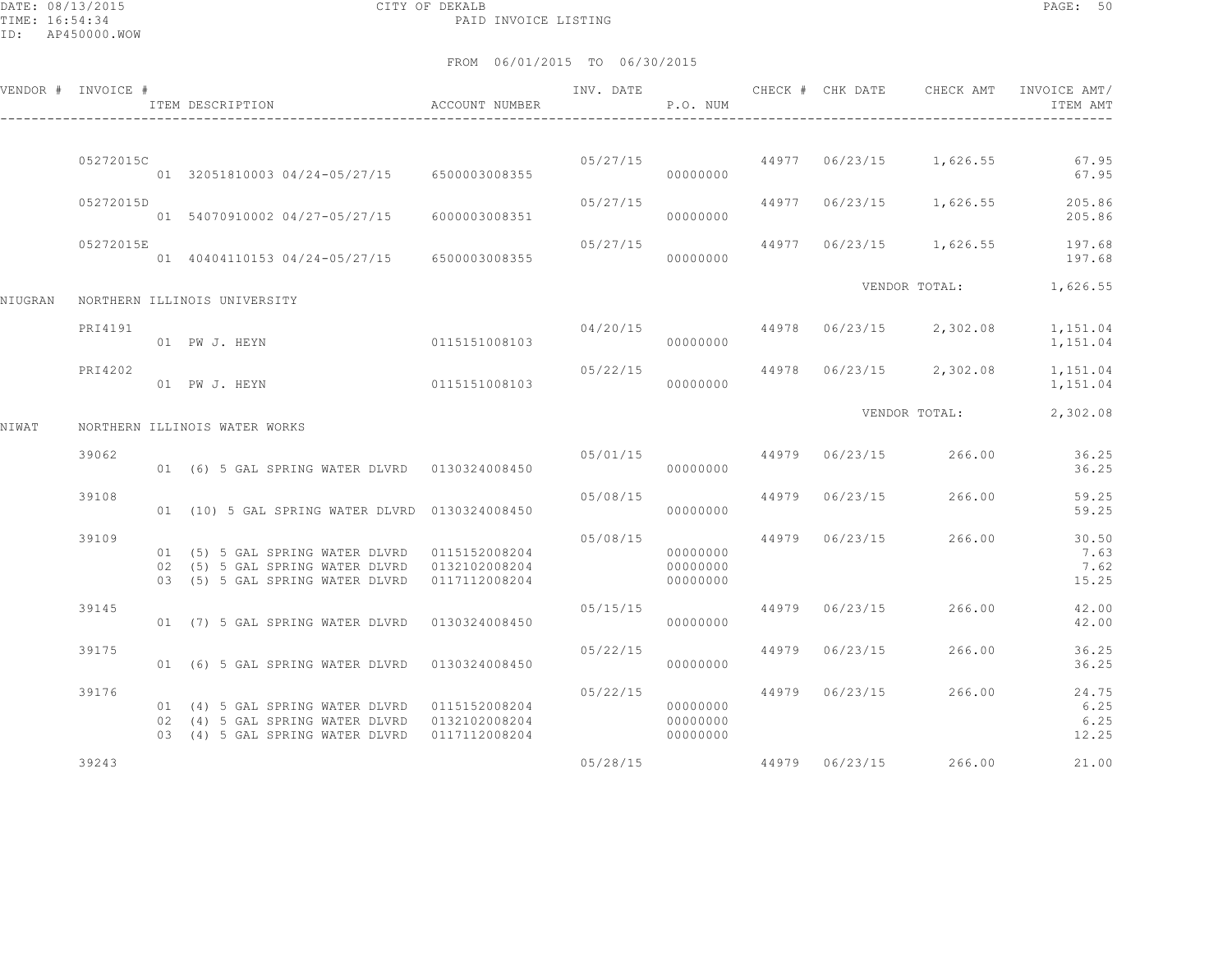DATE: 08/13/2015 CITY OF DEKALB PAGE: 51 PAID INVOICE LISTING

|         | VENDOR # INVOICE #        |                                                                                          |                                                            | INV. DATE                 | P.O. NUM |                | CHECK # CHK DATE CHECK AMT             | INVOICE AMT/<br>ITEM AMT               |
|---------|---------------------------|------------------------------------------------------------------------------------------|------------------------------------------------------------|---------------------------|----------|----------------|----------------------------------------|----------------------------------------|
|         | 39243                     | 01 WATER COOLER RENTAL 0130324008450                                                     |                                                            |                           |          |                | $05/28/15$ 44979 06/23/15 266.00       | 21.00                                  |
|         |                           |                                                                                          |                                                            |                           | 00000000 |                |                                        | 21.00                                  |
|         | 39244                     | 01 WATER COOLER RENTAL 0115152008204<br>02 WATER COOLER RENTAL<br>03 WATER COOLER RENTAL | $0132102008204$ $000000000$<br>$0117112008204$ $000000000$ | 05/28/15                  | 00000000 |                | 44979 06/23/15 266.00                  | 16.00<br>4.00<br>4.00<br>8.00          |
| OFFDEP  | OFFICE DEPOT INC          |                                                                                          |                                                            |                           |          |                | VENDOR TOTAL:                          | 266.00                                 |
|         | 754555170001              | 01 SALES TAX REFUND 0132102008204                                                        |                                                            |                           | 00000000 |                | $02/06/15$ 44836 06/09/15 170.87       | $-0.26$<br>$-0.26$                     |
|         | 754774744001              | 01 SALES TAX REFUND 0132102008204                                                        |                                                            | 02/06/15                  | 00000000 |                | 44836 06/09/15 170.87                  | $-4.94$<br>$-4.94$                     |
|         | 754966066001              | 01 AIR PURIFIER CREDIT 0130312008204                                                     |                                                            | 02/10/15                  | 00000000 | 44836 06/09/15 | 170.87                                 | $-18.99$<br>$-18.99$                   |
|         | 768815650001              | 01 LEGAL SIZE EXPAN. FOLDERS 0132102008204                                               |                                                            | 05/02/15 44836 06/09/15   | 00000000 |                | 170.87                                 | 131.98<br>131.98                       |
|         | 769697784001              | 01 LAPTOP CARRYING CASE 0132102008204                                                    |                                                            | 05/04/15                  | 00000000 |                | 44836 06/09/15 170.87                  | 20.19<br>20.19                         |
|         | 769697990001              | 01 BATTERIES                                                                             | 0132102008204                                              |                           | 00000000 |                | $05/08/15$ 44836 06/09/15 170.87       | 42.89<br>42.89                         |
| OFFDEP2 | OFFICE DEPOT, INC.        |                                                                                          |                                                            |                           |          |                | VENDOR TOTAL:                          | 170.87                                 |
|         | 768357276001              | 01 OFFICE SUPPLIES                                                                       | 0120222008204                                              |                           | 00000000 |                | $04/30/15$ $44837$ $06/09/15$ $234.16$ | 10.10<br>10.10                         |
|         | 768748016001              | 01 OFFICE SUPPLIES                                                                       | 0125262008204                                              | $05/04/15$ 44837 06/09/15 | 00000000 |                | 234.16                                 | 58.41<br>58.41                         |
|         | 769507891001              | 01 CD/DVD, SLEEVES                                                                       | 0120212008204                                              | 05/07/15                  | 00000000 |                |                                        | 44837 06/09/15 234.16 165.65<br>165.65 |
|         |                           |                                                                                          |                                                            |                           |          |                | VENDOR TOTAL:                          | 234.16                                 |
| OZIILL  | OZINGA ILLINOIS RMC, INC. |                                                                                          |                                                            |                           |          |                |                                        |                                        |
|         | 538174                    |                                                                                          |                                                            |                           |          |                | $04/24/15$ 44838 06/09/15 477.50       | 477.50                                 |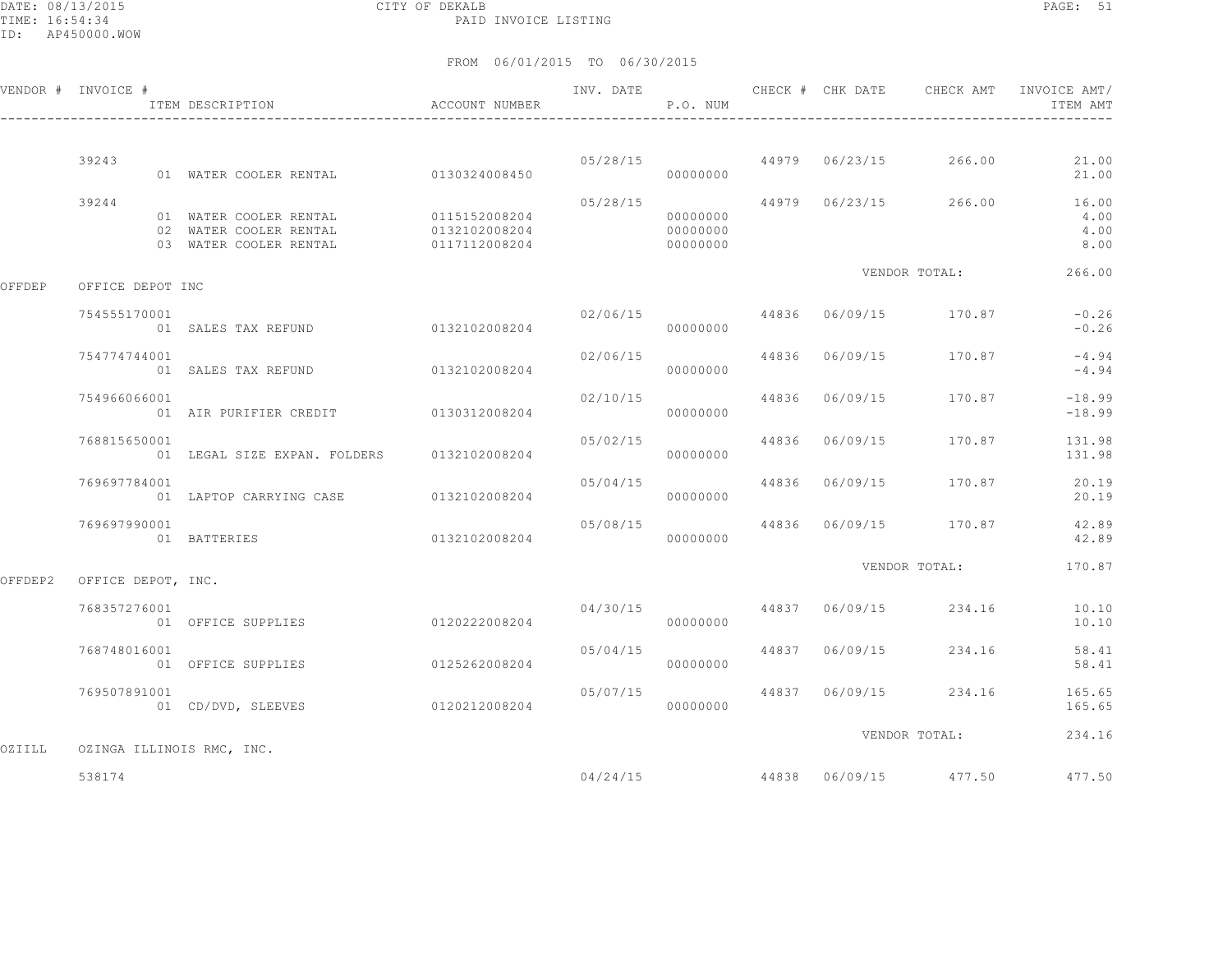DATE: 08/13/2015 CITY OF DEKALB PAGE: 52 PAID INVOICE LISTING

|        | VENDOR # INVOICE #   | ITEM DESCRIPTION                              | ACCOUNT NUMBER |                      | P.O. NUM |  |                                  | INVOICE AMT/<br>ITEM AMT                        |
|--------|----------------------|-----------------------------------------------|----------------|----------------------|----------|--|----------------------------------|-------------------------------------------------|
|        | 538174               |                                               |                |                      | 04/24/15 |  | 44838 06/09/15 477.50            | 477.50                                          |
|        |                      | 01 CONCRETE                                   | 0130332008233  |                      | 00000000 |  |                                  | 477.50                                          |
|        | 543826               | 01 MATERIAL                                   | 6000002008228  | 05/07/15             | 00000000 |  | 44980 06/23/15 651.50            | 651.50<br>651.50                                |
| PARINS |                      | PARDRIDGE INSURANCE, INC.                     |                |                      |          |  |                                  | VENDOR TOTAL: 1,129.00                          |
|        | 12869                | 01 CITY CLERK BOND - SWEIGERT 7200004008471   |                | 04/01/15<br>00000000 |          |  | 44839 06/09/15 75.00             | 75.00<br>75.00                                  |
| PARZAC | ZACHARY PARKER       |                                               |                |                      |          |  | VENDOR TOTAL:                    | 75.00                                           |
|        | 05212015             | 01 WATER REFUND #1902187300-00 6000000063444  |                |                      | 00000000 |  | $05/21/15$ 44840 06/09/15 106.34 | 106.34<br>106.34                                |
| PATLIN | PATLIN INC.          |                                               |                |                      |          |  | VENDOR TOTAL:                    | 106.34                                          |
|        | 44263                | 01 BRAKE CLEAN                                | 6000002008219  | 05/27/15             | 00000000 |  | 44981 06/23/15 177.87            | 142.06<br>142.06                                |
|        | 44264                | 01 TAPE SILICONE FUSION 6500002008226         |                | 05/27/15             | 00000000 |  | 44981 06/23/15 177.87            | 35.81<br>35.81                                  |
| PFPET  |                      | P.F. PETTIBONE & COMPANY                      |                |                      |          |  | VENDOR TOTAL:                    | 177.87                                          |
|        | 33286                | 01 1000 TOW REPORTS                           | 0120222008202  |                      | 00000000 |  | 05/26/15 44982 06/23/15 521.10   | 521.10<br>521.10                                |
| PHYCON | PHYSIO-CONTROL, INC. |                                               |                |                      |          |  | VENDOR TOTAL:                    | 521.10                                          |
|        | 116006016            | 01 LUCAS 2 POWER CORD 0125272008241           |                | 05/19/15             | 00000000 |  | 44983 06/23/15 14,093.48         | 461.00<br>461.00                                |
|        | 116006844            | 01 LUCAS 2 CPR COMPRESS MACHINE 0125272008237 |                | 05/21/15             | 00000000 |  |                                  | 44983 06/23/15 14,093.48 13,632.48<br>13,632.48 |
| PLUPES |                      | PLUNKETT'S PEST CONTROL                       |                |                      |          |  | VENDOR TOTAL:                    | 14,093.48                                       |
|        | 4820672              |                                               |                |                      | 05/22/15 |  | 44984 06/23/15 90.00             | 40.00                                           |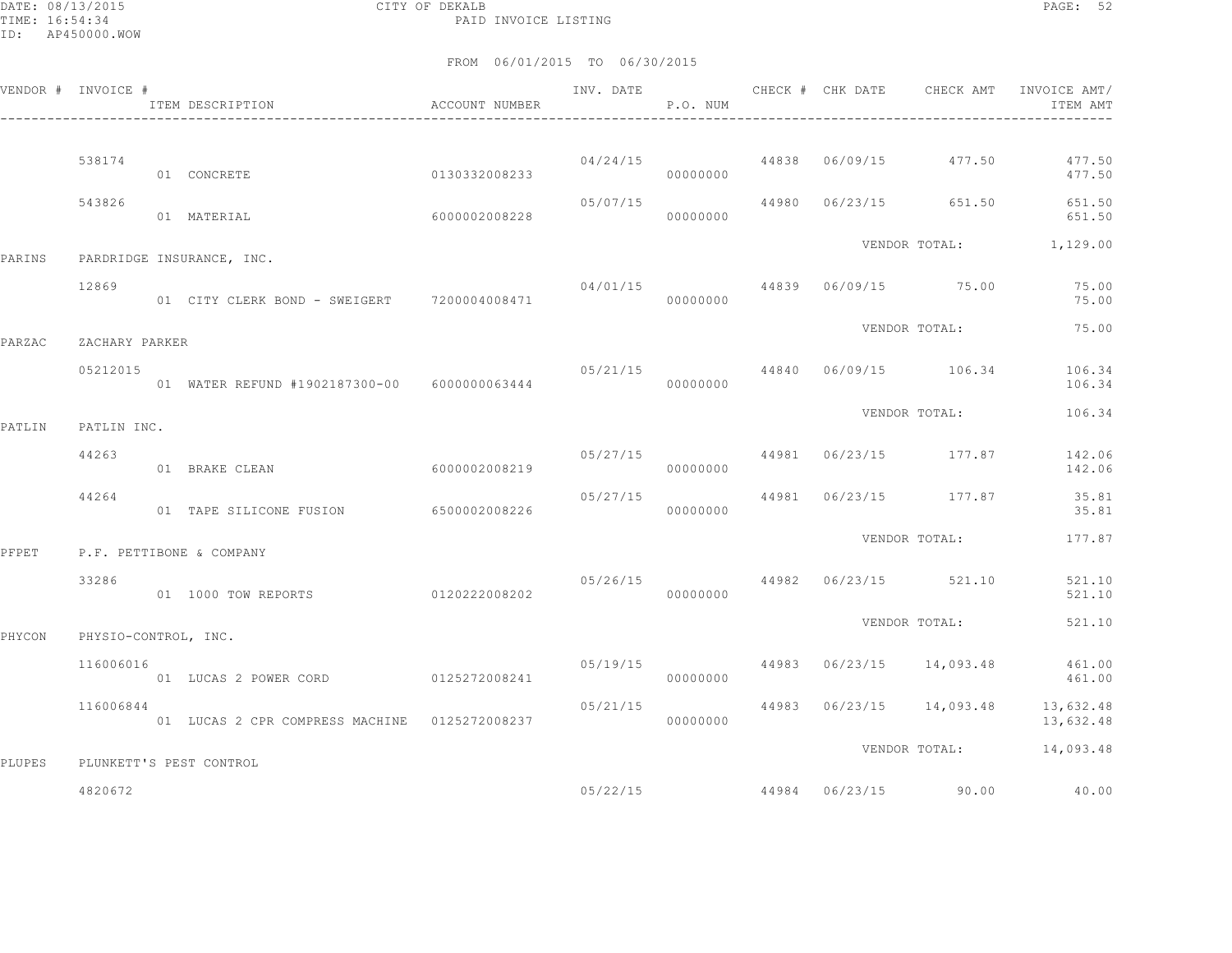DATE: 08/13/2015 CITY OF DEKALB PAGE: 53 PAID INVOICE LISTING

|               | VENDOR # INVOICE # | ITEM DESCRIPTION                               | ACCOUNT NUMBER | INV. DATE | P.O. NUM             |       | CHECK # CHK DATE        | CHECK AMT                        | INVOICE AMT/<br>ITEM AMT |
|---------------|--------------------|------------------------------------------------|----------------|-----------|----------------------|-------|-------------------------|----------------------------------|--------------------------|
|               |                    |                                                |                |           |                      |       |                         | $0.5/22/15$ 44984 06/23/15 90.00 |                          |
|               | 4820672            | 01 CRAWLING INSECTS & MICE 6500004008450       |                |           | 00000000             |       |                         |                                  | 40.00<br>40.00           |
|               | 4820739            | 01 CRAWLING INSECTS & MICE                     | 6500004008450  | 05/22/15  | 00000000             |       |                         | 44984 06/23/15 90.00             | 50.00<br>50.00           |
| PRETRA        |                    | PREFORM TRAFFIC CONTROL                        |                |           |                      |       |                         | VENDOR TOTAL:                    | 90.00                    |
|               | 10221              | 01 RUNWAY PAINT                                | 1300006508639  |           | 00000000             |       | 05/06/15 44841 06/09/15 | 35,000.00                        | 35,000.00<br>35,000.00   |
| PRISCA        | PRIME SCAFFOLD     |                                                |                |           |                      |       |                         | VENDOR TOTAL:                    | 35,000.00                |
|               | 081551             | 01 SCAFFOLDING 4/22-5/19/15 0100000001270      |                | 04/30/15  | 00000000             |       | 44842 06/09/15          | 200.00                           | 200.00<br>200.00         |
|               | 081703             | 01 PED CANOPY - 05/20-06/16/15 0100000001270   |                | 05/28/15  | 00000000             | 44985 | 06/23/15                | 200.00                           | 200.00<br>200.00         |
| PROWIN        | PROVEN WINNERS     |                                                |                |           |                      |       |                         | VENDOR TOTAL:                    | 400.00                   |
|               | 123201503          | 01 (22) ESTATE PLANTERS 0130324008450          |                | 06/08/15  | 00000000             |       |                         | 44986 06/23/15 3,012.50          | 3,012.50<br>3,012.50     |
| <b>OUICOR</b> | OUILL CORPORATION  |                                                |                |           |                      |       |                         | VENDOR TOTAL:                    | 3,012.50                 |
|               | 3927093            | 01 HANGING FILE FOLDERS, STAPLER 0115152008204 |                |           | 05/05/15<br>00000000 | 44843 | 06/09/15                | 138.27                           | 138.27<br>138.27         |
|               | 4384905            | 01 OFFICE SUPPLIES                             | 0117122008285  | 05/20/15  | 00000000             | 44987 | 06/23/15                | 832.33                           | 335.98<br>335.98         |
|               | 4504090            | 01 OFFICE SUPPLIES                             | 0115152008204  | 05/26/15  | 00000000             | 44987 | 06/23/15                | 832.33                           | 212.04<br>212.04         |
|               | 4517812            | 01 PARCHMENT PAPER                             | 0115152008204  | 05/26/15  | 00000000             | 44987 | 06/23/15                | 832.33                           | 30.69<br>30.69           |
|               | 4571069            | 01 SUPPLIES - BOOKCASE                         | 0115156008510  | 05/28/15  | 00000000             | 44987 | 06/23/15                | 832.33                           | 189.99<br>189.99         |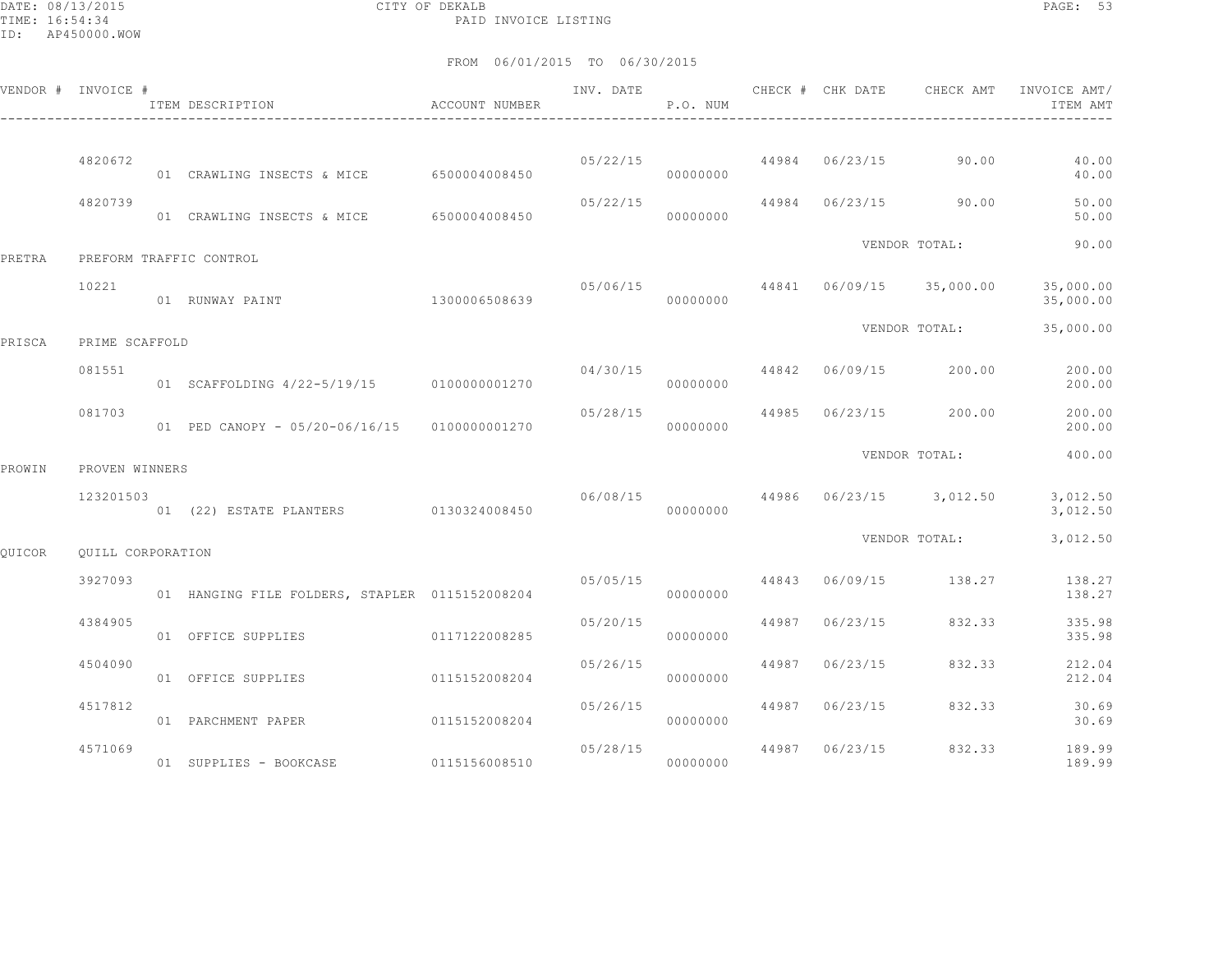|                | VENDOR # INVOICE #    | ITEM DESCRIPTION ACCOUNT NUMBER                 |          | P.O. NUM  |  | INV. DATE 6 CHECK # CHK DATE CHECK AMT | INVOICE AMT/<br>ITEM AMT                            |
|----------------|-----------------------|-------------------------------------------------|----------|-----------|--|----------------------------------------|-----------------------------------------------------|
|                | 4627579               | 0115152008204<br>01 STICK-NOTES                 |          | 00000000  |  | 05/29/15 44987 06/23/15 832.33         | 25.64<br>25.64                                      |
|                | 4737597               | 01 SUPPLIES 0115152008204                       | 06/03/15 | 00000000  |  | 44987 06/23/15 832.33                  | 37.99<br>37.99                                      |
| RAICON         |                       | RAILROAD CONTROLS LIMITED                       |          |           |  | VENDOR TOTAL:                          | 970.60                                              |
|                | P101499               | 01 LED POWER SUPPLY 0130332008230               |          | 00000000  |  | $0.5/27/15$ 44988 $0.6/23/15$ 948.07   | 9.07<br>9.07                                        |
|                | P101500               | 01 LED POWER SUPPLY 0130332008230               | 05/27/15 | 00000000  |  | 44988 06/23/15 948.07                  | 939.00<br>939.00                                    |
| RAYDOO         | RAYNOR DOOR AUTHORITY |                                                 |          |           |  | VENDOR TOTAL:                          | 948.07                                              |
|                | 111289                |                                                 |          |           |  | 05/27/15 44989 06/23/15 232.00         | 232.00<br>232.00                                    |
| <b>RAYOHER</b> | RAY O'HERRON CO INC   |                                                 |          |           |  | VENDOR TOTAL:                          | 232.00                                              |
|                | 1526652IN             | 01 EAGLES GOLD, MAJOR LEAVES GOLD 0120222008270 |          | 000000000 |  | $05/12/15$ 44844 06/09/15 575.50       | 49.46<br>49.46                                      |
|                | 1527662IN             | 01 SUPPLIES 0120226008540                       | 05/18/15 | 00000000  |  | 44844 06/09/15 575.50                  | 526.04<br>526.04                                    |
|                | 1530000IN             | 01 LED LIGHT, HOLSTER 0120222008242             | 05/29/15 | 00000000  |  | 44990 06/23/15 3,285.88                | 713.93<br>713.93                                    |
|                | 1531056IN             | 01 GLOCK & NIGHTSIGHT 0120212008247             | 06/04/15 | 00000000  |  | 44990 06/23/15 3,285.88                | 1,255.64<br>1,255.64                                |
|                | 1531075IN             | 01 GLOCK & NIGHTSIGHT 0120226008540             |          | 00000000  |  | $06/04/15$ 44990 $06/23/15$ 3,285.88   | 1,316.31<br>1,316.31                                |
| RBGSUP         | RBG SUPPLY            |                                                 |          |           |  | VENDOR TOTAL:                          | 3,861.38                                            |
|                | 207574                | 6000002008291<br>01 JNTRL SPPLYS                |          | 00000000  |  |                                        | 05/18/15  44845  06/09/15  380.77  380.77<br>380.77 |
|                |                       |                                                 |          |           |  | VENDOR TOTAL:                          | 380.77                                              |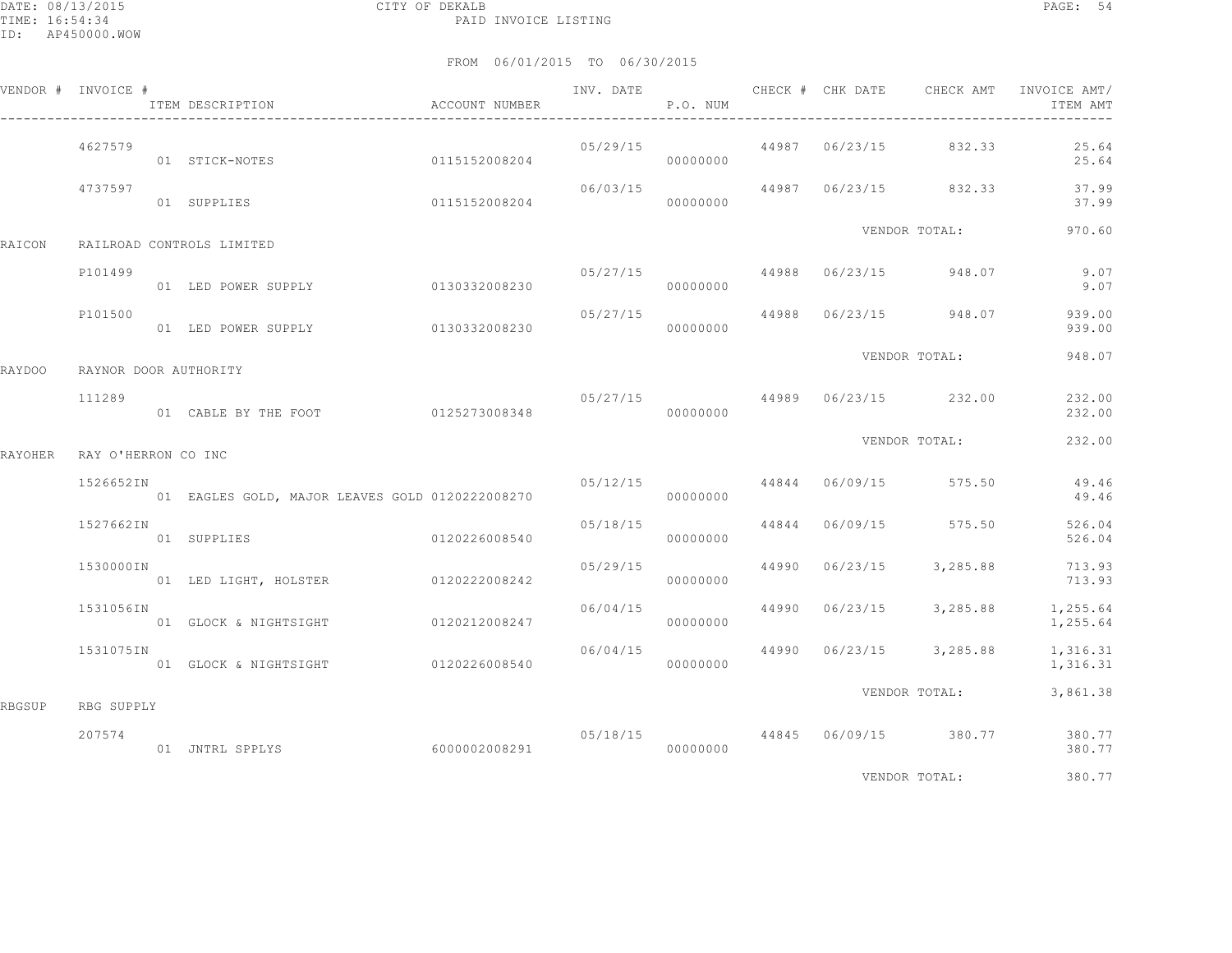DATE: 08/13/2015 CITY OF DEKALB PAGE: 55 PAID INVOICE LISTING

| VENDOR # INVOICE # |                   | ITEM DESCRIPTION<br>$\hfill$<br>ACCOUNT NUMBER  | INV. DATE | P.O. NUM |                | CHECK # CHK DATE CHECK AMT         | INVOICE AMT/<br>ITEM AMT                 |
|--------------------|-------------------|-------------------------------------------------|-----------|----------|----------------|------------------------------------|------------------------------------------|
| REMCLA             | REMAX CLASSIC     |                                                 |           |          |                |                                    |                                          |
|                    | 06092015          | 01 WATER REFUND #3803177350-00 6000000063444    | 06/09/15  | 00000000 |                | 44991 06/23/15 38.25               | 38.25<br>38.25                           |
| RKDIX              | R.K. DIXON        |                                                 |           |          |                | VENDOR TOTAL:                      | 38.25                                    |
|                    | 1301830           |                                                 | 05/26/15  | 00000000 |                |                                    | 44846 06/09/15 1,348.94 941.84<br>941.84 |
|                    | 1301831           | 01 CONTRACT RATE 6/29-9/28/15 0135003008310     | 05/26/15  | 00000000 |                |                                    | 44846 06/09/15 1,348.94 407.10<br>407.10 |
| <b>ROCCEM</b>      |                   | ROCKFORD CEMENT PRODUCTS                        |           |          |                | VENDOR TOTAL:                      | 1,348.94                                 |
|                    | 117893            | 01 SPEEDCRETE BLUE LINE 50# 0130332008233       |           | 00000000 |                | $05/22/15$ 44992 06/23/15 1,302.32 | 1,302.32<br>1,302.32                     |
| <b>RODRAF</b>      |                   | RAFAEL RODRIQUEZ-RUCOBA                         |           |          |                | VENDOR TOTAL:                      | 1,302.32                                 |
|                    | 10072014          | 01 DUPLICATE PAYMENT REIMB#297826 0100000083970 | 10/07/14  | 00000000 |                | 44993 06/23/15 25.00               | 25.00<br>25.00                           |
| ROLKAT             | KATHERINE ROLLINS |                                                 |           |          |                | VENDOR TOTAL:                      | 25.00                                    |
|                    | 05212015          | 01 WATER REFUND #2002094810-00 6000000063444    | 000000000 |          |                | $05/21/15$ $44847$ $06/09/15$ 5.29 | 5.29<br>5.29                             |
| ROMFIR             |                   | VILLAGE OF ROMEOVILLE                           |           |          |                | VENDOR TOTAL:                      | 5.29                                     |
|                    | 2015231           | 01 PIRE PREV PRINC. 5/4-8 - FRITZ 0125273008376 | 05/27/15  | 00000000 | 44994 06/23/15 | 300.00                             | 300.00<br>300.00                         |
| RPCAR              | R & P CARRIAGES   |                                                 |           |          |                | VENDOR TOTAL:                      | 300.00                                   |
|                    | 17431             | 01 '16 7X14 ENCLOSED TRAILER 0120222008242      | 05/15/15  | 00000000 |                | 44848 06/09/15 3,974.00            | 3,974.00<br>3,974.00                     |
| RUSPAT             |                   | PATRICIA & STEVE RUSSELL                        |           |          |                | VENDOR TOTAL:                      | 3,974.00                                 |
|                    | 05212015          |                                                 |           | 05/21/15 |                | 44849 06/09/15 4.52                | 4.52                                     |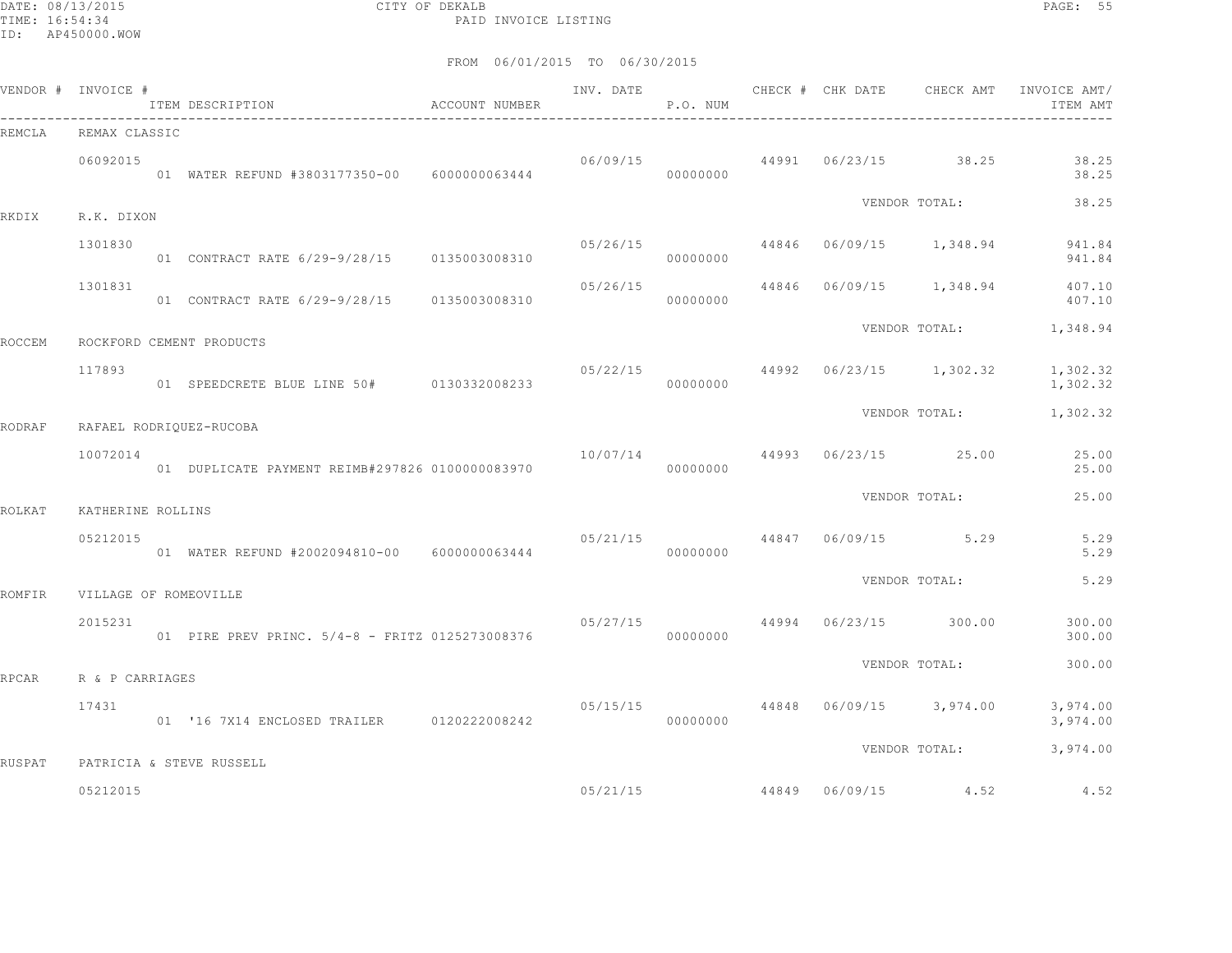DATE: 08/13/2015 CITY OF DEKALB PAGE: 56 PAID INVOICE LISTING

|        | VENDOR # INVOICE #            | ACCOUNT NUMBER<br>ITEM DESCRIPTION                       |                                                                  | INV. DATE | P.O. NUM                                     |       |                | CHECK # CHK DATE CHECK AMT      | INVOICE AMT/<br>ITEM AMT                                        |
|--------|-------------------------------|----------------------------------------------------------|------------------------------------------------------------------|-----------|----------------------------------------------|-------|----------------|---------------------------------|-----------------------------------------------------------------|
|        | 05212015                      | 01 WATER REFUND #3503157710-03 6000000063444             |                                                                  |           | 00000000                                     |       |                | $0.5/21/15$ 44849 06/09/15 4.52 | 4.52<br>4.52                                                    |
| SCHWAD | WADE SCHNECK                  |                                                          |                                                                  |           |                                              |       |                | VENDOR TOTAL:                   | 4.52                                                            |
|        | 05152015                      | 01 IFSI ROPE OPS TRNG REIMB 0125273008376                |                                                                  |           | 00000000                                     |       |                |                                 | 136.70<br>136.70                                                |
|        |                               |                                                          |                                                                  |           |                                              |       |                | VENDOR TOTAL:                   | 136.70                                                          |
| SEBANG | ANGELO SEBASTIANO<br>05132015 | 01 WATER REFUND #0201007950-04    6000000063444          |                                                                  |           | 00000000                                     |       |                | $05/13/15$ 44850 06/09/15 3.25  | 3.25<br>3.25                                                    |
| SHACOR | SHARE CORPORATION             |                                                          |                                                                  |           |                                              |       |                | VENDOR TOTAL:                   | 3.25                                                            |
|        | 911521                        | 01 SUPPLIES<br>02 SUPPLIES<br>03 SUPPLIES<br>04 SUPPLIES | 0130322008291<br>0130332008226<br>6000002008226<br>0120222008226 |           | 00000000<br>00000000<br>00000000<br>00000000 |       |                | 05/08/15 44851 06/09/15 301.37  | 301.37<br>94.37<br>69.00<br>69.00<br>69.00                      |
| SHASUB |                               | SHAW SUBURBAN MEDIA GROUP                                |                                                                  |           |                                              |       |                | VENDOR TOTAL:                   | 301.37                                                          |
|        | 05151002532                   | 02 POSTERS/REDESIGN MAP                                  | 0132103008373                                                    |           | 00000000<br>00000000                         |       |                |                                 | 05/13/15 44996 06/23/15 2,748.84 2,105.96<br>751.51<br>1,354.45 |
|        | 05151002557                   | 01 PUBLIC HEARING NOTICE -FINANCE 0117113008366          |                                                                  | 05/31/15  | 00000000                                     | 44996 | 06/23/15       | 2,748.84                        | 62.53<br>62.53                                                  |
|        | 05151002632                   | 01 TREE REMOVAL BID                                      | 0130333008373                                                    | 05/26/15  | 00000000                                     | 44852 | 06/09/15       | 284.75                          | 48.95<br>48.95                                                  |
|        | 499227                        | 01 PUBLIC NOTICE                                         | 1300006508625                                                    | 05/08/15  | 00000000                                     |       | 44852 06/09/15 | 284.75                          | 235.80<br>235.80                                                |
|        | 501857                        | 01 TRANS PUB MTG                                         | 09000003008366                                                   | 05/31/15  | 00000000                                     |       |                | 44996 06/23/15 2,748.84         | 400.00<br>400.00                                                |
|        | 501858                        |                                                          |                                                                  | 05/31/15  |                                              |       | 44996 06/23/15 | 2,748.84                        | 87.75                                                           |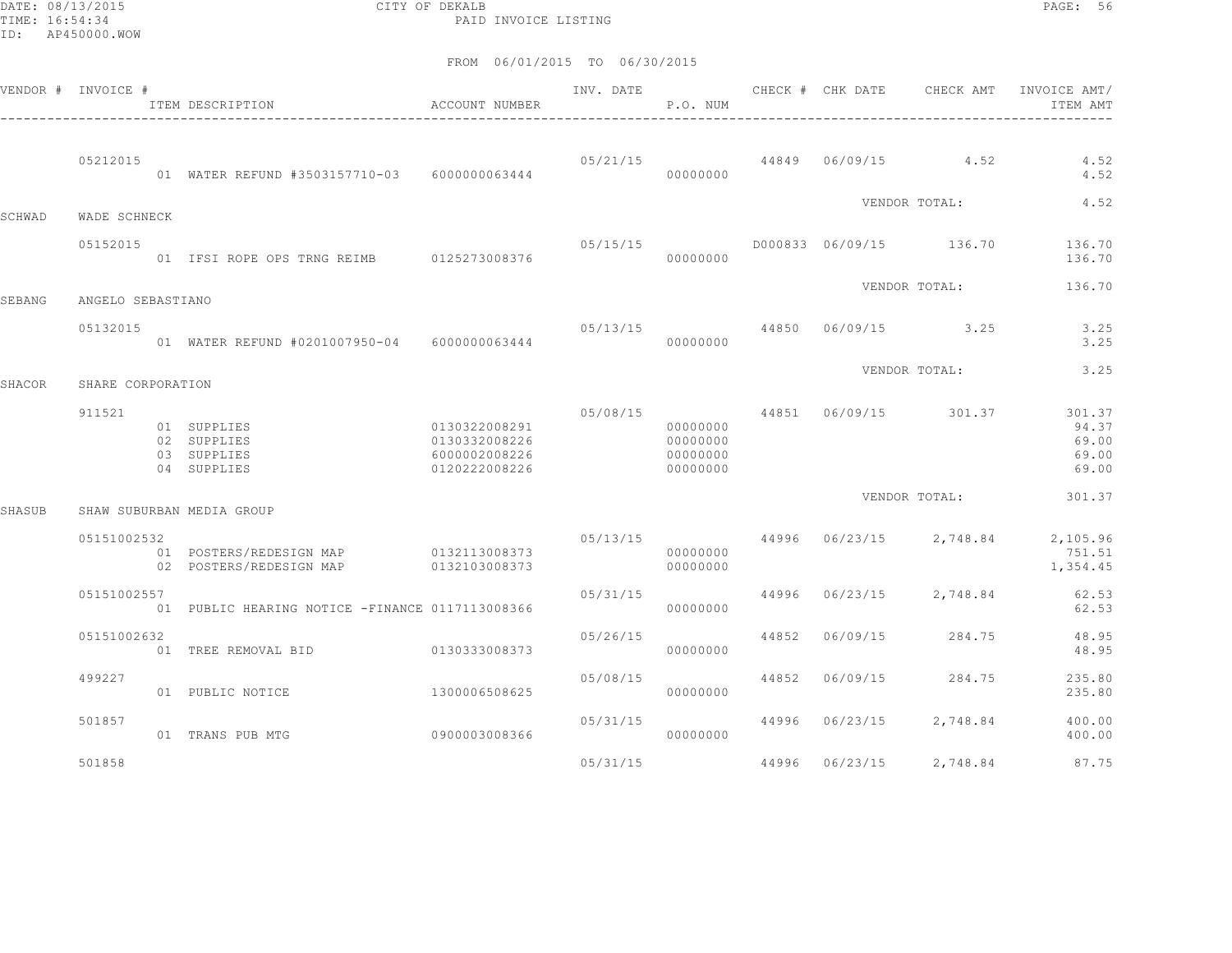DATE: 08/13/2015 CITY OF DEKALB PAGE: 57 PAID INVOICE LISTING

|         | VENDOR # INVOICE #  | ITEM DESCRIPTION<br>$\hfill$<br>ACCOUNT NUMBER |                |          | P.O. NUM  |  |                                        | ITEM AMT                               |
|---------|---------------------|------------------------------------------------|----------------|----------|-----------|--|----------------------------------------|----------------------------------------|
|         | 501858              | 01 DSATS PUB NOTICE 0900003008366              |                |          | 00000000  |  | $05/31/15$ 44996 $06/23/15$ 2,748.84   | 87.75<br>87.75                         |
|         | 501859              | 01 DSATS PUB NOTICE                            | 09000003008366 | 05/31/15 | 00000000  |  | 44996 06/23/15 2,748.84                | 92.60<br>92.60                         |
| SIMGRI  | SIMPLEXGRINNELL     |                                                |                |          |           |  |                                        | VENDOR TOTAL: 3,033.59                 |
|         | 81287172            | 01 ANNEX PANEL REPAIR 0130323008311 000000000  |                | 05/04/15 |           |  |                                        | 44853 06/09/15 446.00 446.00<br>446.00 |
| SPRINT  | SPRINT PCS          |                                                |                |          |           |  | VENDOR TOTAL:                          | 446.00                                 |
|         | 621578810090        | 01 CDMA TELEMENTRY 0125263008337               |                |          | 00000000  |  | $05/29/15$ $44997$ $06/23/15$ $26.49$  | 26.49<br>26.49                         |
| STANMAR | MARCIA STANISZEWSKI |                                                |                |          |           |  | VENDOR TOTAL:                          | 26.49                                  |
|         | 05212015            | 01 WATER REFUND #1602069470-02 6000000063444   |                |          | 00000000  |  | $05/21/15$ 44854 06/09/15 38.59        | 38.59<br>38.59                         |
| STRMIL  |                     | STREICHER'S - MILWAUKEE                        |                |          |           |  | VENDOR TOTAL:                          | 38.59                                  |
|         | I1150802            |                                                |                |          |           |  | 05/08/15 44855 06/09/15 83.99          | 83.99<br>83.99                         |
| SUBLAB  |                     | SUBURBAN LABORATORIES, INC.                    |                |          |           |  | VENDOR TOTAL:                          | 83.99                                  |
|         | 122306              | 01 WTR (5) FLUORIDE TSTS 6000003008356         |                |          | 000000000 |  | $04/29/15$ $44856$ $06/09/15$ $720.00$ | 720.00<br>720.00                       |
|         | 122939              | 01 WTR (5) FLUORIDE TSTS 6000003008356         |                | 05/20/15 | 00000000  |  | 44998 06/23/15 445.00                  | 75.00<br>75.00                         |
|         | 123330              | 01 WTR (5) FLUORIDE TSTS 6000003008356         |                | 05/31/15 | 00000000  |  | 44998 06/23/15 445.00                  | 370.00<br>370.00                       |
| SUNDOG  | SUNDOGIT INC.       |                                                |                |          |           |  |                                        | VENDOR TOTAL: 1,165.00                 |
|         | CW34465             |                                                |                |          | 06/01/15  |  | 44999 06/23/15 675.00                  | 675.00                                 |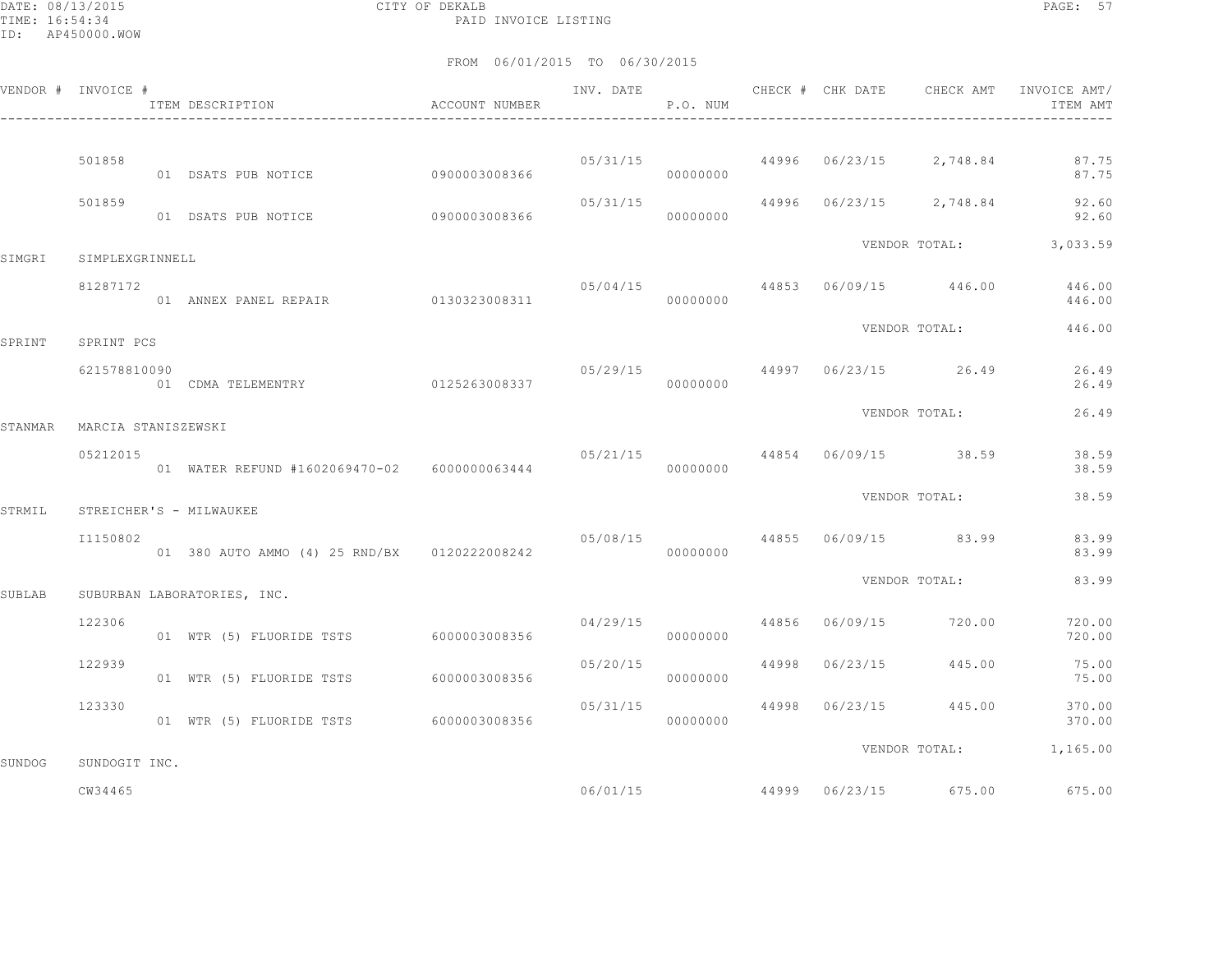DATE: 08/13/2015 CITY OF DEKALB PAGE: 58 PAID INVOICE LISTING

| VENDOR # INVOICE # |                 | ITEM DESCRIPTION                               | <b>ACCOUNT NUMBER</b>          | INV. DATE               | P.O. NUM             | CHECK # CHK DATE | CHECK AMT                      | INVOICE AMT/<br>ITEM AMT                        |
|--------------------|-----------------|------------------------------------------------|--------------------------------|-------------------------|----------------------|------------------|--------------------------------|-------------------------------------------------|
|                    | CW34465         | 01 PROACTIVE IT ANTIVIRUS AGRMNT 0117124008450 |                                |                         | 00000000             |                  | 06/01/15 44999 06/23/15 675.00 | 675.00<br>675.00                                |
| SUPBUS             |                 | SUPERIOR BUSINESS FORMS INC                    |                                |                         |                      |                  | VENDOR TOTAL:                  | 675.00                                          |
|                    | 1553647         | 01 OVERTIME CARDS                              | 0120222008202                  | 05/20/15                | 00000000             |                  | 44857 06/09/15 174.90          | 174.90<br>174.90                                |
| TCP                |                 | TRAFFIC CONTROL & PROTECTION                   |                                |                         |                      |                  | VENDOR TOTAL:                  | 174.90                                          |
|                    | 82531           | 01 PARKING SIGNS                               | 0130332008231                  | 02/26/15                | 00000000             |                  | 45000 06/23/15 3,445.20        | 1,940.00<br>1,940.00                            |
|                    | 83158           | 0130332008231<br>01 (12) POSTS                 |                                | 05/07/15                | 00000000             |                  | 45000 06/23/15 3,445.20        | 1,505.20<br>1,505.20                            |
| TDRCON             | TDR CONTRACTING |                                                |                                |                         |                      |                  | VENDOR TOTAL:                  | 3,445.20                                        |
|                    | 411402          | 01 DISPATCH ROOM WINDOW TINT 5145006508626     |                                | 05/26/15 44858 06/09/15 | 00000000             |                  | 550.50                         | 550.50<br>550.50                                |
| THOREU             |                 | THOMSON REUTERS - WEST                         |                                |                         |                      |                  | VENDOR TOTAL:                  | 550.50                                          |
|                    | 0831630227      | 01 CRIMINAL LAW PAMPHLET 0120223008376         |                                | 05/04/15                | 00000000             |                  | 45001 06/23/15 226.00          | 226.00<br>226.00                                |
| TIMKIR             |                 | TIM KIRMON CONSTRUCTION                        |                                |                         |                      |                  | VENDOR TOTAL:                  | 226.00                                          |
|                    | 05272015        | 01 DEPOSIT FEE<br>02 WATER USAGE               | 6000000002880<br>6000000063444 | 05/27/15 45002 06/23/15 | 00000000<br>00000000 |                  | 994.49                         | 994.49<br>1,200.00<br>$-205.51$                 |
| TRAANA             |                 | TRAFFIC ANALYSIS & DESIGN, INC                 |                                |                         |                      |                  | VENDOR TOTAL:                  | 994.49                                          |
|                    | 10874           | 01  2015  DSATS TRAFFIC COUNTS   0900003008399 |                                | 05/31/15                | 00000000             |                  |                                | 45003 06/23/15 10,640.00 10,640.00<br>10,640.00 |
|                    |                 |                                                |                                |                         |                      |                  | VENDOR TOTAL:                  | 10,640.00                                       |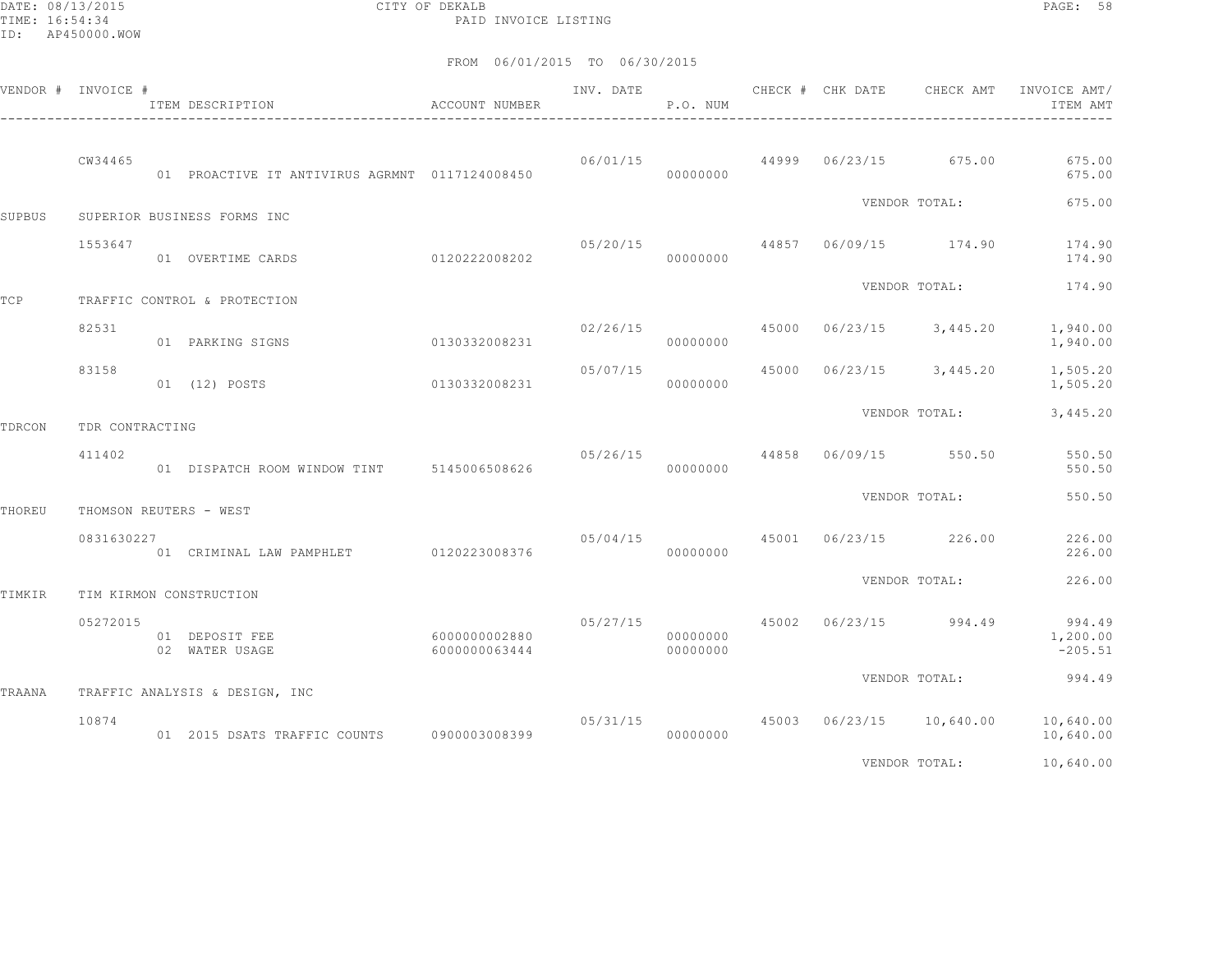DATE: 08/13/2015 CITY OF DEKALB PAGE: 59 PAID INVOICE LISTING

| VENDOR # INVOICE # |                      | ITEM DESCRIPTION <b>ACCOUNT</b> NUMBER          |          | INV. DATE<br>P.O. NUM |  | CHECK # CHK DATE CHECK AMT            | INVOICE AMT/<br>ITEM AMT                           |
|--------------------|----------------------|-------------------------------------------------|----------|-----------------------|--|---------------------------------------|----------------------------------------------------|
| TRARIS             |                      | TRANSUNION RISK & RISK ALTERNA                  |          |                       |  |                                       |                                                    |
|                    | 06012015             | 01 PD #198499 0120242008243                     |          | 00000000              |  | $06/01/15$ $45004$ $06/23/15$ $68.50$ | 68.50<br>68.50                                     |
| TRASAF             | TRAFFIC SAFETY STORE |                                                 |          |                       |  | VENDOR TOTAL:                         | 68.50                                              |
|                    | 000132112            | 01 (16) STOP SIGNS (CRSSNG GURDS) 0120212008248 |          | 00000000              |  | 05/28/15 45005 06/23/15 349.99        | 349.99<br>349.99                                   |
| TRULIM             | TRUGREEN             |                                                 |          |                       |  | VENDOR TOTAL:                         | 349.99                                             |
|                    | 31839340             | 01 EMERALD ASH BORER TREATMENT 0130333008386    |          | 00000000              |  | $05/27/15$ 45006 06/23/15 10,123.75   | 9,988.75<br>9,988.75                               |
|                    | 33113897             | 01 SERVICES AT PD 0130323008313                 |          | 00000000              |  |                                       | 05/16/15 45006 06/23/15 10,123.75 135.00<br>135.00 |
| TSYS               | TSYS                 |                                                 |          |                       |  |                                       | VENDOR TOTAL: 10,123.75                            |
|                    | 04022015             | 01 CITY HALL CREDIT CARD MAR 2015 6000000063444 | 04/02/15 | 00000000              |  |                                       | D000839 06/09/15 1,625.51 1,625.51<br>1,625.51     |
|                    | 05042015             | 01 CITY HALL CREDIT CARD APR 2015 6000000063444 | 05/04/15 | 00000000              |  | D000838 06/09/15 1,580.10             | 1,580.10<br>1,580.10                               |
|                    | 06022015             | 01 CITY HALL CREDIT CARD 6000000063444          | 06/02/15 | 00000000              |  | D000843 06/23/15 1,741.39             | 1,741.39<br>1,741.39                               |
| UNIDEN             |                      | UNIFORM DEN EAST, INC.                          |          |                       |  | VENDOR TOTAL:                         | 4,947.00                                           |
|                    | 3927403              | 01 ISP PACKAGE - HERNANDEZ 0120222008270        | 05/22/15 | 00000000              |  | 45007 06/23/15 448.91                 | 410.00<br>410.00                                   |
|                    | 39917                | 01 OAK LEAVES SMALL GOLD CLUTCH 0120222008270   | 05/14/15 | 00000000              |  | 44859 06/09/15 7.95                   | 7.95<br>7.95                                       |
|                    | 39949                | 01 MAJOR MINI RANK INSIGNIA 0120222008270       | 06/01/15 | 00000000              |  | 45007 06/23/15 448.91                 | 38.91<br>38.91                                     |
| UNISHE             |                      | UNIVERSITY SHELL, INC.                          |          |                       |  | VENDOR TOTAL:                         | 456.86                                             |
|                    | 51445                |                                                 |          | 05/16/15              |  | 45008 06/23/15 166.71                 | 64.23                                              |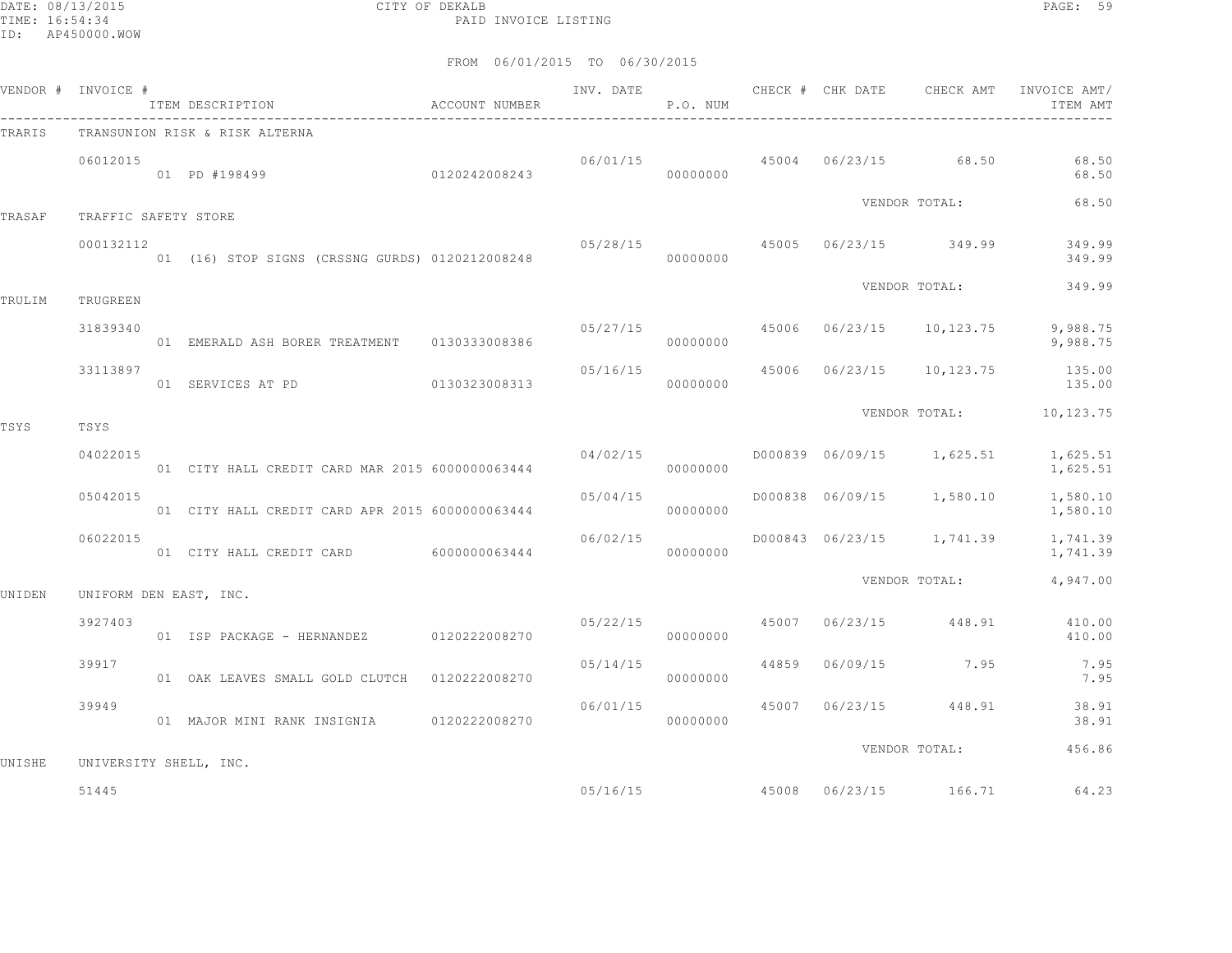DATE: 08/13/2015 CITY OF DEKALB PAGE: 60 PAID INVOICE LISTING

|        | VENDOR # INVOICE #    | ITEM DESCRIPTION                                                                       | <b>ACCOUNT NUMBER</b>                           | INV. DATE | P.O. NUM                         |       | CHECK # CHK DATE | CHECK AMT               | INVOICE AMT/<br>ITEM AMT   |
|--------|-----------------------|----------------------------------------------------------------------------------------|-------------------------------------------------|-----------|----------------------------------|-------|------------------|-------------------------|----------------------------|
|        |                       |                                                                                        |                                                 |           |                                  |       |                  |                         |                            |
|        | 51445                 | 01 PD FUEL                                                                             | 0120212008245                                   | 05/16/15  | 00000000                         | 45008 |                  | 06/23/15 166.71         | 64.23<br>64.23             |
|        | 51481                 | 01 PD FUEL                                                                             | 0120212008245                                   | 05/23/15  | 00000000                         | 45008 | 06/23/15         | 166.71                  | 14.75<br>14.75             |
|        | 51511                 | 01 PD FUEL                                                                             | 0120212008245                                   | 05/29/15  | 00000000                         | 45008 | 06/23/15         | 166.71                  | 65.01<br>65.01             |
|        | 51512                 | 01 PD FUEL                                                                             | 0120212008245                                   | 05/29/15  | 00000000                         | 45008 |                  | 06/23/15 166.71         | 22.72<br>22.72             |
|        |                       |                                                                                        |                                                 |           |                                  |       |                  | VENDOR TOTAL:           | 166.71                     |
| UOFILL |                       | UNIVERSITY OF ILLINOIS-GAR                                                             |                                                 |           |                                  |       |                  |                         |                            |
|        | UPIN7737              | 01 POLICE FIREARMS INSTR - WILKEN 0120223008376                                        |                                                 | 06/02/15  | 00000000                         | 45009 | 06/23/15         | 556.00                  | 556.00<br>556.00           |
| UPS    | UNITED PARCEL SERVICE |                                                                                        |                                                 |           |                                  |       |                  | VENDOR TOTAL:           | 556.00                     |
|        | 00007WX103195         | 01 POSTAGE/FREIGHT CHARGES<br>02 POSTAGE/FREIGHT CHARGES                               | 0130332008230<br>6000003008305                  | 05/09/15  | 44860<br>00000000<br>00000000    |       |                  | 06/09/15 16.04          | 16.04<br>4.59<br>11.45     |
|        | 00007WX103205         | 01 WATER SAMPLING FRIEGHT                                                              | 6000003008305                                   | 05/16/15  | 00000000                         | 45010 |                  | $06/23/15$ 6.38         | 6.38<br>6.38               |
| USBANK |                       | U.S. BANK NATIONAL ASSOCIATION                                                         |                                                 |           |                                  |       |                  | VENDOR TOTAL:           | 22.42                      |
|        | 278154042             | 01 5000326508000 MAY 2015 0135003008310                                                |                                                 | 05/06/15  | 00000000                         | 44861 | 06/09/15         | 501.03                  | 501.03<br>501.03           |
|        | 279031363             |                                                                                        |                                                 | 05/21/15  |                                  | 45020 |                  | 06/23/15 1,731.44       | 514.89                     |
|        |                       | 01 5000384441000 JUNE 2015<br>02 5000384441000 JUNE 2015<br>03 5000355743000 JUNE 2015 | 0125263008330<br>0120222008242<br>0135003008310 |           | 00000000<br>00000000<br>00000000 |       |                  |                         | 101.65<br>203.30<br>209.94 |
|        | 279031694             | 01 5000366745000 JUNE 2015<br>02 5000376431000 JUNE 2015                               | 0135003008310<br>6500006008597                  | 05/21/15  | 00000000<br>00000000             |       |                  | 45020 06/23/15 1,731.44 | 387.05<br>253.68<br>133.37 |
|        | 279032023             |                                                                                        |                                                 | 05/21/15  |                                  |       |                  | 45020 06/23/15 1,731.44 | 629.70                     |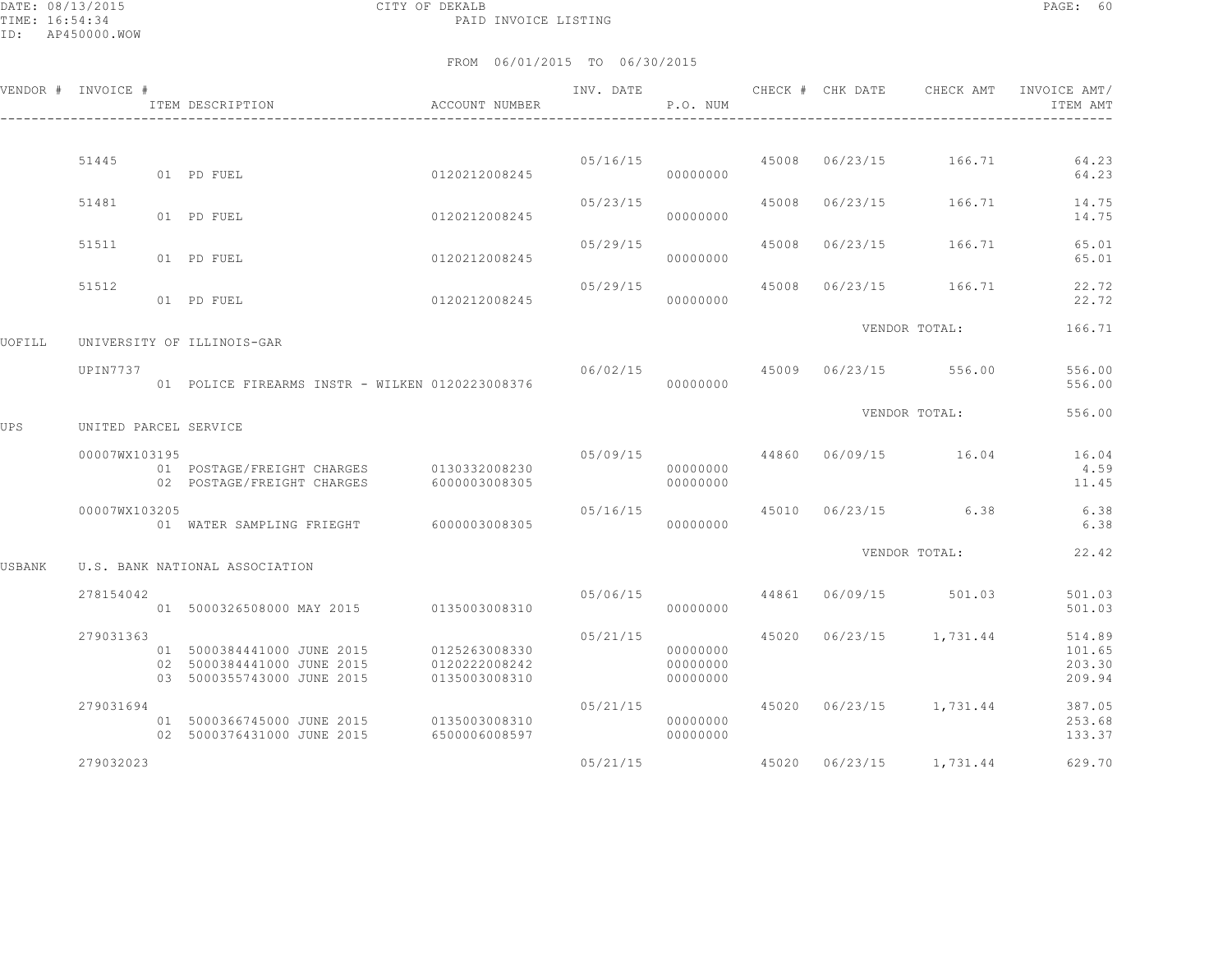DATE: 08/13/2015 CITY OF DEKALB PAGE: 61 PAID INVOICE LISTING

|        | VENDOR # INVOICE #    | ACCOUNT NUMBER<br>ITEM DESCRIPTION<br>---------------------                                                                                                                                                                                   |                                                                                                                     | INV. DATE | P.O. NUM                                                                                     |       | CHECK # CHK DATE | CHECK AMT                 | INVOICE AMT/<br>ITEM AMT                                                 |
|--------|-----------------------|-----------------------------------------------------------------------------------------------------------------------------------------------------------------------------------------------------------------------------------------------|---------------------------------------------------------------------------------------------------------------------|-----------|----------------------------------------------------------------------------------------------|-------|------------------|---------------------------|--------------------------------------------------------------------------|
|        | 279032023             | 01 5000338939000 JUNE 2015 0135003008310                                                                                                                                                                                                      |                                                                                                                     | 05/21/15  | 00000000                                                                                     | 45020 |                  | 06/23/15 1,731.44         | 629.70<br>629.70                                                         |
|        | 279032171             | 01 5000389757001 JUNE 2015 0125263008330                                                                                                                                                                                                      |                                                                                                                     | 05/21/15  | 00000000                                                                                     | 45020 |                  | 06/23/15 1,731.44         | 199.80<br>199.80                                                         |
|        |                       | USMARSER UNITED STATES MARSHALL SERVICE                                                                                                                                                                                                       |                                                                                                                     |           |                                                                                              |       |                  | VENDOR TOTAL:             | 2,232.47                                                                 |
|        | 05182015A             | 01 FED SEIZURE - 15-DEA-606861 0120212008247                                                                                                                                                                                                  |                                                                                                                     | 05/18/15  | 00000000                                                                                     | 44862 | 06/09/15         | 2,801.20                  | 1,095.60<br>1,095.60                                                     |
|        | 05182015B             | 01 FED SEIZURE - 15-DEA-606857 0120212008247                                                                                                                                                                                                  |                                                                                                                     | 05/18/15  | 00000000                                                                                     | 44862 | 06/09/15         | 2,801.20                  | 1,705.60<br>1,705.60                                                     |
| VAC    |                       | VOLUNTARY ACTION CENTER                                                                                                                                                                                                                       |                                                                                                                     |           |                                                                                              |       |                  | VENDOR TOTAL:             | 2,801.20                                                                 |
|        | 150622                | 01 DOAP 5/1-5/31/15 0900003008399                                                                                                                                                                                                             |                                                                                                                     |           | 06/08/15<br>00000000                                                                         |       |                  | 45011 06/23/15 277,885.89 | 277,885.89<br>277,885.89                                                 |
| VERLON | VERIZON LONG DISTANCE |                                                                                                                                                                                                                                               |                                                                                                                     |           |                                                                                              |       |                  | VENDOR TOTAL:             | 277,885.89                                                               |
|        | 05012015              | 01 ACCT LVL CHRGES MAY 2015 0135003008337<br>02 DIRECT DIAL CHRGS MAY 2015<br>03 ADMIN SRVCS MAY 2015<br>04 AIRPORT CHRGS MAY 2015<br>05 FIRE CHARGES MAY 2015<br>06 POLICE CHARGES MAY 2015<br>07 PW CHRGS MAY 2015<br>08 YSG CHRGS MAY 2015 | 0135003008337<br>0135003008337<br>6500003008337<br>0125263008337<br>0120213008337<br>0130313008337<br>0135003008337 | 05/01/15  | 00000000<br>00000000<br>00000000<br>00000000<br>00000000<br>00000000<br>00000000<br>00000000 | 44863 |                  | 06/09/15 158.78           | 158.78<br>3.99<br>1.82<br>136.58<br>6.14<br>0.20<br>2.25<br>0.04<br>7.76 |
| VIKCHE |                       | VIKING CHEMICAL COMPANY                                                                                                                                                                                                                       |                                                                                                                     |           |                                                                                              |       |                  | VENDOR TOTAL:             | 158.78                                                                   |
|        | 17701                 | 01 HYDROFLUOSILICIC, AQUA KING 6000002008250<br>02 CREDIT ON ACCOUNT                                                                                                                                                                          | 6000002008250                                                                                                       |           | 05/12/15<br>00000000<br>00000000                                                             |       |                  | 45012 06/23/15 8,533.23   | 8,533.23<br>8,753.23<br>$-220.00$                                        |
| VULMAT |                       | VULCAN MATERIALS COMPANY                                                                                                                                                                                                                      |                                                                                                                     |           |                                                                                              |       |                  | VENDOR TOTAL:             | 8,533.23                                                                 |
|        | 30907574              |                                                                                                                                                                                                                                               |                                                                                                                     | 04/30/15  |                                                                                              |       |                  | 45013 06/23/15 83.76      | 83.76                                                                    |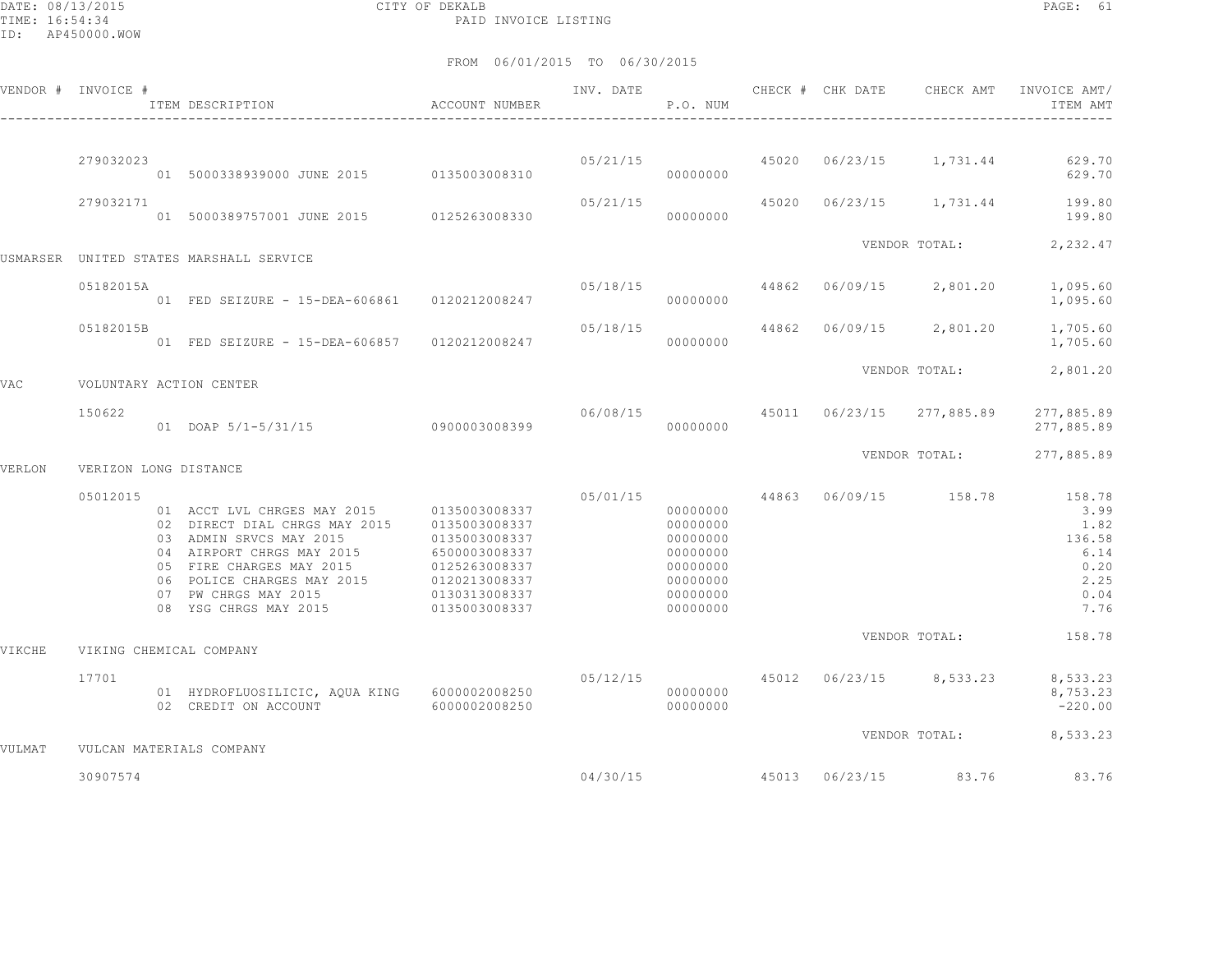DATE: 08/13/2015 CITY OF DEKALB PAGE: 62 PAID INVOICE LISTING

|         | VENDOR # INVOICE #   | ACCOUNT NUMBER<br>-----------------------------------<br>ITEM DESCRIPTION |                                       | INV. DATE | P.O. NUM |  | CHECK # CHK DATE CHECK AMT            | INVOICE AMT/<br>ITEM AMT                              |
|---------|----------------------|---------------------------------------------------------------------------|---------------------------------------|-----------|----------|--|---------------------------------------|-------------------------------------------------------|
|         | 30907574             | 60000002008228<br>01 CERT STONE                                           |                                       |           | 00000000 |  | $04/30/15$ $45013$ $06/23/15$ $83.76$ | 83.76<br>83.76                                        |
| WALMART |                      | WALMART COMMUNITY/GEMB                                                    |                                       |           |          |  | VENDOR TOTAL:                         | 83.76                                                 |
|         | 002936               | 01 POTTING MIX/PLANTS 0130333008313                                       |                                       | 04/29/15  | 00000000 |  | 44864 06/09/15 77.22                  | 77.22<br>77.22                                        |
|         | 514600865420         | 01 CAMERA BAGS/SD CARDS 0120222008242                                     |                                       | 05/26/15  | 00000000 |  | 45014 06/23/15 142.16                 | 37.88<br>37.88                                        |
|         | 514800478870         | 01 OFFICE SUPPLIES 0130332008219                                          |                                       | 05/28/15  | 00000000 |  |                                       | 45014 06/23/15 142.16 104.28<br>104.28                |
| WALPAI  | JONATHAN S. WALLACE  |                                                                           |                                       |           |          |  | VENDOR TOTAL:                         | 219.38                                                |
|         | 06092015             | 01 STATION #3 EXTERIOR PAINT 5145006508624                                |                                       |           | 00000000 |  | $06/09/15$ 45015 06/23/15 6,382.96    | 6,382.96<br>6,382.96                                  |
| WARDIR  | WAREHOUSE DIRECT INC |                                                                           |                                       |           |          |  | VENDOR TOTAL:                         | 6,382.96                                              |
|         | 27190320             | 01 NOTEPADS, CALCULATOR TAPE 0117112008204                                |                                       |           | 00000000 |  | 06/05/15 45016 06/23/15 6.48          | 6.48<br>6.48                                          |
| WARSAN  | SANDRA WARNER        |                                                                           |                                       |           |          |  | VENDOR TOTAL:                         | 6.48                                                  |
|         | 06042015             | 01 WATER REFUND #3303183390-00 6000000063444                              | $06/04/15$ $45017$ $06/23/15$ $33.46$ |           | 00000000 |  |                                       | 33.46<br>33.46                                        |
| WASMAN  | WASTE MANAGEMENT     |                                                                           |                                       |           |          |  | VENDOR TOTAL:                         | 33.46                                                 |
|         | 05192015             |                                                                           |                                       | 05/19/15  | 00000000 |  |                                       | 44865 06/09/15 168,197.61 168,197.61<br>168,197.61    |
| WASTE   | WASTE MANAGEMENT     |                                                                           |                                       |           |          |  |                                       | VENDOR TOTAL: 168,197.61                              |
|         | 331031520114         |                                                                           |                                       |           |          |  |                                       | 06/01/15 45018 06/23/15 6,301.21 6,246.21<br>6,246.21 |